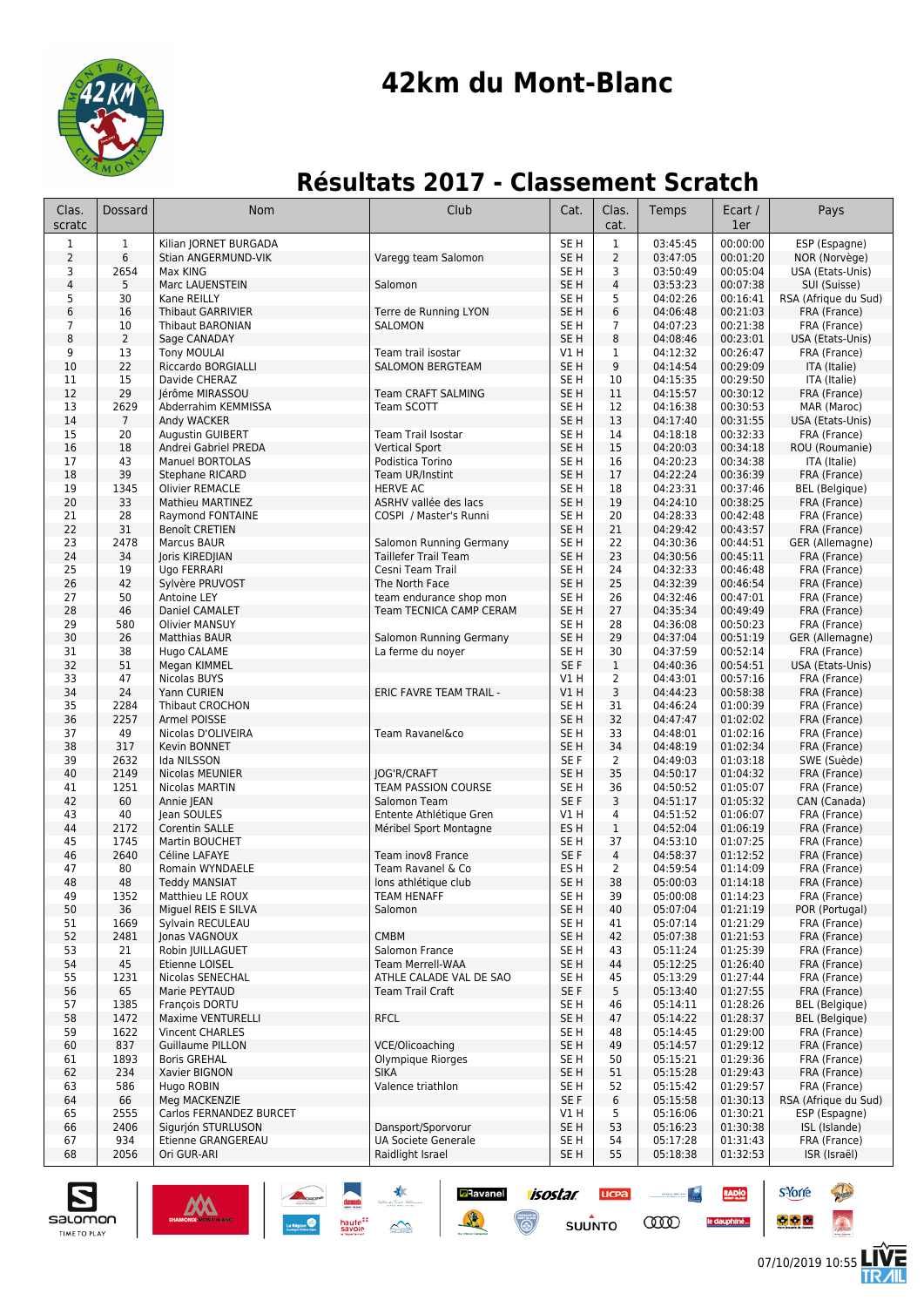

| 56<br>69<br>1285<br>Juri Vincenzo SCHILIRÒ<br>SE <sub>H</sub><br>05:20:05<br>01:34:20<br>ITA (Italie)<br>481<br>05:20:54<br>01:35:09<br>SE <sub>H</sub><br>57<br>FRA (France)<br>70<br>Nicolas DELMI-DEYIRMEND IAN<br><b>Team Provence Endurance</b><br>01:35:20<br>1508<br>58<br>05:21:05<br>FRA (France)<br>71<br>Johann PIET<br><b>ASPTT BELFORT TRAIL</b><br>SE H<br>72<br>2485<br>SE <sub>H</sub><br>59<br>05:22:34<br>01:36:49<br>Aurélien JEGOU<br><b>JEGOU ENDURANCE PERFORM</b><br>FRA (France)<br>70<br>Caroline LAFAYE<br>SE F<br>$\overline{7}$<br>05:23:00<br>01:37:15<br>73<br>FRA (France)<br>74<br>716<br>SE <sub>H</sub><br>60<br>05:23:22<br>01:37:37<br><b>Vincent LEBOEUF</b><br><b>CA ORSAY</b><br>FRA (France)<br>75<br>1898<br>PODISTICA TORINO<br>SE <sub>H</sub><br>05:23:48<br>01:38:03<br>Gabriele CASTAGNO<br>61<br>ITA (Italie)<br>1451<br>01:38:14<br>76<br>Stéphane VULLIEZ<br><b>V2 H</b><br>$\mathbf{1}$<br>05:23:59<br>FRA (France)<br>77<br>1586<br>62<br>01:38:24<br>Vincent DEVAUX<br>albi triathlon<br>SE H<br>05:24:09<br>FRA (France)<br>78<br>1890<br><b>GRAVITY RUNNING EXP</b><br>SE <sub>H</sub><br>63<br>01:38:53<br>Benjamin DELVA<br>05:24:38<br>FRA (France)<br>79<br>144<br>SE <sub>H</sub><br>64<br>05:24:47<br>01:39:02<br><b>Bertrand SAHUC</b><br><b>FOHP</b><br>FRA (France)<br>80<br>125<br>SE <sub>H</sub><br>65<br>05:25:06<br>01:39:21<br><b>Brice MULLER</b><br>FRA (France)<br>2532<br><b>ATHLETIC CLUB MONTPELLI</b><br>ES <sub>H</sub><br>3<br>05:25:08<br>01:39:23<br>FRA (France)<br>81<br>Julien RODRIGUEZ<br>90<br>SE <sub>H</sub><br>66<br>05:25:32<br>01:39:47<br>ESP (Espagne)<br>82<br><b>Gabriel PRAT CARDIL</b><br>1356<br>$\overline{2}$<br>05:25:55<br>01:40:10<br>FRA (France)<br>83<br>Thierry CLAVEL<br><b>V2 H</b><br>991<br>6<br>84<br>V1H<br>05:26:08<br>01:40:23<br>FRA (France)<br>Alex PIEROTTI<br>85<br>947<br>Azur Olympique Charento<br>SE <sub>H</sub><br>67<br>05:27:16<br>01:41:31<br>Romain VOREAUX<br>FRA (France)<br>943<br>$\overline{7}$<br>05:27:26<br>01:41:41<br>86<br>Roger ERSTAD<br>Varegg Fleridrett / Fje<br>VIH<br>NOR (Norvège)<br>690<br>Honey Stinger Hive<br>SE <sub>H</sub><br>68<br>05:27:43<br>01:41:58<br>USA (Etats-Unis)<br>87<br>Brady JOHNSON<br>1959<br>69<br>01:42:00<br>FRA (France)<br>88<br><b>Iulien DENIS</b><br>Team Hoka Versant Nord<br>SE <sub>H</sub><br>05:27:45<br>1268<br>70<br>89<br>Sebastien BRUNELLE<br>SE H<br>05:27:47<br>01:42:02<br>FRA (France)<br>1215<br>71<br>01:42:37<br>90<br>Valentin BRETON<br><b>Team Trail Paris</b><br>SE <sub>H</sub><br>05:28:22<br>FRA (France)<br>870<br>SE <sub>H</sub><br>72<br>01:43:33<br>91<br>Racing Club Nantais<br>05:29:18<br>FRA (France)<br>Gwénaël HELLEUX<br>92<br>2165<br>V1H<br>8<br>05:29:46<br>01:44:01<br>Nicolas ROBERT<br><b>EAMYA</b><br>FRA (France)<br>1755<br>93<br>TERRE DE RUNNING ANTONY<br>9<br>05:30:05<br>01:44:20<br>Yann KITZEROW<br>V1 H<br>FRA (France)<br>94<br>1366<br>SE <sub>H</sub><br>73<br>05:30:23<br>01:44:38<br><b>Rene CACERES</b><br>CHI (Chili)<br>1955<br>SE <sub>H</sub><br>74<br>05:31:10<br>01:45:25<br>95<br>Gautier CAMIDEBACH<br><b>Adidas Runners Paris</b><br>FRA (France)<br>2617<br>AVALASSE<br>VIH<br>10<br>05:31:41<br>01:45:56<br>FRA (France)<br>96<br><b>Fabrice BOYER</b><br>1085<br>SE <sub>H</sub><br>75<br>05:32:01<br>01:46:16<br>97<br>Simon LE DEVEHAT<br>FRA (France)<br>98<br>860<br>SE <sub>H</sub><br>76<br>05:32:04<br>01:46:19<br>Johann HURTAUD MARZANI<br>Dijon singletrack<br>FRA (France)<br>99<br>835<br>05:32:09<br>01:46:24<br><b>Tom KIMBER</b><br>V1 H<br>11<br>GBR (Royaume-Uni)<br>1829<br>SE <sub>H</sub><br>77<br>100<br>Simon DESCAMPS<br><b>ENTENTE GFCA PORTICCIO</b><br>05:32:18<br>01:46:33<br>FRA (France)<br>938<br>78<br>05:32:23<br>01:46:38<br>101<br>Stéphane BUET<br>US METRO TRANSPORT (PAR<br>SE H<br>FRA (France)<br>872<br>79<br>05:33:03<br>102<br><b>Thibaut LAMY</b><br><b>Team Univers Running</b><br>SE <sub>H</sub><br>01:47:18<br>FRA (France)<br>260<br>80<br>01:47:24<br>103<br>Pierre PERROT<br><b>ALTI TRAIL</b><br>SE H<br>05:33:09<br>FRA (France)<br>104<br>2559<br>Laurence SANTANAC<br>$VI$ F<br>$\mathbf{1}$<br>05:33:41<br>01:47:56<br>AC NARBONNE MEDITERRANE<br>FRA (France)<br>68<br>SE F<br>8<br>05:33:58<br>01:48:13<br>105<br>Hilde GUDEM<br><b>SK Vidar</b><br>NOR (Norvège)<br>1905<br><b>GRAVITY</b><br>SE <sub>H</sub><br>81<br>05:34:09<br>01:48:24<br>106<br>Benjamin HAMON<br>FRA (France)<br>2178<br>SE <sub>H</sub><br>82<br>05:34:22<br>01:48:37<br>FRA (France)<br>107<br>Denis MONSEGU<br>Team sharks<br>2248<br>3<br>05:34:23<br>01:48:38<br>GBR (Royaume-Uni)<br>108<br>Anthony DAVIES<br>V2 H<br>1410<br>Florian PEUCHOT<br>ES H<br>4<br>05:35:52<br>01:50:07<br>109<br>US lvry<br>FRA (France)<br>1238<br>V1H<br>12<br>05:36:52<br>01:51:07<br>FRA (France)<br>110<br>Denis CLET<br>1536<br>DUC ATHLETISME SOMBERNO<br>SE <sub>H</sub><br>83<br>111<br>Sébastien GARNIER<br>05:36:53<br>01:51:08<br>FRA (France)<br>84<br>112<br>214<br>Lars Anker HAUGAARD<br>SE <sub>H</sub><br>05:37:17<br>01:51:32<br>DEN (Danemark)<br>2324<br>85<br>113<br>Romain LACAILLE<br>Trail club de provence<br>SE H<br>05:37:27<br>01:51:42<br>FRA (France)<br>1981<br>86<br>114<br>loel GIORGETTI<br>LUCCIANA ATLETISMU<br>SE <sub>H</sub><br>05:37:59<br>01:52:14<br>FRA (France)<br>69<br>9<br>115<br>SE F<br>Rachael CAMPBELL<br><b>Get Active Running</b><br>05:38:09<br>01:52:24<br>GBR (Royaume-Uni)<br>87<br>01:52:37<br>116<br>363<br>Julien COMET<br>Airbus running - Luchon<br>SE <sub>H</sub><br>05:38:22<br>FRA (France)<br>11/<br>1/24<br>Andrea MEOLI<br>EVOLUTION SPORT TEAM<br>V1 H<br>13<br>05:39:01<br>01:53:16<br>TTA (Italie)<br>01:53:42<br>118<br>418<br>SE H<br>88<br>05:39:27<br>FRA (France)<br>Christopher AMELON<br>Les Mectons<br>1964<br>V <sub>2</sub> H<br>05:39:45<br>01:54:00<br>FRA (France)<br>119<br>Didier PETIT<br>4<br>01:54:22<br>120<br>853<br>Adrien CROUSAZ<br>Megève<br>SE <sub>H</sub><br>89<br>05:40:07<br>FRA (France)<br>01:54:36<br>121<br>471<br>Claude OUCHENE<br>V1 H<br>14<br>05:40:21<br>FRA (France)<br>122<br>2606<br>SE <sub>H</sub><br>90<br>Gaetan VANWYNSBERGHE<br><b>Team New Concept Sports</b><br>05:40:24<br>01:54:39<br><b>BEL</b> (Belgique)<br>My own little club<br>01:55:04<br>123<br>1224<br>Matthieu PINAULDT<br>SE H<br>91<br>05:40:49<br>FRA (France)<br>124<br>575<br>Etienne CHAUVIERE<br>Marseille Trail Club<br>SE H<br>92<br>05:40:53<br>01:55:08<br>FRA (France)<br>125<br>129<br>Kevin CROQ<br><b>OXSITIS</b><br>SE H<br>93<br>05:41:14<br>01:55:29<br>FRA (France)<br>126<br>2328<br>John CHATELANAT<br>15<br>05:41:17<br>01:55:32<br>SUI (Suisse)<br>V1 H<br>127<br>1205<br>Augustin SEGARD<br>SE H<br>94<br>05:41:19<br>01:55:34<br>FRA (France)<br>1370<br>SE <sub>H</sub><br>95<br>128<br>Ludovic PELLEAU<br>05:41:24<br>01:55:39<br>FRA (France)<br>1052<br>05:42:15<br>01:56:30<br>129<br>Jérôme LAUNOIS<br>SE H<br>96<br><b>BEL</b> (Belgique)<br>130<br>2564<br>Chamonix ski alpinisme<br>SE <sub>H</sub><br>97<br>05:42:20<br>01:56:35<br>ESP (Espagne)<br><b>Hector REGUERA</b><br>01:56:38<br>POR (Portugal)<br>131<br>2360<br><b>Bruno MACEDO</b><br>SE H<br>98<br>05:42:23<br>05:42:34<br>01:56:49<br>132<br>1486<br>Arnaud MENETRIER<br><b>TEAM ACE</b><br>SE H<br>99<br>FRA (France)<br>US BERRY ATHLÉTISME<br>133<br>1440<br>Antonin HACAN<br>SE H<br>100<br>05:43:31<br>01:57:46<br>FRA (France)<br>1838<br>05:43:46<br>01:58:01<br>134<br>Benjamin VAN DEN BERGH<br>SE <sub>H</sub><br>101<br><b>BEL</b> (Belgique)<br>135<br>1942<br>Dylan LOURENCO<br>Dijon Single Track<br>SE H<br>102<br>05:44:03<br>01:58:18<br>FRA (France)<br>2618<br>01:58:32<br>136<br><b>Bruno YATES</b><br>VIH<br>16<br>05:44:17<br>GBR (Royaume-Uni)<br>137<br>67<br>Delphine AVENIER<br>$VI$ F<br>$\overline{2}$<br>05:44:21<br>01:58:36<br>FRA (France)<br><b>US METRO TRANSPORT</b><br>1084<br>V1 H<br>17<br>05:44:26<br>01:58:41<br>FRA (France)<br>138<br>Yannick AMOSSE<br>139<br>1539<br>Guillermo SEGUI FORTEZA<br>MATINAM X SOMIAR<br>SE H<br>103<br>05:44:38<br>01:58:53<br>ESP (Espagne)<br>01:59:00<br>140<br>1162<br>V1H<br>18<br>05:44:45<br>FRA (France)<br>Herve GRESSET<br>141<br>1971<br>François DEROO<br>Armentières<br>SE <sub>H</sub><br>104<br>05:45:09<br>01:59:24<br>FRA (France)<br>2207<br>SE <sub>H</sub><br>05:45:37<br>01:59:52<br>142<br>Olivier GARIBAL<br>105<br>FRA (France)<br>Team Endurance Shop Ann<br>143<br>427<br>Julien MICHAUD<br>SE H<br>106<br>05:46:01<br>02:00:16<br>FRA (France) | Clas.<br>scratc | Dossard | Nom | Club | Cat. | Clas.<br>cat. | Temps | Ecart /<br>1er | Pays |
|---------------------------------------------------------------------------------------------------------------------------------------------------------------------------------------------------------------------------------------------------------------------------------------------------------------------------------------------------------------------------------------------------------------------------------------------------------------------------------------------------------------------------------------------------------------------------------------------------------------------------------------------------------------------------------------------------------------------------------------------------------------------------------------------------------------------------------------------------------------------------------------------------------------------------------------------------------------------------------------------------------------------------------------------------------------------------------------------------------------------------------------------------------------------------------------------------------------------------------------------------------------------------------------------------------------------------------------------------------------------------------------------------------------------------------------------------------------------------------------------------------------------------------------------------------------------------------------------------------------------------------------------------------------------------------------------------------------------------------------------------------------------------------------------------------------------------------------------------------------------------------------------------------------------------------------------------------------------------------------------------------------------------------------------------------------------------------------------------------------------------------------------------------------------------------------------------------------------------------------------------------------------------------------------------------------------------------------------------------------------------------------------------------------------------------------------------------------------------------------------------------------------------------------------------------------------------------------------------------------------------------------------------------------------------------------------------------------------------------------------------------------------------------------------------------------------------------------------------------------------------------------------------------------------------------------------------------------------------------------------------------------------------------------------------------------------------------------------------------------------------------------------------------------------------------------------------------------------------------------------------------------------------------------------------------------------------------------------------------------------------------------------------------------------------------------------------------------------------------------------------------------------------------------------------------------------------------------------------------------------------------------------------------------------------------------------------------------------------------------------------------------------------------------------------------------------------------------------------------------------------------------------------------------------------------------------------------------------------------------------------------------------------------------------------------------------------------------------------------------------------------------------------------------------------------------------------------------------------------------------------------------------------------------------------------------------------------------------------------------------------------------------------------------------------------------------------------------------------------------------------------------------------------------------------------------------------------------------------------------------------------------------------------------------------------------------------------------------------------------------------------------------------------------------------------------------------------------------------------------------------------------------------------------------------------------------------------------------------------------------------------------------------------------------------------------------------------------------------------------------------------------------------------------------------------------------------------------------------------------------------------------------------------------------------------------------------------------------------------------------------------------------------------------------------------------------------------------------------------------------------------------------------------------------------------------------------------------------------------------------------------------------------------------------------------------------------------------------------------------------------------------------------------------------------------------------------------------------------------------------------------------------------------------------------------------------------------------------------------------------------------------------------------------------------------------------------------------------------------------------------------------------------------------------------------------------------------------------------------------------------------------------------------------------------------------------------------------------------------------------------------------------------------------------------------------------------------------------------------------------------------------------------------------------------------------------------------------------------------------------------------------------------------------------------------------------------------------------------------------------------------------------------------------------------------------------------------------------------------------------------------------------------------------------------------------------------------------------------------------------------------------------------------------------------------------------------------------------------------------------------------------------------------------------------------------------------------------------------------------------------------------------------------------------------------------------------------------------------------------------------------------------------------------------------------------------------------------------------------------------------------------------------------------------------------------------------------------------------------------------------------------------------------------------------------------------------------------------------------------------------------------------------------------------------------------------------------------------------------------------------------------------------------------------------------------------------------------------------------------------------------------------------------------------------------------------------------------------------------------------------------------------------------------------------------------------------------------------------------------------------------------------------------------------------------------------------------------------------------------------------------------------------------------------------------------------------------------------------------------------------------------------------------------------------------------------------------------------------------------------------|-----------------|---------|-----|------|------|---------------|-------|----------------|------|
|                                                                                                                                                                                                                                                                                                                                                                                                                                                                                                                                                                                                                                                                                                                                                                                                                                                                                                                                                                                                                                                                                                                                                                                                                                                                                                                                                                                                                                                                                                                                                                                                                                                                                                                                                                                                                                                                                                                                                                                                                                                                                                                                                                                                                                                                                                                                                                                                                                                                                                                                                                                                                                                                                                                                                                                                                                                                                                                                                                                                                                                                                                                                                                                                                                                                                                                                                                                                                                                                                                                                                                                                                                                                                                                                                                                                                                                                                                                                                                                                                                                                                                                                                                                                                                                                                                                                                                                                                                                                                                                                                                                                                                                                                                                                                                                                                                                                                                                                                                                                                                                                                                                                                                                                                                                                                                                                                                                                                                                                                                                                                                                                                                                                                                                                                                                                                                                                                                                                                                                                                                                                                                                                                                                                                                                                                                                                                                                                                                                                                                                                                                                                                                                                                                                                                                                                                                                                                                                                                                                                                                                                                                                                                                                                                                                                                                                                                                                                                                                                                                                                                                                                                                                                                                                                                                                                                                                                                                                                                                                                                                                                                                                                                                                                                                                                                                                                                                                                                                                                                                                                                                                                                           |                 |         |     |      |      |               |       |                |      |
|                                                                                                                                                                                                                                                                                                                                                                                                                                                                                                                                                                                                                                                                                                                                                                                                                                                                                                                                                                                                                                                                                                                                                                                                                                                                                                                                                                                                                                                                                                                                                                                                                                                                                                                                                                                                                                                                                                                                                                                                                                                                                                                                                                                                                                                                                                                                                                                                                                                                                                                                                                                                                                                                                                                                                                                                                                                                                                                                                                                                                                                                                                                                                                                                                                                                                                                                                                                                                                                                                                                                                                                                                                                                                                                                                                                                                                                                                                                                                                                                                                                                                                                                                                                                                                                                                                                                                                                                                                                                                                                                                                                                                                                                                                                                                                                                                                                                                                                                                                                                                                                                                                                                                                                                                                                                                                                                                                                                                                                                                                                                                                                                                                                                                                                                                                                                                                                                                                                                                                                                                                                                                                                                                                                                                                                                                                                                                                                                                                                                                                                                                                                                                                                                                                                                                                                                                                                                                                                                                                                                                                                                                                                                                                                                                                                                                                                                                                                                                                                                                                                                                                                                                                                                                                                                                                                                                                                                                                                                                                                                                                                                                                                                                                                                                                                                                                                                                                                                                                                                                                                                                                                                                           |                 |         |     |      |      |               |       |                |      |
|                                                                                                                                                                                                                                                                                                                                                                                                                                                                                                                                                                                                                                                                                                                                                                                                                                                                                                                                                                                                                                                                                                                                                                                                                                                                                                                                                                                                                                                                                                                                                                                                                                                                                                                                                                                                                                                                                                                                                                                                                                                                                                                                                                                                                                                                                                                                                                                                                                                                                                                                                                                                                                                                                                                                                                                                                                                                                                                                                                                                                                                                                                                                                                                                                                                                                                                                                                                                                                                                                                                                                                                                                                                                                                                                                                                                                                                                                                                                                                                                                                                                                                                                                                                                                                                                                                                                                                                                                                                                                                                                                                                                                                                                                                                                                                                                                                                                                                                                                                                                                                                                                                                                                                                                                                                                                                                                                                                                                                                                                                                                                                                                                                                                                                                                                                                                                                                                                                                                                                                                                                                                                                                                                                                                                                                                                                                                                                                                                                                                                                                                                                                                                                                                                                                                                                                                                                                                                                                                                                                                                                                                                                                                                                                                                                                                                                                                                                                                                                                                                                                                                                                                                                                                                                                                                                                                                                                                                                                                                                                                                                                                                                                                                                                                                                                                                                                                                                                                                                                                                                                                                                                                                           |                 |         |     |      |      |               |       |                |      |
|                                                                                                                                                                                                                                                                                                                                                                                                                                                                                                                                                                                                                                                                                                                                                                                                                                                                                                                                                                                                                                                                                                                                                                                                                                                                                                                                                                                                                                                                                                                                                                                                                                                                                                                                                                                                                                                                                                                                                                                                                                                                                                                                                                                                                                                                                                                                                                                                                                                                                                                                                                                                                                                                                                                                                                                                                                                                                                                                                                                                                                                                                                                                                                                                                                                                                                                                                                                                                                                                                                                                                                                                                                                                                                                                                                                                                                                                                                                                                                                                                                                                                                                                                                                                                                                                                                                                                                                                                                                                                                                                                                                                                                                                                                                                                                                                                                                                                                                                                                                                                                                                                                                                                                                                                                                                                                                                                                                                                                                                                                                                                                                                                                                                                                                                                                                                                                                                                                                                                                                                                                                                                                                                                                                                                                                                                                                                                                                                                                                                                                                                                                                                                                                                                                                                                                                                                                                                                                                                                                                                                                                                                                                                                                                                                                                                                                                                                                                                                                                                                                                                                                                                                                                                                                                                                                                                                                                                                                                                                                                                                                                                                                                                                                                                                                                                                                                                                                                                                                                                                                                                                                                                                           |                 |         |     |      |      |               |       |                |      |
|                                                                                                                                                                                                                                                                                                                                                                                                                                                                                                                                                                                                                                                                                                                                                                                                                                                                                                                                                                                                                                                                                                                                                                                                                                                                                                                                                                                                                                                                                                                                                                                                                                                                                                                                                                                                                                                                                                                                                                                                                                                                                                                                                                                                                                                                                                                                                                                                                                                                                                                                                                                                                                                                                                                                                                                                                                                                                                                                                                                                                                                                                                                                                                                                                                                                                                                                                                                                                                                                                                                                                                                                                                                                                                                                                                                                                                                                                                                                                                                                                                                                                                                                                                                                                                                                                                                                                                                                                                                                                                                                                                                                                                                                                                                                                                                                                                                                                                                                                                                                                                                                                                                                                                                                                                                                                                                                                                                                                                                                                                                                                                                                                                                                                                                                                                                                                                                                                                                                                                                                                                                                                                                                                                                                                                                                                                                                                                                                                                                                                                                                                                                                                                                                                                                                                                                                                                                                                                                                                                                                                                                                                                                                                                                                                                                                                                                                                                                                                                                                                                                                                                                                                                                                                                                                                                                                                                                                                                                                                                                                                                                                                                                                                                                                                                                                                                                                                                                                                                                                                                                                                                                                                           |                 |         |     |      |      |               |       |                |      |
|                                                                                                                                                                                                                                                                                                                                                                                                                                                                                                                                                                                                                                                                                                                                                                                                                                                                                                                                                                                                                                                                                                                                                                                                                                                                                                                                                                                                                                                                                                                                                                                                                                                                                                                                                                                                                                                                                                                                                                                                                                                                                                                                                                                                                                                                                                                                                                                                                                                                                                                                                                                                                                                                                                                                                                                                                                                                                                                                                                                                                                                                                                                                                                                                                                                                                                                                                                                                                                                                                                                                                                                                                                                                                                                                                                                                                                                                                                                                                                                                                                                                                                                                                                                                                                                                                                                                                                                                                                                                                                                                                                                                                                                                                                                                                                                                                                                                                                                                                                                                                                                                                                                                                                                                                                                                                                                                                                                                                                                                                                                                                                                                                                                                                                                                                                                                                                                                                                                                                                                                                                                                                                                                                                                                                                                                                                                                                                                                                                                                                                                                                                                                                                                                                                                                                                                                                                                                                                                                                                                                                                                                                                                                                                                                                                                                                                                                                                                                                                                                                                                                                                                                                                                                                                                                                                                                                                                                                                                                                                                                                                                                                                                                                                                                                                                                                                                                                                                                                                                                                                                                                                                                                           |                 |         |     |      |      |               |       |                |      |
|                                                                                                                                                                                                                                                                                                                                                                                                                                                                                                                                                                                                                                                                                                                                                                                                                                                                                                                                                                                                                                                                                                                                                                                                                                                                                                                                                                                                                                                                                                                                                                                                                                                                                                                                                                                                                                                                                                                                                                                                                                                                                                                                                                                                                                                                                                                                                                                                                                                                                                                                                                                                                                                                                                                                                                                                                                                                                                                                                                                                                                                                                                                                                                                                                                                                                                                                                                                                                                                                                                                                                                                                                                                                                                                                                                                                                                                                                                                                                                                                                                                                                                                                                                                                                                                                                                                                                                                                                                                                                                                                                                                                                                                                                                                                                                                                                                                                                                                                                                                                                                                                                                                                                                                                                                                                                                                                                                                                                                                                                                                                                                                                                                                                                                                                                                                                                                                                                                                                                                                                                                                                                                                                                                                                                                                                                                                                                                                                                                                                                                                                                                                                                                                                                                                                                                                                                                                                                                                                                                                                                                                                                                                                                                                                                                                                                                                                                                                                                                                                                                                                                                                                                                                                                                                                                                                                                                                                                                                                                                                                                                                                                                                                                                                                                                                                                                                                                                                                                                                                                                                                                                                                                           |                 |         |     |      |      |               |       |                |      |
|                                                                                                                                                                                                                                                                                                                                                                                                                                                                                                                                                                                                                                                                                                                                                                                                                                                                                                                                                                                                                                                                                                                                                                                                                                                                                                                                                                                                                                                                                                                                                                                                                                                                                                                                                                                                                                                                                                                                                                                                                                                                                                                                                                                                                                                                                                                                                                                                                                                                                                                                                                                                                                                                                                                                                                                                                                                                                                                                                                                                                                                                                                                                                                                                                                                                                                                                                                                                                                                                                                                                                                                                                                                                                                                                                                                                                                                                                                                                                                                                                                                                                                                                                                                                                                                                                                                                                                                                                                                                                                                                                                                                                                                                                                                                                                                                                                                                                                                                                                                                                                                                                                                                                                                                                                                                                                                                                                                                                                                                                                                                                                                                                                                                                                                                                                                                                                                                                                                                                                                                                                                                                                                                                                                                                                                                                                                                                                                                                                                                                                                                                                                                                                                                                                                                                                                                                                                                                                                                                                                                                                                                                                                                                                                                                                                                                                                                                                                                                                                                                                                                                                                                                                                                                                                                                                                                                                                                                                                                                                                                                                                                                                                                                                                                                                                                                                                                                                                                                                                                                                                                                                                                                           |                 |         |     |      |      |               |       |                |      |
|                                                                                                                                                                                                                                                                                                                                                                                                                                                                                                                                                                                                                                                                                                                                                                                                                                                                                                                                                                                                                                                                                                                                                                                                                                                                                                                                                                                                                                                                                                                                                                                                                                                                                                                                                                                                                                                                                                                                                                                                                                                                                                                                                                                                                                                                                                                                                                                                                                                                                                                                                                                                                                                                                                                                                                                                                                                                                                                                                                                                                                                                                                                                                                                                                                                                                                                                                                                                                                                                                                                                                                                                                                                                                                                                                                                                                                                                                                                                                                                                                                                                                                                                                                                                                                                                                                                                                                                                                                                                                                                                                                                                                                                                                                                                                                                                                                                                                                                                                                                                                                                                                                                                                                                                                                                                                                                                                                                                                                                                                                                                                                                                                                                                                                                                                                                                                                                                                                                                                                                                                                                                                                                                                                                                                                                                                                                                                                                                                                                                                                                                                                                                                                                                                                                                                                                                                                                                                                                                                                                                                                                                                                                                                                                                                                                                                                                                                                                                                                                                                                                                                                                                                                                                                                                                                                                                                                                                                                                                                                                                                                                                                                                                                                                                                                                                                                                                                                                                                                                                                                                                                                                                                           |                 |         |     |      |      |               |       |                |      |
|                                                                                                                                                                                                                                                                                                                                                                                                                                                                                                                                                                                                                                                                                                                                                                                                                                                                                                                                                                                                                                                                                                                                                                                                                                                                                                                                                                                                                                                                                                                                                                                                                                                                                                                                                                                                                                                                                                                                                                                                                                                                                                                                                                                                                                                                                                                                                                                                                                                                                                                                                                                                                                                                                                                                                                                                                                                                                                                                                                                                                                                                                                                                                                                                                                                                                                                                                                                                                                                                                                                                                                                                                                                                                                                                                                                                                                                                                                                                                                                                                                                                                                                                                                                                                                                                                                                                                                                                                                                                                                                                                                                                                                                                                                                                                                                                                                                                                                                                                                                                                                                                                                                                                                                                                                                                                                                                                                                                                                                                                                                                                                                                                                                                                                                                                                                                                                                                                                                                                                                                                                                                                                                                                                                                                                                                                                                                                                                                                                                                                                                                                                                                                                                                                                                                                                                                                                                                                                                                                                                                                                                                                                                                                                                                                                                                                                                                                                                                                                                                                                                                                                                                                                                                                                                                                                                                                                                                                                                                                                                                                                                                                                                                                                                                                                                                                                                                                                                                                                                                                                                                                                                                                           |                 |         |     |      |      |               |       |                |      |
|                                                                                                                                                                                                                                                                                                                                                                                                                                                                                                                                                                                                                                                                                                                                                                                                                                                                                                                                                                                                                                                                                                                                                                                                                                                                                                                                                                                                                                                                                                                                                                                                                                                                                                                                                                                                                                                                                                                                                                                                                                                                                                                                                                                                                                                                                                                                                                                                                                                                                                                                                                                                                                                                                                                                                                                                                                                                                                                                                                                                                                                                                                                                                                                                                                                                                                                                                                                                                                                                                                                                                                                                                                                                                                                                                                                                                                                                                                                                                                                                                                                                                                                                                                                                                                                                                                                                                                                                                                                                                                                                                                                                                                                                                                                                                                                                                                                                                                                                                                                                                                                                                                                                                                                                                                                                                                                                                                                                                                                                                                                                                                                                                                                                                                                                                                                                                                                                                                                                                                                                                                                                                                                                                                                                                                                                                                                                                                                                                                                                                                                                                                                                                                                                                                                                                                                                                                                                                                                                                                                                                                                                                                                                                                                                                                                                                                                                                                                                                                                                                                                                                                                                                                                                                                                                                                                                                                                                                                                                                                                                                                                                                                                                                                                                                                                                                                                                                                                                                                                                                                                                                                                                                           |                 |         |     |      |      |               |       |                |      |
|                                                                                                                                                                                                                                                                                                                                                                                                                                                                                                                                                                                                                                                                                                                                                                                                                                                                                                                                                                                                                                                                                                                                                                                                                                                                                                                                                                                                                                                                                                                                                                                                                                                                                                                                                                                                                                                                                                                                                                                                                                                                                                                                                                                                                                                                                                                                                                                                                                                                                                                                                                                                                                                                                                                                                                                                                                                                                                                                                                                                                                                                                                                                                                                                                                                                                                                                                                                                                                                                                                                                                                                                                                                                                                                                                                                                                                                                                                                                                                                                                                                                                                                                                                                                                                                                                                                                                                                                                                                                                                                                                                                                                                                                                                                                                                                                                                                                                                                                                                                                                                                                                                                                                                                                                                                                                                                                                                                                                                                                                                                                                                                                                                                                                                                                                                                                                                                                                                                                                                                                                                                                                                                                                                                                                                                                                                                                                                                                                                                                                                                                                                                                                                                                                                                                                                                                                                                                                                                                                                                                                                                                                                                                                                                                                                                                                                                                                                                                                                                                                                                                                                                                                                                                                                                                                                                                                                                                                                                                                                                                                                                                                                                                                                                                                                                                                                                                                                                                                                                                                                                                                                                                                           |                 |         |     |      |      |               |       |                |      |
|                                                                                                                                                                                                                                                                                                                                                                                                                                                                                                                                                                                                                                                                                                                                                                                                                                                                                                                                                                                                                                                                                                                                                                                                                                                                                                                                                                                                                                                                                                                                                                                                                                                                                                                                                                                                                                                                                                                                                                                                                                                                                                                                                                                                                                                                                                                                                                                                                                                                                                                                                                                                                                                                                                                                                                                                                                                                                                                                                                                                                                                                                                                                                                                                                                                                                                                                                                                                                                                                                                                                                                                                                                                                                                                                                                                                                                                                                                                                                                                                                                                                                                                                                                                                                                                                                                                                                                                                                                                                                                                                                                                                                                                                                                                                                                                                                                                                                                                                                                                                                                                                                                                                                                                                                                                                                                                                                                                                                                                                                                                                                                                                                                                                                                                                                                                                                                                                                                                                                                                                                                                                                                                                                                                                                                                                                                                                                                                                                                                                                                                                                                                                                                                                                                                                                                                                                                                                                                                                                                                                                                                                                                                                                                                                                                                                                                                                                                                                                                                                                                                                                                                                                                                                                                                                                                                                                                                                                                                                                                                                                                                                                                                                                                                                                                                                                                                                                                                                                                                                                                                                                                                                                           |                 |         |     |      |      |               |       |                |      |
|                                                                                                                                                                                                                                                                                                                                                                                                                                                                                                                                                                                                                                                                                                                                                                                                                                                                                                                                                                                                                                                                                                                                                                                                                                                                                                                                                                                                                                                                                                                                                                                                                                                                                                                                                                                                                                                                                                                                                                                                                                                                                                                                                                                                                                                                                                                                                                                                                                                                                                                                                                                                                                                                                                                                                                                                                                                                                                                                                                                                                                                                                                                                                                                                                                                                                                                                                                                                                                                                                                                                                                                                                                                                                                                                                                                                                                                                                                                                                                                                                                                                                                                                                                                                                                                                                                                                                                                                                                                                                                                                                                                                                                                                                                                                                                                                                                                                                                                                                                                                                                                                                                                                                                                                                                                                                                                                                                                                                                                                                                                                                                                                                                                                                                                                                                                                                                                                                                                                                                                                                                                                                                                                                                                                                                                                                                                                                                                                                                                                                                                                                                                                                                                                                                                                                                                                                                                                                                                                                                                                                                                                                                                                                                                                                                                                                                                                                                                                                                                                                                                                                                                                                                                                                                                                                                                                                                                                                                                                                                                                                                                                                                                                                                                                                                                                                                                                                                                                                                                                                                                                                                                                                           |                 |         |     |      |      |               |       |                |      |
|                                                                                                                                                                                                                                                                                                                                                                                                                                                                                                                                                                                                                                                                                                                                                                                                                                                                                                                                                                                                                                                                                                                                                                                                                                                                                                                                                                                                                                                                                                                                                                                                                                                                                                                                                                                                                                                                                                                                                                                                                                                                                                                                                                                                                                                                                                                                                                                                                                                                                                                                                                                                                                                                                                                                                                                                                                                                                                                                                                                                                                                                                                                                                                                                                                                                                                                                                                                                                                                                                                                                                                                                                                                                                                                                                                                                                                                                                                                                                                                                                                                                                                                                                                                                                                                                                                                                                                                                                                                                                                                                                                                                                                                                                                                                                                                                                                                                                                                                                                                                                                                                                                                                                                                                                                                                                                                                                                                                                                                                                                                                                                                                                                                                                                                                                                                                                                                                                                                                                                                                                                                                                                                                                                                                                                                                                                                                                                                                                                                                                                                                                                                                                                                                                                                                                                                                                                                                                                                                                                                                                                                                                                                                                                                                                                                                                                                                                                                                                                                                                                                                                                                                                                                                                                                                                                                                                                                                                                                                                                                                                                                                                                                                                                                                                                                                                                                                                                                                                                                                                                                                                                                                                           |                 |         |     |      |      |               |       |                |      |
|                                                                                                                                                                                                                                                                                                                                                                                                                                                                                                                                                                                                                                                                                                                                                                                                                                                                                                                                                                                                                                                                                                                                                                                                                                                                                                                                                                                                                                                                                                                                                                                                                                                                                                                                                                                                                                                                                                                                                                                                                                                                                                                                                                                                                                                                                                                                                                                                                                                                                                                                                                                                                                                                                                                                                                                                                                                                                                                                                                                                                                                                                                                                                                                                                                                                                                                                                                                                                                                                                                                                                                                                                                                                                                                                                                                                                                                                                                                                                                                                                                                                                                                                                                                                                                                                                                                                                                                                                                                                                                                                                                                                                                                                                                                                                                                                                                                                                                                                                                                                                                                                                                                                                                                                                                                                                                                                                                                                                                                                                                                                                                                                                                                                                                                                                                                                                                                                                                                                                                                                                                                                                                                                                                                                                                                                                                                                                                                                                                                                                                                                                                                                                                                                                                                                                                                                                                                                                                                                                                                                                                                                                                                                                                                                                                                                                                                                                                                                                                                                                                                                                                                                                                                                                                                                                                                                                                                                                                                                                                                                                                                                                                                                                                                                                                                                                                                                                                                                                                                                                                                                                                                                                           |                 |         |     |      |      |               |       |                |      |
|                                                                                                                                                                                                                                                                                                                                                                                                                                                                                                                                                                                                                                                                                                                                                                                                                                                                                                                                                                                                                                                                                                                                                                                                                                                                                                                                                                                                                                                                                                                                                                                                                                                                                                                                                                                                                                                                                                                                                                                                                                                                                                                                                                                                                                                                                                                                                                                                                                                                                                                                                                                                                                                                                                                                                                                                                                                                                                                                                                                                                                                                                                                                                                                                                                                                                                                                                                                                                                                                                                                                                                                                                                                                                                                                                                                                                                                                                                                                                                                                                                                                                                                                                                                                                                                                                                                                                                                                                                                                                                                                                                                                                                                                                                                                                                                                                                                                                                                                                                                                                                                                                                                                                                                                                                                                                                                                                                                                                                                                                                                                                                                                                                                                                                                                                                                                                                                                                                                                                                                                                                                                                                                                                                                                                                                                                                                                                                                                                                                                                                                                                                                                                                                                                                                                                                                                                                                                                                                                                                                                                                                                                                                                                                                                                                                                                                                                                                                                                                                                                                                                                                                                                                                                                                                                                                                                                                                                                                                                                                                                                                                                                                                                                                                                                                                                                                                                                                                                                                                                                                                                                                                                                           |                 |         |     |      |      |               |       |                |      |
|                                                                                                                                                                                                                                                                                                                                                                                                                                                                                                                                                                                                                                                                                                                                                                                                                                                                                                                                                                                                                                                                                                                                                                                                                                                                                                                                                                                                                                                                                                                                                                                                                                                                                                                                                                                                                                                                                                                                                                                                                                                                                                                                                                                                                                                                                                                                                                                                                                                                                                                                                                                                                                                                                                                                                                                                                                                                                                                                                                                                                                                                                                                                                                                                                                                                                                                                                                                                                                                                                                                                                                                                                                                                                                                                                                                                                                                                                                                                                                                                                                                                                                                                                                                                                                                                                                                                                                                                                                                                                                                                                                                                                                                                                                                                                                                                                                                                                                                                                                                                                                                                                                                                                                                                                                                                                                                                                                                                                                                                                                                                                                                                                                                                                                                                                                                                                                                                                                                                                                                                                                                                                                                                                                                                                                                                                                                                                                                                                                                                                                                                                                                                                                                                                                                                                                                                                                                                                                                                                                                                                                                                                                                                                                                                                                                                                                                                                                                                                                                                                                                                                                                                                                                                                                                                                                                                                                                                                                                                                                                                                                                                                                                                                                                                                                                                                                                                                                                                                                                                                                                                                                                                                           |                 |         |     |      |      |               |       |                |      |
|                                                                                                                                                                                                                                                                                                                                                                                                                                                                                                                                                                                                                                                                                                                                                                                                                                                                                                                                                                                                                                                                                                                                                                                                                                                                                                                                                                                                                                                                                                                                                                                                                                                                                                                                                                                                                                                                                                                                                                                                                                                                                                                                                                                                                                                                                                                                                                                                                                                                                                                                                                                                                                                                                                                                                                                                                                                                                                                                                                                                                                                                                                                                                                                                                                                                                                                                                                                                                                                                                                                                                                                                                                                                                                                                                                                                                                                                                                                                                                                                                                                                                                                                                                                                                                                                                                                                                                                                                                                                                                                                                                                                                                                                                                                                                                                                                                                                                                                                                                                                                                                                                                                                                                                                                                                                                                                                                                                                                                                                                                                                                                                                                                                                                                                                                                                                                                                                                                                                                                                                                                                                                                                                                                                                                                                                                                                                                                                                                                                                                                                                                                                                                                                                                                                                                                                                                                                                                                                                                                                                                                                                                                                                                                                                                                                                                                                                                                                                                                                                                                                                                                                                                                                                                                                                                                                                                                                                                                                                                                                                                                                                                                                                                                                                                                                                                                                                                                                                                                                                                                                                                                                                                           |                 |         |     |      |      |               |       |                |      |
|                                                                                                                                                                                                                                                                                                                                                                                                                                                                                                                                                                                                                                                                                                                                                                                                                                                                                                                                                                                                                                                                                                                                                                                                                                                                                                                                                                                                                                                                                                                                                                                                                                                                                                                                                                                                                                                                                                                                                                                                                                                                                                                                                                                                                                                                                                                                                                                                                                                                                                                                                                                                                                                                                                                                                                                                                                                                                                                                                                                                                                                                                                                                                                                                                                                                                                                                                                                                                                                                                                                                                                                                                                                                                                                                                                                                                                                                                                                                                                                                                                                                                                                                                                                                                                                                                                                                                                                                                                                                                                                                                                                                                                                                                                                                                                                                                                                                                                                                                                                                                                                                                                                                                                                                                                                                                                                                                                                                                                                                                                                                                                                                                                                                                                                                                                                                                                                                                                                                                                                                                                                                                                                                                                                                                                                                                                                                                                                                                                                                                                                                                                                                                                                                                                                                                                                                                                                                                                                                                                                                                                                                                                                                                                                                                                                                                                                                                                                                                                                                                                                                                                                                                                                                                                                                                                                                                                                                                                                                                                                                                                                                                                                                                                                                                                                                                                                                                                                                                                                                                                                                                                                                                           |                 |         |     |      |      |               |       |                |      |
|                                                                                                                                                                                                                                                                                                                                                                                                                                                                                                                                                                                                                                                                                                                                                                                                                                                                                                                                                                                                                                                                                                                                                                                                                                                                                                                                                                                                                                                                                                                                                                                                                                                                                                                                                                                                                                                                                                                                                                                                                                                                                                                                                                                                                                                                                                                                                                                                                                                                                                                                                                                                                                                                                                                                                                                                                                                                                                                                                                                                                                                                                                                                                                                                                                                                                                                                                                                                                                                                                                                                                                                                                                                                                                                                                                                                                                                                                                                                                                                                                                                                                                                                                                                                                                                                                                                                                                                                                                                                                                                                                                                                                                                                                                                                                                                                                                                                                                                                                                                                                                                                                                                                                                                                                                                                                                                                                                                                                                                                                                                                                                                                                                                                                                                                                                                                                                                                                                                                                                                                                                                                                                                                                                                                                                                                                                                                                                                                                                                                                                                                                                                                                                                                                                                                                                                                                                                                                                                                                                                                                                                                                                                                                                                                                                                                                                                                                                                                                                                                                                                                                                                                                                                                                                                                                                                                                                                                                                                                                                                                                                                                                                                                                                                                                                                                                                                                                                                                                                                                                                                                                                                                                           |                 |         |     |      |      |               |       |                |      |
|                                                                                                                                                                                                                                                                                                                                                                                                                                                                                                                                                                                                                                                                                                                                                                                                                                                                                                                                                                                                                                                                                                                                                                                                                                                                                                                                                                                                                                                                                                                                                                                                                                                                                                                                                                                                                                                                                                                                                                                                                                                                                                                                                                                                                                                                                                                                                                                                                                                                                                                                                                                                                                                                                                                                                                                                                                                                                                                                                                                                                                                                                                                                                                                                                                                                                                                                                                                                                                                                                                                                                                                                                                                                                                                                                                                                                                                                                                                                                                                                                                                                                                                                                                                                                                                                                                                                                                                                                                                                                                                                                                                                                                                                                                                                                                                                                                                                                                                                                                                                                                                                                                                                                                                                                                                                                                                                                                                                                                                                                                                                                                                                                                                                                                                                                                                                                                                                                                                                                                                                                                                                                                                                                                                                                                                                                                                                                                                                                                                                                                                                                                                                                                                                                                                                                                                                                                                                                                                                                                                                                                                                                                                                                                                                                                                                                                                                                                                                                                                                                                                                                                                                                                                                                                                                                                                                                                                                                                                                                                                                                                                                                                                                                                                                                                                                                                                                                                                                                                                                                                                                                                                                                           |                 |         |     |      |      |               |       |                |      |
|                                                                                                                                                                                                                                                                                                                                                                                                                                                                                                                                                                                                                                                                                                                                                                                                                                                                                                                                                                                                                                                                                                                                                                                                                                                                                                                                                                                                                                                                                                                                                                                                                                                                                                                                                                                                                                                                                                                                                                                                                                                                                                                                                                                                                                                                                                                                                                                                                                                                                                                                                                                                                                                                                                                                                                                                                                                                                                                                                                                                                                                                                                                                                                                                                                                                                                                                                                                                                                                                                                                                                                                                                                                                                                                                                                                                                                                                                                                                                                                                                                                                                                                                                                                                                                                                                                                                                                                                                                                                                                                                                                                                                                                                                                                                                                                                                                                                                                                                                                                                                                                                                                                                                                                                                                                                                                                                                                                                                                                                                                                                                                                                                                                                                                                                                                                                                                                                                                                                                                                                                                                                                                                                                                                                                                                                                                                                                                                                                                                                                                                                                                                                                                                                                                                                                                                                                                                                                                                                                                                                                                                                                                                                                                                                                                                                                                                                                                                                                                                                                                                                                                                                                                                                                                                                                                                                                                                                                                                                                                                                                                                                                                                                                                                                                                                                                                                                                                                                                                                                                                                                                                                                                           |                 |         |     |      |      |               |       |                |      |
|                                                                                                                                                                                                                                                                                                                                                                                                                                                                                                                                                                                                                                                                                                                                                                                                                                                                                                                                                                                                                                                                                                                                                                                                                                                                                                                                                                                                                                                                                                                                                                                                                                                                                                                                                                                                                                                                                                                                                                                                                                                                                                                                                                                                                                                                                                                                                                                                                                                                                                                                                                                                                                                                                                                                                                                                                                                                                                                                                                                                                                                                                                                                                                                                                                                                                                                                                                                                                                                                                                                                                                                                                                                                                                                                                                                                                                                                                                                                                                                                                                                                                                                                                                                                                                                                                                                                                                                                                                                                                                                                                                                                                                                                                                                                                                                                                                                                                                                                                                                                                                                                                                                                                                                                                                                                                                                                                                                                                                                                                                                                                                                                                                                                                                                                                                                                                                                                                                                                                                                                                                                                                                                                                                                                                                                                                                                                                                                                                                                                                                                                                                                                                                                                                                                                                                                                                                                                                                                                                                                                                                                                                                                                                                                                                                                                                                                                                                                                                                                                                                                                                                                                                                                                                                                                                                                                                                                                                                                                                                                                                                                                                                                                                                                                                                                                                                                                                                                                                                                                                                                                                                                                                           |                 |         |     |      |      |               |       |                |      |
|                                                                                                                                                                                                                                                                                                                                                                                                                                                                                                                                                                                                                                                                                                                                                                                                                                                                                                                                                                                                                                                                                                                                                                                                                                                                                                                                                                                                                                                                                                                                                                                                                                                                                                                                                                                                                                                                                                                                                                                                                                                                                                                                                                                                                                                                                                                                                                                                                                                                                                                                                                                                                                                                                                                                                                                                                                                                                                                                                                                                                                                                                                                                                                                                                                                                                                                                                                                                                                                                                                                                                                                                                                                                                                                                                                                                                                                                                                                                                                                                                                                                                                                                                                                                                                                                                                                                                                                                                                                                                                                                                                                                                                                                                                                                                                                                                                                                                                                                                                                                                                                                                                                                                                                                                                                                                                                                                                                                                                                                                                                                                                                                                                                                                                                                                                                                                                                                                                                                                                                                                                                                                                                                                                                                                                                                                                                                                                                                                                                                                                                                                                                                                                                                                                                                                                                                                                                                                                                                                                                                                                                                                                                                                                                                                                                                                                                                                                                                                                                                                                                                                                                                                                                                                                                                                                                                                                                                                                                                                                                                                                                                                                                                                                                                                                                                                                                                                                                                                                                                                                                                                                                                                           |                 |         |     |      |      |               |       |                |      |
|                                                                                                                                                                                                                                                                                                                                                                                                                                                                                                                                                                                                                                                                                                                                                                                                                                                                                                                                                                                                                                                                                                                                                                                                                                                                                                                                                                                                                                                                                                                                                                                                                                                                                                                                                                                                                                                                                                                                                                                                                                                                                                                                                                                                                                                                                                                                                                                                                                                                                                                                                                                                                                                                                                                                                                                                                                                                                                                                                                                                                                                                                                                                                                                                                                                                                                                                                                                                                                                                                                                                                                                                                                                                                                                                                                                                                                                                                                                                                                                                                                                                                                                                                                                                                                                                                                                                                                                                                                                                                                                                                                                                                                                                                                                                                                                                                                                                                                                                                                                                                                                                                                                                                                                                                                                                                                                                                                                                                                                                                                                                                                                                                                                                                                                                                                                                                                                                                                                                                                                                                                                                                                                                                                                                                                                                                                                                                                                                                                                                                                                                                                                                                                                                                                                                                                                                                                                                                                                                                                                                                                                                                                                                                                                                                                                                                                                                                                                                                                                                                                                                                                                                                                                                                                                                                                                                                                                                                                                                                                                                                                                                                                                                                                                                                                                                                                                                                                                                                                                                                                                                                                                                                           |                 |         |     |      |      |               |       |                |      |
|                                                                                                                                                                                                                                                                                                                                                                                                                                                                                                                                                                                                                                                                                                                                                                                                                                                                                                                                                                                                                                                                                                                                                                                                                                                                                                                                                                                                                                                                                                                                                                                                                                                                                                                                                                                                                                                                                                                                                                                                                                                                                                                                                                                                                                                                                                                                                                                                                                                                                                                                                                                                                                                                                                                                                                                                                                                                                                                                                                                                                                                                                                                                                                                                                                                                                                                                                                                                                                                                                                                                                                                                                                                                                                                                                                                                                                                                                                                                                                                                                                                                                                                                                                                                                                                                                                                                                                                                                                                                                                                                                                                                                                                                                                                                                                                                                                                                                                                                                                                                                                                                                                                                                                                                                                                                                                                                                                                                                                                                                                                                                                                                                                                                                                                                                                                                                                                                                                                                                                                                                                                                                                                                                                                                                                                                                                                                                                                                                                                                                                                                                                                                                                                                                                                                                                                                                                                                                                                                                                                                                                                                                                                                                                                                                                                                                                                                                                                                                                                                                                                                                                                                                                                                                                                                                                                                                                                                                                                                                                                                                                                                                                                                                                                                                                                                                                                                                                                                                                                                                                                                                                                                                           |                 |         |     |      |      |               |       |                |      |
|                                                                                                                                                                                                                                                                                                                                                                                                                                                                                                                                                                                                                                                                                                                                                                                                                                                                                                                                                                                                                                                                                                                                                                                                                                                                                                                                                                                                                                                                                                                                                                                                                                                                                                                                                                                                                                                                                                                                                                                                                                                                                                                                                                                                                                                                                                                                                                                                                                                                                                                                                                                                                                                                                                                                                                                                                                                                                                                                                                                                                                                                                                                                                                                                                                                                                                                                                                                                                                                                                                                                                                                                                                                                                                                                                                                                                                                                                                                                                                                                                                                                                                                                                                                                                                                                                                                                                                                                                                                                                                                                                                                                                                                                                                                                                                                                                                                                                                                                                                                                                                                                                                                                                                                                                                                                                                                                                                                                                                                                                                                                                                                                                                                                                                                                                                                                                                                                                                                                                                                                                                                                                                                                                                                                                                                                                                                                                                                                                                                                                                                                                                                                                                                                                                                                                                                                                                                                                                                                                                                                                                                                                                                                                                                                                                                                                                                                                                                                                                                                                                                                                                                                                                                                                                                                                                                                                                                                                                                                                                                                                                                                                                                                                                                                                                                                                                                                                                                                                                                                                                                                                                                                                           |                 |         |     |      |      |               |       |                |      |
|                                                                                                                                                                                                                                                                                                                                                                                                                                                                                                                                                                                                                                                                                                                                                                                                                                                                                                                                                                                                                                                                                                                                                                                                                                                                                                                                                                                                                                                                                                                                                                                                                                                                                                                                                                                                                                                                                                                                                                                                                                                                                                                                                                                                                                                                                                                                                                                                                                                                                                                                                                                                                                                                                                                                                                                                                                                                                                                                                                                                                                                                                                                                                                                                                                                                                                                                                                                                                                                                                                                                                                                                                                                                                                                                                                                                                                                                                                                                                                                                                                                                                                                                                                                                                                                                                                                                                                                                                                                                                                                                                                                                                                                                                                                                                                                                                                                                                                                                                                                                                                                                                                                                                                                                                                                                                                                                                                                                                                                                                                                                                                                                                                                                                                                                                                                                                                                                                                                                                                                                                                                                                                                                                                                                                                                                                                                                                                                                                                                                                                                                                                                                                                                                                                                                                                                                                                                                                                                                                                                                                                                                                                                                                                                                                                                                                                                                                                                                                                                                                                                                                                                                                                                                                                                                                                                                                                                                                                                                                                                                                                                                                                                                                                                                                                                                                                                                                                                                                                                                                                                                                                                                                           |                 |         |     |      |      |               |       |                |      |
|                                                                                                                                                                                                                                                                                                                                                                                                                                                                                                                                                                                                                                                                                                                                                                                                                                                                                                                                                                                                                                                                                                                                                                                                                                                                                                                                                                                                                                                                                                                                                                                                                                                                                                                                                                                                                                                                                                                                                                                                                                                                                                                                                                                                                                                                                                                                                                                                                                                                                                                                                                                                                                                                                                                                                                                                                                                                                                                                                                                                                                                                                                                                                                                                                                                                                                                                                                                                                                                                                                                                                                                                                                                                                                                                                                                                                                                                                                                                                                                                                                                                                                                                                                                                                                                                                                                                                                                                                                                                                                                                                                                                                                                                                                                                                                                                                                                                                                                                                                                                                                                                                                                                                                                                                                                                                                                                                                                                                                                                                                                                                                                                                                                                                                                                                                                                                                                                                                                                                                                                                                                                                                                                                                                                                                                                                                                                                                                                                                                                                                                                                                                                                                                                                                                                                                                                                                                                                                                                                                                                                                                                                                                                                                                                                                                                                                                                                                                                                                                                                                                                                                                                                                                                                                                                                                                                                                                                                                                                                                                                                                                                                                                                                                                                                                                                                                                                                                                                                                                                                                                                                                                                                           |                 |         |     |      |      |               |       |                |      |
|                                                                                                                                                                                                                                                                                                                                                                                                                                                                                                                                                                                                                                                                                                                                                                                                                                                                                                                                                                                                                                                                                                                                                                                                                                                                                                                                                                                                                                                                                                                                                                                                                                                                                                                                                                                                                                                                                                                                                                                                                                                                                                                                                                                                                                                                                                                                                                                                                                                                                                                                                                                                                                                                                                                                                                                                                                                                                                                                                                                                                                                                                                                                                                                                                                                                                                                                                                                                                                                                                                                                                                                                                                                                                                                                                                                                                                                                                                                                                                                                                                                                                                                                                                                                                                                                                                                                                                                                                                                                                                                                                                                                                                                                                                                                                                                                                                                                                                                                                                                                                                                                                                                                                                                                                                                                                                                                                                                                                                                                                                                                                                                                                                                                                                                                                                                                                                                                                                                                                                                                                                                                                                                                                                                                                                                                                                                                                                                                                                                                                                                                                                                                                                                                                                                                                                                                                                                                                                                                                                                                                                                                                                                                                                                                                                                                                                                                                                                                                                                                                                                                                                                                                                                                                                                                                                                                                                                                                                                                                                                                                                                                                                                                                                                                                                                                                                                                                                                                                                                                                                                                                                                                                           |                 |         |     |      |      |               |       |                |      |
|                                                                                                                                                                                                                                                                                                                                                                                                                                                                                                                                                                                                                                                                                                                                                                                                                                                                                                                                                                                                                                                                                                                                                                                                                                                                                                                                                                                                                                                                                                                                                                                                                                                                                                                                                                                                                                                                                                                                                                                                                                                                                                                                                                                                                                                                                                                                                                                                                                                                                                                                                                                                                                                                                                                                                                                                                                                                                                                                                                                                                                                                                                                                                                                                                                                                                                                                                                                                                                                                                                                                                                                                                                                                                                                                                                                                                                                                                                                                                                                                                                                                                                                                                                                                                                                                                                                                                                                                                                                                                                                                                                                                                                                                                                                                                                                                                                                                                                                                                                                                                                                                                                                                                                                                                                                                                                                                                                                                                                                                                                                                                                                                                                                                                                                                                                                                                                                                                                                                                                                                                                                                                                                                                                                                                                                                                                                                                                                                                                                                                                                                                                                                                                                                                                                                                                                                                                                                                                                                                                                                                                                                                                                                                                                                                                                                                                                                                                                                                                                                                                                                                                                                                                                                                                                                                                                                                                                                                                                                                                                                                                                                                                                                                                                                                                                                                                                                                                                                                                                                                                                                                                                                                           |                 |         |     |      |      |               |       |                |      |
|                                                                                                                                                                                                                                                                                                                                                                                                                                                                                                                                                                                                                                                                                                                                                                                                                                                                                                                                                                                                                                                                                                                                                                                                                                                                                                                                                                                                                                                                                                                                                                                                                                                                                                                                                                                                                                                                                                                                                                                                                                                                                                                                                                                                                                                                                                                                                                                                                                                                                                                                                                                                                                                                                                                                                                                                                                                                                                                                                                                                                                                                                                                                                                                                                                                                                                                                                                                                                                                                                                                                                                                                                                                                                                                                                                                                                                                                                                                                                                                                                                                                                                                                                                                                                                                                                                                                                                                                                                                                                                                                                                                                                                                                                                                                                                                                                                                                                                                                                                                                                                                                                                                                                                                                                                                                                                                                                                                                                                                                                                                                                                                                                                                                                                                                                                                                                                                                                                                                                                                                                                                                                                                                                                                                                                                                                                                                                                                                                                                                                                                                                                                                                                                                                                                                                                                                                                                                                                                                                                                                                                                                                                                                                                                                                                                                                                                                                                                                                                                                                                                                                                                                                                                                                                                                                                                                                                                                                                                                                                                                                                                                                                                                                                                                                                                                                                                                                                                                                                                                                                                                                                                                                           |                 |         |     |      |      |               |       |                |      |
|                                                                                                                                                                                                                                                                                                                                                                                                                                                                                                                                                                                                                                                                                                                                                                                                                                                                                                                                                                                                                                                                                                                                                                                                                                                                                                                                                                                                                                                                                                                                                                                                                                                                                                                                                                                                                                                                                                                                                                                                                                                                                                                                                                                                                                                                                                                                                                                                                                                                                                                                                                                                                                                                                                                                                                                                                                                                                                                                                                                                                                                                                                                                                                                                                                                                                                                                                                                                                                                                                                                                                                                                                                                                                                                                                                                                                                                                                                                                                                                                                                                                                                                                                                                                                                                                                                                                                                                                                                                                                                                                                                                                                                                                                                                                                                                                                                                                                                                                                                                                                                                                                                                                                                                                                                                                                                                                                                                                                                                                                                                                                                                                                                                                                                                                                                                                                                                                                                                                                                                                                                                                                                                                                                                                                                                                                                                                                                                                                                                                                                                                                                                                                                                                                                                                                                                                                                                                                                                                                                                                                                                                                                                                                                                                                                                                                                                                                                                                                                                                                                                                                                                                                                                                                                                                                                                                                                                                                                                                                                                                                                                                                                                                                                                                                                                                                                                                                                                                                                                                                                                                                                                                                           |                 |         |     |      |      |               |       |                |      |
|                                                                                                                                                                                                                                                                                                                                                                                                                                                                                                                                                                                                                                                                                                                                                                                                                                                                                                                                                                                                                                                                                                                                                                                                                                                                                                                                                                                                                                                                                                                                                                                                                                                                                                                                                                                                                                                                                                                                                                                                                                                                                                                                                                                                                                                                                                                                                                                                                                                                                                                                                                                                                                                                                                                                                                                                                                                                                                                                                                                                                                                                                                                                                                                                                                                                                                                                                                                                                                                                                                                                                                                                                                                                                                                                                                                                                                                                                                                                                                                                                                                                                                                                                                                                                                                                                                                                                                                                                                                                                                                                                                                                                                                                                                                                                                                                                                                                                                                                                                                                                                                                                                                                                                                                                                                                                                                                                                                                                                                                                                                                                                                                                                                                                                                                                                                                                                                                                                                                                                                                                                                                                                                                                                                                                                                                                                                                                                                                                                                                                                                                                                                                                                                                                                                                                                                                                                                                                                                                                                                                                                                                                                                                                                                                                                                                                                                                                                                                                                                                                                                                                                                                                                                                                                                                                                                                                                                                                                                                                                                                                                                                                                                                                                                                                                                                                                                                                                                                                                                                                                                                                                                                                           |                 |         |     |      |      |               |       |                |      |
|                                                                                                                                                                                                                                                                                                                                                                                                                                                                                                                                                                                                                                                                                                                                                                                                                                                                                                                                                                                                                                                                                                                                                                                                                                                                                                                                                                                                                                                                                                                                                                                                                                                                                                                                                                                                                                                                                                                                                                                                                                                                                                                                                                                                                                                                                                                                                                                                                                                                                                                                                                                                                                                                                                                                                                                                                                                                                                                                                                                                                                                                                                                                                                                                                                                                                                                                                                                                                                                                                                                                                                                                                                                                                                                                                                                                                                                                                                                                                                                                                                                                                                                                                                                                                                                                                                                                                                                                                                                                                                                                                                                                                                                                                                                                                                                                                                                                                                                                                                                                                                                                                                                                                                                                                                                                                                                                                                                                                                                                                                                                                                                                                                                                                                                                                                                                                                                                                                                                                                                                                                                                                                                                                                                                                                                                                                                                                                                                                                                                                                                                                                                                                                                                                                                                                                                                                                                                                                                                                                                                                                                                                                                                                                                                                                                                                                                                                                                                                                                                                                                                                                                                                                                                                                                                                                                                                                                                                                                                                                                                                                                                                                                                                                                                                                                                                                                                                                                                                                                                                                                                                                                                                           |                 |         |     |      |      |               |       |                |      |
|                                                                                                                                                                                                                                                                                                                                                                                                                                                                                                                                                                                                                                                                                                                                                                                                                                                                                                                                                                                                                                                                                                                                                                                                                                                                                                                                                                                                                                                                                                                                                                                                                                                                                                                                                                                                                                                                                                                                                                                                                                                                                                                                                                                                                                                                                                                                                                                                                                                                                                                                                                                                                                                                                                                                                                                                                                                                                                                                                                                                                                                                                                                                                                                                                                                                                                                                                                                                                                                                                                                                                                                                                                                                                                                                                                                                                                                                                                                                                                                                                                                                                                                                                                                                                                                                                                                                                                                                                                                                                                                                                                                                                                                                                                                                                                                                                                                                                                                                                                                                                                                                                                                                                                                                                                                                                                                                                                                                                                                                                                                                                                                                                                                                                                                                                                                                                                                                                                                                                                                                                                                                                                                                                                                                                                                                                                                                                                                                                                                                                                                                                                                                                                                                                                                                                                                                                                                                                                                                                                                                                                                                                                                                                                                                                                                                                                                                                                                                                                                                                                                                                                                                                                                                                                                                                                                                                                                                                                                                                                                                                                                                                                                                                                                                                                                                                                                                                                                                                                                                                                                                                                                                                           |                 |         |     |      |      |               |       |                |      |
|                                                                                                                                                                                                                                                                                                                                                                                                                                                                                                                                                                                                                                                                                                                                                                                                                                                                                                                                                                                                                                                                                                                                                                                                                                                                                                                                                                                                                                                                                                                                                                                                                                                                                                                                                                                                                                                                                                                                                                                                                                                                                                                                                                                                                                                                                                                                                                                                                                                                                                                                                                                                                                                                                                                                                                                                                                                                                                                                                                                                                                                                                                                                                                                                                                                                                                                                                                                                                                                                                                                                                                                                                                                                                                                                                                                                                                                                                                                                                                                                                                                                                                                                                                                                                                                                                                                                                                                                                                                                                                                                                                                                                                                                                                                                                                                                                                                                                                                                                                                                                                                                                                                                                                                                                                                                                                                                                                                                                                                                                                                                                                                                                                                                                                                                                                                                                                                                                                                                                                                                                                                                                                                                                                                                                                                                                                                                                                                                                                                                                                                                                                                                                                                                                                                                                                                                                                                                                                                                                                                                                                                                                                                                                                                                                                                                                                                                                                                                                                                                                                                                                                                                                                                                                                                                                                                                                                                                                                                                                                                                                                                                                                                                                                                                                                                                                                                                                                                                                                                                                                                                                                                                                           |                 |         |     |      |      |               |       |                |      |
|                                                                                                                                                                                                                                                                                                                                                                                                                                                                                                                                                                                                                                                                                                                                                                                                                                                                                                                                                                                                                                                                                                                                                                                                                                                                                                                                                                                                                                                                                                                                                                                                                                                                                                                                                                                                                                                                                                                                                                                                                                                                                                                                                                                                                                                                                                                                                                                                                                                                                                                                                                                                                                                                                                                                                                                                                                                                                                                                                                                                                                                                                                                                                                                                                                                                                                                                                                                                                                                                                                                                                                                                                                                                                                                                                                                                                                                                                                                                                                                                                                                                                                                                                                                                                                                                                                                                                                                                                                                                                                                                                                                                                                                                                                                                                                                                                                                                                                                                                                                                                                                                                                                                                                                                                                                                                                                                                                                                                                                                                                                                                                                                                                                                                                                                                                                                                                                                                                                                                                                                                                                                                                                                                                                                                                                                                                                                                                                                                                                                                                                                                                                                                                                                                                                                                                                                                                                                                                                                                                                                                                                                                                                                                                                                                                                                                                                                                                                                                                                                                                                                                                                                                                                                                                                                                                                                                                                                                                                                                                                                                                                                                                                                                                                                                                                                                                                                                                                                                                                                                                                                                                                                                           |                 |         |     |      |      |               |       |                |      |
|                                                                                                                                                                                                                                                                                                                                                                                                                                                                                                                                                                                                                                                                                                                                                                                                                                                                                                                                                                                                                                                                                                                                                                                                                                                                                                                                                                                                                                                                                                                                                                                                                                                                                                                                                                                                                                                                                                                                                                                                                                                                                                                                                                                                                                                                                                                                                                                                                                                                                                                                                                                                                                                                                                                                                                                                                                                                                                                                                                                                                                                                                                                                                                                                                                                                                                                                                                                                                                                                                                                                                                                                                                                                                                                                                                                                                                                                                                                                                                                                                                                                                                                                                                                                                                                                                                                                                                                                                                                                                                                                                                                                                                                                                                                                                                                                                                                                                                                                                                                                                                                                                                                                                                                                                                                                                                                                                                                                                                                                                                                                                                                                                                                                                                                                                                                                                                                                                                                                                                                                                                                                                                                                                                                                                                                                                                                                                                                                                                                                                                                                                                                                                                                                                                                                                                                                                                                                                                                                                                                                                                                                                                                                                                                                                                                                                                                                                                                                                                                                                                                                                                                                                                                                                                                                                                                                                                                                                                                                                                                                                                                                                                                                                                                                                                                                                                                                                                                                                                                                                                                                                                                                                           |                 |         |     |      |      |               |       |                |      |
|                                                                                                                                                                                                                                                                                                                                                                                                                                                                                                                                                                                                                                                                                                                                                                                                                                                                                                                                                                                                                                                                                                                                                                                                                                                                                                                                                                                                                                                                                                                                                                                                                                                                                                                                                                                                                                                                                                                                                                                                                                                                                                                                                                                                                                                                                                                                                                                                                                                                                                                                                                                                                                                                                                                                                                                                                                                                                                                                                                                                                                                                                                                                                                                                                                                                                                                                                                                                                                                                                                                                                                                                                                                                                                                                                                                                                                                                                                                                                                                                                                                                                                                                                                                                                                                                                                                                                                                                                                                                                                                                                                                                                                                                                                                                                                                                                                                                                                                                                                                                                                                                                                                                                                                                                                                                                                                                                                                                                                                                                                                                                                                                                                                                                                                                                                                                                                                                                                                                                                                                                                                                                                                                                                                                                                                                                                                                                                                                                                                                                                                                                                                                                                                                                                                                                                                                                                                                                                                                                                                                                                                                                                                                                                                                                                                                                                                                                                                                                                                                                                                                                                                                                                                                                                                                                                                                                                                                                                                                                                                                                                                                                                                                                                                                                                                                                                                                                                                                                                                                                                                                                                                                                           |                 |         |     |      |      |               |       |                |      |
|                                                                                                                                                                                                                                                                                                                                                                                                                                                                                                                                                                                                                                                                                                                                                                                                                                                                                                                                                                                                                                                                                                                                                                                                                                                                                                                                                                                                                                                                                                                                                                                                                                                                                                                                                                                                                                                                                                                                                                                                                                                                                                                                                                                                                                                                                                                                                                                                                                                                                                                                                                                                                                                                                                                                                                                                                                                                                                                                                                                                                                                                                                                                                                                                                                                                                                                                                                                                                                                                                                                                                                                                                                                                                                                                                                                                                                                                                                                                                                                                                                                                                                                                                                                                                                                                                                                                                                                                                                                                                                                                                                                                                                                                                                                                                                                                                                                                                                                                                                                                                                                                                                                                                                                                                                                                                                                                                                                                                                                                                                                                                                                                                                                                                                                                                                                                                                                                                                                                                                                                                                                                                                                                                                                                                                                                                                                                                                                                                                                                                                                                                                                                                                                                                                                                                                                                                                                                                                                                                                                                                                                                                                                                                                                                                                                                                                                                                                                                                                                                                                                                                                                                                                                                                                                                                                                                                                                                                                                                                                                                                                                                                                                                                                                                                                                                                                                                                                                                                                                                                                                                                                                                                           |                 |         |     |      |      |               |       |                |      |
|                                                                                                                                                                                                                                                                                                                                                                                                                                                                                                                                                                                                                                                                                                                                                                                                                                                                                                                                                                                                                                                                                                                                                                                                                                                                                                                                                                                                                                                                                                                                                                                                                                                                                                                                                                                                                                                                                                                                                                                                                                                                                                                                                                                                                                                                                                                                                                                                                                                                                                                                                                                                                                                                                                                                                                                                                                                                                                                                                                                                                                                                                                                                                                                                                                                                                                                                                                                                                                                                                                                                                                                                                                                                                                                                                                                                                                                                                                                                                                                                                                                                                                                                                                                                                                                                                                                                                                                                                                                                                                                                                                                                                                                                                                                                                                                                                                                                                                                                                                                                                                                                                                                                                                                                                                                                                                                                                                                                                                                                                                                                                                                                                                                                                                                                                                                                                                                                                                                                                                                                                                                                                                                                                                                                                                                                                                                                                                                                                                                                                                                                                                                                                                                                                                                                                                                                                                                                                                                                                                                                                                                                                                                                                                                                                                                                                                                                                                                                                                                                                                                                                                                                                                                                                                                                                                                                                                                                                                                                                                                                                                                                                                                                                                                                                                                                                                                                                                                                                                                                                                                                                                                                                           |                 |         |     |      |      |               |       |                |      |
|                                                                                                                                                                                                                                                                                                                                                                                                                                                                                                                                                                                                                                                                                                                                                                                                                                                                                                                                                                                                                                                                                                                                                                                                                                                                                                                                                                                                                                                                                                                                                                                                                                                                                                                                                                                                                                                                                                                                                                                                                                                                                                                                                                                                                                                                                                                                                                                                                                                                                                                                                                                                                                                                                                                                                                                                                                                                                                                                                                                                                                                                                                                                                                                                                                                                                                                                                                                                                                                                                                                                                                                                                                                                                                                                                                                                                                                                                                                                                                                                                                                                                                                                                                                                                                                                                                                                                                                                                                                                                                                                                                                                                                                                                                                                                                                                                                                                                                                                                                                                                                                                                                                                                                                                                                                                                                                                                                                                                                                                                                                                                                                                                                                                                                                                                                                                                                                                                                                                                                                                                                                                                                                                                                                                                                                                                                                                                                                                                                                                                                                                                                                                                                                                                                                                                                                                                                                                                                                                                                                                                                                                                                                                                                                                                                                                                                                                                                                                                                                                                                                                                                                                                                                                                                                                                                                                                                                                                                                                                                                                                                                                                                                                                                                                                                                                                                                                                                                                                                                                                                                                                                                                                           |                 |         |     |      |      |               |       |                |      |
|                                                                                                                                                                                                                                                                                                                                                                                                                                                                                                                                                                                                                                                                                                                                                                                                                                                                                                                                                                                                                                                                                                                                                                                                                                                                                                                                                                                                                                                                                                                                                                                                                                                                                                                                                                                                                                                                                                                                                                                                                                                                                                                                                                                                                                                                                                                                                                                                                                                                                                                                                                                                                                                                                                                                                                                                                                                                                                                                                                                                                                                                                                                                                                                                                                                                                                                                                                                                                                                                                                                                                                                                                                                                                                                                                                                                                                                                                                                                                                                                                                                                                                                                                                                                                                                                                                                                                                                                                                                                                                                                                                                                                                                                                                                                                                                                                                                                                                                                                                                                                                                                                                                                                                                                                                                                                                                                                                                                                                                                                                                                                                                                                                                                                                                                                                                                                                                                                                                                                                                                                                                                                                                                                                                                                                                                                                                                                                                                                                                                                                                                                                                                                                                                                                                                                                                                                                                                                                                                                                                                                                                                                                                                                                                                                                                                                                                                                                                                                                                                                                                                                                                                                                                                                                                                                                                                                                                                                                                                                                                                                                                                                                                                                                                                                                                                                                                                                                                                                                                                                                                                                                                                                           |                 |         |     |      |      |               |       |                |      |
|                                                                                                                                                                                                                                                                                                                                                                                                                                                                                                                                                                                                                                                                                                                                                                                                                                                                                                                                                                                                                                                                                                                                                                                                                                                                                                                                                                                                                                                                                                                                                                                                                                                                                                                                                                                                                                                                                                                                                                                                                                                                                                                                                                                                                                                                                                                                                                                                                                                                                                                                                                                                                                                                                                                                                                                                                                                                                                                                                                                                                                                                                                                                                                                                                                                                                                                                                                                                                                                                                                                                                                                                                                                                                                                                                                                                                                                                                                                                                                                                                                                                                                                                                                                                                                                                                                                                                                                                                                                                                                                                                                                                                                                                                                                                                                                                                                                                                                                                                                                                                                                                                                                                                                                                                                                                                                                                                                                                                                                                                                                                                                                                                                                                                                                                                                                                                                                                                                                                                                                                                                                                                                                                                                                                                                                                                                                                                                                                                                                                                                                                                                                                                                                                                                                                                                                                                                                                                                                                                                                                                                                                                                                                                                                                                                                                                                                                                                                                                                                                                                                                                                                                                                                                                                                                                                                                                                                                                                                                                                                                                                                                                                                                                                                                                                                                                                                                                                                                                                                                                                                                                                                                                           |                 |         |     |      |      |               |       |                |      |
|                                                                                                                                                                                                                                                                                                                                                                                                                                                                                                                                                                                                                                                                                                                                                                                                                                                                                                                                                                                                                                                                                                                                                                                                                                                                                                                                                                                                                                                                                                                                                                                                                                                                                                                                                                                                                                                                                                                                                                                                                                                                                                                                                                                                                                                                                                                                                                                                                                                                                                                                                                                                                                                                                                                                                                                                                                                                                                                                                                                                                                                                                                                                                                                                                                                                                                                                                                                                                                                                                                                                                                                                                                                                                                                                                                                                                                                                                                                                                                                                                                                                                                                                                                                                                                                                                                                                                                                                                                                                                                                                                                                                                                                                                                                                                                                                                                                                                                                                                                                                                                                                                                                                                                                                                                                                                                                                                                                                                                                                                                                                                                                                                                                                                                                                                                                                                                                                                                                                                                                                                                                                                                                                                                                                                                                                                                                                                                                                                                                                                                                                                                                                                                                                                                                                                                                                                                                                                                                                                                                                                                                                                                                                                                                                                                                                                                                                                                                                                                                                                                                                                                                                                                                                                                                                                                                                                                                                                                                                                                                                                                                                                                                                                                                                                                                                                                                                                                                                                                                                                                                                                                                                                           |                 |         |     |      |      |               |       |                |      |
|                                                                                                                                                                                                                                                                                                                                                                                                                                                                                                                                                                                                                                                                                                                                                                                                                                                                                                                                                                                                                                                                                                                                                                                                                                                                                                                                                                                                                                                                                                                                                                                                                                                                                                                                                                                                                                                                                                                                                                                                                                                                                                                                                                                                                                                                                                                                                                                                                                                                                                                                                                                                                                                                                                                                                                                                                                                                                                                                                                                                                                                                                                                                                                                                                                                                                                                                                                                                                                                                                                                                                                                                                                                                                                                                                                                                                                                                                                                                                                                                                                                                                                                                                                                                                                                                                                                                                                                                                                                                                                                                                                                                                                                                                                                                                                                                                                                                                                                                                                                                                                                                                                                                                                                                                                                                                                                                                                                                                                                                                                                                                                                                                                                                                                                                                                                                                                                                                                                                                                                                                                                                                                                                                                                                                                                                                                                                                                                                                                                                                                                                                                                                                                                                                                                                                                                                                                                                                                                                                                                                                                                                                                                                                                                                                                                                                                                                                                                                                                                                                                                                                                                                                                                                                                                                                                                                                                                                                                                                                                                                                                                                                                                                                                                                                                                                                                                                                                                                                                                                                                                                                                                                                           |                 |         |     |      |      |               |       |                |      |
|                                                                                                                                                                                                                                                                                                                                                                                                                                                                                                                                                                                                                                                                                                                                                                                                                                                                                                                                                                                                                                                                                                                                                                                                                                                                                                                                                                                                                                                                                                                                                                                                                                                                                                                                                                                                                                                                                                                                                                                                                                                                                                                                                                                                                                                                                                                                                                                                                                                                                                                                                                                                                                                                                                                                                                                                                                                                                                                                                                                                                                                                                                                                                                                                                                                                                                                                                                                                                                                                                                                                                                                                                                                                                                                                                                                                                                                                                                                                                                                                                                                                                                                                                                                                                                                                                                                                                                                                                                                                                                                                                                                                                                                                                                                                                                                                                                                                                                                                                                                                                                                                                                                                                                                                                                                                                                                                                                                                                                                                                                                                                                                                                                                                                                                                                                                                                                                                                                                                                                                                                                                                                                                                                                                                                                                                                                                                                                                                                                                                                                                                                                                                                                                                                                                                                                                                                                                                                                                                                                                                                                                                                                                                                                                                                                                                                                                                                                                                                                                                                                                                                                                                                                                                                                                                                                                                                                                                                                                                                                                                                                                                                                                                                                                                                                                                                                                                                                                                                                                                                                                                                                                                                           |                 |         |     |      |      |               |       |                |      |
|                                                                                                                                                                                                                                                                                                                                                                                                                                                                                                                                                                                                                                                                                                                                                                                                                                                                                                                                                                                                                                                                                                                                                                                                                                                                                                                                                                                                                                                                                                                                                                                                                                                                                                                                                                                                                                                                                                                                                                                                                                                                                                                                                                                                                                                                                                                                                                                                                                                                                                                                                                                                                                                                                                                                                                                                                                                                                                                                                                                                                                                                                                                                                                                                                                                                                                                                                                                                                                                                                                                                                                                                                                                                                                                                                                                                                                                                                                                                                                                                                                                                                                                                                                                                                                                                                                                                                                                                                                                                                                                                                                                                                                                                                                                                                                                                                                                                                                                                                                                                                                                                                                                                                                                                                                                                                                                                                                                                                                                                                                                                                                                                                                                                                                                                                                                                                                                                                                                                                                                                                                                                                                                                                                                                                                                                                                                                                                                                                                                                                                                                                                                                                                                                                                                                                                                                                                                                                                                                                                                                                                                                                                                                                                                                                                                                                                                                                                                                                                                                                                                                                                                                                                                                                                                                                                                                                                                                                                                                                                                                                                                                                                                                                                                                                                                                                                                                                                                                                                                                                                                                                                                                                           |                 |         |     |      |      |               |       |                |      |
|                                                                                                                                                                                                                                                                                                                                                                                                                                                                                                                                                                                                                                                                                                                                                                                                                                                                                                                                                                                                                                                                                                                                                                                                                                                                                                                                                                                                                                                                                                                                                                                                                                                                                                                                                                                                                                                                                                                                                                                                                                                                                                                                                                                                                                                                                                                                                                                                                                                                                                                                                                                                                                                                                                                                                                                                                                                                                                                                                                                                                                                                                                                                                                                                                                                                                                                                                                                                                                                                                                                                                                                                                                                                                                                                                                                                                                                                                                                                                                                                                                                                                                                                                                                                                                                                                                                                                                                                                                                                                                                                                                                                                                                                                                                                                                                                                                                                                                                                                                                                                                                                                                                                                                                                                                                                                                                                                                                                                                                                                                                                                                                                                                                                                                                                                                                                                                                                                                                                                                                                                                                                                                                                                                                                                                                                                                                                                                                                                                                                                                                                                                                                                                                                                                                                                                                                                                                                                                                                                                                                                                                                                                                                                                                                                                                                                                                                                                                                                                                                                                                                                                                                                                                                                                                                                                                                                                                                                                                                                                                                                                                                                                                                                                                                                                                                                                                                                                                                                                                                                                                                                                                                                           |                 |         |     |      |      |               |       |                |      |
|                                                                                                                                                                                                                                                                                                                                                                                                                                                                                                                                                                                                                                                                                                                                                                                                                                                                                                                                                                                                                                                                                                                                                                                                                                                                                                                                                                                                                                                                                                                                                                                                                                                                                                                                                                                                                                                                                                                                                                                                                                                                                                                                                                                                                                                                                                                                                                                                                                                                                                                                                                                                                                                                                                                                                                                                                                                                                                                                                                                                                                                                                                                                                                                                                                                                                                                                                                                                                                                                                                                                                                                                                                                                                                                                                                                                                                                                                                                                                                                                                                                                                                                                                                                                                                                                                                                                                                                                                                                                                                                                                                                                                                                                                                                                                                                                                                                                                                                                                                                                                                                                                                                                                                                                                                                                                                                                                                                                                                                                                                                                                                                                                                                                                                                                                                                                                                                                                                                                                                                                                                                                                                                                                                                                                                                                                                                                                                                                                                                                                                                                                                                                                                                                                                                                                                                                                                                                                                                                                                                                                                                                                                                                                                                                                                                                                                                                                                                                                                                                                                                                                                                                                                                                                                                                                                                                                                                                                                                                                                                                                                                                                                                                                                                                                                                                                                                                                                                                                                                                                                                                                                                                                           |                 |         |     |      |      |               |       |                |      |
|                                                                                                                                                                                                                                                                                                                                                                                                                                                                                                                                                                                                                                                                                                                                                                                                                                                                                                                                                                                                                                                                                                                                                                                                                                                                                                                                                                                                                                                                                                                                                                                                                                                                                                                                                                                                                                                                                                                                                                                                                                                                                                                                                                                                                                                                                                                                                                                                                                                                                                                                                                                                                                                                                                                                                                                                                                                                                                                                                                                                                                                                                                                                                                                                                                                                                                                                                                                                                                                                                                                                                                                                                                                                                                                                                                                                                                                                                                                                                                                                                                                                                                                                                                                                                                                                                                                                                                                                                                                                                                                                                                                                                                                                                                                                                                                                                                                                                                                                                                                                                                                                                                                                                                                                                                                                                                                                                                                                                                                                                                                                                                                                                                                                                                                                                                                                                                                                                                                                                                                                                                                                                                                                                                                                                                                                                                                                                                                                                                                                                                                                                                                                                                                                                                                                                                                                                                                                                                                                                                                                                                                                                                                                                                                                                                                                                                                                                                                                                                                                                                                                                                                                                                                                                                                                                                                                                                                                                                                                                                                                                                                                                                                                                                                                                                                                                                                                                                                                                                                                                                                                                                                                                           |                 |         |     |      |      |               |       |                |      |
|                                                                                                                                                                                                                                                                                                                                                                                                                                                                                                                                                                                                                                                                                                                                                                                                                                                                                                                                                                                                                                                                                                                                                                                                                                                                                                                                                                                                                                                                                                                                                                                                                                                                                                                                                                                                                                                                                                                                                                                                                                                                                                                                                                                                                                                                                                                                                                                                                                                                                                                                                                                                                                                                                                                                                                                                                                                                                                                                                                                                                                                                                                                                                                                                                                                                                                                                                                                                                                                                                                                                                                                                                                                                                                                                                                                                                                                                                                                                                                                                                                                                                                                                                                                                                                                                                                                                                                                                                                                                                                                                                                                                                                                                                                                                                                                                                                                                                                                                                                                                                                                                                                                                                                                                                                                                                                                                                                                                                                                                                                                                                                                                                                                                                                                                                                                                                                                                                                                                                                                                                                                                                                                                                                                                                                                                                                                                                                                                                                                                                                                                                                                                                                                                                                                                                                                                                                                                                                                                                                                                                                                                                                                                                                                                                                                                                                                                                                                                                                                                                                                                                                                                                                                                                                                                                                                                                                                                                                                                                                                                                                                                                                                                                                                                                                                                                                                                                                                                                                                                                                                                                                                                                           |                 |         |     |      |      |               |       |                |      |
|                                                                                                                                                                                                                                                                                                                                                                                                                                                                                                                                                                                                                                                                                                                                                                                                                                                                                                                                                                                                                                                                                                                                                                                                                                                                                                                                                                                                                                                                                                                                                                                                                                                                                                                                                                                                                                                                                                                                                                                                                                                                                                                                                                                                                                                                                                                                                                                                                                                                                                                                                                                                                                                                                                                                                                                                                                                                                                                                                                                                                                                                                                                                                                                                                                                                                                                                                                                                                                                                                                                                                                                                                                                                                                                                                                                                                                                                                                                                                                                                                                                                                                                                                                                                                                                                                                                                                                                                                                                                                                                                                                                                                                                                                                                                                                                                                                                                                                                                                                                                                                                                                                                                                                                                                                                                                                                                                                                                                                                                                                                                                                                                                                                                                                                                                                                                                                                                                                                                                                                                                                                                                                                                                                                                                                                                                                                                                                                                                                                                                                                                                                                                                                                                                                                                                                                                                                                                                                                                                                                                                                                                                                                                                                                                                                                                                                                                                                                                                                                                                                                                                                                                                                                                                                                                                                                                                                                                                                                                                                                                                                                                                                                                                                                                                                                                                                                                                                                                                                                                                                                                                                                                                           |                 |         |     |      |      |               |       |                |      |
|                                                                                                                                                                                                                                                                                                                                                                                                                                                                                                                                                                                                                                                                                                                                                                                                                                                                                                                                                                                                                                                                                                                                                                                                                                                                                                                                                                                                                                                                                                                                                                                                                                                                                                                                                                                                                                                                                                                                                                                                                                                                                                                                                                                                                                                                                                                                                                                                                                                                                                                                                                                                                                                                                                                                                                                                                                                                                                                                                                                                                                                                                                                                                                                                                                                                                                                                                                                                                                                                                                                                                                                                                                                                                                                                                                                                                                                                                                                                                                                                                                                                                                                                                                                                                                                                                                                                                                                                                                                                                                                                                                                                                                                                                                                                                                                                                                                                                                                                                                                                                                                                                                                                                                                                                                                                                                                                                                                                                                                                                                                                                                                                                                                                                                                                                                                                                                                                                                                                                                                                                                                                                                                                                                                                                                                                                                                                                                                                                                                                                                                                                                                                                                                                                                                                                                                                                                                                                                                                                                                                                                                                                                                                                                                                                                                                                                                                                                                                                                                                                                                                                                                                                                                                                                                                                                                                                                                                                                                                                                                                                                                                                                                                                                                                                                                                                                                                                                                                                                                                                                                                                                                                                           |                 |         |     |      |      |               |       |                |      |
|                                                                                                                                                                                                                                                                                                                                                                                                                                                                                                                                                                                                                                                                                                                                                                                                                                                                                                                                                                                                                                                                                                                                                                                                                                                                                                                                                                                                                                                                                                                                                                                                                                                                                                                                                                                                                                                                                                                                                                                                                                                                                                                                                                                                                                                                                                                                                                                                                                                                                                                                                                                                                                                                                                                                                                                                                                                                                                                                                                                                                                                                                                                                                                                                                                                                                                                                                                                                                                                                                                                                                                                                                                                                                                                                                                                                                                                                                                                                                                                                                                                                                                                                                                                                                                                                                                                                                                                                                                                                                                                                                                                                                                                                                                                                                                                                                                                                                                                                                                                                                                                                                                                                                                                                                                                                                                                                                                                                                                                                                                                                                                                                                                                                                                                                                                                                                                                                                                                                                                                                                                                                                                                                                                                                                                                                                                                                                                                                                                                                                                                                                                                                                                                                                                                                                                                                                                                                                                                                                                                                                                                                                                                                                                                                                                                                                                                                                                                                                                                                                                                                                                                                                                                                                                                                                                                                                                                                                                                                                                                                                                                                                                                                                                                                                                                                                                                                                                                                                                                                                                                                                                                                                           |                 |         |     |      |      |               |       |                |      |
|                                                                                                                                                                                                                                                                                                                                                                                                                                                                                                                                                                                                                                                                                                                                                                                                                                                                                                                                                                                                                                                                                                                                                                                                                                                                                                                                                                                                                                                                                                                                                                                                                                                                                                                                                                                                                                                                                                                                                                                                                                                                                                                                                                                                                                                                                                                                                                                                                                                                                                                                                                                                                                                                                                                                                                                                                                                                                                                                                                                                                                                                                                                                                                                                                                                                                                                                                                                                                                                                                                                                                                                                                                                                                                                                                                                                                                                                                                                                                                                                                                                                                                                                                                                                                                                                                                                                                                                                                                                                                                                                                                                                                                                                                                                                                                                                                                                                                                                                                                                                                                                                                                                                                                                                                                                                                                                                                                                                                                                                                                                                                                                                                                                                                                                                                                                                                                                                                                                                                                                                                                                                                                                                                                                                                                                                                                                                                                                                                                                                                                                                                                                                                                                                                                                                                                                                                                                                                                                                                                                                                                                                                                                                                                                                                                                                                                                                                                                                                                                                                                                                                                                                                                                                                                                                                                                                                                                                                                                                                                                                                                                                                                                                                                                                                                                                                                                                                                                                                                                                                                                                                                                                                           |                 |         |     |      |      |               |       |                |      |
|                                                                                                                                                                                                                                                                                                                                                                                                                                                                                                                                                                                                                                                                                                                                                                                                                                                                                                                                                                                                                                                                                                                                                                                                                                                                                                                                                                                                                                                                                                                                                                                                                                                                                                                                                                                                                                                                                                                                                                                                                                                                                                                                                                                                                                                                                                                                                                                                                                                                                                                                                                                                                                                                                                                                                                                                                                                                                                                                                                                                                                                                                                                                                                                                                                                                                                                                                                                                                                                                                                                                                                                                                                                                                                                                                                                                                                                                                                                                                                                                                                                                                                                                                                                                                                                                                                                                                                                                                                                                                                                                                                                                                                                                                                                                                                                                                                                                                                                                                                                                                                                                                                                                                                                                                                                                                                                                                                                                                                                                                                                                                                                                                                                                                                                                                                                                                                                                                                                                                                                                                                                                                                                                                                                                                                                                                                                                                                                                                                                                                                                                                                                                                                                                                                                                                                                                                                                                                                                                                                                                                                                                                                                                                                                                                                                                                                                                                                                                                                                                                                                                                                                                                                                                                                                                                                                                                                                                                                                                                                                                                                                                                                                                                                                                                                                                                                                                                                                                                                                                                                                                                                                                                           |                 |         |     |      |      |               |       |                |      |
|                                                                                                                                                                                                                                                                                                                                                                                                                                                                                                                                                                                                                                                                                                                                                                                                                                                                                                                                                                                                                                                                                                                                                                                                                                                                                                                                                                                                                                                                                                                                                                                                                                                                                                                                                                                                                                                                                                                                                                                                                                                                                                                                                                                                                                                                                                                                                                                                                                                                                                                                                                                                                                                                                                                                                                                                                                                                                                                                                                                                                                                                                                                                                                                                                                                                                                                                                                                                                                                                                                                                                                                                                                                                                                                                                                                                                                                                                                                                                                                                                                                                                                                                                                                                                                                                                                                                                                                                                                                                                                                                                                                                                                                                                                                                                                                                                                                                                                                                                                                                                                                                                                                                                                                                                                                                                                                                                                                                                                                                                                                                                                                                                                                                                                                                                                                                                                                                                                                                                                                                                                                                                                                                                                                                                                                                                                                                                                                                                                                                                                                                                                                                                                                                                                                                                                                                                                                                                                                                                                                                                                                                                                                                                                                                                                                                                                                                                                                                                                                                                                                                                                                                                                                                                                                                                                                                                                                                                                                                                                                                                                                                                                                                                                                                                                                                                                                                                                                                                                                                                                                                                                                                                           |                 |         |     |      |      |               |       |                |      |
|                                                                                                                                                                                                                                                                                                                                                                                                                                                                                                                                                                                                                                                                                                                                                                                                                                                                                                                                                                                                                                                                                                                                                                                                                                                                                                                                                                                                                                                                                                                                                                                                                                                                                                                                                                                                                                                                                                                                                                                                                                                                                                                                                                                                                                                                                                                                                                                                                                                                                                                                                                                                                                                                                                                                                                                                                                                                                                                                                                                                                                                                                                                                                                                                                                                                                                                                                                                                                                                                                                                                                                                                                                                                                                                                                                                                                                                                                                                                                                                                                                                                                                                                                                                                                                                                                                                                                                                                                                                                                                                                                                                                                                                                                                                                                                                                                                                                                                                                                                                                                                                                                                                                                                                                                                                                                                                                                                                                                                                                                                                                                                                                                                                                                                                                                                                                                                                                                                                                                                                                                                                                                                                                                                                                                                                                                                                                                                                                                                                                                                                                                                                                                                                                                                                                                                                                                                                                                                                                                                                                                                                                                                                                                                                                                                                                                                                                                                                                                                                                                                                                                                                                                                                                                                                                                                                                                                                                                                                                                                                                                                                                                                                                                                                                                                                                                                                                                                                                                                                                                                                                                                                                                           |                 |         |     |      |      |               |       |                |      |
|                                                                                                                                                                                                                                                                                                                                                                                                                                                                                                                                                                                                                                                                                                                                                                                                                                                                                                                                                                                                                                                                                                                                                                                                                                                                                                                                                                                                                                                                                                                                                                                                                                                                                                                                                                                                                                                                                                                                                                                                                                                                                                                                                                                                                                                                                                                                                                                                                                                                                                                                                                                                                                                                                                                                                                                                                                                                                                                                                                                                                                                                                                                                                                                                                                                                                                                                                                                                                                                                                                                                                                                                                                                                                                                                                                                                                                                                                                                                                                                                                                                                                                                                                                                                                                                                                                                                                                                                                                                                                                                                                                                                                                                                                                                                                                                                                                                                                                                                                                                                                                                                                                                                                                                                                                                                                                                                                                                                                                                                                                                                                                                                                                                                                                                                                                                                                                                                                                                                                                                                                                                                                                                                                                                                                                                                                                                                                                                                                                                                                                                                                                                                                                                                                                                                                                                                                                                                                                                                                                                                                                                                                                                                                                                                                                                                                                                                                                                                                                                                                                                                                                                                                                                                                                                                                                                                                                                                                                                                                                                                                                                                                                                                                                                                                                                                                                                                                                                                                                                                                                                                                                                                                           |                 |         |     |      |      |               |       |                |      |
|                                                                                                                                                                                                                                                                                                                                                                                                                                                                                                                                                                                                                                                                                                                                                                                                                                                                                                                                                                                                                                                                                                                                                                                                                                                                                                                                                                                                                                                                                                                                                                                                                                                                                                                                                                                                                                                                                                                                                                                                                                                                                                                                                                                                                                                                                                                                                                                                                                                                                                                                                                                                                                                                                                                                                                                                                                                                                                                                                                                                                                                                                                                                                                                                                                                                                                                                                                                                                                                                                                                                                                                                                                                                                                                                                                                                                                                                                                                                                                                                                                                                                                                                                                                                                                                                                                                                                                                                                                                                                                                                                                                                                                                                                                                                                                                                                                                                                                                                                                                                                                                                                                                                                                                                                                                                                                                                                                                                                                                                                                                                                                                                                                                                                                                                                                                                                                                                                                                                                                                                                                                                                                                                                                                                                                                                                                                                                                                                                                                                                                                                                                                                                                                                                                                                                                                                                                                                                                                                                                                                                                                                                                                                                                                                                                                                                                                                                                                                                                                                                                                                                                                                                                                                                                                                                                                                                                                                                                                                                                                                                                                                                                                                                                                                                                                                                                                                                                                                                                                                                                                                                                                                                           |                 |         |     |      |      |               |       |                |      |
|                                                                                                                                                                                                                                                                                                                                                                                                                                                                                                                                                                                                                                                                                                                                                                                                                                                                                                                                                                                                                                                                                                                                                                                                                                                                                                                                                                                                                                                                                                                                                                                                                                                                                                                                                                                                                                                                                                                                                                                                                                                                                                                                                                                                                                                                                                                                                                                                                                                                                                                                                                                                                                                                                                                                                                                                                                                                                                                                                                                                                                                                                                                                                                                                                                                                                                                                                                                                                                                                                                                                                                                                                                                                                                                                                                                                                                                                                                                                                                                                                                                                                                                                                                                                                                                                                                                                                                                                                                                                                                                                                                                                                                                                                                                                                                                                                                                                                                                                                                                                                                                                                                                                                                                                                                                                                                                                                                                                                                                                                                                                                                                                                                                                                                                                                                                                                                                                                                                                                                                                                                                                                                                                                                                                                                                                                                                                                                                                                                                                                                                                                                                                                                                                                                                                                                                                                                                                                                                                                                                                                                                                                                                                                                                                                                                                                                                                                                                                                                                                                                                                                                                                                                                                                                                                                                                                                                                                                                                                                                                                                                                                                                                                                                                                                                                                                                                                                                                                                                                                                                                                                                                                                           |                 |         |     |      |      |               |       |                |      |
|                                                                                                                                                                                                                                                                                                                                                                                                                                                                                                                                                                                                                                                                                                                                                                                                                                                                                                                                                                                                                                                                                                                                                                                                                                                                                                                                                                                                                                                                                                                                                                                                                                                                                                                                                                                                                                                                                                                                                                                                                                                                                                                                                                                                                                                                                                                                                                                                                                                                                                                                                                                                                                                                                                                                                                                                                                                                                                                                                                                                                                                                                                                                                                                                                                                                                                                                                                                                                                                                                                                                                                                                                                                                                                                                                                                                                                                                                                                                                                                                                                                                                                                                                                                                                                                                                                                                                                                                                                                                                                                                                                                                                                                                                                                                                                                                                                                                                                                                                                                                                                                                                                                                                                                                                                                                                                                                                                                                                                                                                                                                                                                                                                                                                                                                                                                                                                                                                                                                                                                                                                                                                                                                                                                                                                                                                                                                                                                                                                                                                                                                                                                                                                                                                                                                                                                                                                                                                                                                                                                                                                                                                                                                                                                                                                                                                                                                                                                                                                                                                                                                                                                                                                                                                                                                                                                                                                                                                                                                                                                                                                                                                                                                                                                                                                                                                                                                                                                                                                                                                                                                                                                                                           |                 |         |     |      |      |               |       |                |      |
|                                                                                                                                                                                                                                                                                                                                                                                                                                                                                                                                                                                                                                                                                                                                                                                                                                                                                                                                                                                                                                                                                                                                                                                                                                                                                                                                                                                                                                                                                                                                                                                                                                                                                                                                                                                                                                                                                                                                                                                                                                                                                                                                                                                                                                                                                                                                                                                                                                                                                                                                                                                                                                                                                                                                                                                                                                                                                                                                                                                                                                                                                                                                                                                                                                                                                                                                                                                                                                                                                                                                                                                                                                                                                                                                                                                                                                                                                                                                                                                                                                                                                                                                                                                                                                                                                                                                                                                                                                                                                                                                                                                                                                                                                                                                                                                                                                                                                                                                                                                                                                                                                                                                                                                                                                                                                                                                                                                                                                                                                                                                                                                                                                                                                                                                                                                                                                                                                                                                                                                                                                                                                                                                                                                                                                                                                                                                                                                                                                                                                                                                                                                                                                                                                                                                                                                                                                                                                                                                                                                                                                                                                                                                                                                                                                                                                                                                                                                                                                                                                                                                                                                                                                                                                                                                                                                                                                                                                                                                                                                                                                                                                                                                                                                                                                                                                                                                                                                                                                                                                                                                                                                                                           |                 |         |     |      |      |               |       |                |      |

**Exavanel** *isostar*<br>A su

**UCPA** 

 $s$ UUNTO

**COO** 

RADIO

le dauphiné...



**s**Yorre

 $\bullet$   $\bullet$   $\bullet$ 

**There** 

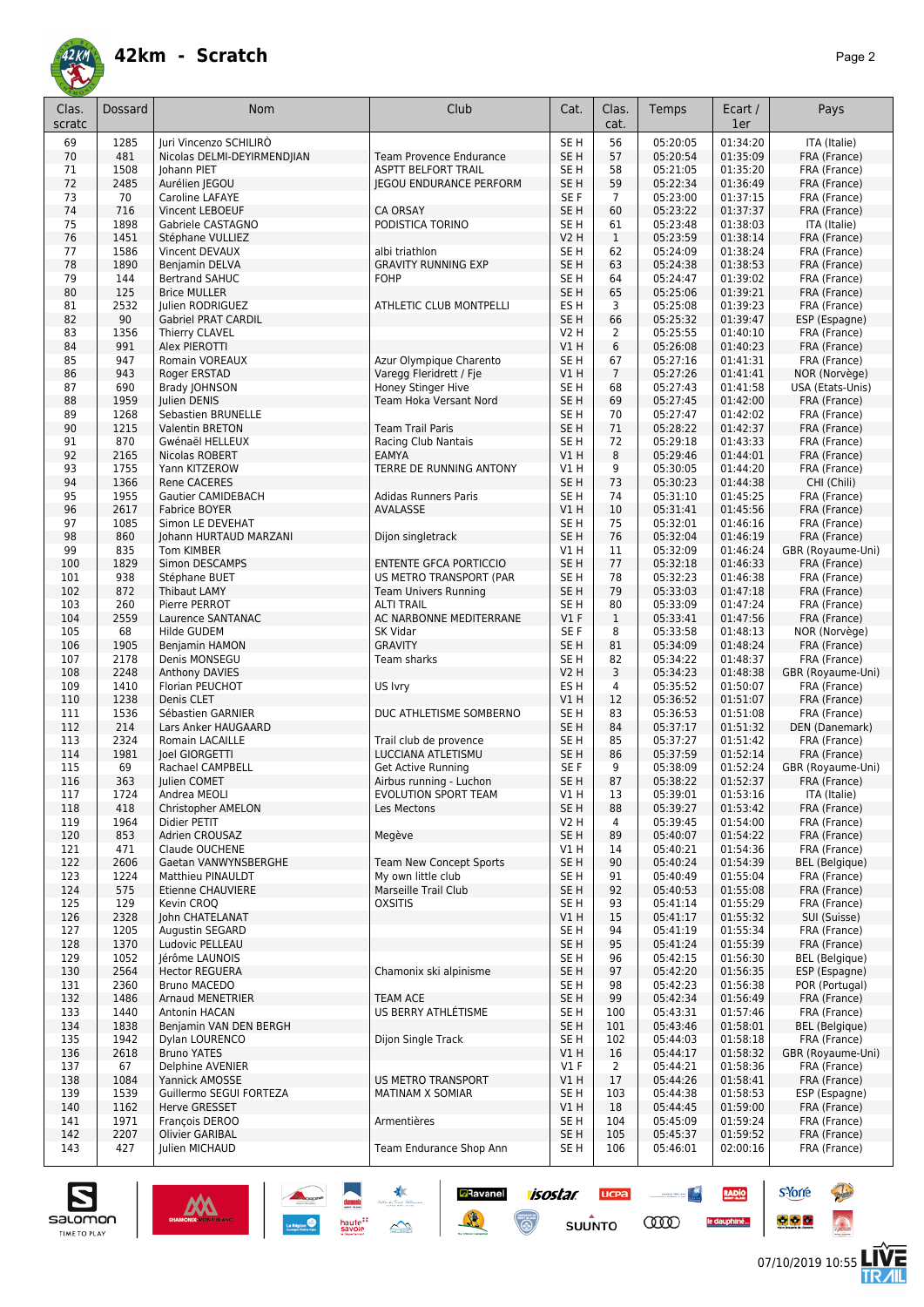

| Clas.<br>scratc | Dossard      | <b>Nom</b>                                        | Club                                          | Cat.                      | Clas.<br>cat.  | Temps                | Ecart /<br>1er       | Pays                                     |
|-----------------|--------------|---------------------------------------------------|-----------------------------------------------|---------------------------|----------------|----------------------|----------------------|------------------------------------------|
|                 |              |                                                   |                                               |                           |                |                      |                      |                                          |
| 144             | 2145         | <b>Hugues PONCELET</b>                            |                                               | SE <sub>H</sub><br>$VI$ F | 107            | 05:46:04<br>05:46:35 | 02:00:19<br>02:00:50 | <b>BEL</b> (Belgique)                    |
| 145<br>145      | 72<br>1998   | Holly HAGERMAN<br>Nicolas LOHEAS                  | Wed run Running Shop Cl                       | SE <sub>H</sub>           | 3<br>108       | 05:46:35             | 02:00:50             | USA (Etats-Unis)<br>FRA (France)         |
| 147             | 729          | <b>Christian HAGELSTEIN</b>                       | Les gazelles de Kapel                         | VIH                       | 19             | 05:47:17             | 02:01:32             | <b>BEL</b> (Belgique)                    |
| 148             | 1222         | Iván PETROV                                       | Ute-Merida Triatlon Tea                       | V1H                       | 20             | 05:47:20             | 02:01:35             | HUN (Hongrie)                            |
| 149             | 487          | Remi MICHELET                                     |                                               | SE <sub>H</sub>           | 109            | 05:47:53             | 02:02:08             | FRA (France)                             |
| 150             | 454          | Gael HEULIN                                       | <b>TAC</b>                                    | SE <sub>H</sub>           | 110            | 05:47:55             | 02:02:10             | FRA (France)                             |
| 151             | 2489         | David PAZDERA                                     |                                               | V1H                       | 21             | 05:48:17             | 02:02:32             | CZE (République<br>tchèque)              |
| 152             | 2001         | Charles JEANBLANC                                 |                                               | SE <sub>H</sub>           | 111            | 05:48:36             | 02:02:51             | FRA (France)                             |
| 153             | 165          | Matthieu DEVILLE CAVELLIN                         |                                               | SE <sub>H</sub>           | 112            | 05:48:46             | 02:03:01             | FRA (France)                             |
| 154             | 2338         | Arnaud CHARMOILLE                                 |                                               | SE <sub>H</sub>           | 113            | 05:48:47             | 02:03:02             | FRA (France)                             |
| 155             | 193          | <b>Emmanuel IUST</b>                              | <b>SPORT NATURE ST FLOUR</b>                  | VIH                       | 22             | 05:49:46             | 02:04:01             | FRA (France)                             |
| 155             | 2032         | Loic BOURGAIN                                     | <b>GRPTC5EN</b>                               | SE H                      | 114            | 05:49:46             | 02:04:01             | FRA (France)                             |
| 157             | 2475         | Mathieu DE BEYS                                   |                                               | SE <sub>H</sub>           | 115            | 05:50:14             | 02:04:29             | <b>BEL</b> (Belgique)                    |
| 158             | 531          | Jean-Baptiste FEUTRY                              |                                               | SE <sub>H</sub>           | 116            | 05:50:26             | 02:04:41             | FRA (France)                             |
| 159             | 973          | Julien MICHEL                                     |                                               | SE <sub>H</sub>           | 117            | 05:50:33             | 02:04:48             | FRA (France)                             |
| 160             | 2382         | Pierre HOFFMANN                                   | LA SALINE                                     | V1 H                      | 23             | 05:50:47             | 02:05:02             | FRA (France)                             |
| 161             | 1574<br>2432 | Benjamin MAUCHAMP                                 | Sobhi Sport Vannes                            | SE <sub>H</sub>           | 118<br>5       | 05:51:01<br>05:51:08 | 02:05:16<br>02:05:23 | FRA (France)                             |
| 162<br>163      | 2050         | Michel BARONIAN<br>Joan FERRER FIGUEROLA          | GRP4W569                                      | V2 H<br>SE <sub>H</sub>   | 119            | 05:51:28             | 02:05:43             | FRA (France)<br>ESP (Espagne)            |
| 164             | 1687         | <b>Guillaue HENRY</b>                             | Team Bcyclet                                  | SE <sub>H</sub>           | 120            | 05:52:12             | 02:06:27             | FRA (France)                             |
| 165             | 1142         | Thibault POCLET                                   |                                               | SE <sub>H</sub>           | 121            | 05:52:16             | 02:06:31             | FRA (France)                             |
| 166             | 1867         | <b>Bertrand CHEVROTON</b>                         |                                               | V1 H                      | 24             | 05:52:31             | 02:06:46             | FRA (France)                             |
| 167             | 1640         | Joachim NAVARRO                                   | Running 66                                    | <b>V2 H</b>               | 6              | 05:52:39             | 02:06:54             | FRA (France)                             |
| 168             | 212          | Ludovic KOBEL                                     |                                               | V1 H                      | 25             | 05:52:51             | 02:07:06             | SUI (Suisse)                             |
| 169             | 715          | Adam MARTIN                                       |                                               | VIH                       | 26             | 05:52:53             | 02:07:08             | GBR (Royaume-Uni)                        |
| 170             | 2490         | Matthieu BRIOL                                    | <b>SAGC Triathlon</b>                         | V1 H                      | 27             | 05:53:02             | 02:07:17             | FRA (France)                             |
| 170             | 2595         | Nicolas VIEVILLE                                  |                                               | SE <sub>H</sub>           | 122            | 05:53:02             | 02:07:17             | FRA (France)                             |
| 172             | 311          | Thierry BONATO                                    |                                               | V1 H                      | 28             | 05:53:04             | 02:07:19             | FRA (France)                             |
| 173             | 1674         | Cédric CAVAILLES                                  | <b>ALBI TRIATHLON</b>                         | SE <sub>H</sub>           | 123            | 05:53:19             | 02:07:34             | FRA (France)                             |
| 174             | 681          | Eric MONDIN                                       | Team Schusskéké                               | V1 H                      | 29             | 05:53:23             | 02:07:38             | FRA (France)                             |
| 175             | 2250         | Anthony DIEMUNSCH                                 |                                               | SE <sub>H</sub>           | 124            | 05:53:24             | 02:07:39             | FRA (France)                             |
| 176             | 781          | Stevens BONA                                      | <b>MP Trail</b>                               | SE <sub>H</sub>           | 125            | 05:53:25             | 02:07:40             | FRA (France)                             |
| 177<br>178      | 1474<br>1817 | Dominique VENTURELLI<br>Hernan VARGAS             | <b>RFCL</b>                                   | VIH<br>V1 H               | 30<br>31       | 05:53:47<br>05:54:18 | 02:08:02<br>02:08:33 | <b>BEL</b> (Belgique)<br>VEN (Venezuela) |
| 179             | 1414         | <b>Bruno FALCH</b>                                | Sapeurs pompiers Mulhou                       | SE <sub>H</sub>           | 126            | 05:54:35             | 02:08:50             | FRA (France)                             |
| 180             | 999          | <b>Blaise DEBAY</b>                               |                                               | V1 H                      | 32             | 05:54:51             | 02:09:06             | <b>BEL</b> (Belgique)                    |
| 181             | 1925         | Lionel BARRABES CASTAN                            |                                               | V1H                       | 33             | 05:54:56             | 02:09:11             | FRA (France)                             |
| 182             | 1711         | Cyril LEBLANC                                     | T.M.A.P                                       | SE <sub>H</sub>           | 127            | 05:55:04             | 02:09:19             | FRA (France)                             |
| 183             | 1810         | Claudio CHERAZ                                    | Courmayeur trailers                           | <b>V2 H</b>               | $\overline{7}$ | 05:55:06             | 02:09:21             | ITA (Italie)                             |
| 184             | 865          | Olivier CREPEL                                    | <b>RCA HANDBALL</b>                           | V1H                       | 34             | 05:55:21             | 02:09:36             | FRA (France)                             |
| 185             | 1625         | <b>Victor ROBIC</b>                               |                                               | SE <sub>H</sub>           | 128            | 05:55:48             | 02:10:03             | FRA (France)                             |
| 186             | 76           | Kate HASTINGS                                     | <b>Totley Ac</b>                              | SE F                      | 10             | 05:55:56             | 02:10:11             | GBR (Royaume-Uni)                        |
| 187             | 509          | Nicolas QUERILLI                                  | Som Passatge                                  | SE <sub>H</sub>           | 129            | 05:56:04             | 02:10:19             | ITA (Italie)                             |
| 188             | 1833         | Jan VAN GILS                                      |                                               | V1 H                      | 35             | 05:56:15             | 02:10:30             | BEL (Belgique)                           |
| 189             | 1849         | Ludovic MENARD                                    |                                               | SE <sub>H</sub>           | 130            | 05:56:42             | 02:10:57             | FRA (France)                             |
| 190             | 1774         | <b>Bertrand MOUGNAUD</b><br>Jesper BLEGVAD-NISSEN |                                               | V1H                       | 36             | 05:57:25             | 02:11:40             | FRA (France)                             |
| 191<br>192      | 1507<br>382  | Arnaud DEROZIER                                   | <b>Fusion Trail Team</b>                      | V1H<br>V1 H               | 37<br>38       | 05:57:28<br>05:57:53 | 02:11:43<br>02:12:08 | DEN (Danemark)<br>FRA (France)           |
| 193             | 883          | Bruno LENZ                                        | <b>VALENCE TRIATHLON</b>                      | SE <sub>H</sub>           | 131            | 05:58:02             | 02:12:17             | FRA (France)                             |
| 194             | 2410         | Herve ASSADI                                      |                                               | V <sub>2</sub> H          | 8              | 05:58:21             | 02:12:36             | FRA (France)                             |
| 195             | 824          | <b>Emmanuel PERNOT</b>                            |                                               | V1H                       | 39             | 05:58:43             | 02:12:58             | FRA (France)                             |
| 196             | 2497         | Nicolas FERLAY                                    | CMBM                                          | V1 H                      | 40             | 05:58:53             | 02:13:08             | FRA (France)                             |
| 197             | 2519         | <b>Matthew HALL</b>                               |                                               | V1H                       | 41             | 05:59:21             | 02:13:36             | GBR (Royaume-Uni)                        |
| 198             | 2379         | Julien DEPROST                                    |                                               | V1 H                      | 42             | 05:59:43             | 02:13:58             | FRA (France)                             |
| 199             | 105          | Eric JAEGLE                                       |                                               | V1H                       | 43             | 05:59:50             | 02:14:05             | FRA (France)                             |
| 200             | 1947         | Arnaud MICHEELS                                   |                                               | SE <sub>H</sub>           | 132            | 05:59:55             | 02:14:10             | <b>BEL</b> (Belgique)                    |
| 201             | 1318         | Philippe BERGER                                   | ALL Jura Trail                                | V1H                       | 44             | 06:00:04             | 02:14:19             | FRA (France)                             |
| 201             | 2344         | Vincent GUILIANI                                  | Trail de Haute Provence                       | V1 H                      | 44             | 06:00:04             | 02:14:19             | FRA (France)                             |
| 203             | 2437         | Gilles PIAZZA                                     |                                               | <b>V2 H</b>               | 9              | 06:00:25             | 02:14:40             | FRA (France)                             |
| 204             | 921          | Yvan GIRAUD-TELME                                 | Team champsaur nature<br><b>SSOL HABSHEIM</b> | V1 H                      | 46             | 06:00:55             | 02:15:10             | FRA (France)                             |
| 205             | 747          | Sébastien FEDRIGO                                 |                                               | SE <sub>H</sub>           | 133<br>47      | 06:00:57             | 02:15:12             | FRA (France)                             |
| 206<br>207      | 346<br>919   | Reynald BOUDET<br>Stephan BARBIERA                | Tourrettes Esprit Trail                       | V1 H<br>V1H               | 48             | 06:01:15<br>06:01:22 | 02:15:30<br>02:15:37 | FRA (France)<br>FRA (France)             |
| 208             | 446          | Denis LAPIKOV                                     | trailrunningschool.com                        | SE <sub>H</sub>           | 134            | 06:01:34             | 02:15:49             | RUS (Russie)                             |
| 209             | 1654         | Benoît HOCDE                                      | RACING CLUB NANTAIS                           | V1H                       | 49             | 06:01:38             | 02:15:53             | FRA (France)                             |
| 210             | 207          | Jonathan GALY                                     | Vernolitrailer                                | SE <sub>H</sub>           | 135            | 06:01:39             | 02:15:54             | FRA (France)                             |
| 211             | 846          | Arthur SZADECZKI                                  |                                               | SE <sub>H</sub>           | 136            | 06:01:42             | 02:15:57             | FRA (France)                             |
| 212             | 1557         | Jean WILLOCQ                                      | GRAVITY RUNNING EXPERIE                       | V1 H                      | 50             | 06:01:48             | 02:16:03             | FRA (France)                             |
| 213             | 2334         | Ludovic VANDEL                                    |                                               | SE <sub>H</sub>           | 137            | 06:01:50             | 02:16:05             | FRA (France)                             |
| 214             | 1273         | Paul COYDE                                        | Running 66                                    | SE <sub>H</sub>           | 138            | 06:01:54             | 02:16:09             | FRA (France)                             |
| 215             | 399          | Yann PENN                                         | Léon Trégor Athlétisme                        | SE <sub>H</sub>           | 139            | 06:01:56             | 02:16:11             | FRA (France)                             |
| 216             | 2205         | Suzanne HUGONIE                                   |                                               | $VI$ F                    | $\overline{4}$ | 06:02:12             | 02:16:27             | SUI (Suisse)                             |
| 217             | 1002         | Benjamin BALLOT                                   |                                               | SE H                      | 140            | 06:02:14             | 02:16:29             | FRA (France)                             |

**Ravanel 1505tar** 

 $\odot$ 

**UCPA** 

 $s$ UUNTO

 $\begin{array}{c|c} \multicolumn{3}{c|}{\textbf{1}} & \multicolumn{2}{c|}{\textbf{1}} \\ \multicolumn{2}{c|}{\textbf{1}} & \multicolumn{2}{c|}{\textbf{1}} \\ \multicolumn{2}{c|}{\textbf{1}} & \multicolumn{2}{c|}{\textbf{1}} \\ \multicolumn{2}{c|}{\textbf{1}} & \multicolumn{2}{c|}{\textbf{1}} \\ \multicolumn{2}{c|}{\textbf{1}} & \multicolumn{2}{c|}{\textbf{1}} \\ \multicolumn{2}{c|}{\textbf{1}} & \multicolumn{2}{c|}{\textbf{1}} \\ \multicolumn{2}{$ 

**COO** 

RADIO

le dauphiné...



**s**Yorre

 $\bullet$   $\bullet$   $\bullet$ 



**Reine**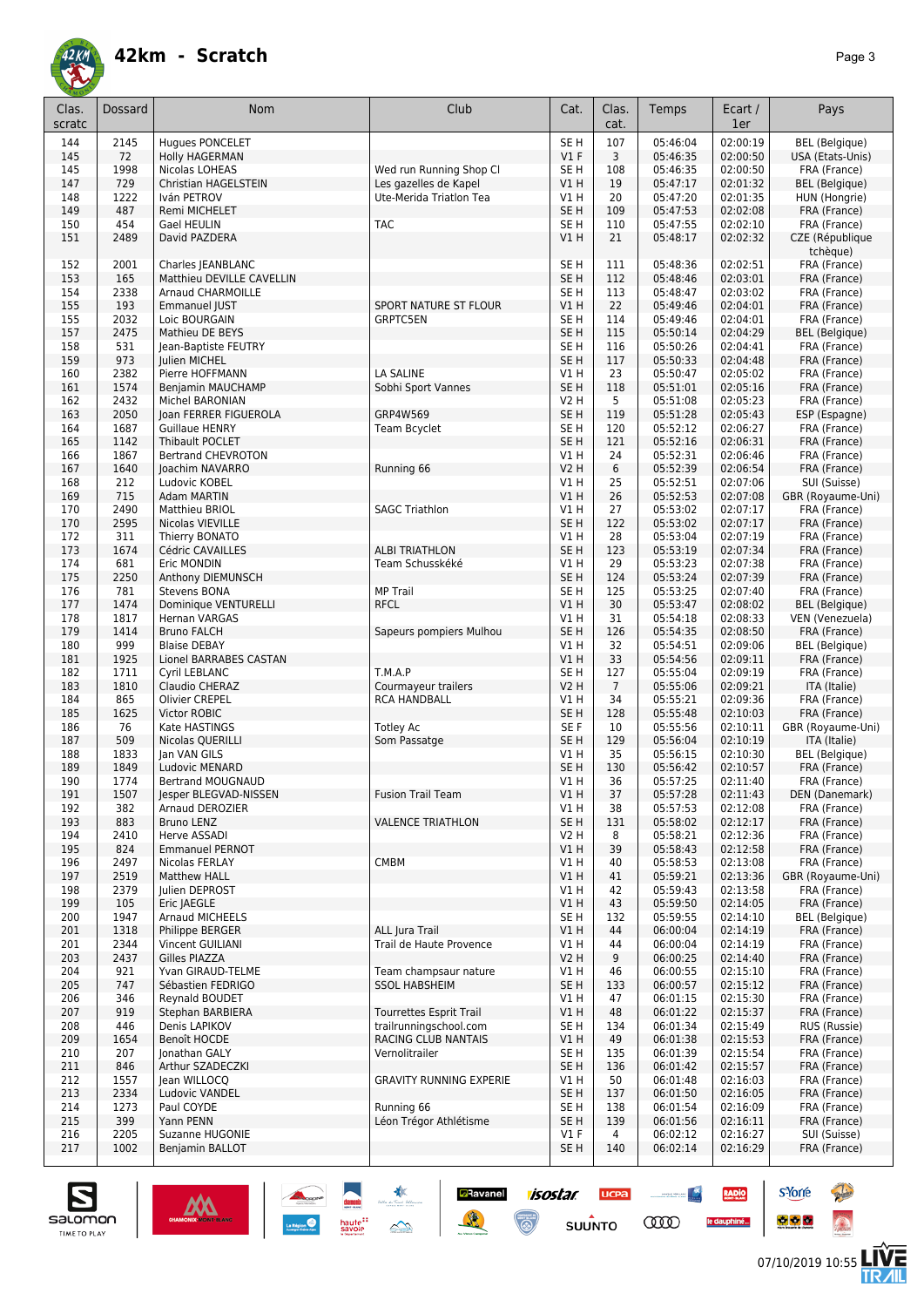

| Clas.<br>scratc | Dossard      | <b>Nom</b>                           | Club                                       | Cat.                    | Clas.<br>cat. | Temps                | Ecart /<br>1er       | Pays                         |
|-----------------|--------------|--------------------------------------|--------------------------------------------|-------------------------|---------------|----------------------|----------------------|------------------------------|
| 218             | 767          | Sébastien JOSSI                      | Stade Genève                               | SE <sub>H</sub>         | 141           | 06:02:18             | 02:16:33             | SUI (Suisse)                 |
| 219             | 2170         | <b>Christophe BRETON</b>             | <b>AS MARCK</b>                            | V1 H                    | 51            | 06:02:19             | 02:16:34             | FRA (France)                 |
| 220             | 2265         | Laura MOUGEL                         | Barbès Runners                             | SE F                    | 11            | 06:02:45             | 02:17:00             | FRA (France)                 |
| 221             | 113          | Joep Hendrik BRINKERS                | De Voshaar                                 | SE H                    | 142           | 06:03:05             | 02:17:20             | NED (Pays-Bas)               |
| 222             | 138          | Mathieu CLERE                        | Schneider Electric                         | SE H                    | 143           | 06:03:06             | 02:17:21             | FRA (France)                 |
| 223             | 1494         | Victor JEANCLER                      |                                            | SE <sub>H</sub>         | 144           | 06:03:08             | 02:17:23             | FRA (France)                 |
| 223             | 2039         | Hervé TARGUES                        | Running 66                                 | SE H                    | 144           | 06:03:08             | 02:17:23             | FRA (France)                 |
| 225<br>226      | 2175<br>1409 | <b>Francis VINCIGUERRA</b>           | Lucciana atletismu<br>iaac                 | SE <sub>H</sub><br>V2 H | 146<br>10     | 06:03:18<br>06:03:19 | 02:17:33<br>02:17:34 | FRA (France)<br>FRA (France) |
| 227             | 75           | Pascal MASURIER<br>Adèle KERBAOL     | <b>TEAM TRAIL PARIS</b>                    | SE <sub>F</sub>         | 12            | 06:03:21             | 02:17:36             | FRA (France)                 |
| 228             | 2017         | Elodie VERSCHEURE                    | LMA                                        | SE F                    | 13            | 06:03:22             | 02:17:37             | FRA (France)                 |
| 229             | 1678         | Nicolas BENOIT                       |                                            | SE <sub>H</sub>         | 147           | 06:03:35             | 02:17:50             | <b>BEL</b> (Belgique)        |
| 230             | 2186         | Antoine MAYEN                        |                                            | SE H                    | 148           | 06:03:53             | 02:18:08             | FRA (France)                 |
| 231             | 2185         | Alexandre CADALEN                    |                                            | SE <sub>H</sub>         | 149           | 06:04:00             | 02:18:15             | FRA (France)                 |
| 232             | 259          | Julie VUILLEMIN                      |                                            | SE F                    | 14            | 06:04:04             | 02:18:19             | FRA (France)                 |
| 233             | 272          | Laurent CAILLET                      |                                            | V1 H                    | 52            | 06:04:19             | 02:18:34             | FRA (France)                 |
| 234             | 2588<br>2415 | Christophe ROUX                      | LA GYPAETE                                 | V1 H                    | 53<br>15      | 06:04:31             | 02:18:46             | FRA (France)                 |
| 235<br>236      | 1090         | Aurore BILLET<br>Arnaud LEGUENNEC    | keraunos sports<br>Le Plessis Robinson (92 | SE <sub>F</sub><br>SE H | 150           | 06:04:54<br>06:04:59 | 02:19:09<br>02:19:14 | FRA (France)<br>FRA (France) |
| 237             | 71           | Maud RESPAUD                         | <b>Team UglowFrance</b>                    | $VI$ F                  | 5             | 06:05:14             | 02:19:29             | FRA (France)                 |
| 238             | 2376         | Sylvain FERRAND                      |                                            | SE H                    | 151           | 06:05:35             | 02:19:50             | FRA (France)                 |
| 239             | 310          | Giovanni JURADO                      |                                            | SE <sub>H</sub>         | 152           | 06:05:43             | 02:19:58             | VEN (Venezuela)              |
| 240             | 160          | Régis COUDERT                        | Town To Trail                              | V1 H                    | 54            | 06:05:47             | 02:20:02             | FRA (France)                 |
| 241             | 101          | Christophe LEANDRI                   | Running évasion                            | V1 H                    | 55            | 06:06:05             | 02:20:20             | FRA (France)                 |
| 241             | 1895         | Vincent SANOUILLET                   |                                            | SE H                    | 153           | 06:06:05             | 02:20:20             | FRA (France)                 |
| 243             | 599          | Antoine LECOCQ                       |                                            | SE H                    | 154           | 06:06:16             | 02:20:31             | FRA (France)                 |
| 244             | 457          | Sebastien ALLARD                     |                                            | SE H                    | 155           | 06:06:19             | 02:20:34             | CAN (Canada)                 |
| 245             | 655<br>185   | Cloé BARTHELEMY                      | <b>GUC Grenoble</b>                        | SE F                    | 16            | 06:06:37             | 02:20:52             | FRA (France)<br>FRA (France) |
| 246<br>247      | 1395         | Julien MOUTTE<br>Sebastien AUFFRET   | Team henaff                                | SE H<br>SE <sub>H</sub> | 156<br>157    | 06:06:39<br>06:06:53 | 02:20:54<br>02:21:08 | FRA (France)                 |
| 248             | 1357         | Aurélien BOTHOREL                    | <b>TEAM HENAFF</b>                         | SE H                    | 158           | 06:06:55             | 02:21:10             | FRA (France)                 |
| 248             | 1398         | Jonathan PENGAM                      | Team Henaff                                | SE <sub>H</sub>         | 158           | 06:06:55             | 02:21:10             | FRA (France)                 |
| 250             | 673          | Martin BREUVART                      |                                            | SE H                    | 160           | 06:07:07             | 02:21:22             | FRA (France)                 |
| 251             | 2621         | Simon CLOT                           | Albi Triathlon                             | ES <sub>H</sub>         | 5             | 06:07:13             | 02:21:28             | FRA (France)                 |
| 252             | 1636         | Julien EXCOFFIER                     | Us la pesse                                | SE H                    | 161           | 06:07:25             | 02:21:40             | FRA (France)                 |
| 253             | 1509         | Thomas HERMAN                        |                                            | V1H                     | 56            | 06:07:31             | 02:21:46             | FRA (France)                 |
| 254             | 2368         | <b>Benoit CATRY</b>                  |                                            | SE H                    | 162           | 06:07:51             | 02:22:06             | FRA (France)                 |
| 255<br>256      | 926<br>2393  | Julien PUIG<br>Xavier OUGIER         | Running 66                                 | SE H<br>V1 H            | 163<br>57     | 06:08:09<br>06:08:20 | 02:22:24             | FRA (France)<br>FRA (France) |
| 257             | 2397         | Yann CARPENTIER                      |                                            | V1 H                    | 58            | 06:08:21             | 02:22:35<br>02:22:36 | FRA (France)                 |
| 258             | 1752         | Riina KUUSELO                        |                                            | SE F                    | 17            | 06:08:26             | 02:22:41             | FIN (Finlande)               |
| 259             | 1471         | Eric LOGEZ                           |                                            | V1 H                    | 59            | 06:08:37             | 02:22:52             | FRA (France)                 |
| 260             | 1855         | Yann LE SAUX                         | Gravity                                    | SE H                    | 164           | 06:09:05             | 02:23:20             | FRA (France)                 |
| 261             | 2183         | <b>Andrew MUIR</b>                   | <b>SLAC</b>                                | V1 H                    | 60            | 06:09:13             | 02:23:28             | GBR (Royaume-Uni)            |
| 262             | 941          | <b>Fabrice CHEVALLEREAU</b>          | Saône mont d'Or Nature                     | SE <sub>H</sub>         | 165           | 06:09:35             | 02:23:50             | FRA (France)                 |
| 263             | 1564         | Gérald CARRAZ                        |                                            | V1 H                    | 61            | 06:09:59             | 02:24:14             | FRA (France)                 |
| 264<br>265      | 765<br>1657  | Solenne MAILLER                      |                                            | SE F<br>SE <sub>H</sub> | 18            | 06:10:06             | 02:24:21             | FRA (France)                 |
| 266             | 73           | Luca BANDELLI<br>Laure DESMURS       | <b>ERGUS TRAIL TEAM</b><br>Wgtn the crew   | SE F                    | 166<br>19     | 06:10:37<br>06:10:48 | 02:24:52<br>02:25:03 | ITA (Italie)<br>FRA (France) |
| 267             | 632          | Etienne FAIVRE                       | <b>ASOP</b>                                | V1 H                    | 62            | 06:10:49             | 02:25:04             | FRA (France)                 |
| 268             | 2625         | Serge GIRAUD                         |                                            | V2 H                    | 11            | 06:10:51             | 02:25:06             | FRA (France)                 |
| 269             | 1709         | Mathieu CARBONNET                    | Running 66                                 | SE H                    | 167           | 06:11:08             | 02:25:23             | FRA (France)                 |
| 270             | 2496         | Nicolas MARIN                        | <b>CMBM</b>                                | SE H                    | 168           | 06:11:09             | 02:25:24             | FRA (France)                 |
| 271             | 2097         | Julien DUPUIS                        |                                            | SE H                    | 169           | 06:11:17             | 02:25:32             | FRA (France)                 |
| 271             | 2633         | Daniele RAIMONDI                     | Temmos                                     | SE H                    | 169           | 06:11:17             | 02:25:32             | ITA (Italie)                 |
| 273             | 391          | Mark HUTCHESON                       | <b>Bude Rats</b>                           | V2 H                    | 12            | 06:11:39             | 02:25:54             | GBR (Royaume-Uni)            |
| 274<br>275      | 301<br>2151  | Julien CLAUDEL<br>Philippe VAILLANT  | UA SOCIETE GENERALE                        | SE H<br>V2 H            | 171<br>13     | 06:11:43<br>06:11:57 | 02:25:58<br>02:26:12 | FRA (France)<br>FRA (France) |
| 276             | 197          | Lucie ALOISI                         | UA SOCIETE GENERALE                        | SE F                    | 20            | 06:12:18             | 02:26:33             | FRA (France)                 |
| 277             | 2515         | John LAYTON                          | San Francisco Road Runn                    | V1 H                    | 63            | 06:12:23             | 02:26:38             | USA (Etats-Unis)             |
| 278             | 847          | Eugenio CREMONE                      | A2M                                        | V2 H                    | 14            | 06:12:38             | 02:26:53             | FRA (France)                 |
| 279             | 830          | Pauline DI NICOLANTONIO              | A2M                                        | SE F                    | 21            | 06:12:46             | 02:27:01             | FRA (France)                 |
| 280             | 1301         | Audrey IAVELLE                       | Pas pressés d'unieux                       | $VI$ F                  | 6             | 06:12:49             | 02:27:04             | FRA (France)                 |
| 281             | 920          | Gilles BOUSSELY                      | LA GRAULE NATURE                           | V1 H                    | 64            | 06:12:55             | 02:27:10             | FRA (France)                 |
| 281             | 1727         | Aurélien DEBOULLE                    |                                            | SE H                    | 172           | 06:12:55             | 02:27:10             | FRA (France)                 |
| 283             | 77           | Claire MAUGRAS                       | coureurs sur route de c                    | SE F                    | 22            | 06:13:21             | 02:27:36             | FRA (France)                 |
| 284<br>285      | 122<br>2054  | Remy DUCHATELET<br>Daniele CAVALLINO |                                            | SE H<br>SE H            | 173<br>174    | 06:13:25<br>06:13:28 | 02:27:40<br>02:27:43 | FRA (France)<br>ITA (Italie) |
| 286             | 1109         | Thierry GABORIT                      | Racing club Nantais (St                    | V2 H                    | 15            | 06:13:39             | 02:27:54             | FRA (France)                 |
| 287             | 979          | Arnaud JACQUES                       | ASHM                                       | SE H                    | 175           | 06:13:58             | 02:28:13             | FRA (France)                 |
| 288             | 2612         | <b>Toufik DRISSI</b>                 |                                            | SE H                    | 176           | 06:14:03             | 02:28:18             | <b>BEL</b> (Belgique)        |
| 289             | 1770         | Mickael KERLEAU                      | eacq querqueville                          | V1 H                    | 65            | 06:14:04             | 02:28:19             | FRA (France)                 |
| 290             | 1677         | David MUGNIER                        | CAF La Roche                               | SE H                    | 177           | 06:14:08             | 02:28:23             | FRA (France)                 |
| 291             | 1609         | Frederic SAINT - AMAND               | A.L.B.S                                    | V1 H                    | 66            | 06:14:21             | 02:28:36             | FRA (France)                 |
| 292             | 1467         | Julien NUTTIN                        |                                            | SE H                    | 178           | 06:14:25             | 02:28:40             | BEL (Belgique)               |

 $\frac{1}{2}$ 

**Ravanel 1505tar** 

 $\odot$ 

**UCPA** 

 $s$ UUNTO

**COO** 

**RADIO** 

le dauphiné...

danum<br>haute::<br>savoie

 $M$ 



**s**Yorre

 $\bullet$   $\bullet$   $\bullet$ 

**Reine** 

 $\hat{\Omega}$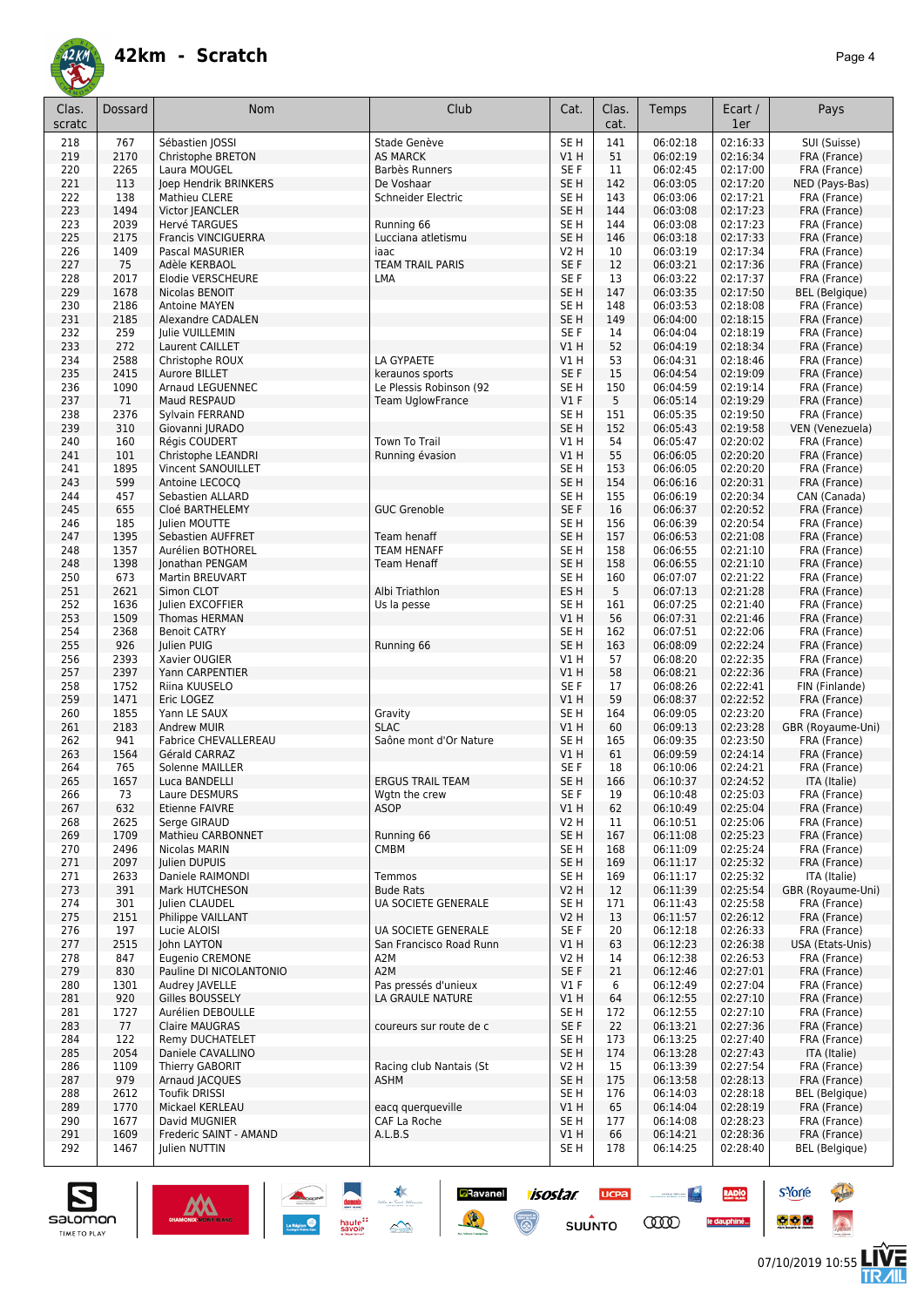

| Clas.      | Dossard      | <b>Nom</b>                                 | Club                                     | Cat.                               | Clas.          | Temps                | Ecart /              | Pays                              |
|------------|--------------|--------------------------------------------|------------------------------------------|------------------------------------|----------------|----------------------|----------------------|-----------------------------------|
| scratc     |              |                                            |                                          |                                    | cat.           |                      | 1er                  |                                   |
| 293        | 157          | <b>Gauthier VINCENT</b>                    |                                          | SE <sub>H</sub>                    | 179            | 06:14:41             | 02:28:56             | <b>BEL</b> (Belgique)             |
| 294        | 1004         | Sebastien SELLIER                          |                                          | SE <sub>H</sub>                    | 180            | 06:14:49             | 02:29:04             | FRA (France)                      |
| 295        | 2561         | Sacha COUSIN<br><b>Stephane CHATELAIN</b>  | <b>CMBM</b>                              | SE <sub>H</sub>                    | 181            | 06:15:00             | 02:29:15             | FRA (France)                      |
| 296<br>297 | 812<br>1894  | <b>Guillaume LEPERCHE</b>                  |                                          | VIH<br>V1 H                        | 67<br>68       | 06:15:08<br>06:15:22 | 02:29:23<br>02:29:37 | FRA (France)<br>FRA (France)      |
| 298        | 1237         | Antoine RIMMER                             |                                          | V1H                                | 69             | 06:15:26             | 02:29:41             | FRA (France)                      |
| 299        | 2396         | Morgan DROUET                              | Eacq                                     | SE <sub>H</sub>                    | 182            | 06:15:44             | 02:29:59             | FRA (France)                      |
| 300        | 286          | Nicolas GUERARD                            |                                          | SE <sub>H</sub>                    | 183            | 06:15:47             | 02:30:02             | FRA (France)                      |
| 301        | 972          | Sebastien POIRIER                          | Adidas Runners Bastille                  | SE <sub>H</sub>                    | 184            | 06:15:59             | 02:30:14             | FRA (France)                      |
| 302        | 1045         | benjamin VANDERMARCQ                       |                                          | SE <sub>H</sub>                    | 185            | 06:16:21             | 02:30:36             | FRA (France)                      |
| 303<br>304 | 1968<br>1328 | Yves NICOL<br><b>Alexi HASTINGS</b>        | ENTENTE SPORTIVE RENAU                   | V1 H<br>SE <sub>H</sub>            | 70<br>186      | 06:17:02<br>06:17:21 | 02:31:17<br>02:31:36 | FRA (France)<br>GBR (Royaume-Uni) |
| 305        | 805          | <b>Thomas PASGAARD</b>                     | fusion trail team                        | V1 H                               | 71             | 06:17:38             | 02:31:53             | DEN (Danemark)                    |
| 306        | 1673         | Mark PARRY                                 |                                          | SE <sub>H</sub>                    | 187            | 06:17:42             | 02:31:57             | GBR (Royaume-Uni)                 |
| 307        | 1500         | Quentin IDENN                              | <b>RAACE</b>                             | SE <sub>H</sub>                    | 188            | 06:17:43             | 02:31:58             | FRA (France)                      |
| 308        | 2061         | Alexandre MUSSARD                          | COSPI / Masters Running                  | SE <sub>H</sub>                    | 189            | 06:17:44             | 02:31:59             | FRA (France)                      |
| 309        | 1020         | Svenja ESPENHAHN                           |                                          | SE F                               | 23             | 06:17:46             | 02:32:01             | GER (Allemagne)                   |
| 310<br>311 | 237<br>356   | Corentin KENDZIORA<br>Francisco BENTO      | Team kalenji                             | ES <sub>H</sub><br>V1 H            | 6<br>72        | 06:18:41<br>06:18:46 | 02:32:56<br>02:33:01 | FRA (France)<br>FRA (France)      |
| 312        | 1168         | Laurent COUSTY                             | DONZENAC OXYGENE                         | V1H                                | 73             | 06:18:53             | 02:33:08             | FRA (France)                      |
| 313        | 1778         | Clément BRAUX                              |                                          | SE <sub>H</sub>                    | 190            | 06:18:57             | 02:33:12             | FRA (France)                      |
| 314        | 341          | Ismael BONVIN                              | cave Tambourin                           | SE <sub>H</sub>                    | 191            | 06:19:05             | 02:33:20             | SUI (Suisse)                      |
| 315        | 1259         | Philippe PIERRE-BES                        |                                          | <b>V2 H</b>                        | 16             | 06:19:12             | 02:33:27             | FRA (France)                      |
| 316        | 213          | Julien LECLAINCHE                          | <b>ALCP CARHAIX</b>                      | SE <sub>H</sub>                    | 192            | 06:19:14             | 02:33:29             | FRA (France)                      |
| 317        | 815          | Nicolas MORVAN                             | AL Carhaix Plouguer                      | V1 H                               | 74             | 06:19:18             | 02:33:33             | FRA (France)                      |
| 318<br>318 | 638<br>1442  | Raphael SANGUINITI<br>Julien TRENZINI      | <b>Asptt Belfort Trail</b>               | VIH<br>SE <sub>H</sub>             | 75<br>193      | 06:19:42<br>06:19:42 | 02:33:57<br>02:33:57 | FRA (France)<br>FRA (France)      |
| 320        | 396          | Nicolas DE GROOTE                          | LILLE METROPOLE ATHLETI                  | SE <sub>H</sub>                    | 194            | 06:19:45             | 02:34:00             | FRA (France)                      |
| 321        | 2121         | <b>Matthew ALLUM</b>                       |                                          | SE <sub>H</sub>                    | 195            | 06:19:51             | 02:34:06             | GBR (Royaume-Uni)                 |
| 322        | 404          | Jordane FRIBOURG                           |                                          | SE <sub>H</sub>                    | 196            | 06:19:57             | 02:34:12             | FRA (France)                      |
| 323        | 1820         | Axel VASSELON                              |                                          | SE <sub>H</sub>                    | 197            | 06:20:08             | 02:34:23             | FRA (France)                      |
| 324        | 145          | Vincent BEAUDOT                            |                                          | SE <sub>H</sub>                    | 198            | 06:20:15             | 02:34:30             | FRA (France)                      |
| 325        | 1019         | Eric MINAUX                                |                                          | V1 H                               | 76             | 06:20:17             | 02:34:32             | FRA (France)                      |
| 326<br>327 | 2087<br>2326 | Jérôme GUINEL<br>Sam MIMOUN                | <b>CA PICTAVE</b>                        | SE <sub>H</sub><br>SE <sub>H</sub> | 199<br>200     | 06:20:21<br>06:20:31 | 02:34:36<br>02:34:46 | FRA (France)<br>FRA (France)      |
| 328        | 1963         | <b>Olivier CLEMENT</b>                     | ASSA                                     | VIH                                | 77             | 06:20:34             | 02:34:49             | FRA (France)                      |
| 329        | 1118         | Laurent GERING                             | Caf chamonix                             | V1 H                               | 78             | 06:20:39             | 02:34:54             | FRA (France)                      |
| 329        | 1756         | <b>Terik CROISET</b>                       | APTAVITRAIL                              | SE <sub>H</sub>                    | 201            | 06:20:39             | 02:34:54             | FRA (France)                      |
| 331        | 1809         | Jeremy MATERA                              |                                          | ES <sub>H</sub>                    | $\overline{7}$ | 06:20:45             | 02:35:00             | FRA (France)                      |
| 332        | 2597         | Loic SENECHAL                              |                                          | VIH                                | 79             | 06:20:48             | 02:35:03             | FRA (France)                      |
| 333        | 882          | Jerome TABARY                              | TEAM TRAIL LAUZES                        | SE H                               | 202            | 06:20:52             | 02:35:07             | FRA (France)                      |
| 334<br>335 | 1897<br>850  | Michael LE ROUX<br>Fabian DALLOZ           |                                          | SE <sub>H</sub><br>SE H            | 203<br>204     | 06:21:11<br>06:21:12 | 02:35:26<br>02:35:27 | FRA (France)<br>FRA (France)      |
| 336        | 412          | Matthieu LAMBIN                            |                                          | SE <sub>H</sub>                    | 205            | 06:21:15             | 02:35:30             | FRA (France)                      |
| 337        | 893          | Loic MARECHAL                              | EASOY                                    | <b>V2 H</b>                        | 17             | 06:21:18             | 02:35:33             | FRA (France)                      |
| 337        | 1069         | Nicolas ORCEL                              |                                          | <b>V2 H</b>                        | 17             | 06:21:18             | 02:35:33             | FRA (France)                      |
| 339        | 1921         | Laurent ROMAIN                             |                                          | V1 H                               | 80             | 06:21:29             | 02:35:44             | FRA (France)                      |
| 340        | 629          | <b>Maxime FOURNIER</b>                     | Villeneuve d'Ascq                        | SE <sub>H</sub>                    | 206            | 06:21:30             | 02:35:45             | FRA (France)                      |
| 341        | 118          | Olivier MANTELLATO                         | COST<br><b>CORD</b>                      | V1 H                               | 81             | 06:21:38             | 02:35:53             | FRA (France)                      |
| 341<br>343 | 1013<br>666  | Cedric GARCIA<br><b>Fabrice ARNAULT</b>    | l'ultra marin Raid du G                  | SE <sub>H</sub><br>V1 H            | 207<br>82      | 06:21:38<br>06:21:39 | 02:35:53<br>02:35:54 | FRA (France)<br>FRA (France)      |
| 344        | 115          | Guillaume VADROT                           |                                          | SE <sub>H</sub>                    | 208            | 06:21:45             | 02:36:00             | FRA (France)                      |
| 345        | 2466         | François-Xavier COINDREAU                  | <b>CMBM</b>                              | SE <sub>H</sub>                    | 209            | 06:21:47             | 02:36:02             | FRA (France)                      |
| 346        | 2262         | Julien PERILLAT                            |                                          | SE <sub>H</sub>                    | 210            | 06:21:53             | 02:36:08             | FRA (France)                      |
| 347        | 2323         | Laurent TROUILLER                          | Decines Meyzieu Athleti                  | V1 H                               | 83             | 06:22:29             | 02:36:44             | FRA (France)                      |
| 348        | 1006         | Damien DI LITTA                            |                                          | SE <sub>H</sub>                    | 211            | 06:22:41             | 02:36:56             | FRA (France)                      |
| 349        | 1470         | Pierre CAUDRON                             | LES CAULOCO<br>Team Trail des Coursièr   | V1 H                               | 84             | 06:23:00             | 02:37:15<br>02:37:33 | FRA (France)                      |
| 350<br>351 | 567<br>760   | Joachim PHELUT<br><b>Arnaud FRANCAIS</b>   | SAONE MONT D OR NATURE                   | SE <sub>H</sub><br>V1 H            | 212<br>85      | 06:23:18<br>06:23:19 | 02:37:34             | FRA (France)<br>FRA (France)      |
| 352        | 1760         | Roberto CAUCINO                            |                                          | V1H                                | 86             | 06:23:32             | 02:37:47             | ITA (Italie)                      |
| 353        | 2058         | Xavier DETHOOR                             | TO BE SPORT                              | V1 H                               | 87             | 06:23:48             | 02:38:03             | FRA (France)                      |
| 354        | 834          | Marc NYELAND                               | Valcon                                   | SE <sub>H</sub>                    | 213            | 06:23:58             | 02:38:13             | DEN (Danemark)                    |
| 355        | 1310         | Géraud DANGUILHEN                          | ALSG Athlétisme                          | V1 H                               | 88             | 06:24:04             | 02:38:19             | FRA (France)                      |
| 356        | 1923         | Mauro DUROUX                               |                                          | VIH                                | 89             | 06:24:41             | 02:38:56             | ITA (Italie)                      |
| 357        | 1837         | Thomas JEANCLER                            |                                          | SE <sub>H</sub>                    | 214            | 06:24:43             | 02:38:58             | FRA (France)                      |
| 358<br>359 | 649<br>1602  | Etienne MAZEL<br>Christian Vig HOUE        | <b>Issoire Tri Aventure</b>              | SE <sub>H</sub><br>SE <sub>H</sub> | 215<br>216     | 06:24:50<br>06:24:59 | 02:39:05<br>02:39:14 | FRA (France)<br>DEN (Danemark)    |
| 360        | 1413         | <b>Fabrice ERNOUL</b>                      |                                          | SE <sub>H</sub>                    | 217            | 06:25:09             | 02:39:24             | FRA (France)                      |
| 361        | 2446         | Nicolas MISIURNY                           | <b>VYTAJOG</b>                           | SE <sub>H</sub>                    | 218            | 06:25:26             | 02:39:41             | FRA (France)                      |
| 362        | 426          | Romain ROUMEGOUX                           | <b>ALBI TRIATHLON</b>                    | SE <sub>H</sub>                    | 219            | 06:25:29             | 02:39:44             | FRA (France)                      |
| 363        | 1457         | Frédéric ROLLAND                           | UA SOCIETE GENERALE                      | V1 H                               | 90             | 06:25:35             | 02:39:50             | FRA (France)                      |
| 364        | 2438         | Yann MARANGONE                             |                                          | V1 H                               | 91             | 06:25:52             | 02:40:07             | FRA (France)                      |
| 365        | 2084         | Anthony COETTO                             |                                          | SE H                               | 220            | 06:26:04             | 02:40:19             | FRA (France)                      |
| 366<br>367 | 1573<br>205  | <b>Olivier MANTEZ</b><br>Nicolas DESMARTIN | as marck athlétisme<br>Chateaugay Racers | V2H<br>SE H                        | 19<br>221      | 06:26:06<br>06:26:14 | 02:40:21<br>02:40:29 | FRA (France)<br>FRA (France)      |
|            |              |                                            |                                          |                                    |                |                      |                      |                                   |

**Ravanel 1505tar** 

 $\odot$ 

**UCPA** 

 $s$ UUNTO

<u>and the second second</u>

**COO** 

RADIO

le dauphiné...



**s**Yorre

 $\bullet$   $\bullet$   $\bullet$ 

**Reine** 

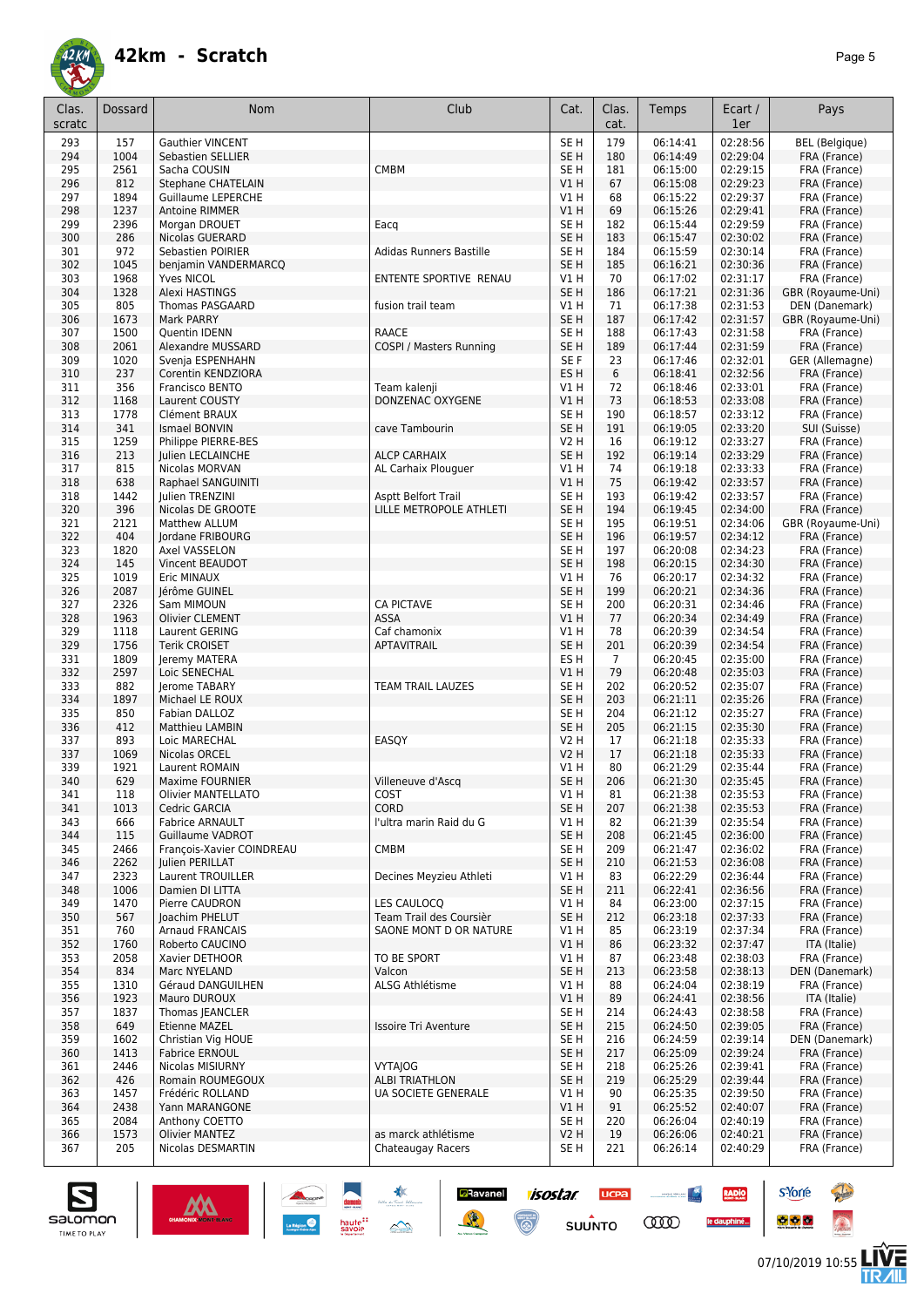

| Clas.<br>scratc | <b>Dossard</b> | <b>Nom</b>                                 | Club                                      | Cat.                               | Clas.<br>cat. | Temps                | Ecart /<br>1er       | Pays                                  |
|-----------------|----------------|--------------------------------------------|-------------------------------------------|------------------------------------|---------------|----------------------|----------------------|---------------------------------------|
| 368             | 907            | <b>Maximin GIRARDOT</b>                    | Amical Pompiers de MONT                   | SE <sub>H</sub>                    | 222           | 06:26:29             | 02:40:44             | FRA (France)                          |
| 369             | 2602           | Yvonne VISSERS                             |                                           | SE F                               | 24            | 06:26:41             | 02:40:56             | NED (Pays-Bas)                        |
| 370             | 831            | Christophe LEROY                           |                                           | SE H                               | 223           | 06:26:44             | 02:40:59             | FRA (France)                          |
| 371             | 390            | Olivier COUSTY                             | Bacardi Running Team                      | SE <sub>H</sub>                    | 224           | 06:26:55             | 02:41:10             | FRA (France)                          |
| 372             | 1799           | Vincent CANONNE                            | <b>CSLG GAP</b>                           | V1 H                               | 92            | 06:27:02             | 02:41:17             | FRA (France)                          |
| 373             | 458            | <b>Farid BERCHICHE</b>                     | A2m metz ecole du marat                   | V1H                                | 93            | 06:27:05             | 02:41:20             | FRA (France)                          |
| 374             | 1121           | Damien LENARSIC                            | A <sub>2</sub> M                          | SE <sub>H</sub>                    | 225           | 06:27:08             | 02:41:23             | FRA (France)                          |
| 375             | 1293           | Jean-Philippe GACHET                       | Pas pressés d'Unieux                      | V1H                                | 94            | 06:27:21             | 02:41:36             | FRA (France)                          |
| 376             | 2419<br>2649   | Jerome GOUSSARD                            | <b>DIJON SINGLETRACK</b><br><b>EMHM</b>   | V1H                                | 95            | 06:27:41             | 02:41:56<br>02:41:59 | FRA (France)                          |
| 377<br>378      | 2584           | Florian BOUCHEROT<br>Sébastien DUWATTEZ    | St yorre Running                          | SE <sub>H</sub><br>SE <sub>H</sub> | 226<br>227    | 06:27:44<br>06:27:57 | 02:42:12             | FRA (France)<br>FRA (France)          |
| 379             | 158            | Philippe VAN CAUWENBERGH                   | <b>ATCC</b>                               | VIH                                | 96            | 06:28:23             | 02:42:38             | <b>BEL</b> (Belgique)                 |
| 380             | 1164           | Nicolas MONTREUIL                          |                                           | SE <sub>H</sub>                    | 228           | 06:28:26             | 02:42:41             | FRA (France)                          |
| 381             | 1380           | Peter SCHULZE                              |                                           | <b>V2 H</b>                        | 20            | 06:28:34             | 02:42:49             | GER (Allemagne)                       |
| 381             | 2626           | Thibault GIRAUD                            |                                           | SE H                               | 229           | 06:28:34             | 02:42:49             | FRA (France)                          |
| 383             | 141            | <b>Vincent GUITTON</b>                     |                                           | SE <sub>H</sub>                    | 230           | 06:28:36             | 02:42:51             | FRA (France)                          |
| 384             | 322            | Jean-Marie SANCHEZ                         |                                           | V1 H                               | 97            | 06:28:39             | 02:42:54             | FRA (France)                          |
| 385             | 1987           | Eirik Dimmen SAELE                         |                                           | SE <sub>H</sub>                    | 231           | 06:28:41             | 02:42:56             | NOR (Norvège)                         |
| 386<br>387      | 2470<br>127    | Julien FORAT<br>Irwin DUPIRE               | S/L Toulouse OAC                          | SE <sub>H</sub><br>SE <sub>H</sub> | 232<br>233    | 06:28:42<br>06:28:45 | 02:42:57<br>02:43:00 | FRA (France)                          |
| 387             | 1387           | <b>Fabrice RANQUET</b>                     |                                           | V1H                                | 98            | 06:28:45             | 02:43:00             | FRA (France)<br>FRA (France)          |
| 389             | 2013           | Christian Ulrich DAHLGAARD HANSEN          |                                           | SE <sub>H</sub>                    | 234           | 06:28:50             | 02:43:05             | DEN (Danemark)                        |
| 390             | 968            | <b>Emmanuel DAYAN</b>                      |                                           | SE <sub>H</sub>                    | 235           | 06:29:10             | 02:43:25             | FRA (France)                          |
| 391             | 2592           | Jorge MUNOZ VICENTE                        |                                           | SE <sub>H</sub>                    | 236           | 06:29:11             | 02:43:26             | ESP (Espagne)                         |
| 392             | 1759           | Nicolas DRUILLE                            | <b>JAM</b>                                | SE <sub>H</sub>                    | 237           | 06:29:12             | 02:43:27             | FRA (France)                          |
| 393             | 74             | Mathilde DEBRAY                            |                                           | SE F                               | 25            | 06:29:17             | 02:43:32             | FRA (France)                          |
| 394             | 1647           | Robert MARCHETTI                           | <b>Trail club Ollioules</b>               | V2 H                               | 21            | 06:29:32             | 02:43:47             | FRA (France)                          |
| 395             | 2642           | Quentin BAULIER                            |                                           | SE <sub>H</sub>                    | 238           | 06:29:51             | 02:44:06             | FRA (France)                          |
| 396             | 1005           | Pierre PROVIN                              |                                           | SE <sub>H</sub>                    | 239           | 06:29:58             | 02:44:13             | FRA (France)                          |
| 397             | 273<br>1498    | <b>Nick KEEN</b><br>David MAUSSION         |                                           | SE <sub>H</sub><br>SE <sub>H</sub> | 240           | 06:30:01<br>06:30:13 | 02:44:16<br>02:44:28 | GBR (Royaume-Uni)<br>FRA (France)     |
| 398<br>399      | 1910           | Søren Zöga DIEDERICHSEN                    |                                           | SE <sub>H</sub>                    | 241<br>242    | 06:30:14             | 02:44:29             | DEN (Danemark)                        |
| 399             | 2095           | Mark ALBERTI                               |                                           | SE <sub>H</sub>                    | 242           | 06:30:14             | 02:44:29             | DEN (Danemark)                        |
| 401             | 1360           | Mathieu BOTHOREL                           | <b>TEAM HENAFF</b>                        | SE <sub>H</sub>                    | 244           | 06:30:17             | 02:44:32             | FRA (France)                          |
| 402             | 1383           | David TROADEC                              | Team Hénaff                               | SE <sub>H</sub>                    | 245           | 06:30:18             | 02:44:33             | FRA (France)                          |
| 403             | 1247           | Lucien BOURGEOIS                           | <b>SC BOIS D'AMONT</b>                    | SE <sub>H</sub>                    | 246           | 06:30:19             | 02:44:34             | FRA (France)                          |
| 404             | 1391           | Cédric BERROU                              | Team Hénaff                               | SE <sub>H</sub>                    | 247           | 06:30:26             | 02:44:41             | FRA (France)                          |
| 405             | 139            | Christian HARTMANN                         | MARIE & JULIE                             | V1 H                               | 99            | 06:30:27             | 02:44:42             | FRA (France)                          |
| 406             | 1060           | Ludovic DROUILLY                           | Berruex                                   | SE <sub>H</sub>                    | 248           | 06:30:35             | 02:44:50             | FRA (France)                          |
| 407<br>408      | 2351<br>667    | Christophe BOHNET                          | Aix Athlé                                 | V1 H<br>V1 H                       | 100<br>101    | 06:30:43             | 02:44:58             | SUI (Suisse)                          |
| 409             | 1904           | Jacky MOUILA<br>Stephane BONJEAN           | <b>HADS</b>                               | V1H                                | 102           | 06:30:44<br>06:30:46 | 02:44:59<br>02:45:01 | FRA (France)<br><b>BEL</b> (Belgique) |
| 410             | 1160           | Jean-Marc DOSSOT                           | <b>ERRANCE REIMS EUROPE CL</b>            | V2 H                               | 22            | 06:30:51             | 02:45:06             | FRA (France)                          |
| 411             | 2643           | <b>Guillaume LANCIEN</b>                   |                                           | SE <sub>H</sub>                    | 249           | 06:31:08             | 02:45:23             | FRA (France)                          |
| 412             | 291            | Tim SCHROEDER                              |                                           | SE <sub>H</sub>                    | 250           | 06:31:11             | 02:45:26             | DEN (Danemark)                        |
| 413             | 1407           | Antoine PELCAT                             |                                           | ES <sub>H</sub>                    | 8             | 06:31:13             | 02:45:28             | FRA (France)                          |
| 414             | 220            | Pavel KOCI                                 | Retro Garage                              | SE H                               | 251           | 06:31:25             | 02:45:40             | CZE (République<br>tchèque)           |
| 415             | 330            | Julien VINCEROT                            |                                           | SE <sub>H</sub>                    | 252           | 06:31:28             | 02:45:43             | FRA (France)                          |
| 416             | 199            | Romain BAUMGARTEN                          |                                           | SE H                               | 253           | 06:31:30             | 02:45:45             | FRA (France)                          |
| 416             | 1561           | <b>Christophe GIARD</b>                    | EACQ                                      | VIH                                | 103           | 06:31:30             | 02:45:45             | FRA (France)                          |
| 418             | 2072           | Xavier PASTOR SERRA                        | <b>FRANC BENEITO RUNNERS</b>              | V2 H                               | 23            | 06:31:40             | 02:45:55             | ESP (Espagne)                         |
| 419<br>420      | 1466<br>1909   | Pascal MINICONI<br>Victor SCHWARTZENBERGER | CORSICA SPORT MEZZAVIA<br><b>LIEBHERR</b> | SE <sub>H</sub><br>SE H            | 254<br>255    | 06:31:44<br>06:32:04 | 02:45:59<br>02:46:19 | FRA (France)<br>FRA (France)          |
| 421             | 1059           | <b>Steve BIGLER</b>                        | <b>Team Swisscom</b>                      | SE H                               | 256           | 06:32:31             | 02:46:46             | SUI (Suisse)                          |
| 422             | 784            | <b>Francois MILLET</b>                     |                                           | SE H                               | 257           | 06:32:39             | 02:46:54             | FRA (France)                          |
| 423             | 1124           | Sébastien DUMORTIER                        |                                           | SE <sub>H</sub>                    | 258           | 06:32:51             | 02:47:06             | FRA (France)                          |
| 424             | 2219           | <b>Iean-Michel GOMES</b>                   |                                           | V1 H                               | 104           | 06:33:00             | 02:47:15             | FRA (France)                          |
| 425             | 339            | Julien DEVEVEY                             |                                           | SE <sub>H</sub>                    | 259           | 06:33:19             | 02:47:34             | FRA (France)                          |
| 426             | 1189           | Sébastien CLEMENT                          | Les p'tites foulees spa                   | SE <sub>H</sub>                    | 260           | 06:33:48             | 02:48:03             | FRA (France)                          |
| 427             | 1147           | Ulrik Colin KJAER                          |                                           | V1H                                | 105           | 06:33:54             | 02:48:09             | DEN (Danemark)                        |
| 428<br>429      | 210<br>352     | Julien MOREL<br><b>Stephanie GIBERT</b>    | <b>ASPTT LMA</b>                          | SE <sub>H</sub><br>SE F            | 261<br>26     | 06:33:55<br>06:33:58 | 02:48:10<br>02:48:13 | FRA (France)<br>FRA (France)          |
| 430             | 1203           | François FOUCHER                           |                                           | V1 H                               | 106           | 06:34:12             | 02:48:27             | FRA (France)                          |
| 431             | 1736           | Mathias BETRISEY                           | <b>Team Swisscom</b>                      | SE <sub>H</sub>                    | 262           | 06:34:27             | 02:48:42             | SUI (Suisse)                          |
| 432             | 188            | Carla DOYLE                                |                                           | SE F                               | 27            | 06:34:36             | 02:48:51             | AUS (Australie)                       |
| 433             | 1530           | Stephane MAGNIN                            |                                           | V1H                                | 107           | 06:34:41             | 02:48:56             | FRA (France)                          |
| 434             | 1767           | <b>Fabrice SAUDAI</b>                      | <b>UA SOCIETE GENERALE</b>                | V1 H                               | 108           | 06:34:46             | 02:49:01             | FRA (France)                          |
| 435             | 1836           | Alban THILY                                |                                           | SE <sub>H</sub>                    | 263           | 06:34:55             | 02:49:10             | FRA (France)                          |
| 436             | 198            | Loic PAQUIS                                | running bords de l'ogno                   | SE H                               | 264           | 06:35:04             | 02:49:19             | FRA (France)                          |
| 437             | 1480           | Mathieu MAISSANT                           | bref, je fais du trail                    | V1H                                | 109           | 06:35:06             | 02:49:21             | FRA (France)                          |
| 438<br>439      | 1010<br>1603   | Julien PITOUX<br>Mathilde COTTEL           | Running 66<br>Amiens triathlon            | SE H<br>SE F                       | 265<br>28     | 06:35:16<br>06:35:23 | 02:49:31<br>02:49:38 | FRA (France)<br>FRA (France)          |
| 440             | 2567           | Geoffroy MOUTON                            | TEAM ST YORRE                             | SE H                               | 266           | 06:35:26             | 02:49:41             | FRA (France)                          |
| 441             | 2238           | Yohan ANTOINAT                             |                                           | SE <sub>H</sub>                    | 267           | 06:35:29             | 02:49:44             | FRA (France)                          |
|                 |                |                                            |                                           |                                    |               |                      |                      |                                       |

**Ravanel 1505tar** 

 $\odot$ 

**UCPA** 

 $s$ UUNTO

**COO** 

RADIO

le dauphiné...



**s**Yorre

 $\bullet$   $\bullet$   $\bullet$ 



**Reine**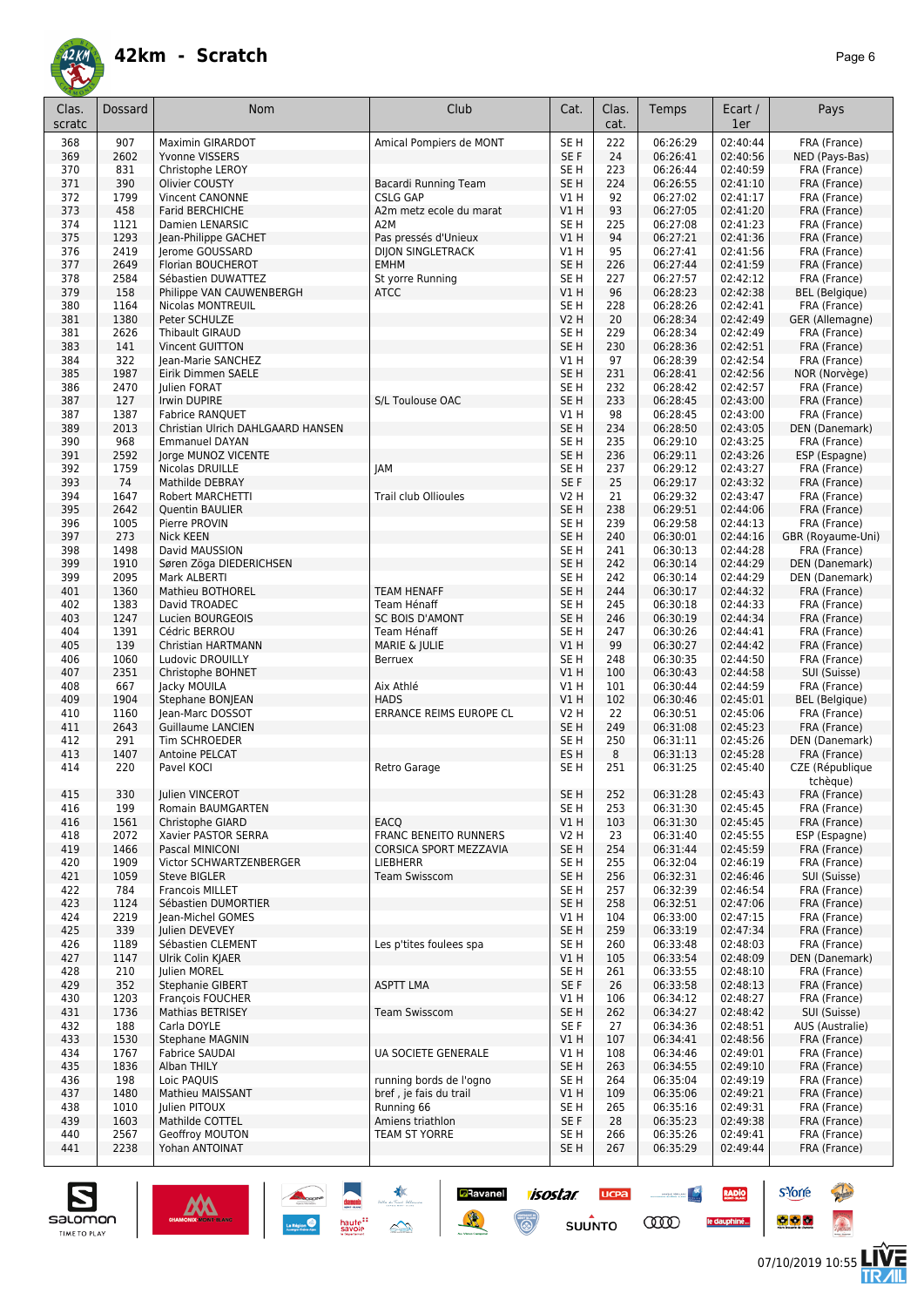

| Clas.<br>scratc | Dossard      | Nom                                           | Club                                          | Cat.                           | Clas.<br>cat.         | Temps                | Ecart /<br>1er       | Pays                              |
|-----------------|--------------|-----------------------------------------------|-----------------------------------------------|--------------------------------|-----------------------|----------------------|----------------------|-----------------------------------|
| 442             | 772          | lames SCOTT                                   |                                               | SE <sub>H</sub>                | 268                   | 06:35:32             | 02:49:47             | GBR (Royaume-Uni)                 |
| 443             | 246          | Thomas PEIGNE                                 |                                               | SE <sub>H</sub>                | 269                   | 06:35:48             | 02:50:03             | FRA (France)                      |
| 443             | 1279         | Farrid RABAHI                                 | PROCOMPTA Run4Fun                             | V1H                            | 110                   | 06:35:48             | 02:50:03             | FRA (France)                      |
| 445             | 1858<br>2134 | Carole GUIZY<br>Adrien PAGGI                  | Club Athletique du pays                       | $VI$ F                         | $\overline{7}$<br>270 | 06:35:51             | 02:50:06<br>02:50:22 | FRA (France)                      |
| 446<br>447      | 86           | Johan VALENTIN                                | CROCO                                         | SE H<br>VIH                    | 111                   | 06:36:07<br>06:36:13 | 02:50:28             | FRA (France)<br>CAN (Canada)      |
| 448             | 2264         | Frederic BLATNIK                              |                                               | V1H                            | 112                   | 06:36:16             | 02:50:31             | FRA (France)                      |
| 449             | 2357         | Pierre SPANGENBERGER                          |                                               | V1H                            | 113                   | 06:36:23             | 02:50:38             | FRA (France)                      |
| 450             | 1094         | Sebastien PEDELUCQ                            |                                               | SE <sub>H</sub>                | 271                   | 06:36:36             | 02:50:51             | FRA (France)                      |
| 451             | 1393         | Francesco BAGHINO                             | <b>EMOZIONI SPORT TEAM</b>                    | V1H                            | 114                   | 06:36:45             | 02:51:00             | ITA (Italie)                      |
| 452             | 153          | Lilian MATHIEU                                | Courir en emblavez                            | SE <sub>H</sub>                | 272                   | 06:36:56             | 02:51:11             | FRA (France)                      |
| 453<br>454      | 878<br>2539  | Frederic WOJTKOWIAK<br>Carlos VELASCO REINOLD | oah                                           | V1H<br>V1H                     | 115<br>116            | 06:37:06<br>06:37:14 | 02:51:21<br>02:51:29 | FRA (France)<br>ESP (Espagne)     |
| 455             | 224          | Stephen O'KENNEDY                             | <b>Bray Runners</b>                           | SE <sub>H</sub>                | 273                   | 06:37:15             | 02:51:30             | IRL (Irlande)                     |
| 456             | 1915         | Lucie HUMBERT                                 | <b>TEAM ACE</b>                               | SE F                           | 29                    | 06:37:27             | 02:51:42             | FRA (France)                      |
| 457             | 1102         | Vincent LE THIEC                              |                                               | V1 H                           | 117                   | 06:37:28             | 02:51:43             | FRA (France)                      |
| 458             | 306          | Julien AUCOUTURIER                            | DYNAMIK ST ELOY                               | SE H                           | 274                   | 06:37:53             | 02:52:08             | FRA (France)                      |
| 459             | 262          | <b>Maxime TURGY</b>                           |                                               | SE <sub>H</sub>                | 275                   | 06:37:56             | 02:52:11             | FRA (France)                      |
| 459             | 2166         | Mario LUPANO                                  | Courmayeur trailes Asd                        | <b>V2 H</b>                    | 24                    | 06:37:56             | 02:52:11             | ITA (Italie)                      |
| 461             | 2286         | Riccardo SALVI                                | Courmayeur trailes Asd                        | <b>V2 H</b>                    | 25                    | 06:37:59             | 02:52:14             | ITA (Italie)                      |
| 462             | 1773<br>1697 | <b>Tanguy DHELLEM</b>                         | Jogging Aventure Roncqu                       | <b>V1 H</b><br>SE <sub>H</sub> | 118<br>276            | 06:38:02<br>06:38:05 | 02:52:17<br>02:52:20 | FRA (France)                      |
| 463<br>464      | 431          | Andrés PEREZ GARCIA<br>Luis Felipe LOPEZ      | CH Cerdanyola<br>Motor Perkins Team           | SE <sub>H</sub>                | 277                   | 06:38:07             | 02:52:22             | ESP (Espagne)<br>ESP (Espagne)    |
| 465             | 1349         | Thibault DUFERT                               |                                               | SE <sub>H</sub>                | 278                   | 06:38:08             | 02:52:23             | FRA (France)                      |
| 466             | 2126         | <b>Michael MARCHAL</b>                        | xtrem running trail                           | V1H                            | 119                   | 06:38:14             | 02:52:29             | FRA (France)                      |
| 467             | 2028         | Johan THYGESEN                                |                                               | SE <sub>H</sub>                | 279                   | 06:38:16             | 02:52:31             | DEN (Danemark)                    |
| 468             | 1188         | Iban ALCALA BOIX                              | C.A Quart                                     | SE H                           | 280                   | 06:38:17             | 02:52:32             | ESP (Espagne)                     |
| 469             | 842          | Nicolas MINIER                                |                                               | SE <sub>H</sub>                | 281                   | 06:38:19             | 02:52:34             | FRA (France)                      |
| 470             | 1527         | Frédéric DANNER                               |                                               | SE H                           | 282                   | 06:38:22             | 02:52:37             | FRA (France)                      |
| 471             | 1122         | Stéphanie LIEBART                             | Tri-Aventure/TY HAPPY                         | V1F                            | 8                     | 06:38:23             | 02:52:38             | FRA (France)                      |
| 472             | 131<br>1911  | Jean Pierre BORNAREL<br>Patrick VAUTERIN      | Rando Running Bourgoin                        | V1H<br>VIH                     | 120                   | 06:38:34<br>06:38:40 | 02:52:49<br>02:52:55 | FRA (France)                      |
| 473<br>474      | 305          | <b>Guillaume LENCLEN</b>                      |                                               | SE <sub>H</sub>                | 121<br>283            | 06:38:50             | 02:53:05             | FRA (France)<br>FRA (France)      |
| 475             | 1846         | Jean-Pierre BRUZZESE                          | <b>GHAA</b>                                   | V1H                            | 122                   | 06:39:05             | 02:53:20             | FRA (France)                      |
| 476             | 371          | Sullivan COCQ                                 |                                               | SE <sub>H</sub>                | 284                   | 06:39:08             | 02:53:23             | FRA (France)                      |
| 477             | 922          | Dimitri VASSEUR                               | CAC la caloterie                              | V1H                            | 123                   | 06:39:11             | 02:53:26             | FRA (France)                      |
| 478             | 350          | Stephane LEGEAY                               | <b>US IVRY</b>                                | V1H                            | 124                   | 06:39:24             | 02:53:39             | FRA (France)                      |
| 479             | 2464         | Jørn KJORSVIK                                 | <b>GARANTUM</b>                               | VIH                            | 125                   | 06:39:27             | 02:53:42             | NOR (Norvège)                     |
| 480             | 2634         | Gaetan MASSET                                 | <b>Association SEPas Impos</b>                | SE <sub>H</sub>                | 285                   | 06:39:30             | 02:53:45             | FRA (France)                      |
| 481             | 186          | <b>Franck MARECAUX</b>                        |                                               | SE <sub>H</sub>                | 286                   | 06:39:36             | 02:53:51             | FRA (France)                      |
| 482<br>482      | 397<br>435   | Diego SERRANO<br>Batuna ADAM                  | GRP47R5J                                      | V1H<br>VIH                     | 126<br>126            | 06:39:40<br>06:39:40 | 02:53:55<br>02:53:55 | ESP (Espagne)<br>CZE (République  |
|                 |              |                                               |                                               |                                |                       |                      |                      | tchèque)                          |
| 484<br>484      | 488<br>2303  | David COPE<br>Grégoire HENRY                  |                                               | V1H<br>SE <sub>H</sub>         | 128<br>287            | 06:39:42<br>06:39:42 | 02:53:57<br>02:53:57 | GBR (Royaume-Uni)<br>FRA (France) |
| 486             | 721          | <b>Richard PORTELLI</b>                       | la petite foulee                              | V1 H                           | 129                   | 06:39:47             | 02:54:02             | FRA (France)                      |
| 487             | 2280         | Florian AUDIBERT                              |                                               | SE <sub>H</sub>                | 288                   | 06:39:51             | 02:54:06             | FRA (France)                      |
| 488             | 267          | <b>Guillaume LEFRANC</b>                      | Trail club ollioules                          | SE H                           | 289                   | 06:39:56             | 02:54:11             | FRA (France)                      |
| 489             | 2116         | Mircea VUTA                                   | GorunaTrailRunning                            | SE <sub>H</sub>                | 290                   | 06:40:10             | 02:54:25             | ROU (Roumanie)                    |
| 490             | 2541         | Serge MIRY                                    |                                               | <b>V2 H</b>                    | 26                    | 06:40:16             | 02:54:31             | FRA (France)                      |
| 491             | 2240         | Ryuji SHINTANI                                | KODA JHS Teachers                             | VIH                            | 130                   | 06:40:48             | 02:55:03             | JPN (Japon)                       |
| 492<br>493      | 1272<br>85   | Frederic GUILLON<br>Sebastien ANDREA          |                                               | SE H<br>SE <sub>H</sub>        | 291<br>292            | 06:40:54             | 02:55:09<br>02:55:26 | FRA (France)                      |
| 494             | 587          | Veronique BOREL                               | GAP CHAMPSAUR TRIATHLON                       | V2F                            | 1                     | 06:41:11<br>06:41:12 | 02:55:27             | FRA (France)<br>FRA (France)      |
| 495             | 1326         | Nicolas MACHEBOEUF                            | <b>ASACA</b>                                  | SE H                           | 293                   | 06:41:21             | 02:55:36             | FRA (France)                      |
| 495             | 2652         | Elodie ROUSSEAU                               | <b>Team Fartleck</b>                          | $VI$ F                         | 9                     | 06:41:21             | 02:55:36             | FRA (France)                      |
| 497             | 1404         | Thomas BOCH                                   | ANA RAS                                       | SE <sub>H</sub>                | 294                   | 06:41:34             | 02:55:49             | FRA (France)                      |
| 498             | 1298         | Jean Claude MOULLEC                           |                                               | V1H                            | 131                   | 06:41:35             | 02:55:50             | FRA (France)                      |
| 499             | 2424         | Adrien DENIS                                  |                                               | SE H                           | 295                   | 06:42:12             | 02:56:27             | FRA (France)                      |
| 500             | 1748         | David GRIFFITHS                               |                                               | SE <sub>H</sub>                | 296                   | 06:42:18             | 02:56:33             | GBR (Royaume-Uni)                 |
| 501<br>502      | 2463<br>2631 | Lionel MICHELLOD<br>Frederic CHARLOT          | Run Pack Berlin                               | VIH<br>V2 H                    | 132<br>27             | 06:42:30<br>06:42:50 | 02:56:45<br>02:57:05 | SUI (Suisse)<br>FRA (France)      |
| 503             | 1531         | Didier CHRISTIAEN                             |                                               | VIH                            | 133                   | 06:42:57             | 02:57:12             | FRA (France)                      |
| 504             | 1308         | <b>Cyrille FERRIERE</b>                       |                                               | SE H                           | 297                   | 06:43:41             | 02:57:56             | FRA (France)                      |
| 505             | 2274         | Oleksii UDOVENKO                              |                                               | SE H                           | 298                   | 06:43:42             | 02:57:57             | UKR (Ukraine)                     |
| 506             | 429          | David O' HARA                                 |                                               | SE H                           | 299                   | 06:43:51             | 02:58:06             | IRL (Irlande)                     |
| 507             | 1242         | Olivier TRIVINI                               |                                               | V2 H                           | 28                    | 06:43:56             | 02:58:11             | FRA (France)                      |
| 508             | 1845         | Pascal BROSSARD                               | run et moi                                    | V2 H                           | 29                    | 06:43:58             | 02:58:13             | FRA (France)                      |
| 509             | 2392         | Thomas LANCO                                  |                                               | SE <sub>H</sub>                | 300                   | 06:43:59             | 02:58:14             | FRA (France)                      |
| 510             | 415          | Yann L'HOSTIS                                 |                                               | V1 H                           | 134                   | 06:44:08             | 02:58:23             | FRA (France)                      |
| 511<br>512      | 916<br>988   | Thierry PONCET<br><b>Bertrand FARCK</b>       | Ski club Bellegarde<br>SAONE MONT D'OR NATURE | <b>V2 H</b><br>V1H             | 30<br>135             | 06:44:12<br>06:44:23 | 02:58:27<br>02:58:38 | FRA (France)<br>FRA (France)      |
| 513             | 320          | Alix GRADOS                                   |                                               | VIH                            | 136                   | 06:44:31             | 02:58:46             | FRA (France)                      |
| 514             | 527          | Will LEGGETT                                  |                                               | SE <sub>H</sub>                | 301                   | 06:44:32             | 02:58:47             | GBR (Royaume-Uni)                 |
| 515             | 526          | Adrien MORENT                                 | cluB 26 ALLAN                                 | SE H                           | 302                   | 06:44:39             | 02:58:54             | FRA (France)                      |

**Ravanel** *isostar* 

 $\odot$ 

**UCPA** 

 $s$ UUNTO

 $\begin{picture}(20,10) \put(0,0){\line(1,0){10}} \put(10,0){\line(1,0){10}} \put(10,0){\line(1,0){10}} \put(10,0){\line(1,0){10}} \put(10,0){\line(1,0){10}} \put(10,0){\line(1,0){10}} \put(10,0){\line(1,0){10}} \put(10,0){\line(1,0){10}} \put(10,0){\line(1,0){10}} \put(10,0){\line(1,0){10}} \put(10,0){\line(1,0){10}} \put(10,0){\line(1$ 

**COO** 

RADIO

le dauphiné...

damin<br>haute ::<br>savoie



**s**Yorre

 $\bullet$   $\bullet$   $\bullet$ 

**Reine** 

 $\hat{\Omega}$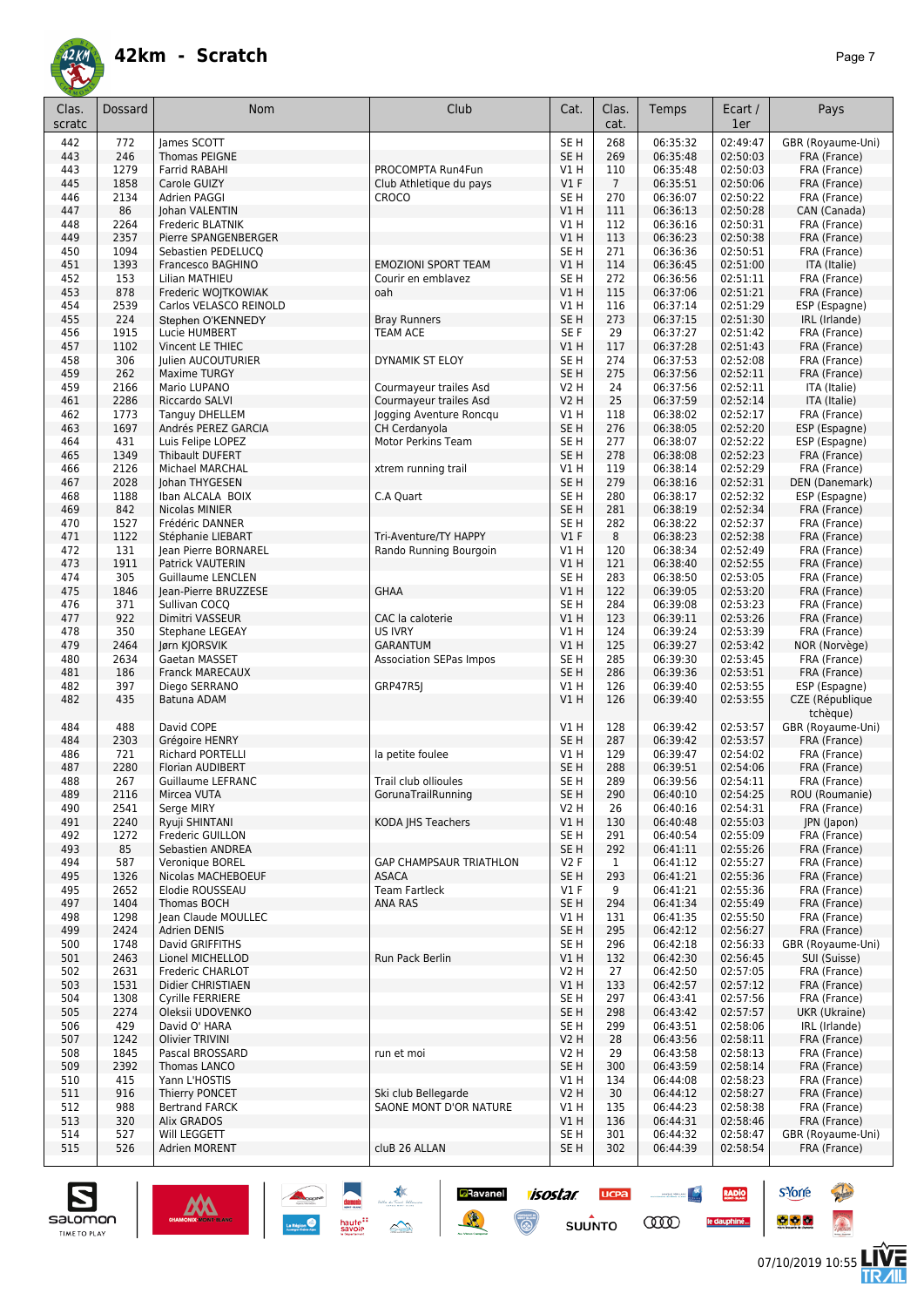

| Clas.<br>scratc | Dossard     | Nom                            | Club                                           | Cat.                    | Clas.<br>cat. | Temps                | Ecart /<br>1er       | Pays                         |
|-----------------|-------------|--------------------------------|------------------------------------------------|-------------------------|---------------|----------------------|----------------------|------------------------------|
| 516             | 631         | Pascal CHRISTIAEN              |                                                | V1H                     | 137           | 06:44:41             | 02:58:56             | FRA (France)                 |
| 517             | 1378        | Laurent SCHILLINGER            | <b>D'RANNER</b>                                | <b>V2 H</b>             | 31            | 06:44:46             | 02:59:01             | FRA (France)                 |
| 518             | 152         | lerome BIGNON                  | <b>SIKA</b>                                    | V1 H                    | 138           | 06:44:51             | 02:59:06             | FRA (France)                 |
| 519             | 992         | <b>Iulien DASNOY</b>           |                                                | SE <sub>H</sub>         | 303           | 06:44:59             | 02:59:14             | <b>BEL</b> (Belgique)        |
| 520             | 1068        | Cyril LELEVET                  |                                                | V1 H                    | 139           | 06:45:09             | 02:59:24             | FRA (France)                 |
| 521             | 2543        | Philippe SCHILTZ               | <b>CMBM</b>                                    | V1H                     | 140           | 06:45:14             | 02:59:29             | FRA (France)                 |
| 522             | 1631        | <b>Ulrich MALTERRE</b>         |                                                | SE <sub>H</sub>         | 304           | 06:45:15             | 02:59:30             | FRA (France)                 |
| 523             | 539         | Raphaël DUMONT                 |                                                | SE <sub>H</sub>         | 305           | 06:45:18             | 02:59:33             | <b>BEL</b> (Belgique)        |
| 524             | 2443        | Miguel Angel ALVARO OLIVAN     | Cinco Colinas Sport Clu                        | V1 H                    | 141           | 06:45:25             | 02:59:40             | ESP (Espagne)                |
| 525             | 2442        | Ignacio SANTOS LIMA            | Cinco Colinas Sport Clu                        | V1H                     | 142           | 06:45:26             | 02:59:41             | ESP (Espagne)                |
| 526             | 703         | <b>Herve COMBERNOUX</b>        | la petite foulee                               | V1 H                    | 143           | 06:45:30             | 02:59:45             | FRA (France)                 |
| 527             | 1796        | <b>Franck RICHARD</b>          |                                                | VIH                     | 144           | 06:45:38             | 02:59:53             | FRA (France)                 |
| 528             | 428         | Krystof TOUSKA                 |                                                | SE <sub>H</sub>         | 306           | 06:45:45             | 03:00:00             | CZE (République<br>tchèque)  |
| 529             | 546         | Marco CHIARINI                 |                                                | SE <sub>H</sub>         | 307           | 06:45:50             | 03:00:05             | ITA (Italie)                 |
| 530             | 750         | Frederic ORSAT                 |                                                | <b>V2 H</b>             | 32            | 06:45:51             | 03:00:06             | FRA (France)                 |
| 531             | 2339        | <b>Quentin LANDRON</b>         |                                                | ES <sub>H</sub>         | 9             | 06:45:54             | 03:00:09             | FRA (France)                 |
| 532             | 718         | Charles-Antoine DUPUY          | Esprit Trail Anjou                             | SE <sub>H</sub>         | 308           | 06:45:56             | 03:00:11             | FRA (France)                 |
| 532             | 2231        | Daniel KNOBLOCH                | Association des coureur                        | V1H                     | 145           | 06:45:56             | 03:00:11             | FRA (France)                 |
| 534             | 555         | Valerie DOLBEAU                | <b>ESMP ATHLE</b>                              | <b>V2F</b>              | 2             | 06:46:00             | 03:00:15             | FRA (France)                 |
| 534             | 841         | Pierre-Alexandre VERNHES       | ACSA st affrique                               | V1H                     | 146           | 06:46:00             | 03:00:15             | FRA (France)                 |
| 536             | 2055        | Jerome BOUTRY                  |                                                | V1 H                    | 147           | 06:46:14             | 03:00:29             | FRA (France)                 |
| 537             | 2233        | <b>Gregory DUTOUR</b>          | Kms de l esperance                             | SE <sub>H</sub>         | 309           | 06:46:25             | 03:00:40             | FRA (France)                 |
| 538             | 2283        | Jean-Baptiste THIEBAUT         | Crossit Nancy                                  | SE H                    | 310           | 06:46:26             | 03:00:41             | FRA (France)                 |
| 539             | 1372        | Leonard DUGIED                 |                                                | V1 H                    | 148           | 06:46:28             | 03:00:43             | FRA (France)                 |
| 540             | 2420        | Julien BOONE                   |                                                | SE H                    | 311           | 06:46:39             | 03:00:54             | FRA (France)                 |
| 541             | 513         | Pascal FAURE                   | Champsaur nature spas s                        | V1 H                    | 149           | 06:46:44             | 03:00:59             | FRA (France)                 |
| 542             | 1976        | Sebastien GERRIER              | <b>RUN'IN</b>                                  | SE H                    | 312           | 06:46:49             | 03:01:04             | FRA (France)                 |
| 543             | 1851        | <b>Nicolas CLEMENT</b>         | <b>Team Panettone</b>                          | SE <sub>H</sub>         | 313           | 06:46:53             | 03:01:08             | FRA (France)                 |
| 543             | 2560        | Elisa FERNANDEZ                | <b>CMBM</b>                                    | SE F                    | 30            | 06:46:53             | 03:01:08             | FRA (France)                 |
| 543             | 2636        | Antoine PICCHI                 |                                                | SE <sub>H</sub>         | 313           | 06:46:53             | 03:01:08             | FRA (France)                 |
| 546             | 1171        | Gilles ROUGEMONT               | <b>Team Swisscom</b>                           | SE H                    | 315           | 06:46:54             | 03:01:09             | SUI (Suisse)                 |
| 547             | 1048        | Philippe GOBET                 |                                                | V1 H                    | 150           | 06:47:00             | 03:01:15             | FRA (France)                 |
| 548             | 534         | Marina BUISSON                 | Velay Athlétisme                               | SE <sub>F</sub>         | 31            | 06:47:15             | 03:01:30             | FRA (France)                 |
| 549             | 1804        | Robert FRAUENDORFER            | Hartfuessler Trail e.V.                        | <b>V1 H</b>             | 151           | 06:47:25             | 03:01:40             | GER (Allemagne)              |
| 550             | 413         | Nicolas BIANCO                 |                                                | SE <sub>H</sub>         | 316           | 06:47:31             | 03:01:46             | FRA (France)                 |
| 551             | 1515        | Stephen HENOCQ                 | OSM Lomme Athletisme                           | VIH                     | 152           | 06:47:37             | 03:01:52             | FRA (France)                 |
| 552             | 1728        | Patrick EL AZZI                | <b>ENTENTE 36</b>                              | V1 H                    | 153           | 06:47:42             | 03:01:57             | FRA (France)                 |
| 553             | 1106        | Florian COULAUDON              |                                                | SE <sub>H</sub>         | 317           | 06:47:45             | 03:02:00<br>03:02:02 | FRA (France)                 |
| 554<br>555      | 269<br>1096 | Pierre EVRARD<br>Arnaud LE HER | SARREGUEMINES TRIATHLON<br>UA SOCIETE GENERALE | SE H<br>SE <sub>H</sub> | 318<br>319    | 06:47:47<br>06:48:02 | 03:02:17             | FRA (France)<br>FRA (France) |
| 556             | 1024        | <b>Fabrice MAGIER</b>          | Team A.C.E                                     | V1H                     | 154           | 06:48:04             | 03:02:19             | FRA (France)                 |
| 557             | 682         | Emilie LORIAUX                 | <b>ESM - TRAKKS</b>                            | SE F                    | 32            | 06:48:12             | 03:02:27             | <b>BEL</b> (Belgique)        |
| 558             | 733         | Christian CAPLETTE             | COURIR A VAUVERT #UGLOW                        | V1 H                    | 155           | 06:48:16             | 03:02:31             | FRA (France)                 |
| 559             | 1323        | Alexandre ABADIE               |                                                | SE <sub>H</sub>         | 320           | 06:48:17             | 03:02:32             | FRA (France)                 |
| 560             | 1870        | Mathieu MANSUY                 |                                                | SE <sub>H</sub>         | 321           | 06:48:27             | 03:02:42             | FRA (France)                 |
| 561             | 1839        | Raphael CHATAIN                |                                                | SE <sub>H</sub>         | 322           | 06:48:29             | 03:02:44             | FRA (France)                 |
| 562             | 1537        | Nicolas MANN                   | D'RANNER Andolsheim                            | SE <sub>H</sub>         | 323           | 06:48:30             | 03:02:45             | FRA (France)                 |
| 563             | 1028        | Virginie BARBIER               | SAONE MONT D OR NATURE                         | $VI$ F                  | 10            | 06:48:31             | 03:02:46             | FRA (France)                 |
| 564             | 302         | Mikaël GILLET                  | Bouguenais Club Triathl                        | SE H                    | 324           | 06:48:40             | 03:02:55             | FRA (France)                 |
| 565             | 2566        | <b>Stephane IEANMART</b>       |                                                | V1H                     | 156           | 06:48:44             | 03:02:59             | BEL (Belgique)               |
| 566             | 1101        | Catherine LALLEMAND            | Skyrunner                                      | SE F                    | 33            | 06:49:02             | 03:03:17             | <b>BEL</b> (Belgique)        |
| 567             | 1126        | <b>Bodet VINCENT</b>           | trisalève                                      | SE <sub>H</sub>         | 325           | 06:49:07             | 03:03:22             | FRA (France)                 |
| 568             | 897         | Joël COLAS                     |                                                | V2 H                    | 33            | 06:49:09             | 03:03:24             | FRA (France)                 |
| 569             | 2646        | <b>Edouard DE MAUTORT</b>      |                                                | SE <sub>H</sub>         | 326           | 06:49:13             | 03:03:28             | FRA (France)                 |
| 570             | 1966        | Sébastien CAYEUX               |                                                | SE H                    | 327           | 06:49:15             | 03:03:30             | FRA (France)                 |
| 571             | 1424        | Fabien DUFFOURG                |                                                | SE <sub>H</sub>         | 328           | 06:49:16             | 03:03:31             | FRA (France)                 |
| 572             | 2354        | Edgar MARREAU                  |                                                | V1 H                    | 157           | 06:49:19             | 03:03:34             | FRA (France)                 |
| 573             | 2266        | Arnaud ROBIN                   |                                                | SE <sub>H</sub>         | 329           | 06:49:22             | 03:03:37             | FRA (France)                 |
| 574             | 2174        | Nicolas METZ                   | Cap Dinsheim                                   | V2 H                    | 34            | 06:49:23             | 03:03:38             | FRA (France)                 |
| 575             | 2215        | David DAUPHIN                  |                                                | V1H                     | 158           | 06:49:25             | 03:03:40             | FRA (France)                 |
| 576             | 478         | Jimmy PIERRE                   | <b>BOUGUENAIS TRIATHLON</b>                    | SE H                    | 330           | 06:49:39             | 03:03:54             | FRA (France)                 |
| 577             | 495         | Gianmarco SICCARDI             |                                                | V1 H                    | 159           | 06:50:16             | 03:04:31             | ITA (Italie)                 |
| 578             | 732         | Michel REGAIRAZ                |                                                | V2 H                    | 35            | 06:50:24             | 03:04:39             | FRA (France)                 |
| 579             | 603         | lan SHORROCK                   |                                                | <b>V2 H</b>             | 36            | 06:50:36             | 03:04:51             | GBR (Royaume-Uni)            |
| 580             | 686         | Christophe AUVIGNE             | Teysalpi                                       | SE H                    | 331           | 06:50:56             | 03:05:11             | FRA (France)                 |
| 581             | 1649        | Mehdi MANNA                    |                                                | V1H                     | 160           | 06:50:58             | 03:05:13             | FRA (France)                 |
| 581             | 2123        | Gérald KARSZNIA                | Saone Mont d'Or Nature                         | SE H                    | 332           | 06:50:58             | 03:05:13             | FRA (France)                 |
| 583             | 661         | <b>Helene GAT</b>              |                                                | SE F                    | 34            | 06:51:00             | 03:05:15             | FRA (France)                 |
| 584             | 1223        | Gabriel DELPORTO               | <b>CORSICA RUN X TREM</b>                      | SE H                    | 333           | 06:51:06             | 03:05:21             | FRA (France)                 |
| 585             | 2232        | Nicolas INDEY                  |                                                | SE <sub>H</sub>         | 334           | 06:51:09             | 03:05:24             | FRA (France)                 |
| 586             | 1874        | Vincent BERNABO                |                                                | SE <sub>H</sub>         | 335           | 06:51:14             | 03:05:29             | FRA (France)                 |
| 587             | 1982        | <b>Aurore TUAL</b>             |                                                | SE F                    | 35            | 06:51:23             | 03:05:38             | FRA (France)                 |
| 588             | 2429        | Piotr LECHONCZAK               |                                                | SE H                    | 336           | 06:51:39             | 03:05:54             | POL (Pologne)                |
| 589             | 468         | Leonard MARTIN                 | London Heathside                               | SE H                    | 337           | 06:52:00             | 03:06:15             | GBR (Royaume-Uni)            |

**a**Ravanel <mark>7/505/7/ UCPa</mark>

 $su\overset{\bullet}{\mathsf{unro}}$ 

 $\odot$ 

意



 $\mathbf{||}$ 

**s**Yorre

 $\bullet$   $\bullet$   $\bullet$ 

 $\sim$ 

**COO** 

**RADIO** 

le dauphiné...

**Reine** 

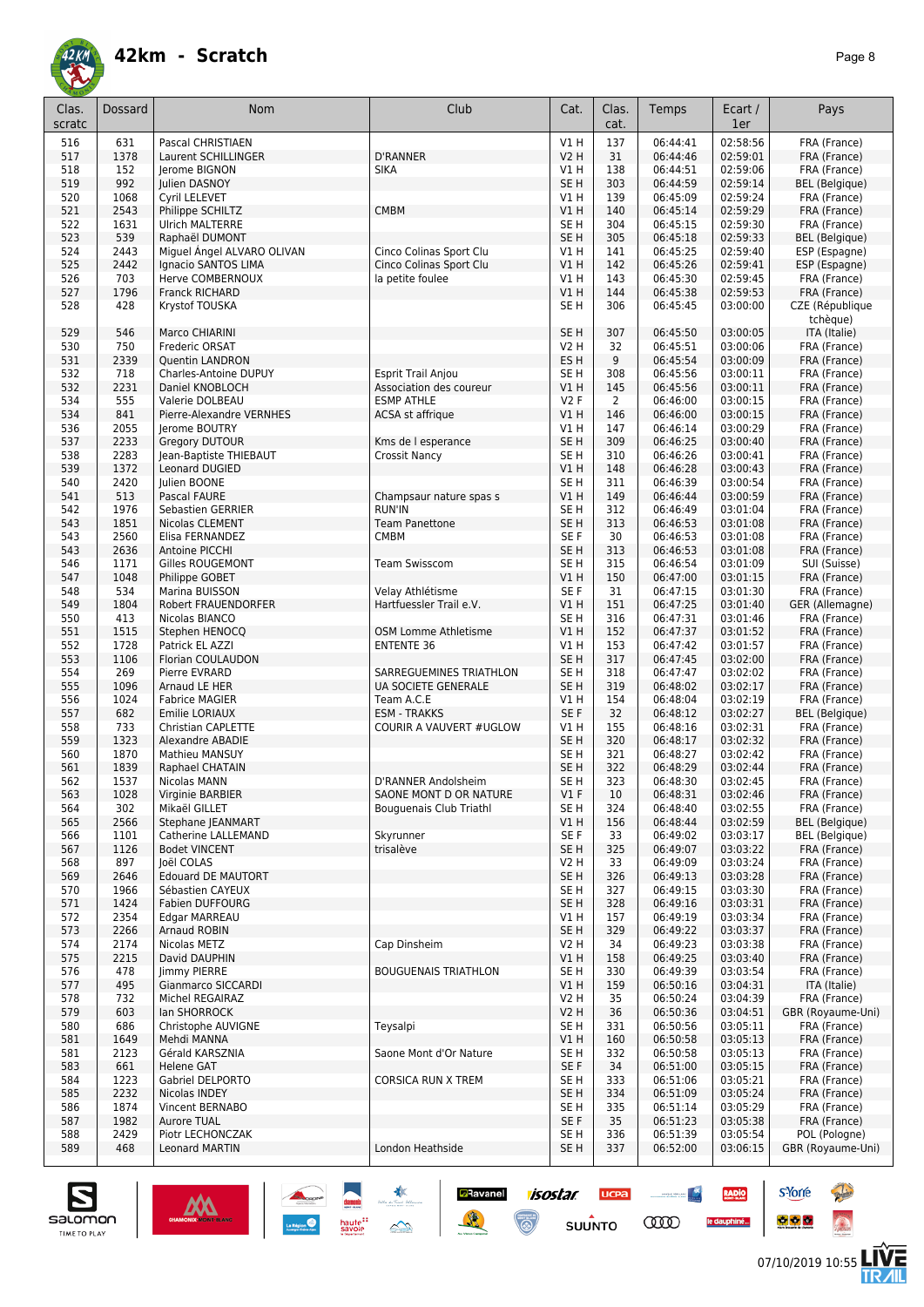

| Clas.<br>scratc | Dossard     | Nom                                     | Club                                               | Cat.                    | Clas.<br>cat.      | Temps                | Ecart /<br>1er       | Pays                              |
|-----------------|-------------|-----------------------------------------|----------------------------------------------------|-------------------------|--------------------|----------------------|----------------------|-----------------------------------|
| 590             | 1892        | Andre TOUZEAU                           |                                                    | <b>V2 H</b>             | 37                 | 06:52:08             | 03:06:23             | FRA (France)                      |
| 591             | 106         | Frederic FORIO                          | esclops d'azun                                     | <b>V1 H</b>             | 161                | 06:52:22             | 03:06:37             | FRA (France)                      |
| 592             | 2176        | Olof EKERLID                            |                                                    | V1 H                    | 162                | 06:52:29             | 03:06:44             | SWE (Suède)                       |
| 593             | 2434        | Jacques HASSID                          |                                                    | <b>V2 H</b>             | 38                 | 06:52:35             | 03:06:50             | FRA (France)                      |
| 594             | 704         | <b>Guillaume PORZUCEK</b>               | XVe Athletic Club                                  | SE H                    | 338                | 06:52:40             | 03:06:55             | FRA (France)                      |
| 595             | 328         | Alison STORK                            |                                                    | $VI$ F                  | 11                 | 06:52:43             | 03:06:58             | GBR (Royaume-Uni)                 |
| 596             | 171         | Eric MARECAUX                           |                                                    | SE H                    | 339                | 06:52:46             | 03:07:01             | FRA (France)                      |
| 597             | 1478        | Liroy PONTIER                           | <b>RUN'IN</b>                                      | ES H                    | 10                 | 06:52:49             | 03:07:04             | FRA (France)                      |
| 598             | 723         | <b>Steve BOUTEILLER</b>                 |                                                    | V1 H                    | 163                | 06:52:55             | 03:07:10             | FRA (France)                      |
| 599             | 1063        | <b>Fabrice HUDRY</b>                    | team ACE                                           | SE <sub>H</sub>         | 340                | 06:52:56             | 03:07:11             | FRA (France)                      |
| 600             | 675         | Cédric SAURIAT                          |                                                    | SE H                    | 341                | 06:52:58             | 03:07:13             | FRA (France)                      |
| 601             | 2655        | Socuvka ONDREJ                          |                                                    | SE <sub>H</sub>         | 342                | 06:53:11             | 03:07:26             | SVK (Slovaquie)                   |
| 602             | 254<br>1112 | Liga MAGDALENOKA-KEEN                   | <b>Chapel Allerton Runners</b>                     | $VI$ F<br>V3H           | 12<br>$\mathbf{1}$ | 06:53:27<br>06:53:29 | 03:07:42<br>03:07:44 | LAT (Lettonie)<br>FRA (France)    |
| 603<br>604      | 164         | Christian VOITOUX<br>Florent JULIAC     | QUINGEY ROLLER CLUB 25<br><b>VITRIMONT PASSION</b> | SE H                    | 343                | 06:53:35             | 03:07:50             | FRA (France)                      |
| 605             | 969         | <b>Emmanuel BARREAUD</b>                | <b>ST MALO RUNNING</b>                             | SE <sub>H</sub>         | 344                | 06:53:39             | 03:07:54             | FRA (France)                      |
| 606             | 1342        | Charles RIEME                           |                                                    | V1 H                    | 164                | 06:53:44             | 03:07:59             | FRA (France)                      |
| 607             | 2070        | Philippe MACHEFERT                      | <b>COS RENAULT LARDY</b>                           | V2 H                    | 39                 | 06:53:47             | 03:08:02             | FRA (France)                      |
| 608             | 98          | Jean-Marc SERVAIS                       | Les Daguets Stavelot                               | V1 H                    | 165                | 06:54:04             | 03:08:19             | <b>BEL</b> (Belgique)             |
| 609             | 1828        | Stephan MICHALLET                       |                                                    | <b>V1 H</b>             | 166                | 06:54:06             | 03:08:21             | FRA (France)                      |
| 610             | 1454        | Antoine BOURGUIGNON                     |                                                    | SE H                    | 345                | 06:54:07             | 03:08:22             | <b>BEL</b> (Belgique)             |
| 611             | 2400        | Morgan DESFONTAINES                     |                                                    | SE <sub>H</sub>         | 346                | 06:54:10             | 03:08:25             | FRA (France)                      |
| 612             | 1399        | Claire BOUCHET                          | Velay athlétisme                                   | SE F                    | 36                 | 06:54:13             | 03:08:28             | FRA (France)                      |
| 612             | 2125        | Jacques VINCE                           |                                                    | V1H                     | 167                | 06:54:13             | 03:08:28             | FRA (France)                      |
| 612             | 2184        | <b>Neil MCKEARNEY</b>                   | <b>SLAC</b>                                        | V1 H                    | 167                | 06:54:13             | 03:08:28             | IRL (Irlande)                     |
| 615             | 1645        | Vincent LECLERCQ                        |                                                    | SE <sub>H</sub>         | 347                | 06:54:16             | 03:08:31             | FRA (France)                      |
| 616             | 2589        | <b>Jose GARCIA JARAMILLO</b>            |                                                    | V2 H                    | 40                 | 06:54:22             | 03:08:37             | ESP (Espagne)                     |
| 617             | 1100        | Jerome MAUCHAND                         | Team Running Conseil 77                            | VIH                     | 169                | 06:54:26             | 03:08:41             | FRA (France)                      |
| 618             | 708         | <b>Thierry CARLES</b>                   | la petite foulee                                   | V2 H                    | 41                 | 06:54:31             | 03:08:46             | FRA (France)                      |
| 619             | 867         | Dominique MICHAUT                       |                                                    | V2 H                    | 42                 | 06:54:41             | 03:08:56             | FRA (France)                      |
| 620             | 1878        | Nicolas GUERNIER                        |                                                    | SE H                    | 348                | 06:54:49             | 03:09:04             | FRA (France)                      |
| 621             | 1438        | Alain CHAKROUN                          | rcc caudebec                                       | <b>V2 H</b>             | 43                 | 06:54:53             | 03:09:08             | FRA (France)                      |
| 622             | 2169        | <b>Marcus Martinus HESSELS</b>          |                                                    | SE <sub>H</sub>         | 349                | 06:54:56             | 03:09:11             | NED (Pays-Bas)                    |
| 623<br>624      | 472<br>1919 | Jeremie LANCHE<br><b>Tristan PAYRAT</b> | <b>GRAVITY RUNNING</b>                             | SE <sub>H</sub><br>SE H | 350<br>351         | 06:55:01<br>06:55:02 | 03:09:16<br>03:09:17 | FRA (France)<br>FRA (France)      |
| 625             | 2010        | Johann ELIZEON                          |                                                    | SE <sub>H</sub>         | 352                | 06:55:07             | 03:09:22             | FRA (France)                      |
| 626             | 1588        | Mathieu TREMBLET                        | Galop Romain Bavaisien                             | V1H                     | 170                | 06:55:10             | 03:09:25             | FRA (France)                      |
| 627             | 1734        | Guillaume LE COR                        |                                                    | SE <sub>H</sub>         | 353                | 06:55:13             | 03:09:28             | FRA (France)                      |
| 628             | 2201        | <b>Olivier VERSTRAETE</b>               | Galop Romain Bavaisien                             | V1 H                    | 171                | 06:55:14             | 03:09:29             | FRA (France)                      |
| 629             | 1543        | <b>Martin MARQUES</b>                   | Forca trail                                        | SE <sub>H</sub>         | 354                | 06:55:24             | 03:09:39             | FRA (France)                      |
| 630             | 2268        | Eric FERRAUTO                           | Team OZARM                                         | SE H                    | 355                | 06:55:31             | 03:09:46             | FRA (France)                      |
| 631             | 621         | Gerard ANDRE                            |                                                    | V3 H                    | $\overline{2}$     | 06:55:32             | 03:09:47             | FRA (France)                      |
| 632             | 1254        | Lisa DEL GUIDICE                        | trail club ollioules                               | SE F                    | 37                 | 06:55:34             | 03:09:49             | FRA (France)                      |
| 633             | 1191        | Christophe RECIPON                      | Raid eurosportif brigna                            | V1H                     | 172                | 06:55:38             | 03:09:53             | FRA (France)                      |
| 634             | 1316        | Romain GUYADER                          | Asvel triathlon                                    | SE H                    | 356                | 06:55:41             | 03:09:56             | FRA (France)                      |
| 635             | 329         | Warren Kieth MOORFIELD                  | <b>Wigan Harriers</b>                              | V1H                     | 173                | 06:55:45             | 03:10:00             | GBR (Royaume-Uni)                 |
| 635             | 611         | Pascal FONCROSE                         | Globe trailers                                     | V1 H                    | 173                | 06:55:45             | 03:10:00             | FRA (France)                      |
| 635             | 902         | Nathan GOURDIN                          |                                                    | ES H                    | 11                 | 06:55:45             | 03:10:00             | FRA (France)                      |
| 638             | 342         | Karen Louise MOORFIELD                  | wigan Harriers                                     | SE F                    | 38                 | 06:55:46             | 03:10:01             | GBR (Royaume-Uni)                 |
| 639             | 783         | Isabelle RIVIERRE                       |                                                    | $VI$ F                  | 13                 | 06:55:47             | 03:10:02             | FRA (France)                      |
| 640             | 236         | Silian JOURNE<br>Alexandre GIBOUIN      |                                                    | V1H<br>SE <sub>H</sub>  | 175                | 06:55:58             | 03:10:13             | FRA (France)                      |
| 641<br>642      | 1361<br>354 | Romain LEROU                            |                                                    | SE H                    | 357<br>358         | 06:56:18<br>06:56:26 | 03:10:33<br>03:10:41 | FRA (France)<br>FRA (France)      |
| 643             | 1732        | <b>Thomas SPAHR</b>                     | Swisscom                                           | V3H                     | 3                  | 06:56:31             | 03:10:46             | SUI (Suisse)                      |
| 644             | 292         | Anthony MUSCILLO                        |                                                    | SE H                    | 359                | 06:56:42             | 03:10:57             | FRA (France)                      |
| 645             | 696         | <b>Guillaume CHARLIER</b>               | ocan                                               | SE H                    | 360                | 06:56:46             | 03:11:01             | <b>BEL</b> (Belgique)             |
| 646             | 996         | <b>Neil TAYLOR</b>                      |                                                    | V1 H                    | 176                | 06:56:48             | 03:11:03             | GBR (Royaume-Uni)                 |
| 647             | 345         | <b>Vincent TOURNIER</b>                 |                                                    | V1H                     | 177                | 06:56:51             | 03:11:06             | FRA (France)                      |
| 648             | 116         | <b>Fabien PERBEY</b>                    | MAUGUIO CARNON TRIATHLO                            | V1H                     | 178                | 06:56:56             | 03:11:11             | FRA (France)                      |
| 649             | 2381        | Luc LEMAITRE                            |                                                    | SE <sub>H</sub>         | 361                | 06:57:04             | 03:11:19             | FRA (France)                      |
| 650             | 2494        | Martin BRIOL                            |                                                    | V1 H                    | 179                | 06:57:05             | 03:11:20             | FRA (France)                      |
| 651             | 2492        | Annie BRIOL                             | <b>SAGC Triathlon</b>                              | V1F                     | 14                 | 06:57:10             | 03:11:25             | FRA (France)                      |
| 652             | 2428        | Gaël LE COZ                             |                                                    | SE H                    | 362                | 06:57:16             | 03:11:31             | SUI (Suisse)                      |
| 653             | 2202        | Ludovic CLAUDE                          | <b>DSA Pontarlier</b>                              | VIH                     | 180                | 06:57:40             | 03:11:55             | FRA (France)                      |
| 654             | 1460        | Franck SIMON                            |                                                    | V1H                     | 181                | 06:57:47             | 03:12:02             | FRA (France)                      |
| 655             | 2085        | <b>Emmanuel CASSE</b>                   |                                                    | ES H                    | 12                 | 06:57:58             | 03:12:13             | FRA (France)                      |
| 656             | 1979        | Simon GOUSSET                           |                                                    | SE H                    | 363                | 06:58:06             | 03:12:21             | FRA (France)                      |
| 657             | 104         | Erik CELANDER                           | Lothian Running Club                               | SE H                    | 364                | 06:58:08             | 03:12:23             | SWE (Suède)                       |
| 658<br>659      | 406<br>2565 | Chloe COX<br><b>Olivier BRAUN</b>       | <b>CMBM</b>                                        | SE F<br>V1H             | 39<br>182          | 06:58:13<br>06:58:15 | 03:12:28<br>03:12:30 | GBR (Royaume-Uni)<br>FRA (France) |
| 660             | 393         | John MALCOLM                            | Lothian Running Club                               | SE H                    | 365                | 06:58:16             | 03:12:31             | GBR (Royaume-Uni)                 |
| 661             | 1753        | Eduardo BRIZ                            | Association family trai                            | SE H                    | 366                | 06:58:25             | 03:12:40             | FRA (France)                      |
| 662             | 2459        | <b>Emmanuel BAYART</b>                  | STADE OLYMPIQUE CALAIS                             | V1 H                    | 183                | 06:58:30             | 03:12:45             | FRA (France)                      |
| 663             | 898         | <b>Maxime THENUS</b>                    |                                                    | SE <sub>H</sub>         | 367                | 06:58:34             | 03:12:49             | FRA (France)                      |
| 664             | 1431        | Claire FILLETTE                         |                                                    | $VI$ F                  | 15                 | 06:58:40             | 03:12:55             | FRA (France)                      |
|                 |             |                                         |                                                    |                         |                    |                      |                      |                                   |



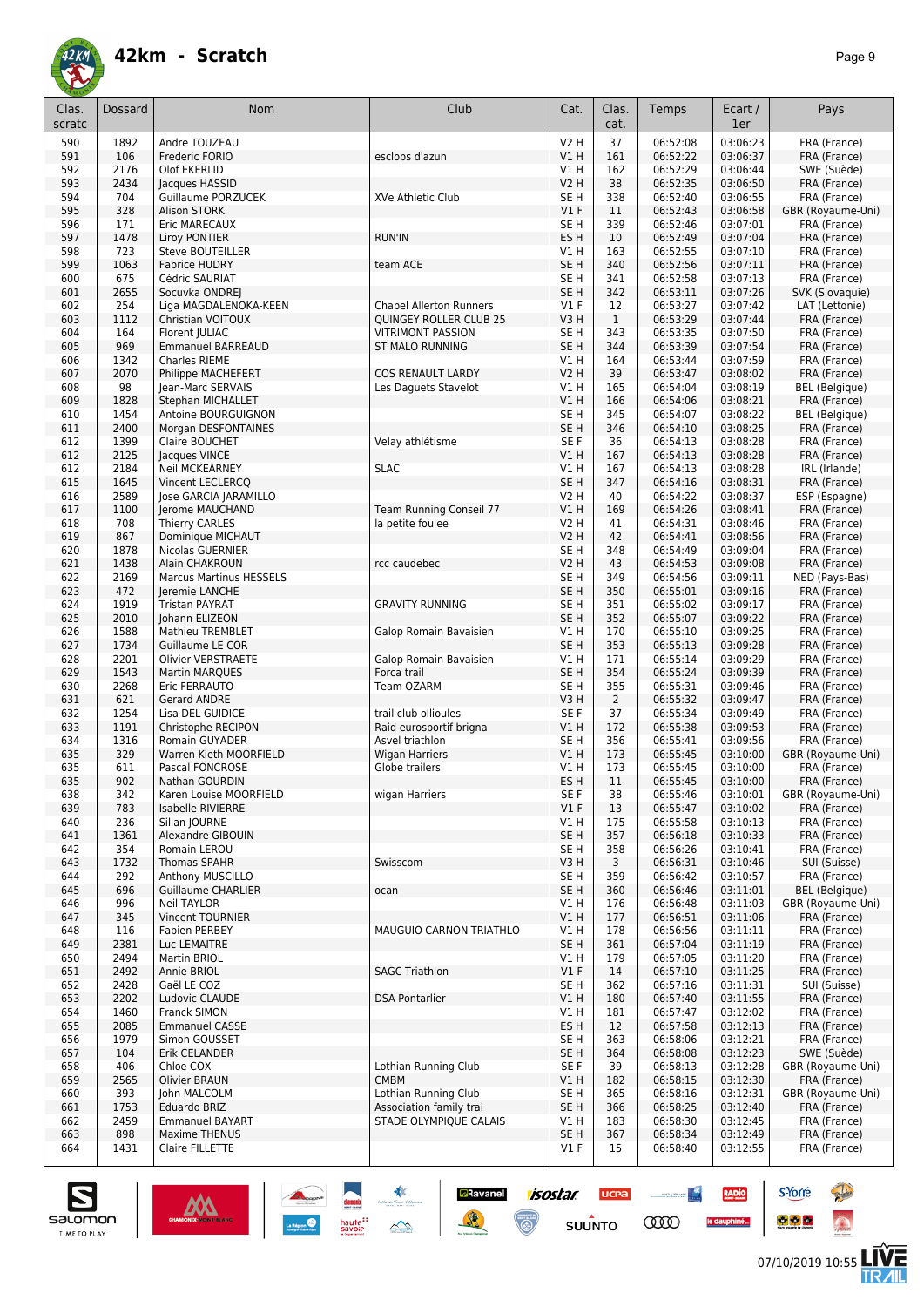

| Clas.<br>scratc | Dossard      | Nom                                                | Club                                                 | Cat.                       | Clas.<br>cat. | Temps                | Ecart /<br>1er       | Pays                              |
|-----------------|--------------|----------------------------------------------------|------------------------------------------------------|----------------------------|---------------|----------------------|----------------------|-----------------------------------|
| 665             | 977          | Sandrine BARIS                                     |                                                      | SE F                       | 40            | 06:59:34             | 03:13:49             | FRA (France)                      |
| 666             | 1317         | Gérard THEURET                                     | Des petits gros qui cou                              | <b>V2 H</b>                | 44            | 06:59:40             | 03:13:55             | FRA (France)                      |
| 667             | 1216         | Philippe SELVA                                     | <b>CAP DINSHEIM</b>                                  | V1 H                       | 184           | 06:59:54             | 03:14:09             | FRA (France)                      |
| 667<br>669      | 2498<br>432  | Quentin BOUTRY<br>Meelis KOSKARU                   | <b>CMBM</b><br>Sport Magazine                        | SE <sub>H</sub><br>V1 H    | 368<br>185    | 06:59:54<br>07:00:00 | 03:14:09<br>03:14:15 | FRA (France)<br>EST (Estonie)     |
| 670             | 1680         | Philippe COGNET                                    |                                                      | VIH                        | 186           | 07:00:16             | 03:14:31             | FRA (France)                      |
| 671             | 542          | Clément KLEINERT                                   | LA SALINE                                            | V2 H                       | 45            | 07:00:19             | 03:14:34             | FRA (France)                      |
| 672             | 774          | Chloé SAINT JOLY                                   |                                                      | SE F                       | 41            | 07:00:24             | 03:14:39             | FRA (France)                      |
| 673             | 2423         | Segolene VERNET                                    |                                                      | SE F                       | 42            | 07:00:25             | 03:14:40             | FRA (France)                      |
| 674             | 451          | <b>Farid CHAKIR</b>                                | Trytic                                               | SE <sub>H</sub>            | 369           | 07:00:30             | 03:14:45             | FRA (France)                      |
| 675             | 540<br>308   | Vincent BOUCHE                                     | Halluin Triathlon                                    | V1 H                       | 187<br>46     | 07:00:37<br>07:00:39 | 03:14:52             | FRA (France)                      |
| 676<br>677      | 1850         | Michel HELARY<br><b>Bernard CHEVASSU</b>           | <b>DSA Pontarlier</b>                                | <b>V2 H</b><br><b>V2 H</b> | 47            | 07:00:42             | 03:14:54<br>03:14:57 | FRA (France)<br>FRA (France)      |
| 678             | 1821         | <b>Emmanuel LHOTTE - NGUYEN</b>                    |                                                      | VIH                        | 188           | 07:00:46             | 03:15:01             | VIE (Việt Nam)                    |
| 679             | 402          | Cédric MOYEN                                       |                                                      | V1 H                       | 189           | 07:00:50             | 03:15:05             | <b>BEL</b> (Belgique)             |
| 680             | 1790         | Philippe QUESNEL                                   | <b>VIROFLAY RUNNING TRAIL</b>                        | V2 H                       | 48            | 07:00:51             | 03:15:06             | FRA (France)                      |
| 681             | 206          | Romain CHAZALETTE                                  | EAMYA                                                | SE <sub>H</sub>            | 370           | 07:00:53             | 03:15:08             | FRA (France)                      |
| 682             | 417          | Olivier HUTTIN                                     |                                                      | SE <sub>H</sub>            | 371           | 07:01:01             | 03:15:16             | FRA (France)                      |
| 683<br>684      | 1373<br>1917 | Régis MOAL<br>loe BARRY                            | TEAM HENAFF RAPIDOPRET                               | SE <sub>H</sub><br>V1H     | 372<br>190    | 07:01:02<br>07:01:13 | 03:15:17<br>03:15:28 | FRA (France)<br>GBR (Royaume-Uni) |
| 685             | 438          | Christophe BOITIAUX                                | Free Runners le Club                                 | SE H                       | 373           | 07:01:14             | 03:15:29             | FRA (France)                      |
| 686             | 366          | <b>Bertrand DEBEAUVAIS</b>                         |                                                      | V2 H                       | 49            | 07:01:17             | 03:15:32             | FRA (France)                      |
| 687             | 78           | Catherine FARROW                                   |                                                      | $VI$ F                     | 16            | 07:01:26             | 03:15:41             | GBR (Royaume-Uni)                 |
| 688             | 1984         | Armin BINSTEINER                                   | <b>MTV Kronberg Triathlon</b>                        | V1H                        | 191           | 07:01:28             | 03:15:43             | GER (Allemagne)                   |
| 689             | 2135         | <b>Guillaume VAUTIER</b>                           | DEAUVILLE TROUVILLE TRI                              | V1 H                       | 192           | 07:01:33             | 03:15:48             | FRA (France)                      |
| 690<br>691      | 2034<br>1294 | Nicolas MOURLON<br>Alexandre GALLO-BALMA           |                                                      | V1H<br>SE H                | 193<br>374    | 07:01:41<br>07:01:42 | 03:15:56<br>03:15:57 | FRA (France)<br>FRA (France)      |
| 692             | 1228         | lose DE CARVALHO                                   |                                                      | VIH                        | 194           | 07:01:49             | 03:16:04             | FRA (France)                      |
| 693             | 1411         | Anne-Rachel BOCH                                   | <b>ANA RAS</b>                                       | SE F                       | 43            | 07:01:59             | 03:16:14             | FRA (France)                      |
| 694             | 180          | Jonathan COURT                                     |                                                      | VIH                        | 195           | 07:02:08             | 03:16:23             | GBR (Royaume-Uni)                 |
| 695             | 2110         | Ramon LLOPIS SABATER                               | NUCLEO DURO                                          | V1 H                       | 196           | 07:02:21             | 03:16:36             | ESP (Espagne)                     |
| 696             | 2059         | Jean-Christophe MAZZOLI                            | Sans bornes St Didier s                              | VIH                        | 197           | 07:02:23             | 03:16:38             | FRA (France)                      |
| 697             | 1862         | Vincent MOUGEY                                     |                                                      | V1 H                       | 198           | 07:02:24             | 03:16:39             | FRA (France)                      |
| 697<br>699      | 2071<br>437  | Tino FERRER PEIRO<br>Pierrick SOTTON               | <b>FRANC BENEITO RUNNERS</b><br>PAS PRESSES D UNIEUX | V2 H<br>SE H               | 50<br>375     | 07:02:24<br>07:02:31 | 03:16:39<br>03:16:46 | ESP (Espagne)<br>FRA (France)     |
| 700             | 2164         | <b>Guillaume GAUTHIER</b>                          |                                                      | SE <sub>H</sub>            | 376           | 07:02:37             | 03:16:52             | FRA (France)                      |
| 701             | 2162         | Sabrina BELOT                                      |                                                      | SE <sub>F</sub>            | 44            | 07:02:38             | 03:16:53             | FRA (France)                      |
| 702             | 1847         | Fernando Jesus VARGAS DIAZ                         | Telia S&F                                            | V1H                        | 199           | 07:02:40             | 03:16:55             | VEN (Venezuela)                   |
| 703             | 1108         | Stéphane VALLIN                                    |                                                      | V1H                        | 200           | 07:02:44             | 03:16:59             | FRA (France)                      |
| 704             | 1754         | Patrick COTTEL                                     |                                                      | V2 H                       | 51            | 07:02:50             | 03:17:05             | FRA (France)                      |
| 705             | 1475         | <b>Benoit MARICHEZ</b>                             | bresse marathon                                      | SE H                       | 377           | 07:02:59             | 03:17:14             | FRA (France)                      |
| 706<br>707      | 591<br>1532  | Romain LECOMTE<br>Olivier LIGONIERE                |                                                      | SE <sub>H</sub><br>V1 H    | 378<br>201    | 07:03:11<br>07:03:22 | 03:17:26<br>03:17:37 | FRA (France)<br>FRA (France)      |
| 708             | 1396         | Patrick DUVANEL                                    |                                                      | VIH                        | 202           | 07:03:37             | 03:17:52             | SUI (Suisse)                      |
| 709             | 695          | Guillaume GRUN                                     | <b>HAGER GROUP</b>                                   | SE H                       | 379           | 07:04:02             | 03:18:17             | FRA (France)                      |
| 710             | 728          | Thierry GARRIGUE                                   | Run&moi                                              | V1 H                       | 203           | 07:04:06             | 03:18:21             | FRA (France)                      |
| 711             | 1468         | Gilles LOSSERAND                                   |                                                      | V1 H                       | 204           | 07:04:16             | 03:18:31             | FRA (France)                      |
| 712             | 1661         | Marek KRAWCZYK                                     |                                                      | SE H                       | 380           | 07:04:17             | 03:18:32             | FRA (France)                      |
| 713<br>714      | 2024<br>2362 | Nicolas CSIK<br>Maxime HOULLIER                    | Zatac Liège                                          | SE H<br>SE <sub>H</sub>    | 381<br>382    | 07:04:23<br>07:04:53 | 03:18:38<br>03:19:08 | BEL (Belgique)<br>FRA (France)    |
| 715             | 2235         | Samuel LEPRINCE                                    | AC clermont sur oise                                 | V1 H                       | 205           | 07:05:07             | 03:19:22             | FRA (France)                      |
| 716             | 58           | Maria DALZOT                                       | La Sportiva N.A.                                     | SE F                       | 45            | 07:05:11             | 03:19:26             | USA (Etats-Unis)                  |
| 717             | 2495         | Fabian SERGINSKY                                   |                                                      | SE H                       | 383           | 07:05:22             | 03:19:37             | FRA (France)                      |
| 718             | 1043         | Mathieu VERVLOEDT                                  | JOGGING AVENTURE RONCQU                              | V1H                        | 206           | 07:05:28             | 03:19:43             | FRA (France)                      |
| 719             | 648          | Cyrille LAURENT                                    |                                                      | V1H                        | 207           | 07:05:35             | 03:19:50             | FRA (France)                      |
| 720             | 859<br>1885  | Jérôme HAURIEZ                                     |                                                      | SE <sub>H</sub><br>SE F    | 384           | 07:05:53<br>07:05:57 | 03:20:08<br>03:20:12 | FRA (France)                      |
| 721<br>722      | 820          | Anne Cathrine DAHLGAARD HANSEN<br>Gaetan DESPLACES |                                                      | SE H                       | 46<br>385     | 07:06:03             | 03:20:18             | DEN (Danemark)<br>FRA (France)    |
| 723             | 706          | Henri LUBRET                                       |                                                      | SE H                       | 386           | 07:06:09             | 03:20:24             | FRA (France)                      |
| 724             | 749          | Sigrid JAUTARD                                     | LES PTITES FOULEES SPAR                              | $VI$ F                     | 17            | 07:06:17             | 03:20:32             | FRA (France)                      |
| 725             | 2092         | Stéphane MEYBLUM                                   | Metz Triathlon                                       | V1 H                       | 208           | 07:06:23             | 03:20:38             | FRA (France)                      |
| 726             | 1871         | Weai Boon LAI                                      |                                                      | V1H                        | 209           | 07:06:33             | 03:20:48             | MAS (Malaisie)                    |
| 727             | 178          | Hervé SOYER                                        | Espérance endurance tra                              | SE <sub>H</sub>            | 387           | 07:07:02             | 03:21:17             | FRA (France)                      |
| 728<br>729      | 1682<br>2089 | Daniel FERNANDES<br><b>Edouard COLLIGNON</b>       |                                                      | V1H<br>SE H                | 210<br>388    | 07:07:05<br>07:07:15 | 03:21:20<br>03:21:30 | FRA (France)<br>FRA (France)      |
| 729             | 2462         | <b>Bastien BAUDIN</b>                              |                                                      | SE H                       | 388           | 07:07:15             | 03:21:30             | FRA (France)                      |
| 731             | 713          | Robin LARDY                                        | la petite foulee                                     | SE H                       | 390           | 07:07:20             | 03:21:35             | FRA (France)                      |
| 732             | 2313         | Julien GUILLON                                     | team TIOP                                            | SE H                       | 391           | 07:07:28             | 03:21:43             | FRA (France)                      |
| 733             | 91           | Sandrine PONS                                      | issy triathlon                                       | V2F                        | 3             | 07:07:33             | 03:21:48             | FRA (France)                      |
| 734             | 2399         | Julien CHESNEY                                     |                                                      | SE H                       | 392           | 07:07:39             | 03:21:54             | FRA (France)                      |
| 735             | 1913         | Arnaud MORAL                                       | SPIRIDON AURILLAC                                    | V1 H                       | 211           | 07:07:40             | 03:21:55             | FRA (France)                      |
| 736<br>737      | 1563<br>276  | Lucas LENGARD<br>Cédric AURELIEN                   | EA CHAMBERY                                          | ES H<br>SE H               | 13<br>393     | 07:07:43<br>07:07:48 | 03:21:58<br>03:22:03 | FRA (France)<br>FRA (France)      |
| 738             | 2580         | <b>Guogiang HANG</b>                               | <b>ZXTOUR</b>                                        | VIH                        | 212           | 07:07:51             | 03:22:06             | CHN (Chine)                       |
| 739             | 1823         | Stephane GUEGAN                                    | <b>ASMUT</b>                                         | V1 H                       | 213           | 07:07:53             | 03:22:08             | FRA (France)                      |
|                 |              |                                                    |                                                      |                            |               |                      |                      |                                   |

**Ravanel 1505tar** 

 $\odot$ 

送

**UCPA** 

 $s$ UUNTO

 $\begin{picture}(20,10) \put(0,0){\line(1,0){10}} \put(10,0){\line(1,0){10}} \put(10,0){\line(1,0){10}} \put(10,0){\line(1,0){10}} \put(10,0){\line(1,0){10}} \put(10,0){\line(1,0){10}} \put(10,0){\line(1,0){10}} \put(10,0){\line(1,0){10}} \put(10,0){\line(1,0){10}} \put(10,0){\line(1,0){10}} \put(10,0){\line(1,0){10}} \put(10,0){\line(1$ 

**COO** 

RADIO

le dauphiné...



**s**Yorre

 $\bullet$   $\bullet$   $\bullet$ 

**There** 

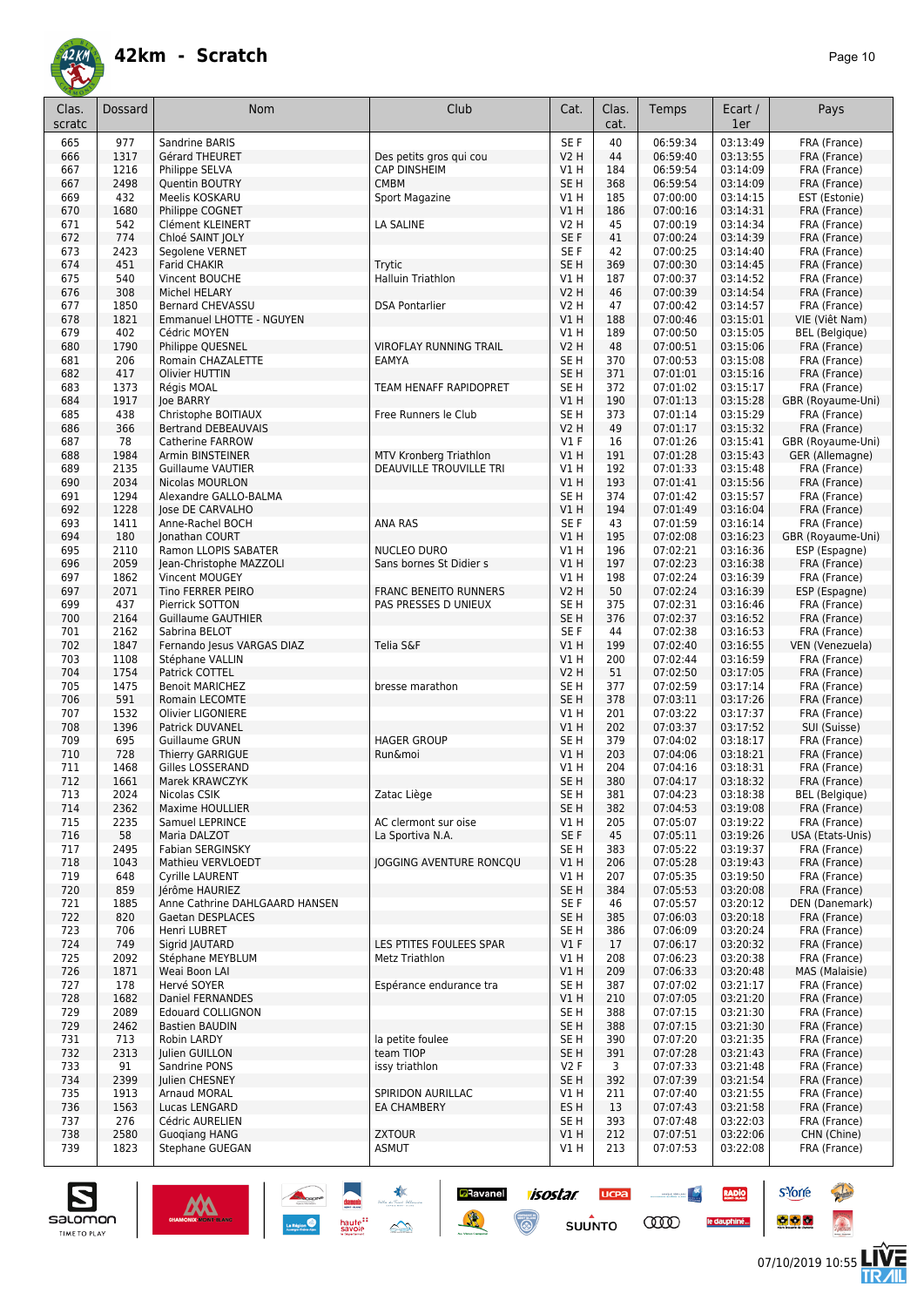

| Clas.<br>scratc | Dossard | Nom                        | Club                           | Cat.            | Clas.<br>cat. | Temps    | Ecart /<br>1er | Pays                  |
|-----------------|---------|----------------------------|--------------------------------|-----------------|---------------|----------|----------------|-----------------------|
| 740             | 1830    | <b>Guillaume HUYGHE</b>    |                                | ES <sub>H</sub> | 14            | 07:08:30 | 03:22:45       | FRA (France)          |
| 741             | 2398    | Laurent PECULIER           | VAL D'ORGE ATHLETIC            | <b>V1 H</b>     | 214           | 07:08:40 | 03:22:55       | FRA (France)          |
| 742             | 102     | Anthony MINGAT             |                                | SE H            | 394           | 07:08:55 | 03:23:10       | FRA (France)          |
| 743             | 700     | <b>Gauthier WEYL</b>       | <b>HAGER GROUP</b>             | SE <sub>H</sub> | 395           | 07:09:02 | 03:23:17       | FRA (France)          |
| 744             | 2152    | <b>Thomas LABRUNYE</b>     |                                | V1 H            | 215           | 07:09:29 | 03:23:44       | FRA (France)          |
| 744             | 2161    | Philippe BERNARD           | <b>ALPV</b>                    | <b>V2 H</b>     | 52            | 07:09:29 | 03:23:44       | FRA (France)          |
| 746             | 1161    | Stephane KOSER             |                                | V1 H            | 216           | 07:09:31 | 03:23:46       | FRA (France)          |
| 747             | 960     | Jayshankar NATH            |                                | SE <sub>H</sub> | 396           | 07:09:43 | 03:23:58       | IND (Inde)            |
| 748             | 816     | Patrick ORY                |                                | V1H             | 217           | 07:10:03 | 03:24:18       | SUI (Suisse)          |
| 749             | 1740    | <b>Joel RUANE</b>          |                                | V1H             | 218           | 07:10:15 | 03:24:30       | USA (Etats-Unis)      |
| 750             | 741     | Fabrice JUDAS              |                                | SE <sub>H</sub> | 397           | 07:10:38 | 03:24:53       | FRA (France)          |
| 751             | 2188    | Xavier BREARD              |                                | V1 H            | 219           | 07:10:39 | 03:24:54       | FRA (France)          |
| 752             | 976     | Mickaël LALAIRE            | <b>Footing Loisirs Mayenne</b> | SE <sub>H</sub> | 398           | 07:10:44 | 03:24:59       | FRA (France)          |
| 753             | 1250    | Jean-Marie CAUET           | Lib air Trail - 95 Mari        | VIH             | 220           | 07:10:52 | 03:25:07       | FRA (France)          |
| 754             | 1485    | Jean-Marie BILLAUD         |                                | <b>V2 H</b>     | 53            | 07:10:53 | 03:25:08       | FRA (France)          |
| 755             | 2062    | <b>Geert BAETENS</b>       | XTRM Team Belgium              | V2 H            | 54            | 07:11:14 | 03:25:29       | <b>BEL</b> (Belgique) |
| 756             | 442     | Arrebola Trias XAVIER      |                                | V1 H            | 221           | 07:11:38 | 03:25:53       | ESP (Espagne)         |
| 757             | 389     | David BERNARD              |                                | V1 H            | 222           | 07:11:47 | 03:26:02       | FRA (France)          |
| 758             | 2163    | Didier CENTIS              |                                | V2 H            | 55            | 07:12:00 | 03:26:15       | FRA (France)          |
| 759             | 2609    | Sophie HENSSIEN            | Au Vieux Campeur Lyon          | SE F            | 47            | 07:12:06 | 03:26:21       | FRA (France)          |
| 760             | 2290    | Xavier HOUZET              |                                | ES <sub>H</sub> | 15            | 07:12:09 | 03:26:24       | FRA (France)          |
| 761             | 548     | <b>Joel SAVAREAU</b>       |                                | <b>V2 H</b>     | 56            | 07:12:16 | 03:26:31       | FRA (France)          |
| 762             | 1764    | Eric VILLAIN               | croco                          | V1 H            | 223           | 07:12:19 | 03:26:34       | FRA (France)          |
| 763             | 894     | Mathieu LESTE              | <b>US METRO TRANSPORT</b>      | SE <sub>H</sub> | 399           | 07:12:22 | 03:26:37       | FRA (France)          |
| 764             | 2131    | <b>Benjamin THATCHER</b>   |                                | V1 H            | 224           | 07:12:47 | 03:27:02       | AUS (Australie)       |
| 765             | 2193    | Matias INDIIC              |                                | SE <sub>H</sub> | 400           | 07:13:05 | 03:27:20       | FRA (France)          |
| 766             | 1150    | Mickael DAVID              |                                | SE <sub>H</sub> | 401           | 07:13:17 | 03:27:32       | FRA (France)          |
| 767             | 1346    | Pierre BOISROUX            |                                | SE <sub>H</sub> | 402           | 07:13:20 | 03:27:35       | FRA (France)          |
| 768             | 858     | Vincent POURCHET           | Sport 2000 - Baumes les        | SE H            | 403           | 07:13:22 | 03:27:37       | FRA (France)          |
| 769             | 2154    | Loïc ANDRE                 | Spheniscus                     | V1 H            | 225           | 07:13:44 | 03:27:59       | FRA (France)          |
| 770             | 1912    | Jérémie BAUD               |                                | SE H            | 404           | 07:13:48 | 03:28:03       | FRA (France)          |
| 771             | 658     | Christopher NOBLE          |                                | SE <sub>H</sub> | 405           | 07:13:52 | 03:28:07       | GBR (Royaume-Uni)     |
| 772             | 1190    | Frédéric COSSEMENT         | Lille Métropole Athléti        | <b>V2 H</b>     | 57            | 07:14:06 | 03:28:21       | FRA (France)          |
| 773             | 769     | <b>Thomas LAMBEY</b>       | RANDO RUNNING BESANCON         | SE <sub>H</sub> | 406           | 07:14:10 | 03:28:25       | FRA (France)          |
| 774             | 1800    | Arnaud BOUQUET             |                                | SE <sub>H</sub> | 407           | 07:14:15 | 03:28:30       | FRA (France)          |
| 775             | 2107    | Sophie ENDRES              |                                | SE F            | 48            | 07:14:16 | 03:28:31       | FRA (France)          |
| 776             | 99      | Gilles RENARD              | <b>UGLOW</b>                   | V1 H            | 226           | 07:14:18 | 03:28:33       | FRA (France)          |
| 776             | 2271    | Jerome MARTIN              | Hbytt                          | SE <sub>H</sub> | 408           | 07:14:18 | 03:28:33       | FRA (France)          |
| 778             | 1390    | Vincent DI CINO            | <b>DSA Pontarlier</b>          | V1 H            | 227           | 07:14:23 | 03:28:38       | FRA (France)          |
| 779             | 1278    | Laurent VARENNE            |                                | SE <sub>H</sub> | 409           | 07:14:24 | 03:28:39       | FRA (France)          |
| 780             | 253     | Julien BUFFA               |                                | SE H            | 410           | 07:14:27 | 03:28:42       | FRA (France)          |
| 780             | 1304    | Jean Francois WATEL        | CAC                            | V1 H            | 228           | 07:14:27 | 03:28:42       | FRA (France)          |
| 782             | 1538    | <b>Bruno TRAVERS</b>       | Rambouillet Sport              | V1 H            | 229           | 07:14:29 | 03:28:44       | FRA (France)          |
| 783             | 1080    | Xavier BENITEZ             |                                | V1H             | 230           | 07:14:30 | 03:28:45       | FRA (France)          |
| 784             | 634     | David FERNANDES            |                                | V1 H            | 231           | 07:14:33 | 03:28:48       | FRA (France)          |
| 785             | 2251    | Lionel BARBE               | Orteils en pointe              | <b>V2 H</b>     | 58            | 07:14:34 | 03:28:49       | FRA (France)          |
| 786             | 1348    | Michel BALLINI             | TRAIL CLUB D'OLLIOULES         | V2 H            | 59            | 07:14:46 | 03:29:01       | FRA (France)          |
| 787             | 1358    | Loic THIRION LOPEZ         |                                | <b>V1 H</b>     | 232           | 07:14:47 | 03:29:02       | FRA (France)          |
| 787             | 2311    | Vincent GIRAUD             |                                | SE <sub>H</sub> | 411           | 07:14:47 | 03:29:02       | FRA (France)          |
| 789             | 589     | John BATCHELOR             | <b>Valley Striders Leeds</b>   | V1H             | 233           | 07:14:58 | 03:29:13       | GBR (Royaume-Uni)     |
| 790             | 1822    | <b>Fabrice VAN ROMPAII</b> |                                | SE <sub>H</sub> | 412           | 07:15:03 | 03:29:18       | <b>BEL</b> (Belgique) |
| 791             | 1595    | <b>Fabrice BUREL</b>       |                                | V1H             | 234           | 07:15:09 | 03:29:24       | FRA (France)          |
| 792             | 1671    | <b>limmy LACOMBE</b>       |                                | SE H            | 413           | 07:15:11 | 03:29:26       | FRA (France)          |
| 793             | 315     | Dom BRUNNING               |                                | SE H            | 414           | 07:15:14 | 03:29:29       | GBR (Royaume-Uni)     |
| 794             | 242     | Jean-Alexandre JOURDAIN    | Chaumont Vexin Thelle A        | V1 H            | 235           | 07:15:18 | 03:29:33       | FRA (France)          |
| 795             | 568     | Xavier SORNAY              |                                | V1H             | 236           | 07:15:21 | 03:29:36       | FRA (France)          |
| 796             | 1350    | Laurent PETIT              |                                | SE H            | 415           | 07:15:29 | 03:29:44       | FRA (France)          |
| 797             | 2349    | Mohamed ARJDAL             |                                | V1 H            | 237           | 07:15:31 | 03:29:46       | FRA (France)          |
| 798             | 2221    | Maxime MAGNANI             |                                | SE H            | 416           | 07:15:33 | 03:29:48       | FRA (France)          |
| 799             | 387     | <b>Florent CARENOU</b>     |                                | SE <sub>H</sub> | 417           | 07:15:35 | 03:29:50       | FRA (France)          |
| 800             | 1184    | Jean-Claude DOMAINGUE      |                                | V1 H            | 238           | 07:15:37 | 03:29:52       | GBR (Royaume-Uni)     |
| 801             | 646     | Mickael GALLAND            | Cap Grand Air                  | V1H             | 239           | 07:15:45 | 03:30:00       | FRA (France)          |
| 801             | 1613    | Olivier GEORGER            | Knoerschemothefuckers          | V1 H            | 239           | 07:15:45 | 03:30:00       | FRA (France)          |
| 803             | 2337    | Elena D'ELIA               | Traileman                      | $VI$ F          | 18            | 07:15:47 | 03:30:02       | SUI (Suisse)          |
| 804             | 1125    | Julien CHAUVIN             | Racing Club Nantais            | SE H            | 418           | 07:15:54 | 03:30:09       | FRA (France)          |
| 805             | 1234    | Jean-Luc FIVAZ             | Swisscom Team                  | V1 H            | 241           | 07:15:55 | 03:30:10       | SUI (Suisse)          |
| 806             | 1417    | Joakim ELIASSON            |                                | SE H            | 419           | 07:15:56 | 03:30:11       | SWE (Suède)           |
| 807             | 1388    | Thomas SAINSOT             |                                | SE H            | 420           | 07:16:01 | 03:30:16       | FRA (France)          |
| 808             | 2449    | Aymeric DE MONCLIN         |                                | V1 H            | 242           | 07:16:13 | 03:30:28       | FRA (France)          |
| 809             | 1018    | Stefan HONGNE              |                                | V1 H            | 243           | 07:16:22 | 03:30:37       | BEL (Belgique)        |
| 810             | 1439    | <b>Benoit KNIBBE</b>       | trail aventures                | SE H            | 421           | 07:16:24 | 03:30:39       | FRA (France)          |
| 811             | 1031    | Louisa ABDOUCHE            | Running 66                     | $VI$ F          | 19            | 07:16:30 | 03:30:45       | FRA (France)          |
| 812             | 757     | Nicolas GRILLOT            | Dijon Singletrack              | SE H            | 422           | 07:16:38 | 03:30:53       | FRA (France)          |
| 813             | 419     | <b>Richard CHAUVRIS</b>    | CAFE TRAIL TRAILEUR NOR        | V1 H            | 244           | 07:16:45 | 03:31:00       | FRA (France)          |
| 814             | 1751    | David MAGUSTEIRO           |                                | SE <sub>H</sub> | 423           | 07:16:53 | 03:31:08       | FRA (France)          |





**UCPA** 

<u>and the second second</u>

RADIO

**s**Yorre

**Ravanel 1505tar**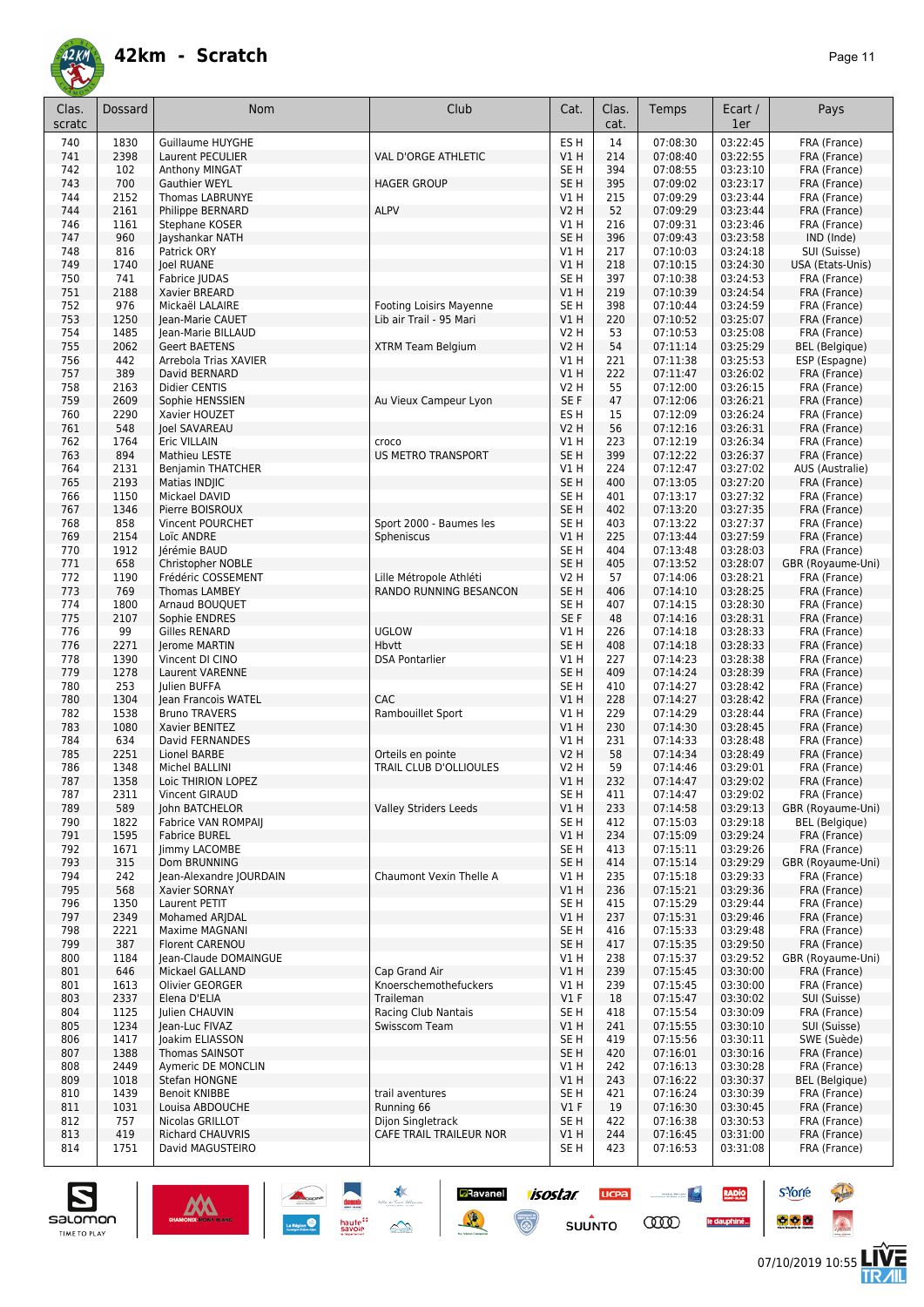

| Clas.<br>scratc | Dossard      | Nom                                          | Club                                               | Cat.                               | Clas.<br>cat. | Temps                | Ecart /<br>1er       | Pays                                   |
|-----------------|--------------|----------------------------------------------|----------------------------------------------------|------------------------------------|---------------|----------------------|----------------------|----------------------------------------|
| 815             | 1446         | <b>Emmanuel TOILLON</b>                      |                                                    | SE H                               | 424           | 07:16:55             | 03:31:10             | FRA (France)                           |
| 816             | 2500         | <b>Thomas MILER</b>                          |                                                    | SE H                               | 425           | 07:16:59             | 03:31:14             | FRA (France)                           |
| 817             | 324          | Yann MAUROY                                  | <b>MARCO</b>                                       | V1 H                               | 245           | 07:17:01             | 03:31:16             | FRA (France)                           |
| 817             | 2571         | Wei ZHANG                                    | <b>ZXTOUR</b>                                      | SE <sub>H</sub>                    | 426           | 07:17:01             | 03:31:16             | CHN (Chine)                            |
| 819             | 1999         | Alexandre LALOI                              |                                                    | V1H                                | 246           | 07:17:14             | 03:31:29<br>03:31:32 | FRA (France)                           |
| 820<br>821      | 2168<br>107  | <b>Badrane ZOUBERT</b><br>Frédéric PERRICHON | Tonnerre au mont blanc                             | SE <sub>H</sub><br>V1H             | 427<br>247    | 07:17:17<br>07:17:21 | 03:31:36             | FRA (France)                           |
| 822             | 2138         | <b>Benoit STEPHAN</b>                        | association sportive tr<br>LES DEFOULES DE SAINT J | <b>V2 H</b>                        | 60            | 07:17:24             | 03:31:39             | FRA (France)<br>FRA (France)           |
| 823             | 964          | Gael PILLON                                  | SAONE MONT D OR NATURE                             | V1H                                | 248           | 07:17:27             | 03:31:42             | FRA (France)                           |
| 824             | 1589         | Ingfrid ANDERSEN                             |                                                    | V1F                                | 20            | 07:17:29             | 03:31:44             | NOR (Norvège)                          |
| 825             | 2341         | Lukas STARKER                                |                                                    | V1 H                               | 249           | 07:17:32             | 03:31:47             | AUT (Autriche)                         |
| 826             | 983          | Lionel DENOYEL                               |                                                    | VIH                                | 250           | 07:17:34             | 03:31:49             | FRA (France)                           |
| 827             | 2173         | Patrick BEAUDRON                             |                                                    | V1 H                               | 251           | 07:17:38             | 03:31:53             | FRA (France)                           |
| 828             | 97           | Elisabet ESCUDE VILANOVA                     |                                                    | SE F                               | 49            | 07:17:42             | 03:31:57             | ESP (Espagne)                          |
| 829             | 2336         | David MANCHE                                 | Templeuve                                          | V1H                                | 252           | 07:17:45             | 03:32:00             | <b>BEL</b> (Belgique)                  |
| 830             | 712          | <b>Emilie WINTLE</b>                         |                                                    | V1F                                | 21            | 07:17:46             | 03:32:01             | NZL (Nouvelle-<br>Zélande)             |
| 830             | 2477         | <b>Thomas DERRIEN</b>                        |                                                    | SE H                               | 428           | 07:17:46             | 03:32:01             | FRA (France)                           |
| 832             | 1448         | Farid BOUACHA                                |                                                    | V1H                                | 253           | 07:17:52             | 03:32:07             | FRA (France)                           |
| 833             | 521          | Michael D'HORDAIN                            |                                                    | V1H                                | 254           | 07:18:01             | 03:32:16             | FRA (France)                           |
| 834             | 114<br>2112  | Laurent DE CNOP                              | <b>MMRA</b>                                        | V1H<br>SE <sub>H</sub>             | 255<br>429    | 07:18:09<br>07:18:15 | 03:32:24<br>03:32:30 | <b>BEL</b> (Belgique)                  |
| 835<br>836      | 625          | Robbie WILLIAMS<br>Wouter VAN DEN BOSCH      | chamoniqua                                         | SE <sub>H</sub>                    | 430           | 07:18:22             | 03:32:37             | IRL (Irlande)<br>NED (Pays-Bas)        |
| 837             | 2611         | Olivier COUTO                                | <b>TEAM ST YORRE</b>                               | V1 H                               | 256           | 07:18:23             | 03:32:38             | FRA (France)                           |
| 838             | 2610         | Cecile LEJEUNE                               | <b>TEAM ST YORRE</b>                               | SE <sub>F</sub>                    | 50            | 07:18:24             | 03:32:39             | FRA (France)                           |
| 839             | 1103         | Yannick GUITTARD                             |                                                    | V1 H                               | 257           | 07:18:38             | 03:32:53             | FRA (France)                           |
| 840             | 1315         | Christian ROZIER                             | <b>ALSG Athlétisme</b>                             | V <sub>2</sub> H                   | 61            | 07:18:41             | 03:32:56             | FRA (France)                           |
| 841             | 1313         | Lorraine ROBIN                               | ALSG Athlétisme                                    | $VI$ F                             | 22            | 07:18:42             | 03:32:57             | FRA (France)                           |
| 842             | 340          | Oceane BAUD                                  | <b>Endurance Shop Annecy E</b>                     | SE F                               | 51            | 07:18:57             | 03:33:12             | FRA (France)                           |
| 843             | 752          | Massimo SACCHI                               | <b>Evolution Sport Team</b>                        | <b>V2 H</b>                        | 62            | 07:19:00             | 03:33:15             | ITA (Italie)                           |
| 844             | 295          | Christophe TABACCHI                          |                                                    | V1H                                | 258           | 07:19:01             | 03:33:16             | SUI (Suisse)                           |
| 845             | 817          | Jonathan LAUDET                              | fanch rider - les route                            | SE <sub>H</sub>                    | 431           | 07:19:08             | 03:33:23             | FRA (France)                           |
| 845             | 1458         | Kévin BONNET                                 |                                                    | SE <sub>H</sub>                    | 431           | 07:19:08             | 03:33:23             | FRA (France)                           |
| 847             | 2302         | <b>Steve PLANCHER</b>                        | courir a vauvert                                   | SE <sub>H</sub>                    | 433           | 07:19:11             | 03:33:26             | FRA (France)                           |
| 848             | 1211<br>839  | Fabien MORAND                                |                                                    | SE <sub>H</sub><br>SE <sub>H</sub> | 434<br>435    | 07:19:15<br>07:19:23 | 03:33:30<br>03:33:38 | FRA (France)                           |
| 849<br>850      | 1629         | Régis UGUEN<br>David MARTINS                 | fanch rider trail /les<br><b>UACB</b>              | V1 H                               | 259           | 07:19:38             | 03:33:53             | FRA (France)<br>FRA (France)           |
| 851             | 117          | Joel SAINT POL                               | <b>MP TRAIL</b>                                    | <b>V2 H</b>                        | 63            | 07:19:48             | 03:34:03             | FRA (France)                           |
| 852             | 1926         | Antonio SIGUENZA                             | Meudon tri                                         | V2 H                               | 64            | 07:19:51             | 03:34:06             | FRA (France)                           |
| 853             | 493          | <b>Fabien BAVIERE</b>                        |                                                    | V1 H                               | 260           | 07:19:56             | 03:34:11             | FRA (France)                           |
| 854             | 504          | Roman ERRAPART                               |                                                    | SE <sub>H</sub>                    | 436           | 07:20:02             | 03:34:17             | EST (Estonie)                          |
| 855             | 571          | <b>Thomas GAUTHIER</b>                       |                                                    | V1H                                | 261           | 07:20:06             | 03:34:21             | FRA (France)                           |
| 856             | 1577         | Hervé GUGLIELMETTI                           |                                                    | <b>V1 H</b>                        | 262           | 07:20:09             | 03:34:24             | FRA (France)                           |
| 857             | 410          | Mickael MINELLA                              | Running bord de l'ognon                            | V1 H                               | 263           | 07:20:33             | 03:34:48             | FRA (France)                           |
| 858             | 2593         | Fernando PEREZ ESPINOSA                      |                                                    | SE <sub>H</sub>                    | 437           | 07:20:40             | 03:34:55             | ESP (Espagne)                          |
| 859             | 2322         | Deirdre WATSON                               |                                                    | SE F                               | 52            | 07:20:41             | 03:34:56             | RSA (Afrique du Sud)                   |
| 860             | 1327         | Jean-Michel TREBOUX                          |                                                    | V1 H                               | 264           | 07:20:44             | 03:34:59             | FRA (France)                           |
| 861             | 1700         | Ana SANCHEZ SEBASTIAN                        |                                                    | SE F                               | 53            | 07:21:06             | 03:35:21             | ESP (Espagne)                          |
| 862             | 2325         | Ovidiu BANU                                  |                                                    | SE H<br>V1F                        | 438           | 07:21:12             | 03:35:27             | ROU (Roumanie)                         |
| 863             | 1986         | Celine MEY                                   | petite foulee                                      |                                    | 23            | 07:21:14             | 03:35:29             | FRA (France)                           |
| 864<br>865      | 699<br>626   | Christophe CHARRE<br><b>Frederick BAILLY</b> | ESSPO Athlétisme                                   | V1 H<br>V1 H                       | 265<br>266    | 07:21:27<br>07:21:32 | 03:35:42<br>03:35:47 | FRA (France)<br>FRA (France)           |
| 866             | 194          | Manuel JACQUEMIN                             |                                                    | SE H                               | 439           | 07:21:57             | 03:36:12             | BEL (Belgique)                         |
| 867             | 1944         | Florian COTECOLISSON                         | dsa pontarlier                                     | SE H                               | 440           | 07:21:59             | 03:36:14             | FRA (France)                           |
| 868             | 2383         | Antoine POLIAKOV                             |                                                    | SE H                               | 441           | 07:22:01             | 03:36:16             | FRA (France)                           |
| 869             | 336          | Marie-Alexandra BOUVRAIN                     | UA SOCIETE GENERALE                                | SE F                               | 54            | 07:22:20             | 03:36:35             | FRA (France)                           |
| 870             | 1134         | Aurélien COQUARD                             |                                                    | SE <sub>H</sub>                    | 442           | 07:22:23             | 03:36:38             | FRA (France)                           |
| 870             | 2364         | <b>Thomas MINEBOIS</b>                       | jeunesse cappelloise at                            | SE H                               | 442           | 07:22:23             | 03:36:38             | FRA (France)                           |
| 872             | 2236         | Silvia OSTERWALDER                           |                                                    | $VI$ F                             | 24            | 07:22:29             | 03:36:44             | SUI (Suisse)                           |
| 873             | 1958         | David BENAZZOUZ                              |                                                    | V1 H                               | 267           | 07:22:36             | 03:36:51             | FRA (France)                           |
| 874             | 1057         | <b>Gerard MELKA</b>                          | <b>ASCD</b>                                        | V2H                                | 65            | 07:22:37             | 03:36:52             | FRA (France)                           |
| 875             | 532          | Serge VOLTZ                                  | LA SALINE                                          | V2 H                               | 66            | 07:22:45             | 03:37:00             | FRA (France)                           |
| 876             | 879          | Thomas DESCAMPS                              | OLYMPIQUE CABRIES CALAS                            | SE H                               | 444           | 07:22:50             | 03:37:05             | FRA (France)                           |
| 877             | 2455<br>1245 | Rhodri LEWIS<br>Paul MERCER                  |                                                    | V1 H<br>V1 H                       | 268           | 07:23:04             | 03:37:19<br>03:37:20 | GBR (Royaume-Uni)<br>GBR (Royaume-Uni) |
| 878<br>878      | 1246         | <b>Elizabeth MERCER</b>                      |                                                    | V1F                                | 269<br>25     | 07:23:05<br>07:23:05 | 03:37:20             | GBR (Royaume-Uni)                      |
| 880             | 1243         | <b>Clement THEYSSENS</b>                     |                                                    | SE H                               | 445           | 07:23:07             | 03:37:22             | FRA (France)                           |
| 881             | 1675         | Sergii DESHUNIN                              |                                                    | V2 H                               | 67            | 07:23:12             | 03:37:27             | UKR (Ukraine)                          |
| 882             | 209          | Louis LOCATELLI                              |                                                    | V1H                                | 270           | 07:23:17             | 03:37:32             | FRA (France)                           |
| 883             | 161          | James DODDRELL                               |                                                    | V1 H                               | 271           | 07:23:35             | 03:37:50             | GBR (Royaume-Uni)                      |
| 884             | 189          | Didier MONNERET                              | <b>SALEVE TRAIL</b>                                | V1H                                | 272           | 07:23:40             | 03:37:55             | FRA (France)                           |
| 885             | 2282         | Adi BIBI                                     |                                                    | V1 H                               | 273           | 07:23:41             | 03:37:56             | ISR (Israël)                           |
| 886             | 1202         | Pascal CHEVALLOT                             | Team My-Sport                                      | V1 H                               | 274           | 07:23:44             | 03:37:59             | FRA (France)                           |
| 887             | 720          | Paul ROULIN                                  | ALL JURA TRAIL                                     | V2H                                | 68            | 07:23:57             | 03:38:12             | FRA (France)                           |
| 888             | 184          | Vincent ALBURNI                              |                                                    | V1 H                               | 275           | 07:23:59             | 03:38:14             | FRA (France)                           |

**Ravanel 1505tar** 

 $\odot$ 

送

**UCPA** 

 $s$ UUNTO

<u>and the second second</u>

**COO** 

RADIO

le dauphiné...



**s**Yorre

 $\bullet$   $\bullet$   $\bullet$ 

**There** 

 $\hat{\Omega}$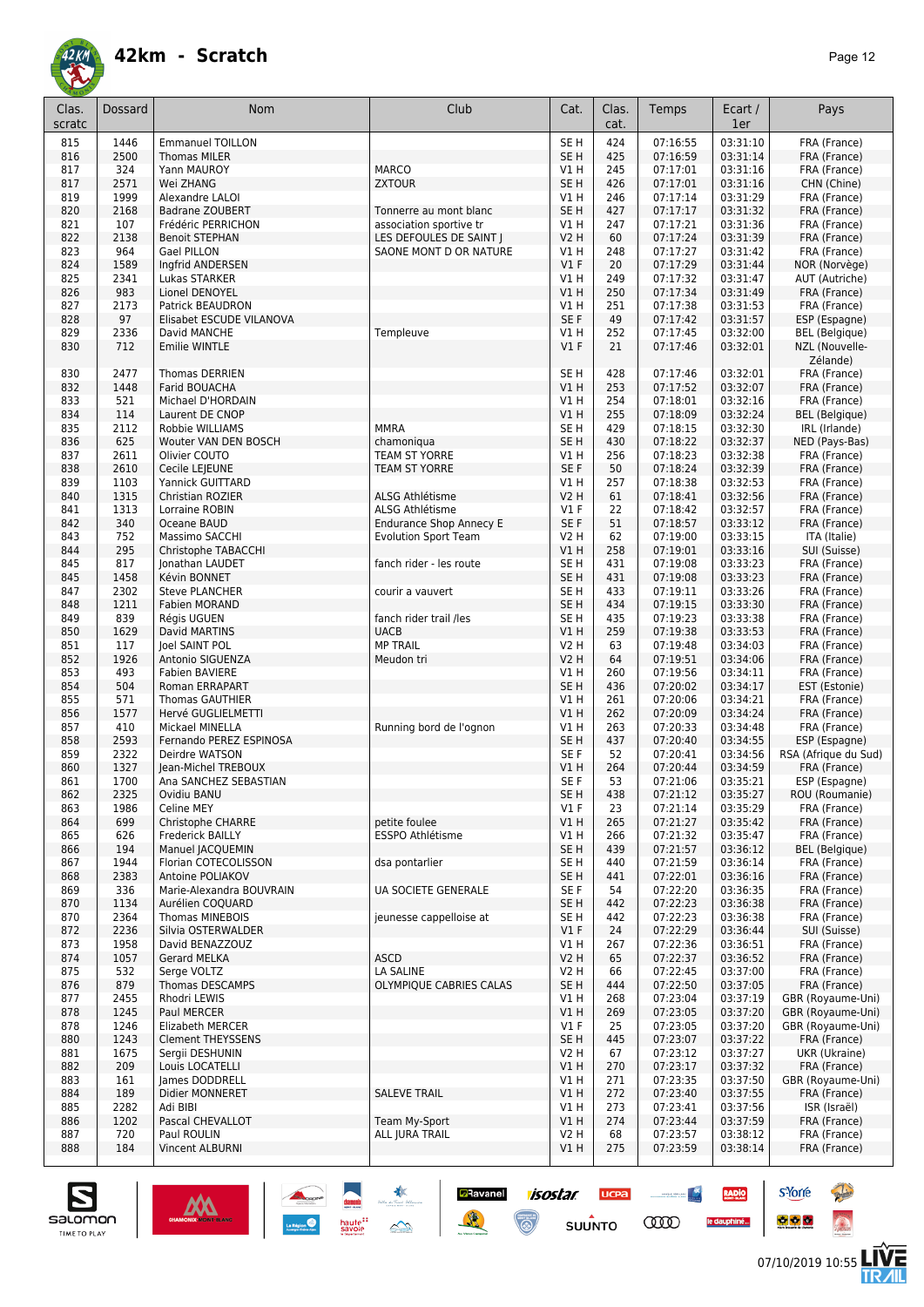

| Clas.<br>scratc | Dossard      | <b>Nom</b>                                  | Club                          | Cat.                           | Clas.<br>cat.         | Temps                | Ecart /<br>1er       | Pays                              |
|-----------------|--------------|---------------------------------------------|-------------------------------|--------------------------------|-----------------------|----------------------|----------------------|-----------------------------------|
| 889             | 511          | Geraldine WALKINGTON                        | <b>Helm Hill Runners</b>      | V3F                            | $\mathbf{1}$          | 07:24:02             | 03:38:17             | GBR (Royaume-Uni)                 |
| 890             | 2639         | Xavier RASSION                              |                               | SE H                           | 446                   | 07:24:04             | 03:38:19             | FRA (France)                      |
| 891             | 1670         | Adrienne CHARPIOT                           | Trail Leman                   | SE F                           | 55                    | 07:24:05             | 03:38:20             | FRA (France)                      |
| 892<br>893      | 913<br>2369  | Jean Christophe NAYS<br>Sylvain FRANQUENOUL | <b>ESPRIT TRAIL ANJOU</b>     | V1H<br>SE <sub>H</sub>         | 276<br>447            | 07:24:09<br>07:24:12 | 03:38:24<br>03:38:27 | FRA (France)<br>FRA (France)      |
| 894             | 156          | David CHABROUX                              |                               | V1H                            | 277                   | 07:24:16             | 03:38:31             | FRA (France)                      |
| 894             | 1011         | Loréline CHAMP                              | Saône Mont d'Or nature        | SE F                           | 56                    | 07:24:16             | 03:38:31             | FRA (France)                      |
| 896             | 739          | Jerome ROUQUETTE                            |                               | V1H                            | 278                   | 07:24:38             | 03:38:53             | FRA (France)                      |
| 897             | 1392         | Maxime COLIN                                |                               | SE <sub>H</sub>                | 448                   | 07:24:54             | 03:39:09             | FRA (France)                      |
| 898             | 132          | Jan VIMER                                   |                               | SE <sub>H</sub>                | 449                   | 07:25:21             | 03:39:36             | CZE (République<br>tchèque)       |
| 899             | 119          | Rudi ROMAIN                                 |                               | <b>V2 H</b>                    | 69                    | 07:25:27             | 03:39:42             | BEL (Belgique)                    |
| 900             | 231          | Lilou Anne LABATUT                          |                               | V1F                            | 26                    | 07:25:31             | 03:39:46             | FRA (France)                      |
| 901             | 151          | Frederic VINCENT                            |                               | SE H                           | 450                   | 07:25:34             | 03:39:49             | FRA (France)                      |
| 902             | 1723         | Olivier DEJEAN                              | US MÉTRO                      | V2 H                           | 70                    | 07:25:43             | 03:39:58             | FRA (France)                      |
| 903<br>904      | 1199<br>441  | David RENIE<br>Marie-Reine BROSSARD         | les p'tis potos<br>la saline  | V1 H<br>V2F                    | 279<br>$\overline{4}$ | 07:25:44<br>07:25:53 | 03:39:59<br>03:40:08 | FRA (France)<br>FRA (France)      |
| 905             | 2012         | Roger ROGER MATTHEWS                        |                               | V1 H                           | 280                   | 07:26:04             | 03:40:19             | RSA (Afrique du Sud)              |
| 906             | 1206         | <b>Matthieu MERITE</b>                      |                               | SE <sub>H</sub>                | 451                   | 07:26:16             | 03:40:31             | FRA (France)                      |
| 907             | 2427         | Jean-Marie ROBIN                            |                               | V2 H                           | 71                    | 07:26:20             | 03:40:35             | SUI (Suisse)                      |
| 908             | 791          | Frédéric MEYER                              |                               | SE <sub>H</sub>                | 452                   | 07:26:28             | 03:40:43             | FRA (France)                      |
| 909             | 755          | Dominique ARU                               |                               | V2 H                           | 72                    | 07:26:31             | 03:40:46             | FRA (France)                      |
| 910             | 1089         | Jeremie LE GRAND                            |                               | SE <sub>H</sub>                | 453                   | 07:26:37             | 03:40:52             | FRA (France)                      |
| 911             | 1107         | Julien ARU                                  | Grenoble Uc                   | SE H                           | 454                   | 07:26:38             | 03:40:53             | FRA (France)                      |
| 912             | 2635         | Bernardi LORENZA                            | <b>Team Salomon</b>           | $VI$ F                         | 27                    | 07:26:39             | 03:40:54             | ITA (Italie)                      |
| 913             | 1525         | Alain MEYER                                 |                               | V2 H                           | 73                    | 07:26:40             | 03:40:55             | FRA (France)                      |
| 914             | 2119         | François MIRAVETTE                          | acfc carcassonne              | V3H                            | $\overline{4}$        | 07:26:48             | 03:41:03             | FRA (France)                      |
| 915             | 1051         | <b>Arnaud DELORMES</b>                      |                               | SE <sub>H</sub>                | 455                   | 07:26:49             | 03:41:04             | FRA (France)                      |
| 915             | 1139         | <b>Benoit KERRIEN</b>                       | UA SOCIETE GENERALE           | SE <sub>H</sub>                | 455                   | 07:26:49             | 03:41:04             | FRA (France)                      |
| 915<br>918      | 1415<br>349  | Eric PINGAT<br>Pierre CHATEL                | CHAUMONT VEXIN THELLE A       | V1H<br>SE <sub>H</sub>         | 281<br>457            | 07:26:49<br>07:26:50 | 03:41:04<br>03:41:05 | FRA (France)<br>FRA (France)      |
| 919             | 939          | Nicolas LEFEBVRE                            |                               | V2 H                           | 74                    | 07:27:03             | 03:41:18             | <b>BEL</b> (Belgique)             |
| 920             | 357          | <b>Helene SAUZEAU</b>                       |                               | SE F                           | 57                    | 07:27:09             | 03:41:24             | FRA (France)                      |
| 921             | 1368         | Matthieu LE REST                            | Team henaff                   | SE <sub>H</sub>                | 458                   | 07:27:12             | 03:41:27             | FRA (France)                      |
| 922             | 2218         | Alain HUART                                 |                               | V2 H                           | 75                    | 07:27:14             | 03:41:29             | FRA (France)                      |
| 923             | 148          | Romaric BOUILLARD                           | Les Croco                     | SE <sub>H</sub>                | 459                   | 07:27:15             | 03:41:30             | FRA (France)                      |
| 923             | 1428         | Mary MACKIN                                 | Dromore athletics club        | V3F                            | $\overline{2}$        | 07:27:15             | 03:41:30             | GBR (Royaume-Uni)                 |
| 923             | 2227         | Xavier MOLLET                               |                               | V1 H                           | 282                   | 07:27:15             | 03:41:30             | FRA (France)                      |
| 926             | 2499         | David LEBRAT                                | <b>CMBM</b>                   | VIH                            | 283                   | 07:27:19             | 03:41:34             | FRA (France)                      |
| 927             | 1746         | Wagner QUEIROZ JUNIOR                       |                               | SE <sub>H</sub>                | 460                   | 07:27:21             | 03:41:36             | BRA (Brésil)                      |
| 928             | 684          | Christiaan UYTHOVEN                         | <b>NTB NL</b>                 | SE <sub>H</sub>                | 461                   | 07:27:25             | 03:41:40             | NED (Pays-Bas)                    |
| 928             | 1827         | Rémi LANDRY                                 | Lyon Running Club             | SE <sub>H</sub><br><b>V2 H</b> | 461                   | 07:27:25<br>07:27:29 | 03:41:40<br>03:41:44 | FRA (France)                      |
| 930<br>931      | 1465<br>126  | Hugo VERBANDT<br>Florian CHARPENTIER        |                               | SE H                           | 76<br>463             | 07:27:32             | 03:41:47             | BEL (Belgique)<br>FRA (France)    |
| 931             | 637          | Gori VARA NAVARRO                           | Gardenhotels                  | V1H                            | 284                   | 07:27:32             | 03:41:47             | ESP (Espagne)                     |
| 933             | 788          | <b>Chantal GUINARD</b>                      | <b>DSA PONTARLIER</b>         | V2F                            | 5                     | 07:27:41             | 03:41:56             | FRA (France)                      |
| 934             | 1156         | Sylvain PIERRE DUPLESSIX                    | <b>CAC</b>                    | SE <sub>H</sub>                | 464                   | 07:27:49             | 03:42:04             | FRA (France)                      |
| 935             | 2197         | Eric PARICHE                                | <b>MSA Triathlon</b>          | VIH                            | 285                   | 07:27:56             | 03:42:11             | FRA (France)                      |
| 936             | 232          | Pierre GODON                                |                               | SE H                           | 465                   | 07:28:02             | 03:42:17             | FRA (France)                      |
| 937             | 2226         | Lionel LE GOUHINEC                          |                               | V1 H                           | 286                   | 07:28:19             | 03:42:34             | FRA (France)                      |
| 938             | 82           | Martin SCHMUTZ                              |                               | SE <sub>H</sub>                | 466                   | 07:28:34             | 03:42:49             | SUI (Suisse)                      |
| 938             | 223          | Florent TYVAERT                             |                               | SE H                           | 466                   | 07:28:34             | 03:42:49             | FRA (France)                      |
| 940             | 1347         | <b>Fabrice COGNARD</b>                      | <b>UA CHAROLAIS BRIONNAIS</b> | SE <sub>H</sub>                | 468                   | 07:28:39             | 03:42:54             | FRA (France)                      |
| 941             | 111          | William TEBOUL<br>Sébastien KREMSER         |                               | V1H                            | 287                   | 07:29:04<br>07:29:07 | 03:43:19<br>03:43:22 | FRA (France)                      |
| 942<br>943      | 2350<br>1715 | Nicola FREEMEAN                             |                               | V1H<br>$VI$ F                  | 288<br>28             | 07:29:28             | 03:43:43             | FRA (France)<br>GBR (Royaume-Uni) |
| 944             | 1300         | Antonio ROSSELLO GARCIA                     | Sa Milana - Alaró             | SE <sub>H</sub>                | 469                   | 07:29:31             | 03:43:46             | ESP (Espagne)                     |
| 945             | 1463         | Alexandre PACHECO                           |                               | V1 H                           | 289                   | 07:29:39             | 03:43:54             | FRA (France)                      |
| 946             | 2210         | <b>Maximilien CLAYTON</b>                   |                               | SE <sub>H</sub>                | 470                   | 07:29:41             | 03:43:56             | FRA (France)                      |
| 947             | 2053         | Kevin CRONIN                                | <b>MMRA</b>                   | V1 H                           | 290                   | 07:29:49             | 03:44:04             | IRL (Irlande)                     |
| 947             | 2295         | <b>Russell PALMER</b>                       | <b>MMRA</b>                   | SE <sub>H</sub>                | 471                   | 07:29:49             | 03:44:04             | IRL (Irlande)                     |
| 949             | 2109         | <b>Baptiste AMALFITANO</b>                  |                               | SE H                           | 472                   | 07:29:57             | 03:44:12             | FRA (France)                      |
| 950             | 332          | Adrien BELL                                 |                               | SE <sub>H</sub>                | 473                   | 07:30:14             | 03:44:29             | FRA (France)                      |
| 951             | 1941         | Philippe BERNHEIM                           |                               | V1 H                           | 291                   | 07:30:16             | 03:44:31             | FRA (France)                      |
| 952             | 1072         | Damien FERICOT                              |                               | SE <sub>H</sub>                | 474                   | 07:30:18             | 03:44:33             | FRA (France)                      |
| 953             | 347          | Niels KNIPPENBERG                           |                               | SE H                           | 475                   | 07:30:20             | 03:44:35             | NED (Pays-Bas)                    |
| 954             | 663          | Aziz MEZIANE                                | Pas Presse d' Unieux          | V1 H                           | 292                   | 07:30:23             | 03:44:38             | FRA (France)                      |
| 955             | 1973         | Gregory ASTING<br><b>Gil POCHET</b>         | <b>YTRAC NATURE</b>           | V1 H                           | 293<br>476            | 07:30:26             | 03:44:41             | FRA (France)                      |
| 956<br>957      | 1772<br>1110 | Bertrand LEOPARDO                           |                               | SE <sub>H</sub><br>V1 H        | 294                   | 07:30:30<br>07:30:47 | 03:44:45<br>03:45:02 | BEL (Belgique)<br>FRA (France)    |
| 957             | 1705         | <b>Flavien DESBOIS</b>                      |                               | SE <sub>H</sub>                | 477                   | 07:30:47             | 03:45:02             | FRA (France)                      |
| 959             | 1951         | Hadrien DULAU                               | APTAVITRAIL                   | SE H                           | 478                   | 07:30:58             | 03:45:13             | FRA (France)                      |
| 960             | 753          | Jeremy GILLE                                | Café trail normand            | V1 H                           | 295                   | 07:31:00             | 03:45:15             | FRA (France)                      |
| 961             | 2318         | Lison ROLAND                                | SKI CLUB DES ESSARTS          | SE F                           | 58                    | 07:31:09             | 03:45:24             | FRA (France)                      |
| 962             | 1788         | Nick WHITTAKER                              |                               | V <sub>2</sub> H               | 77                    | 07:31:18             | 03:45:33             | GBR (Royaume-Uni)                 |
|                 |              |                                             |                               |                                |                       |                      |                      |                                   |

**Ravanel 1505tar** 

 $\odot$ 

送

**UCPA** 

 $s$ UUNTO

 $\sim$  masses  $\frac{N}{2}$ 

**COO** 

RADIO

le dauphiné...



**s**Yorre

 $\bullet$   $\bullet$   $\bullet$ 

**There** 

 $\hat{\Omega}$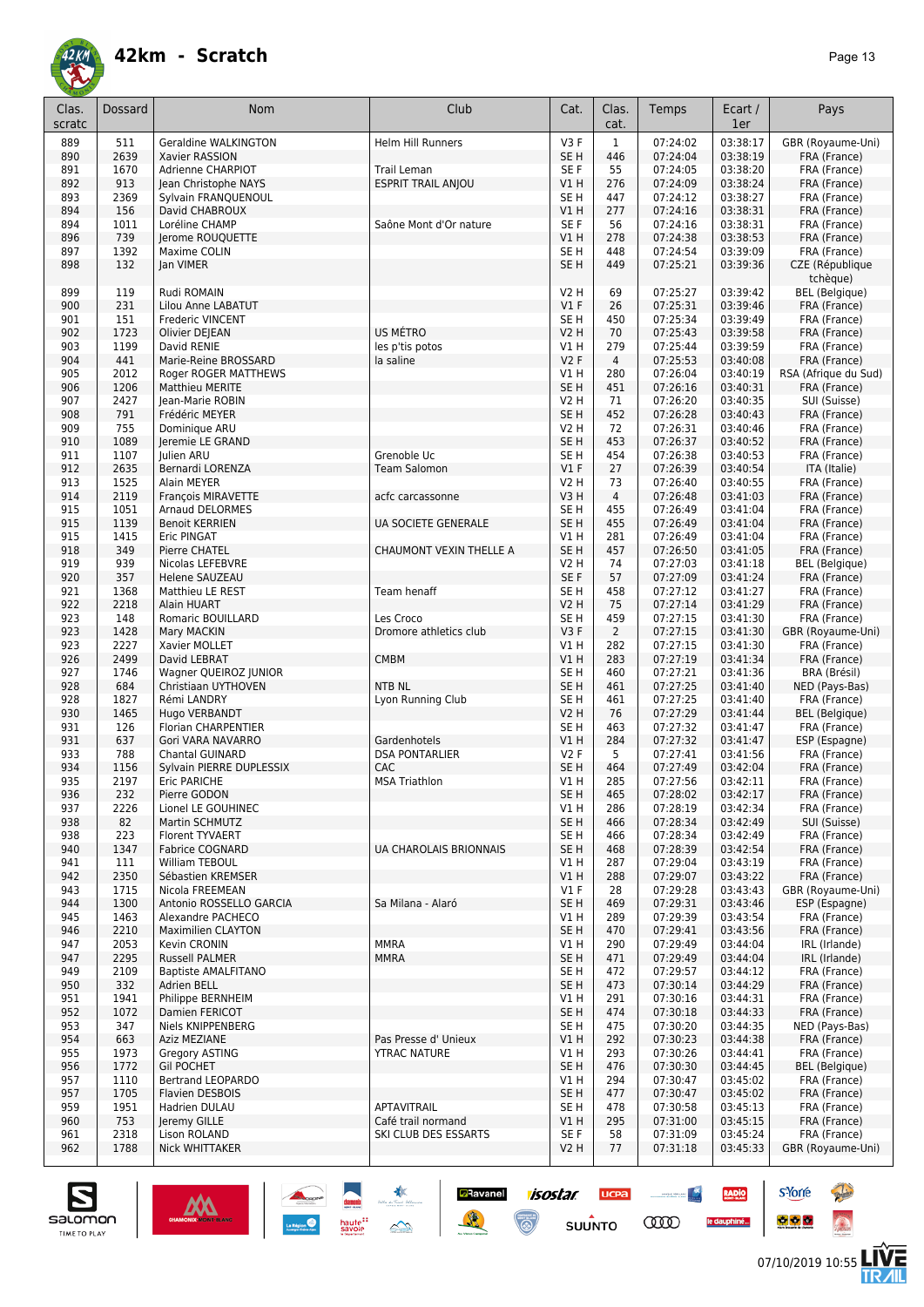

| Clas.<br>scratc | Dossard      | <b>Nom</b>                                       | Club                                            | Cat.                               | Clas.<br>cat.  | Temps                | Ecart /<br>1er       | Pays                                           |
|-----------------|--------------|--------------------------------------------------|-------------------------------------------------|------------------------------------|----------------|----------------------|----------------------|------------------------------------------------|
| 963             | 146          | Yohan BARBIER                                    |                                                 | SE <sub>H</sub>                    | 479            | 07:31:25             | 03:45:40             | FRA (France)                                   |
| 963             | 613          | <b>Guillaume HACHE</b>                           | TEAM RAIDLIGHT NORMANDI                         | VIH                                | 296            | 07:31:25             | 03:45:40             | FRA (France)                                   |
| 965             | 353          | Ralf FRIESENEGGER                                | TrumerTri Team                                  | V1 H                               | 297            | 07:31:31             | 03:45:46             | AUT (Autriche)                                 |
| 966             | 208<br>2533  | Christophe ABEILLE                               |                                                 | V1H<br>SE <sub>F</sub>             | 298<br>59      | 07:31:32<br>07:31:47 | 03:45:47<br>03:46:02 | FRA (France)<br>FRA (France)                   |
| 967<br>968      | 1540         | Lucile MICHEL<br>Jérémie ROCHER                  | <b>CMBM</b>                                     | SE <sub>H</sub>                    | 480            | 07:31:58             | 03:46:13             | FRA (France)                                   |
| 969             | 2288         | Sébastien VARETTO                                | Triathliège                                     | SE <sub>H</sub>                    | 481            | 07:32:09             | 03:46:24             | <b>BEL</b> (Belgique)                          |
| 970             | 1887         | Yoan REFIK                                       |                                                 | SE <sub>H</sub>                    | 482            | 07:32:18             | 03:46:33             | FRA (France)                                   |
| 971             | 364          | Ergo MEIER                                       |                                                 | VIH                                | 299            | 07:32:47             | 03:47:02             | EST (Estonie)                                  |
| 972             | 652          | Joel WEISGERBER                                  | Sapeurs-pompiers de Str                         | VIH                                | 300            | 07:32:51             | 03:47:06             | FRA (France)                                   |
| 973             | 1881         | Stephane KLING                                   |                                                 | V1 H                               | 301            | 07:33:01             | 03:47:16             | FRA (France)                                   |
| 973<br>975      | 2306<br>627  | Julien MAZZIER<br><b>Benjamin BROUST</b>         | Courir à vauvert                                | SE <sub>H</sub><br>SE <sub>H</sub> | 483<br>484     | 07:33:01<br>07:33:10 | 03:47:16<br>03:47:25 | FRA (France)<br>FRA (France)                   |
| 976             | 2616         | Fridrik Armann GUDMUNDSSON                       |                                                 | <b>V2 H</b>                        | 78             | 07:33:13             | 03:47:28             | ISL (Islande)                                  |
| 977             | 981          | Juraj POBJECKY                                   | <b>KHG</b>                                      | SE <sub>H</sub>                    | 485            | 07:33:26             | 03:47:41             | SVK (Slovaquie)                                |
| 978             | 2014         | Patrice LAURENT                                  |                                                 | <b>V2 H</b>                        | 79             | 07:33:30             | 03:47:45             | FRA (France)                                   |
| 979             | 2403         | Schipper DAVID                                   |                                                 | V2 H                               | 80             | 07:33:37             | 03:47:52             | USA (Etats-Unis)                               |
| 980             | 2514         | Trey COOK                                        |                                                 | <b>V2 H</b>                        | 81             | 07:33:41             | 03:47:56             | USA (Etats-Unis)                               |
| 981             | 639          | Vincent GONON<br>Paul GILL                       | Cap Grand Air                                   | SE <sub>H</sub>                    | 486            | 07:33:51             | 03:48:06             | FRA (France)                                   |
| 982<br>983      | 321<br>1526  | Thierry COLETA                                   | Trail Haut Koenigsbourg                         | VIH<br>V1 H                        | 302<br>303     | 07:33:52<br>07:33:57 | 03:48:07<br>03:48:12 | FRA (France)<br>FRA (France)                   |
| 984             | 2106         | Joana Maria CANELLAS CAMPINS                     | <b>ALTURA</b>                                   | SE F                               | 60             | 07:33:59             | 03:48:14             | ESP (Espagne)                                  |
| 985             | 2387         | Olivier LE BIHAN                                 |                                                 | V2 H                               | 82             | 07:34:04             | 03:48:19             | FRA (France)                                   |
| 986             | 2483         | <b>Franck LASCOMBES</b>                          | <b>CMBM</b>                                     | V2 H                               | 83             | 07:34:07             | 03:48:22             | FRA (France)                                   |
| 987             | 1397         | Jean Christophe MASSELIER                        |                                                 | V1 H                               | 304            | 07:34:12             | 03:48:27             | FRA (France)                                   |
| 988             | 1303         | Frederic GUIBERT                                 |                                                 | VIH                                | 305            | 07:34:13             | 03:48:28             | FRA (France)                                   |
| 989             | 1341         | Xhavier NONDONFAZ                                |                                                 | V1 H                               | 306            | 07:34:14             | 03:48:29             | <b>BEL</b> (Belgique)                          |
| 990             | 2378         | Pierre MONFORT                                   | GRPP29Y7                                        | VIH                                | 307            | 07:34:18             | 03:48:33             | FRA (France)                                   |
| 991<br>992      | 731<br>252   | <b>Franck PENNETIER</b><br>Jean-Baptiste JEAMMIE | <b>BCTriathlon</b>                              | V1 H<br>SE <sub>H</sub>            | 308<br>487     | 07:34:22<br>07:34:32 | 03:48:37<br>03:48:47 | FRA (France)<br>FRA (France)                   |
| 993             | 2043         | Pierre SPANG                                     |                                                 | SE <sub>H</sub>                    | 488            | 07:34:40             | 03:48:55             | FRA (France)                                   |
| 994             | 2252         | Pascal FANTINO                                   |                                                 | VIH                                | 309            | 07:34:41             | 03:48:56             | FRA (France)                                   |
| 995             | 1226         | Thibaut DEMOITIE                                 |                                                 | SE <sub>H</sub>                    | 489            | 07:34:47             | 03:49:02             | <b>BEL</b> (Belgique)                          |
| 995             | 1529         | Myriam DECOR                                     | <b>D'RANNER</b>                                 | V2F                                | 6              | 07:34:47             | 03:49:02             | FRA (France)                                   |
| 997             | 796          | Richard POUZADOUX                                |                                                 | V1 H                               | 310            | 07:34:51             | 03:49:06             | FRA (France)                                   |
| 998             | 754          | Vincent DRIEU                                    |                                                 | V1 H                               | 311            | 07:34:52             | 03:49:07             | FRA (France)                                   |
| 999             | 1083         | Olivier PREYNAT-SEAUVE                           |                                                 | V1H                                | 312            | 07:34:58             | 03:49:13             | FRA (France)                                   |
| 1000<br>1000    | 821<br>2033  | Quentin DELPOPOLO<br>Nicolas RENAUD              |                                                 | SE <sub>H</sub><br>SE <sub>H</sub> | 490<br>490     | 07:35:03<br>07:35:03 | 03:49:18<br>03:49:18 | FRA (France)<br>FRA (France)                   |
| 1002            | 2467         | Maxime DEVIS                                     | ATHLETIC CLUB DES 4 VEN                         | SE <sub>H</sub>                    | 492            | 07:35:06             | 03:49:21             | FRA (France)                                   |
| 1003            | 2320         | Mathieu LE DU                                    |                                                 | SE <sub>H</sub>                    | 493            | 07:35:09             | 03:49:24             | FRA (France)                                   |
| 1004            | 261          | Joris SERVAIS                                    |                                                 | VIH                                | 313            | 07:35:32             | 03:49:47             | FRA (France)                                   |
| 1005            | 2003         | Rémy JUVENAL                                     |                                                 | SE <sub>H</sub>                    | 494            | 07:36:00             | 03:50:15             | FRA (France)                                   |
| 1006            | 1287         | <b>Bernard ANTOINE</b>                           | <b>USEE</b>                                     | <b>V2 H</b>                        | 84             | 07:36:18             | 03:50:33             | FRA (France)                                   |
| 1007            | 1382         | Julien LE GOUAREGUER                             | <b>Team Henaff</b>                              | SE <sub>H</sub>                    | 495            | 07:36:19             | 03:50:34             | FRA (France)                                   |
| 1008<br>1008    | 2546<br>2551 | Sebastien REMY<br>Sandrine HORINKA               |                                                 | V1 H<br><b>V1 F</b>                | 314<br>29      | 07:36:39<br>07:36:39 | 03:50:54<br>03:50:54 | <b>BEL</b> (Belgique)<br><b>BEL</b> (Belgique) |
| 1010            | 219          | Julien GODDE                                     |                                                 | SE <sub>H</sub>                    | 496            | 07:36:53             | 03:51:08             | FRA (France)                                   |
| 1011            | 722          | Didier MAYEUX                                    | Valmorel                                        | V2 H                               | 85             | 07:37:08             | 03:51:23             | FRA (France)                                   |
| 1011            | 1037         | Raphaël DEQUESNE                                 | COCAA                                           | V1H                                | 315            | 07:37:08             | 03:51:23             | FRA (France)                                   |
| 1013            | 1683         | Xavier MARTIN                                    |                                                 | V2 H                               | 86             | 07:37:09             | 03:51:24             | FRA (France)                                   |
| 1014            | 201          | Jeremy FAURE                                     |                                                 | SE <sub>H</sub>                    | 497            | 07:37:10             | 03:51:25             | FRA (France)                                   |
| 1015            | 855          | Hervé FREUDENREICH                               | LaCow.org                                       | V1 H                               | 316            | 07:37:11             | 03:51:26             | FRA (France)                                   |
| 1016<br>1017    | 1578         | Sarah JOUAN                                      |                                                 | SE F                               | 61             | 07:37:28<br>07:37:38 | 03:51:43<br>03:51:53 | FRA (France)<br>FRA (France)                   |
| 1017            | 672<br>2623  | Sylvain GAUDILLIERE<br>Philippe GIROUD           | Jogg.in Saint Etienne<br>TEAM RUNNING SENSATION | SE H<br>V2 H                       | 498<br>87      | 07:37:38             | 03:51:53             | FRA (France)                                   |
| 1019            | 1403         | Sylviane MICHELIER                               | tribike34                                       | V2F                                | $\overline{7}$ | 07:37:39             | 03:51:54             | FRA (France)                                   |
| 1020            | 1928         | Nicolas HEULLANT                                 | A.S. QUERQUEVILLE                               | V1 H                               | 317            | 07:37:40             | 03:51:55             | FRA (France)                                   |
| 1021            | 484          | Leonardo Antonio PACHECO DIAZ                    |                                                 | SE H                               | 499            | 07:37:41             | 03:51:56             | VEN (Venezuela)                                |
| 1022            | 463          | Miguel Angel MATIAS ARCOS                        |                                                 | V2 H                               | 88             | 07:37:56             | 03:52:11             | ESP (Espagne)                                  |
| 1023            | 595          | Katia BALLABEN                                   | <b>RCS</b>                                      | SE F                               | 62             | 07:38:27             | 03:52:42             | FRA (France)                                   |
| 1024            | 1686         | <b>Brice LARTILLOT</b>                           |                                                 | SE H                               | 500            | 07:38:30             | 03:52:45             | FRA (France)                                   |
| 1025<br>1026    | 2074<br>344  | Rémi LESTIENNE<br>Frédéric ISACESCO              | Stade Français Triathlo                         | SE H<br>SE H                       | 501<br>502     | 07:38:38<br>07:38:44 | 03:52:53<br>03:52:59 | FRA (France)<br>FRA (France)                   |
| 1027            | 1523         | Neil JEFFREY                                     | Dumfries & Galloway Tri                         | V2 H                               | 89             | 07:38:46             | 03:53:01             | GBR (Royaume-Uni)                              |
| 1028            | 1153         | Damien CATFOLIS                                  | <b>ENDURANCE TEAM MOUSCRON</b>                  | V1H                                | 318            | 07:38:53             | 03:53:08             | BEL (Belgique)                                 |
| 1029            | 1214         | Stéphane SOUVIGNHEC                              | ASCD                                            | V1 H                               | 319            | 07:38:54             | 03:53:09             | FRA (France)                                   |
| 1029            | 1274         | Thierry HERMEL                                   |                                                 | V1H                                | 319            | 07:38:54             | 03:53:09             | FRA (France)                                   |
| 1031            | 597          | Daniel PAULY                                     |                                                 | V1 H                               | 321            | 07:38:56             | 03:53:11             | BEL (Belgique)                                 |
| 1031            | 1129         | Pierre GUELMAN                                   |                                                 | V2 H                               | 90             | 07:38:56             | 03:53:11             | FRA (France)                                   |
| 1033            | 2599         | Tina PEDERSEN                                    | Run the Alps                                    | $VI$ F                             | 30             | 07:39:03             | 03:53:18             | SWE (Suède)                                    |
| 1034<br>1035    | 933<br>1248  | Jean Marc MASINI<br>Cédric VAGUET                |                                                 | V1 H<br>SE H                       | 322<br>503     | 07:39:04<br>07:39:05 | 03:53:19<br>03:53:20 | FRA (France)<br>BEL (Belgique)                 |
| 1036            | 2596         | Christophe TYMEN                                 | Raid Attitude Bzh29                             | SE H                               | 504            | 07:39:10             | 03:53:25             | FRA (France)                                   |
| 1036            | 2598         | Yannick SENECHAL                                 | RAID ATTITUDE BZH29                             | SE H                               | 504            | 07:39:10             | 03:53:25             | FRA (France)                                   |
|                 |              |                                                  |                                                 |                                    |                |                      |                      |                                                |

*isostar* 

 $\odot$ 

**UCPA** 

 $s$ UUNTO

 $\begin{picture}(20,10) \put(0,0){\line(1,0){10}} \put(10,0){\line(1,0){10}} \put(10,0){\line(1,0){10}} \put(10,0){\line(1,0){10}} \put(10,0){\line(1,0){10}} \put(10,0){\line(1,0){10}} \put(10,0){\line(1,0){10}} \put(10,0){\line(1,0){10}} \put(10,0){\line(1,0){10}} \put(10,0){\line(1,0){10}} \put(10,0){\line(1,0){10}} \put(10,0){\line(1$ 

**COO** 

RADIO

le dauphiné...

**D**Ravanel

送



**s**Yorre

 $\bullet$   $\bullet$   $\bullet$ 

**There** 

 $\hat{\Omega}$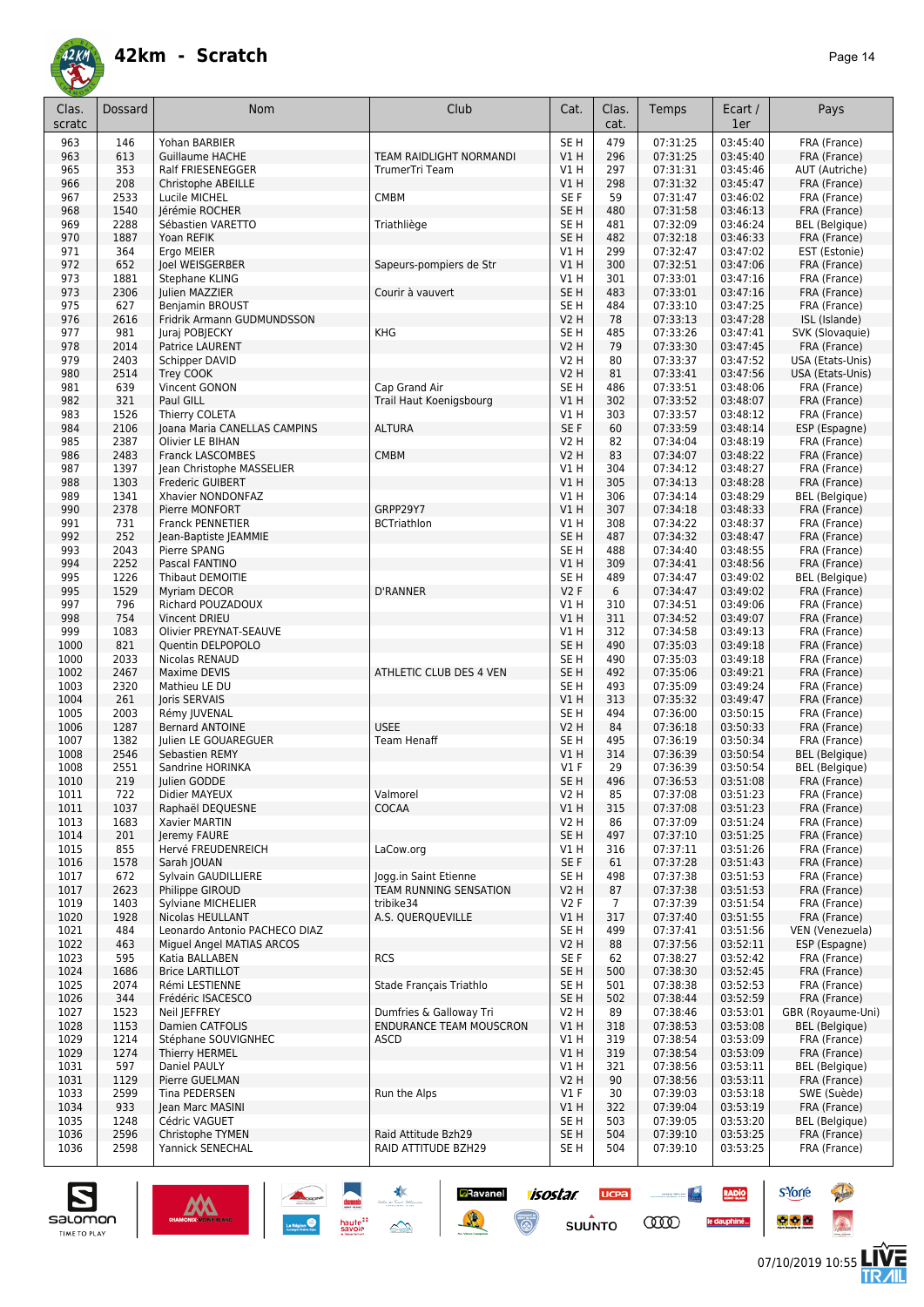

| Clas.<br>scratc | Dossard      | <b>Nom</b>                             | Club                                   | Cat.                               | Clas.<br>cat.  | Temps                | Ecart /<br>1er       | Pays                           |
|-----------------|--------------|----------------------------------------|----------------------------------------|------------------------------------|----------------|----------------------|----------------------|--------------------------------|
| 1038            | 92           | Cedric MEGRI                           | LES DEBILOS                            | SE <sub>H</sub>                    | 506            | 07:39:14             | 03:53:29             | FRA (France)                   |
| 1038            | 249          | <b>Iulien BLANCHAIS</b>                |                                        | SE <sub>H</sub>                    | 506            | 07:39:14             | 03:53:29             | FRA (France)                   |
| 1040            | 216          | Marc BARBIER                           | LES DEBILOS                            | SE <sub>H</sub>                    | 508            | 07:39:15             | 03:53:30             | FRA (France)                   |
| 1041            | 2066         | Amandine BOLE                          |                                        | SE F                               | 63             | 07:39:17             | 03:53:32             | FRA (France)                   |
| 1041            | 2067         | Marc DELESTAN                          |                                        | SE <sub>H</sub>                    | 509            | 07:39:17             | 03:53:32             | FRA (France)                   |
| 1043            | 1426         | Aine MCNEILL                           | Dromore athletics club                 | V2F                                | 8              | 07:39:21             | 03:53:36             | GBR (Royaume-Uni)              |
| 1044            | 2261         | <b>Marion RUFFIER</b>                  | <b>DSA Pontarlier</b>                  | SE <sub>F</sub>                    | 64             | 07:39:25             | 03:53:40             | FRA (France)                   |
| 1045            | 1405         | frederic PONTIER                       |                                        | VIH                                | 323            | 07:39:33             | 03:53:48             | FRA (France)                   |
| 1046            | 294          | Vincent GARYGA                         | UA Société Générale                    | V2 H                               | 91             | 07:39:37             | 03:53:52             | FRA (France)                   |
| 1047            | 270          | Manal MAKHOUL                          | UA Société Générale                    | $VI$ F                             | 31             | 07:39:38             | 03:53:53             | FRA (France)                   |
| 1048            | 643          | Joseph HUSTY                           |                                        | SE <sub>H</sub>                    | 510            | 07:39:49             | 03:54:04             | USA (Etats-Unis)               |
| 1049            | 2269         | Hélène TASSART                         |                                        | SE F                               | 65             | 07:39:51             | 03:54:06             | FRA (France)                   |
| 1050            | 810          | Frederic DUBOIS                        | <b>CHATEAUGAY RACERS</b>               | V1 H                               | 324            | 07:39:53             | 03:54:08             | FRA (France)                   |
| 1051            | 806          | Frederic AUBOURG<br>Arnaud COHADE      |                                        | SE <sub>H</sub><br>V1 H            | 511            | 07:40:26<br>07:40:28 | 03:54:41<br>03:54:43 | FRA (France)                   |
| 1052<br>1052    | 355<br>369   | Marie Laure COHADE                     | Chateaugay Racers<br>Chateaugay Racers | $VI$ F                             | 325<br>32      | 07:40:28             | 03:54:43             | FRA (France)<br>FRA (France)   |
| 1054            | 2177         | Celine THOMAS                          |                                        | SE F                               | 66             | 07:40:32             | 03:54:47             | FRA (France)                   |
| 1055            | 777          | Laurent PLAUT                          | TEAM TRAIL JURA / LACET                | VIH                                | 326            | 07:40:35             | 03:54:50             | FRA (France)                   |
| 1056            | 2258         | Sebastien MARECHAL                     |                                        | SE <sub>H</sub>                    | 512            | 07:40:40             | 03:54:55             | FRA (France)                   |
| 1057            | 203          | Pierre PACHECO                         |                                        | SE <sub>H</sub>                    | 513            | 07:40:43             | 03:54:58             | FRA (France)                   |
| 1057            | 869          | Alexandre ELBIM                        |                                        | SE <sub>H</sub>                    | 513            | 07:40:43             | 03:54:58             | FRA (France)                   |
| 1059            | 196          | Christophe SKOWRON                     |                                        | SE <sub>H</sub>                    | 515            | 07:40:44             | 03:54:59             | FRA (France)                   |
| 1060            | 854          | Jerome ROCHOTTE                        |                                        | V1 H                               | 327            | 07:40:48             | 03:55:03             | FRA (France)                   |
| 1061            | 1075         | Carole COLIN KJAER                     |                                        | $VI$ F                             | 33             | 07:40:51             | 03:55:06             | FRA (France)                   |
| 1062            | 1297         | Yves CHAGNEUX                          | Run et moi                             | V1 H                               | 328            | 07:41:06             | 03:55:21             | FRA (France)                   |
| 1063            | 895          | Lionel MOLINE                          |                                        | V1H                                | 329            | 07:41:09             | 03:55:24             | FRA (France)                   |
| 1064            | 1522         | Laurent BERNARD                        | <b>ASPTT BELFORT TRAIL</b>             | V1 H                               | 330            | 07:41:14             | 03:55:29             | FRA (France)                   |
| 1065            | 1969         | Fabien RADESIC                         |                                        | VIH                                | 331            | 07:41:26             | 03:55:41             | FRA (France)                   |
| 1066            | 2228         | <b>Catherine HUMBLET</b>               |                                        | $VI$ F                             | 34             | 07:41:28             | 03:55:43             | USA (Etats-Unis)               |
| 1067            | 1795         | Maxime RAMON                           |                                        | SE <sub>H</sub>                    | 516            | 07:41:31             | 03:55:46             | FRA (France)                   |
| 1068<br>1069    | 664<br>1050  | Emilie STILMANT<br><b>Bruno BATON</b>  |                                        | SE F<br>V3H                        | 67<br>5        | 07:41:33<br>07:41:41 | 03:55:48<br>03:55:56 | FRA (France)<br>FRA (France)   |
| 1070            | 1872         | <b>Eddy GUEGAN</b>                     |                                        | V1 H                               | 332            | 07:41:44             | 03:55:59             | FRA (France)                   |
| 1071            | 1865         | Michael BRISY                          | <b>MAdres</b>                          | VIH                                | 333            | 07:41:47             | 03:56:02             | FRA (France)                   |
| 1072            | 255          | Christophe SOLLAZZO                    | <b>COURIR A SAUSSET</b>                | V1 H                               | 334            | 07:41:52             | 03:56:07             | FRA (France)                   |
| 1072            | 1001         | Karl GAYGI                             | Clamart                                | V1H                                | 334            | 07:41:52             | 03:56:07             | FRA (France)                   |
| 1074            | 914          | Sylvain GUILLERMO                      |                                        | SE <sub>H</sub>                    | 517            | 07:41:57             | 03:56:12             | FRA (France)                   |
| 1075            | 2645         | Christian COMTE                        |                                        | <b>V2 H</b>                        | 92             | 07:42:06             | 03:56:21             | FRA (France)                   |
| 1076            | 1503         | Guillaume DUFOUR                       |                                        | SE <sub>H</sub>                    | 518            | 07:42:08             | 03:56:23             | FRA (France)                   |
| 1077            | 287          | Björn BOONE                            |                                        | SE <sub>H</sub>                    | 519            | 07:42:20             | 03:56:35             | <b>BEL</b> (Belgique)          |
| 1078            | 2314         | Nicolas LENGLET                        |                                        | V1 H                               | 336            | 07:42:27             | 03:56:42             | FRA (France)                   |
| 1079            | 1091         | Delphine ROY                           | Courir en emblavez                     | SE F                               | 68             | 07:42:33             | 03:56:48             | FRA (France)                   |
| 1080            | 2291         | Pierre-Maxime LANDINI                  | Time To Chill                          | SE <sub>H</sub>                    | 520            | 07:42:42             | 03:56:57             | FRA (France)                   |
| 1081            | 2404<br>2405 | <b>Yannick BAY</b><br>Flavien BAY      | éveil mendois acm                      | SE <sub>H</sub>                    | 521<br>522     | 07:42:43             | 03:56:58             | FRA (France)                   |
| 1082<br>1083    | 670          | <b>Thomas BEURDELEY</b>                | AS AGNETZ                              | SE <sub>H</sub><br>SE <sub>H</sub> | 523            | 07:42:49<br>07:42:50 | 03:57:04<br>03:57:05 | FRA (France)<br>FRA (France)   |
| 1084            | 1343         | Quentin LABBE                          |                                        | SE <sub>H</sub>                    | 524            | 07:42:51             | 03:57:06             | FRA (France)                   |
| 1085            | 2086         | <b>Brice EYMARD</b>                    | Team Runners 77                        | SE <sub>H</sub>                    | 525            | 07:43:20             | 03:57:35             | FRA (France)                   |
| 1086            | 725          | Laurent COPPOLA                        |                                        | V1 H                               | 337            | 07:43:28             | 03:57:43             | FRA (France)                   |
| 1087            | 1427         | Arthur JOURDAN                         |                                        | SE <sub>H</sub>                    | 526            | 07:43:32             | 03:57:47             | FRA (France)                   |
| 1088            | 2230         | Frédéric COMPAIN                       | <b>ALPV</b>                            | VIH                                | 338            | 07:43:44             | 03:57:59             | FRA (France)                   |
| 1089            | 2190         | Laurent TAVERNIER                      |                                        | VIH                                | 339            | 07:43:49             | 03:58:04             | FRA (France)                   |
| 1090            | 2063         | Christelle PERDRIEU                    |                                        | SE F                               | 69             | 07:44:02             | 03:58:17             | FRA (France)                   |
| 1091            | 1389         | Yann LE HELLEC                         |                                        | SE <sub>H</sub>                    | 527            | 07:44:06             | 03:58:21             | FRA (France)                   |
| 1092            | 420          | Robert GABBIADINI                      |                                        | V3H                                | 6              | 07:44:12             | 03:58:27             | SUI (Suisse)                   |
| 1093            | 2008         | Patrick BORD                           |                                        | SE <sub>H</sub>                    | 528            | 07:44:13             | 03:58:28             | FRA (France)                   |
| 1094            | 693          | Léa LABROUSSE                          |                                        | SE F                               | 70             | 07:44:15             | 03:58:30             | FRA (France)                   |
| 1095            | 2619         | Floriane LE NOAN                       |                                        | SE F                               | 71             | 07:44:16             | 03:58:31             | FRA (France)                   |
| 1096            | 2436         | Marc MISIURNY                          | Vytajog                                | V3H<br>SE <sub>H</sub>             | $\overline{7}$ | 07:44:24<br>07:44:28 | 03:58:39             | FRA (France)                   |
| 1097<br>1098    | 738<br>734   | Julien AUQUIER<br>Olivier MAURICOUT    | Osakai<br>EAAubusson                   | V1 H                               | 529<br>340     | 07:44:35             | 03:58:43<br>03:58:50 | BEL (Belgique)<br>FRA (France) |
| 1099            | 1025         | <b>Emanuele MATERGIA</b>               | <b>AREL TRAIL</b>                      | SE <sub>H</sub>                    | 530            | 07:44:45             | 03:59:00             | LUX (Luxembourg)               |
| 1100            | 1119         | Loic JOURNEL                           |                                        | V2 H                               | 93             | 07:44:51             | 03:59:06             | FRA (France)                   |
| 1101            | 827          | Owen KIMBER                            | <b>Waverley Harriers</b>               | V1H                                | 341            | 07:44:58             | 03:59:13             | GBR (Royaume-Uni)              |
| 1102            | 2004         | Sarah KOCH                             |                                        | SE F                               | 72             | 07:45:00             | 03:59:15             | SUI (Suisse)                   |
| 1103            | 949          | David LARRIEU                          | <b>ASPTT Annecy</b>                    | SE H                               | 531            | 07:45:04             | 03:59:19             | FRA (France)                   |
| 1104            | 550          | Romy ZULIANI                           | Lma                                    | SE F                               | 73             | 07:45:19             | 03:59:34             | FRA (France)                   |
| 1105            | 1983         | Mathieu CHADAIL                        |                                        | SE <sub>H</sub>                    | 532            | 07:45:22             | 03:59:37             | FRA (France)                   |
| 1106            | 1608         | Guillaume CELI                         | CAF DSA                                | SE <sub>H</sub>                    | 533            | 07:45:27             | 03:59:42             | FRA (France)                   |
| 1107            | 680          | Alain ACKERMANN                        |                                        | SE <sub>H</sub>                    | 534            | 07:45:29             | 03:59:44             | FRA (France)                   |
| 1108            | 187          | Nursen MERSIN                          |                                        | V2F                                | 9              | 07:45:30             | 03:59:45             | FRA (France)                   |
| 1109            | 1334         | Anne-Claire ANTIPHON                   |                                        | $VI$ F                             | 35             | 07:45:39             | 03:59:54             | FRA (France)                   |
| 1110            | 678          | Amaury DUMORTIER                       |                                        | SE <sub>H</sub>                    | 535            | 07:45:52             | 04:00:07             | FRA (France)                   |
| 1111<br>1112    | 2444<br>1433 | <b>Fabienne CHABERT</b><br>Rémi THOMAS |                                        | SE F<br>SE H                       | 74<br>536      | 07:46:06<br>07:46:08 | 04:00:21<br>04:00:23 | FRA (France)<br>FRA (France)   |
|                 |              |                                        |                                        |                                    |                |                      |                      |                                |

*isostar* 

 $\odot$ 

**UCPA** 

 $s$ UUNTO

 $\begin{picture}(20,10) \put(0,0){\line(1,0){10}} \put(10,0){\line(1,0){10}} \put(10,0){\line(1,0){10}} \put(10,0){\line(1,0){10}} \put(10,0){\line(1,0){10}} \put(10,0){\line(1,0){10}} \put(10,0){\line(1,0){10}} \put(10,0){\line(1,0){10}} \put(10,0){\line(1,0){10}} \put(10,0){\line(1,0){10}} \put(10,0){\line(1,0){10}} \put(10,0){\line(1$ 

**COO** 

RADIO

le dauphiné...

**D**Ravanel

送



**s**Yorre

 $\bullet$   $\bullet$   $\bullet$ 

**There** 

 $\hat{\Omega}$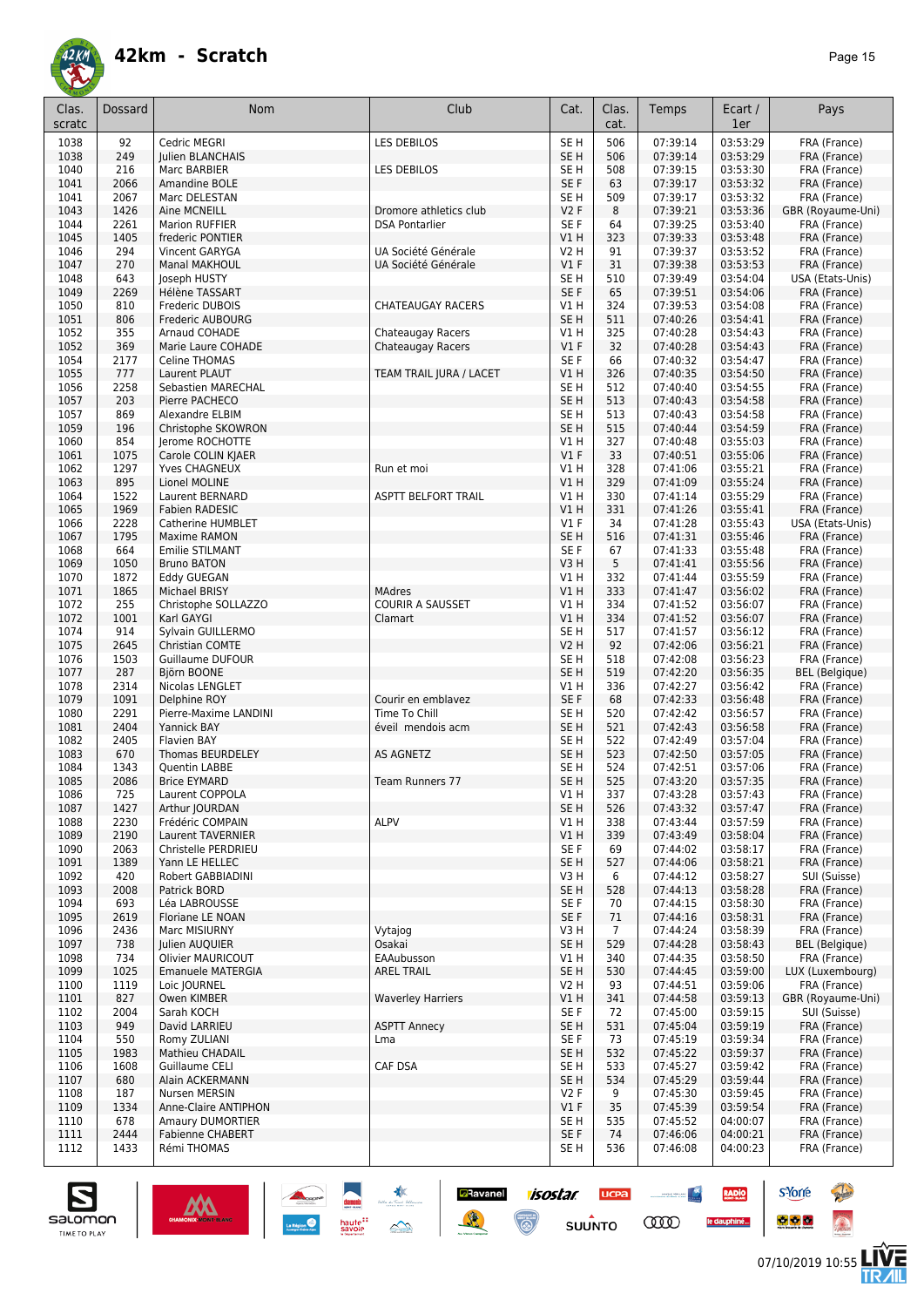

| Clas.<br>scratc | Dossard      | <b>Nom</b>                                       | Club                                               | Cat.                           | Clas.<br>cat. | Temps                | Ecart /<br>1er       | Pays                              |
|-----------------|--------------|--------------------------------------------------|----------------------------------------------------|--------------------------------|---------------|----------------------|----------------------|-----------------------------------|
| 1113            | 2572         | <b>Benoit ETURE</b>                              | <b>CMBM</b>                                        | V1H                            | 342           | 07:46:13             | 04:00:28             | FRA (France)                      |
| 1114            | 1430         | Stephane FILLETTE                                | FOULEES DE SAINT GERMAI                            | V1H                            | 343           | 07:46:14             | 04:00:29             | FRA (France)                      |
| 1115            | 1717         | <b>Gerard LUNARDI</b>                            |                                                    | V1 H                           | 344           | 07:46:23             | 04:00:38             | FRA (France)                      |
| 1115            | 1868         | Laurent COMINELLI                                | Let's Gaume                                        | SE <sub>H</sub>                | 537           | 07:46:23             | 04:00:38             | BEL (Belgique)                    |
| 1117            | 1731         | Olivier ROUSSEAUX                                | <b>Triathlon Plessis Robin</b>                     | SE <sub>H</sub>                | 538           | 07:46:30             | 04:00:45             | BEL (Belgique)                    |
| 1118<br>1119    | 288<br>1762  | Jean-Christophe BENAY<br>Liam CONWAY             |                                                    | VIH<br>SE <sub>H</sub>         | 345<br>539    | 07:46:45<br>07:46:46 | 04:01:00<br>04:01:01 | FRA (France)<br>GBR (Royaume-Uni) |
| 1120            | 565          | <b>Bastien PIOLAT</b>                            |                                                    | SE <sub>H</sub>                | 540           | 07:46:51             | 04:01:06             | FRA (France)                      |
| 1121            | 578          | Damien KAPUSCINSKI                               | AS VALEO VISION ANGERS                             | SE <sub>H</sub>                | 541           | 07:46:52             | 04:01:07             | FRA (France)                      |
| 1122            | 448          | Daniel KOEHL                                     | La Saline                                          | V3H                            | 8             | 07:46:53             | 04:01:08             | FRA (France)                      |
| 1123            | 2005         | Céline BRANCIFORTI                               | GRP37YQX                                           | SE F                           | 75            | 07:47:00             | 04:01:15             | FRA (France)                      |
| 1124            | 762          | Christophe FERME                                 | <b>ASACA</b>                                       | <b>V2 H</b>                    | 94            | 07:47:07             | 04:01:22             | FRA (France)                      |
| 1125            | 372<br>2454  | <b>Gael MARTIN</b><br>David MESGUICH             | CAP SAINT GELY DU FESC                             | SE <sub>H</sub><br>V1H         | 542<br>346    | 07:47:13<br>07:47:21 | 04:01:28<br>04:01:36 | FRA (France)                      |
| 1126<br>1127    | 296          | Mathieu GARCELON                                 |                                                    | SE <sub>H</sub>                | 543           | 07:47:35             | 04:01:50             | FRA (France)<br>FRA (France)      |
| 1127            | 1605         | Celine JEANNOT                                   |                                                    | SE F                           | 76            | 07:47:35             | 04:01:50             | FRA (France)                      |
| 1129            | 1456         | Laurent CAQUELIN                                 |                                                    | VIH                            | 347           | 07:47:39             | 04:01:54             | FRA (France)                      |
| 1130            | 2272         | Grégory HEMMER                                   |                                                    | SE H                           | 544           | 07:47:48             | 04:02:03             | FRA (France)                      |
| 1131            | 1007         | Jenifer MARKS                                    |                                                    | $VI$ F                         | 36            | 07:47:50             | 04:02:05             | USA (Etats-Unis)                  |
| 1132            | 394          | Jean-Philippe SACHOT                             |                                                    | V1 H                           | 348           | 07:47:55             | 04:02:10             | FRA (France)                      |
| 1133<br>1134    | 2195<br>1212 | <b>Baptiste SARRANT</b><br><b>Mathieu TOLIAN</b> |                                                    | SE <sub>H</sub><br>V1H         | 545<br>349    | 07:48:07<br>07:48:11 | 04:02:22<br>04:02:26 | FRA (France)<br>FRA (France)      |
| 1135            | 1425         | Patricia LAVOIX                                  |                                                    | SE F                           | 77            | 07:48:15             | 04:02:30             | FRA (France)                      |
| 1136            | 2114         | Daniel RIBEIRO                                   | Team A.C.E / GAB&SPORT                             | <b>V1 H</b>                    | 350           | 07:48:25             | 04:02:40             | FRA (France)                      |
| 1137            | 1355         | Sébastien MOTTE                                  |                                                    | SE <sub>H</sub>                | 546           | 07:48:28             | 04:02:43             | FRA (France)                      |
| 1138            | 1992         | Nasser LAMKHANNET                                |                                                    | SE <sub>H</sub>                | 547           | 07:48:30             | 04:02:45             | MAR (Maroc)                       |
| 1139            | 1252         | Christophe CAILLET                               |                                                    | SE <sub>H</sub>                | 548           | 07:48:43             | 04:02:58             | FRA (France)                      |
| 1140            | 1452         | Romain GRESET                                    | PROCOMPTA - RUN 4 FUN                              | SE <sub>H</sub>                | 549           | 07:48:50             | 04:03:05             | FRA (France)                      |
| 1141<br>1142    | 1633<br>946  | Yann ROMAN<br>Athaa GOUDIO                       | <b>ACRFC CLEON</b>                                 | VIH<br>SE <sub>H</sub>         | 351<br>550    | 07:49:03<br>07:49:38 | 04:03:18<br>04:03:53 | FRA (France)                      |
| 1143            | 890          | arnaud DALLY                                     |                                                    | VIH                            | 352           | 07:49:43             | 04:03:58             | FRA (France)<br>FRA (France)      |
| 1144            | 2377         | Ofeigur RAGNARSSON                               |                                                    | SE <sub>H</sub>                | 551           | 07:49:45             | 04:04:00             | ISL (Islande)                     |
| 1145            | 2104         | <b>Emmanuel MENEGATTI</b>                        | TIF                                                | SE <sub>H</sub>                | 552           | 07:49:55             | 04:04:10             | FRA (France)                      |
| 1146            | 283          | Philippe DROIN                                   | EA ST QUENTIN EN YVELIN                            | <b>V2 H</b>                    | 95            | 07:50:00             | 04:04:15             | FRA (France)                      |
| 1147            | 1811         | David TISSOT                                     |                                                    | SE <sub>H</sub>                | 553           | 07:50:11             | 04:04:26             | FRA (France)                      |
| 1148            | 1105         | <b>Florian EYMARD</b>                            |                                                    | SE <sub>H</sub>                | 554           | 07:50:12             | 04:04:27             | FRA (France)                      |
| 1149<br>1149    | 2076<br>2127 | Pascale GERBER<br>Cynthia TERLIEN                | <b>RAS</b>                                         | $VI$ F<br>V1F                  | 37<br>37      | 07:50:16<br>07:50:16 | 04:04:31<br>04:04:31 | SUI (Suisse)<br>NED (Pays-Bas)    |
| 1151            | 1511         | Gael TISSERAND                                   | dijon single track                                 | SE <sub>H</sub>                | 555           | 07:50:17             | 04:04:32             | FRA (France)                      |
| 1152            | 2425         | Michaël SIGROS                                   | Keraunos Sports                                    | V1 H                           | 353           | 07:50:23             | 04:04:38             | FRA (France)                      |
| 1153            | 2409         | Benjamin SIGROS                                  | keraunos sports                                    | V1 H                           | 354           | 07:50:30             | 04:04:45             | FRA (France)                      |
| 1154            | 2554         | Gavin OPPERMAN                                   |                                                    | <b>V2 H</b>                    | 96            | 07:50:38             | 04:04:53             | RSA (Afrique du Sud)              |
| 1155<br>1156    | 1115<br>1344 | Rebecca BARNETT<br><b>Benjamin TISSIER</b>       | Never Stop London                                  | SE F<br>SE H                   | 78<br>556     | 07:50:46<br>07:51:02 | 04:05:01<br>04:05:17 | GBR (Royaume-Uni)<br>FRA (France) |
| 1157            | 975          | Christophe THESSIEU                              | Jogging Aventure Roncgu                            | V2 H                           | 97            | 07:51:12             | 04:05:27             | FRA (France)                      |
| 1157            | 1744         | Rudy JOUAUX                                      |                                                    | <b>V1 H</b>                    | 355           | 07:51:12             | 04:05:27             | FRA (France)                      |
| 1159            | 191          | Jean-Daniel COTTREAU                             |                                                    | V3H                            | 9             | 07:51:30             | 04:05:45             | FRA (France)                      |
| 1160            | 459          | Andrey GAVRIKOV                                  |                                                    | SE <sub>H</sub>                | 557           | 07:51:36             | 04:05:51             | RUS (Russie)                      |
| 1101            | 758          | Fabien MONCOUSIN                                 |                                                    | SE H                           | 558           | 07:51:46             | 04:06:01             | BEL (Belgique)                    |
| 1162<br>1162    | 775<br>808   | Jean-Christophe BEI<br>Sebastien BARONI          | A2M<br>057058                                      | V1 H<br>SE <sub>H</sub>        | 356<br>559    | 07:51:47<br>07:51:47 | 04:06:02<br>04:06:02 | FRA (France)<br>FRA (France)      |
| 1164            | 1936         | Valérie HALBERT CADET                            | P'TILU TEAM                                        | $VI$ F                         | 39            | 07:51:51             | 04:06:06             | FRA (France)                      |
| 1165            | 2441         | Frédéric LABRUNYE                                | <b>ALPV</b>                                        | V1 H                           | 357           | 07:52:00             | 04:06:15             | FRA (France)                      |
| 1165            | 2607         | Marie LE GOFF                                    | <b>Free Runners</b>                                | SE F                           | 79            | 07:52:00             | 04:06:15             | FRA (France)                      |
| 1167            | 1819         | Julie DROMARD                                    |                                                    | $VI$ F                         | 40            | 07:52:06             | 04:06:21             | FRA (France)                      |
| 1168            | 1818         | Florent BONNET                                   |                                                    | SE H                           | 560           | 07:52:07             | 04:06:22             | FRA (France)                      |
| 1169            | 787          | Hervé BACON<br>Thibault BADOR                    | ASCD                                               | V2 H                           | 98            | 07:52:12             | 04:06:27             | FRA (France)                      |
| 1170<br>1171    | 966<br>2529  | Alexandre BADOR                                  |                                                    | SE H<br>SE H                   | 561<br>562    | 07:52:13<br>07:52:14 | 04:06:28<br>04:06:29 | FRA (France)<br>FRA (France)      |
| 1172            | 2506         | <b>Dominic KEARNS</b>                            | <b>BANBRIDGE ATHLETIC CLUB</b>                     | V2 H                           | 99            | 07:52:18             | 04:06:33             | IRL (Irlande)                     |
| 1173            | 605          | Guillaume CORPORA                                | ES MONTGERON N°091012                              | SE <sub>H</sub>                | 563           | 07:52:21             | 04:06:36             | FRA (France)                      |
| 1174            | 2628         | Jerome D ORIO                                    | <b>CAP BUGEY</b>                                   | V1 H                           | 358           | 07:52:26             | 04:06:41             | FRA (France)                      |
| 1175            | 930          | William BOURON                                   |                                                    | V1 H                           | 359           | 07:52:29             | 04:06:44             | FRA (France)                      |
| 1176            | 785          | Eric CHRISTOPHE                                  | Courir à Mennecy                                   | V1 H                           | 360           | 07:52:32             | 04:06:47             | FRA (France)                      |
| 1177<br>1178    | 668<br>771   | Josh WILSON<br>Frederic PAKULA                   | wilson                                             | SE <sub>H</sub><br><b>V2 H</b> | 564<br>100    | 07:52:42<br>07:52:43 | 04:06:57<br>04:06:58 | GBR (Royaume-Uni)<br>FRA (France) |
| 1179            | 669          | Steve WHIBLEY                                    | Wilson                                             | SE H                           | 565           | 07:52:44             | 04:06:59             | GBR (Royaume-Uni)                 |
| 1179            | 2292         | Dany OFFERMAN                                    |                                                    | SE H                           | 565           | 07:52:44             | 04:06:59             | BEL (Belgique)                    |
| 1181            | 535          | Yann DAUCHY                                      |                                                    | V1 H                           | 361           | 07:52:49             | 04:07:04             | FRA (France)                      |
| 1182            | 1039         | Emmanuel JOLY                                    | <b>Trail Club Ollioules</b>                        | V1 H                           | 362           | 07:52:50             | 04:07:05             | FRA (France)                      |
| 1183            | 1550         | <b>Olivier MERCIER</b>                           |                                                    | V1 H                           | 363           | 07:52:54             | 04:07:09             | FRA (France)                      |
| 1183            | 1641         | Pascal PIGNON<br>Lucie HIHN                      |                                                    | VIH                            | 363<br>80     | 07:52:54             | 04:07:09             | FRA (France)                      |
| 1185<br>1186    | 281<br>2158  | Remy SENGLER                                     | Sport'evasion centre Al<br>Sport évasion centre Al | SE F<br>V2 H                   | 101           | 07:52:56<br>07:53:01 | 04:07:11<br>04:07:16 | FRA (France)<br>FRA (France)      |
| 1187            | 997          | Elodie GILOT                                     |                                                    | SE F                           | 81            | 07:53:05             | 04:07:20             | FRA (France)                      |
|                 |              |                                                  |                                                    |                                |               |                      |                      |                                   |

**Ravanel 1505tar** 

 $\odot$ 

送

**UCPA** 

 $s$ UUNTO

 $\begin{picture}(20,10) \put(0,0){\line(1,0){10}} \put(10,0){\line(1,0){10}} \put(10,0){\line(1,0){10}} \put(10,0){\line(1,0){10}} \put(10,0){\line(1,0){10}} \put(10,0){\line(1,0){10}} \put(10,0){\line(1,0){10}} \put(10,0){\line(1,0){10}} \put(10,0){\line(1,0){10}} \put(10,0){\line(1,0){10}} \put(10,0){\line(1,0){10}} \put(10,0){\line(1$ 

**COO** 

RADIO

le dauphiné...





**s**Yorre

 $\bullet$   $\bullet$   $\bullet$ 

**There** 

 $\hat{\Omega}$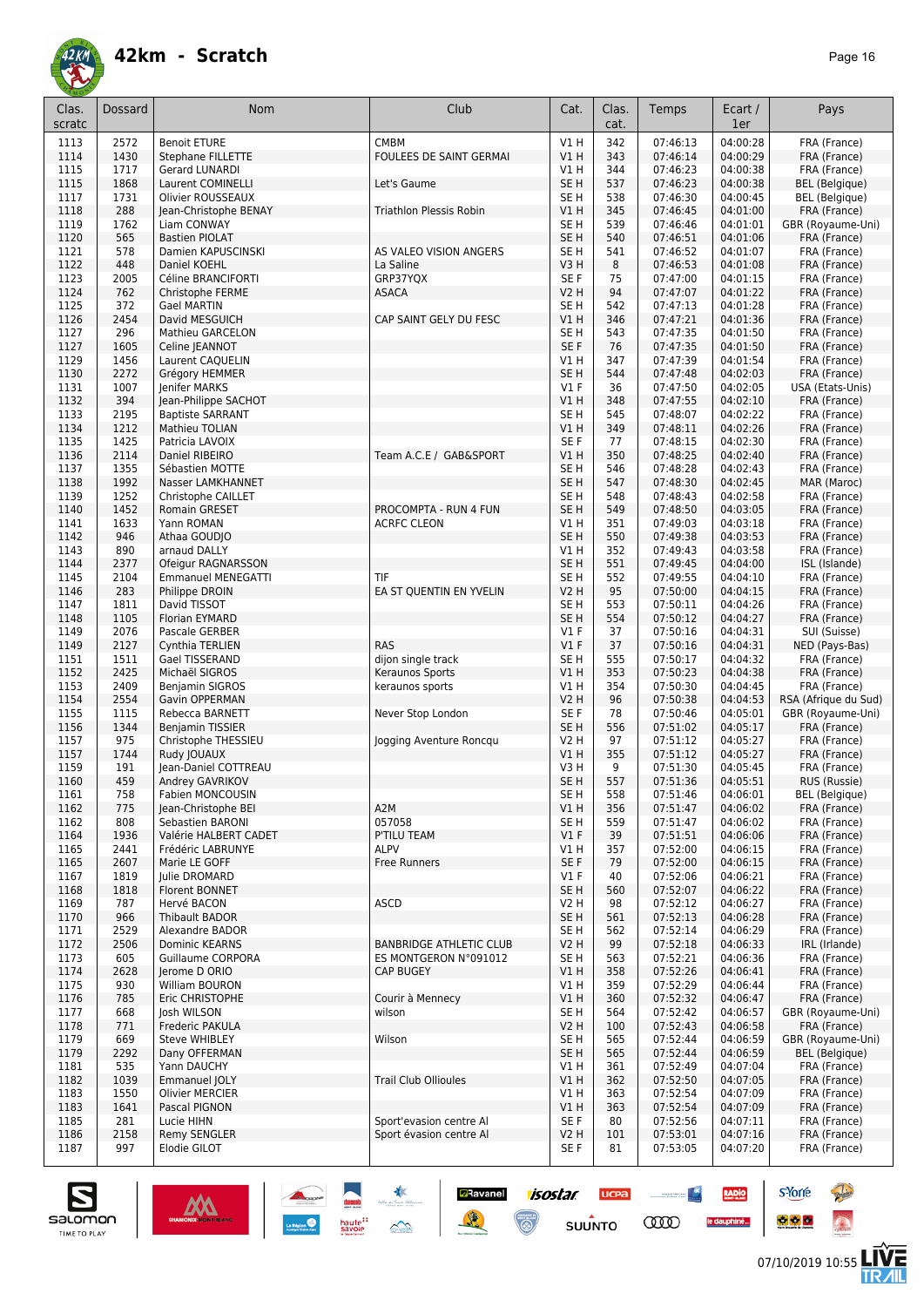

| Clas.<br>scratc | <b>Dossard</b> | Nom                                      | Club                                            | Cat.                           | Clas.<br>cat. | Temps                | Ecart /<br>1er       | Pays                              |
|-----------------|----------------|------------------------------------------|-------------------------------------------------|--------------------------------|---------------|----------------------|----------------------|-----------------------------------|
|                 |                |                                          |                                                 |                                |               |                      |                      |                                   |
| 1187            | 2594           | Pierre FAYARD                            |                                                 | $VI$ H                         | 365           | 07:53:05             | 04:07:20             | FRA (France)                      |
| 1189<br>1190    | 1492<br>955    | Olivier COUTARD<br>Patrice COURTINADE    | <b>TOAC</b>                                     | VIH<br>SE <sub>H</sub>         | 366<br>567    | 07:53:13<br>07:53:15 | 04:07:28<br>04:07:30 | FRA (France)<br>FRA (France)      |
| 1191            | 177            | Antoine TRANCHIMAND                      |                                                 | V1H                            | 367           | 07:53:18             | 04:07:33             | FRA (France)                      |
| 1192            | 541            | Quan-Ling SIM                            |                                                 | $VI$ H                         | 368           | 07:53:28             | 04:07:43             | CAN (Canada)                      |
| 1193            | 278            | Matthieu FLEISCHER                       |                                                 | SE <sub>H</sub>                | 568           | 07:53:40             | 04:07:55             | FRA (France)                      |
| 1194            | 558            | Jeanlouis BABOLAT                        | Albi triathlon                                  | SE H                           | 569           | 07:53:55             | 04:08:10             | FRA (France)                      |
| 1195            | 1518           | Laurent RAMI                             | ORGANICOACH                                     | $VI$ H                         | 369           | 07:54:11             | 04:08:26             | FRA (France)                      |
| 1196            | 263            | Pierre-François PIET                     |                                                 | SE <sub>H</sub>                | 570           | 07:54:15             | 04:08:30             | FRA (France)                      |
| 1196            | 1092           | <b>Vincent PASCAL</b>                    |                                                 | SE <sub>H</sub>                | 570           | 07:54:15             | 04:08:30             | FRA (France)                      |
| 1198            | 1814           | <b>Gilles PARENT</b>                     |                                                 | V1 H                           | 370           | 07:54:16             | 04:08:31             | FRA (France)                      |
| 1199            | 685            | Marie LANEVERE                           |                                                 | SE F                           | 82            | 07:54:19             | 04:08:34             | FRA (France)                      |
| 1200            | 1880           | Gina EDMONDS                             | <b>Fulham Running Club</b>                      | SE F                           | 83            | 07:54:24             | 04:08:39             | RSA (Afrique du Sud)              |
| 1201            | 759<br>1560    | Vladimir DYAKOV                          |                                                 | SE H<br>SE <sub>H</sub>        | 572<br>573    | 07:54:31             | 04:08:46             | RUS (Russie)                      |
| 1202<br>1203    | 766            | Christophe ANTOINE<br>Faouzi BOUNAAS     | <b>RUN&amp;MOI</b>                              | $VI$ H                         | 371           | 07:54:54<br>07:54:55 | 04:09:09<br>04:09:10 | FRA (France)<br>FRA (France)      |
| 1204            | 694            | Eric LANQUIT                             |                                                 | SE <sub>H</sub>                | 574           | 07:54:58             | 04:09:13             | FRA (France)                      |
| 1205            | 2144           | Peter GUILLON                            |                                                 | V1 H                           | 372           | 07:54:59             | 04:09:14             | FRA (France)                      |
| 1206            | 1253           | Julien DONY                              |                                                 | SE H                           | 575           | 07:55:03             | 04:09:18             | <b>BEL</b> (Belgique)             |
| 1207            | 1552           | Sophie FABERT                            | 075075                                          | V1F                            | 41            | 07:55:18             | 04:09:33             | FRA (France)                      |
| 1208            | 1695           | Herrera Suarez IESUS                     |                                                 | V2 H                           | 102           | 07:55:30             | 04:09:45             | ESP (Espagne)                     |
| 1209            | 1843           | Marcello TEYSSIER                        |                                                 | V3H                            | 10            | 07:55:32             | 04:09:47             | FRA (France)                      |
| 1210            | 904            | Xavier CASTELLON LOZANO                  |                                                 | SE <sub>H</sub>                | 576           | 07:55:43             | 04:09:58             | ESP (Espagne)                     |
| 1211            | 823            | Albert GONZALEZ                          |                                                 | SE <sub>H</sub>                | 577           | 07:55:44             | 04:09:59             | ESP (Espagne)                     |
| 1212            | 134            | <b>Benoit LAMBERT</b>                    | EXTRATRAIL.COM                                  | V1 H                           | 373           | 07:55:46             | 04:10:01             | <b>BEL</b> (Belgique)             |
| 1213            | 1901           | Raphael HENRY                            | Let's Gaume                                     | VIH                            | 374           | 07:55:50             | 04:10:05             | <b>BEL</b> (Belgique)             |
| 1214            | 1296           | Enrique RAMIS MORENO                     | <b>COR FORT</b>                                 | SE H                           | 578           | 07:55:53             | 04:10:08             | ESP (Espagne)                     |
| 1215<br>1216    | 2132<br>2439   | Didier BOUREL<br>Sylvain ACCORSINI       | AMAAC<br>a force d'envies                       | <b>V2 H</b><br><b>V2 H</b>     | 103<br>104    | 07:55:56<br>07:56:06 | 04:10:11<br>04:10:21 | FRA (France)<br>FRA (France)      |
| 1217            | 1801           | Julie SARLET                             | Jogging Chaineux                                | SE F                           | 84            | 07:56:27             | 04:10:42             | <b>BEL</b> (Belgique)             |
| 1218            | 1808           | Ghislain LEGROS                          | Jogging chaineux                                | V1 H                           | 375           | 07:56:28             | 04:10:43             | <b>BEL</b> (Belgique)             |
| 1219            | 2505           | Cathal MCNIFF                            | banbridge athletics clu                         | V2 H                           | 105           | 07:56:35             | 04:10:50             | GBR (Royaume-Uni)                 |
| 1220            | 401            | Louis CRUZ                               | <b>AUXOIS TRAIL</b>                             | V1H                            | 376           | 07:56:52             | 04:11:07             | FRA (France)                      |
| 1221            | 1590           | Alain MONTEYRIMARD                       | Caf                                             | <b>V2 H</b>                    | 106           | 07:56:57             | 04:11:12             | FRA (France)                      |
| 1222            | 179            | Didier LOOS                              |                                                 | V1 H                           | 377           | 07:57:06             | 04:11:21             | LUX (Luxembourg)                  |
| 1223            | 1116           | Nuno MARTINS                             |                                                 | VIH                            | 378           | 07:57:10             | 04:11:25             | POR (Portugal)                    |
| 1224            | 952            | Julien MERLE                             | CS La Cigogne                                   | SE H                           | 579           | 07:57:11             | 04:11:26             | FRA (France)                      |
| 1225            | 452            | Christophe BONANNO                       |                                                 | SE <sub>H</sub>                | 580           | 07:57:22             | 04:11:37             | FRA (France)                      |
| 1226            | 200            | Loick ROBERT                             |                                                 | V1 H                           | 379           | 07:57:40             | 04:11:55             | FRA (France)                      |
| 1227            | 778            | Christophe CORNU                         |                                                 | VIH                            | 380           | 07:57:48             | 04:12:03             | FRA (France)                      |
| 1228<br>1229    | 2308<br>2310   | <b>Maxime FOURNET</b><br>Laurent FOURNET |                                                 | SE <sub>H</sub><br><b>V2 H</b> | 581<br>107    | 07:57:56<br>07:57:59 | 04:12:11<br>04:12:14 | FRA (France)                      |
| 1230            | 2538           | Friedrich HEINDL                         |                                                 | V3H                            | 11            | 07:58:07             | 04:12:22             | FRA (France)<br>AUT (Autriche)    |
| 1231            | 250            | Alain SIMONOT                            |                                                 | V3H                            | 12            | 07:58:25             | 04:12:40             | FRA (France)                      |
| 1231            | 994            | <b>Francis BELLIER</b>                   | Coach Sport 26                                  | V1 H                           | 381           | 07:58:25             | 04:12:40             | FRA (France)                      |
| 1231            | 1553           | Ammar MAKKI                              |                                                 | <b>V2 H</b>                    | 108           | 07:58:25             | 04:12:40             | FRA (France)                      |
| 1234            | 2083           | Antony LOURY                             |                                                 | SE H                           | 582           | 07:58:35             | 04:12:50             | FRA (France)                      |
| 1235            | 1803           | Olivier KULIHA                           |                                                 | VIH                            | 382           | 07:58:59             | 04:13:14             | FRA (France)                      |
| 1236            | 1444           | Hannah COTTAM                            | none                                            | $VI$ F                         | 42            | 07:59:02             | 04:13:17             | GBR (Royaume-Uni)                 |
| 1237            | 2540           | Francisco CARMO NETO                     |                                                 | SE <sub>H</sub>                | 583           | 07:59:16             | 04:13:31             | BRA (Brésil)                      |
| 1238            | 726            | Didier MORISSE                           |                                                 | V2 H                           | 109           | 07:59:30             | 04:13:45             | FRA (France)                      |
| 1239            | 719            | Catherine DUVAL                          |                                                 | $VI$ F                         | 43            | 07:59:32             | 04:13:47             | FRA (France)                      |
| 1240            | 2047           | Sébastien MONNET                         | Trailer des 7 monts                             | V1 H                           | 383           | 07:59:35             | 04:13:50             | FRA (France)                      |
| 1241            | 2356           | Robert WOTHERSPOON                       | Motherwell Athletics CI<br><b>GUC Triathlon</b> | V1H                            | 384<br>584    | 08:00:26             | 04:14:41<br>04:14:58 | GBR (Royaume-Uni)<br>FRA (France) |
| 1242<br>1243    | 1600<br>376    | Amaury LELIEVRE<br>Mathieu COQUET        | <b>BUBU RUNNING TEAM</b>                        | SE H<br>SE <sub>H</sub>        | 585           | 08:00:43<br>08:01:02 | 04:15:17             | FRA (France)                      |
| 1244            | 1473           | Mathieu COMMERCON                        | RUN4FUN                                         | SE H                           | 586           | 08:01:17             | 04:15:32             | FRA (France)                      |
| 1245            | 851            | <b>Iennifer COUILLARD</b>                |                                                 | SE F                           | 85            | 08:01:18             | 04:15:33             | FRA (France)                      |
| 1246            | 931            | Franck LEJEUNE                           | CAC                                             | V2 H                           | 110           | 08:01:20             | 04:15:35             | FRA (France)                      |
| 1247            | 2380           | lean Claude DAMEVIN                      |                                                 | V2 H                           | 111           | 08:01:32             | 04:15:47             | FRA (France)                      |
| 1248            | 1374           | Romain NEGRI                             | <b>BUBU RUNNING TEAM</b>                        | SE H                           | 587           | 08:01:41             | 04:15:56             | FRA (France)                      |
| 1249            | 1488           | Gilles MERCERON                          |                                                 | SE H                           | 588           | 08:01:51             | 04:16:06             | FRA (France)                      |
| 1250            | 241            | Samuel PLASSAIS                          | <b>LES DEBILOS</b>                              | SE H                           | 589           | 08:01:54             | 04:16:09             | FRA (France)                      |
| 1251            | 1547           | Fabian KNECHT                            |                                                 | V1H                            | 385           | 08:01:59             | 04:16:14             | SUI (Suisse)                      |
| 1252            | 2451           | Alain GUILLARD                           | UNION SPORTIVE DE VIGNE                         | V1 H                           | 386           | 08:02:02             | 04:16:17             | FRA (France)                      |
| 1253            | 1580           | Nicolas RIDES                            |                                                 | SE <sub>H</sub>                | 590           | 08:02:10             | 04:16:25             | FRA (France)                      |
| 1253            | 1582           | Sebastien PELLICANO                      | Binouzeteam                                     | SE H                           | 590           | 08:02:10             | 04:16:25             | FRA (France)                      |
| 1253            | 2331           | Olivier RAYNAUT                          |                                                 | SE <sub>H</sub><br>V1F         | 590           | 08:02:10<br>08:02:30 | 04:16:25<br>04:16:45 | USA (Etats-Unis)                  |
| 1256<br>1257    | 137<br>2530    | Valerie GESTAS<br>Clément TOUZE          | <b>CMBM</b>                                     | SE <sub>H</sub>                | 44<br>593     | 08:02:53             | 04:17:08             | FRA (France)<br>FRA (France)      |
| 1258            | 1062           | Eric BRETSH                              | Galop Romain Bavaisien                          | V2 H                           | 112           | 08:02:54             | 04:17:09             | FRA (France)                      |
| 1259            | 601            | Didier PAULY                             |                                                 | V1H                            | 387           | 08:03:05             | 04:17:20             | <b>BEL</b> (Belgique)             |
| 1260            | 385            | <b>Guillaume PERREIN</b>                 | <b>AUXOIS TRAIL</b>                             | V1 H                           | 388           | 08:03:07             | 04:17:22             | FRA (France)                      |
| 1261            | 1269           | <b>Anthony PICON</b>                     |                                                 | V1H                            | 389           | 08:03:51             | 04:18:06             | FRA (France)                      |
| 1262            | 1779           | Samuel FROMENT                           |                                                 | SE H                           | 594           | 08:03:54             | 04:18:09             | FRA (France)                      |

**Ravanel 1505tar** 

 $\odot$ 

**UCPA** 

 $s$ UUNTO

<u>and the second second</u>

**COO** 

RADIO

le dauphiné...



**s**Yorre

 $\bullet$   $\bullet$   $\bullet$ 

**Reine** 

 $\hat{\Omega}$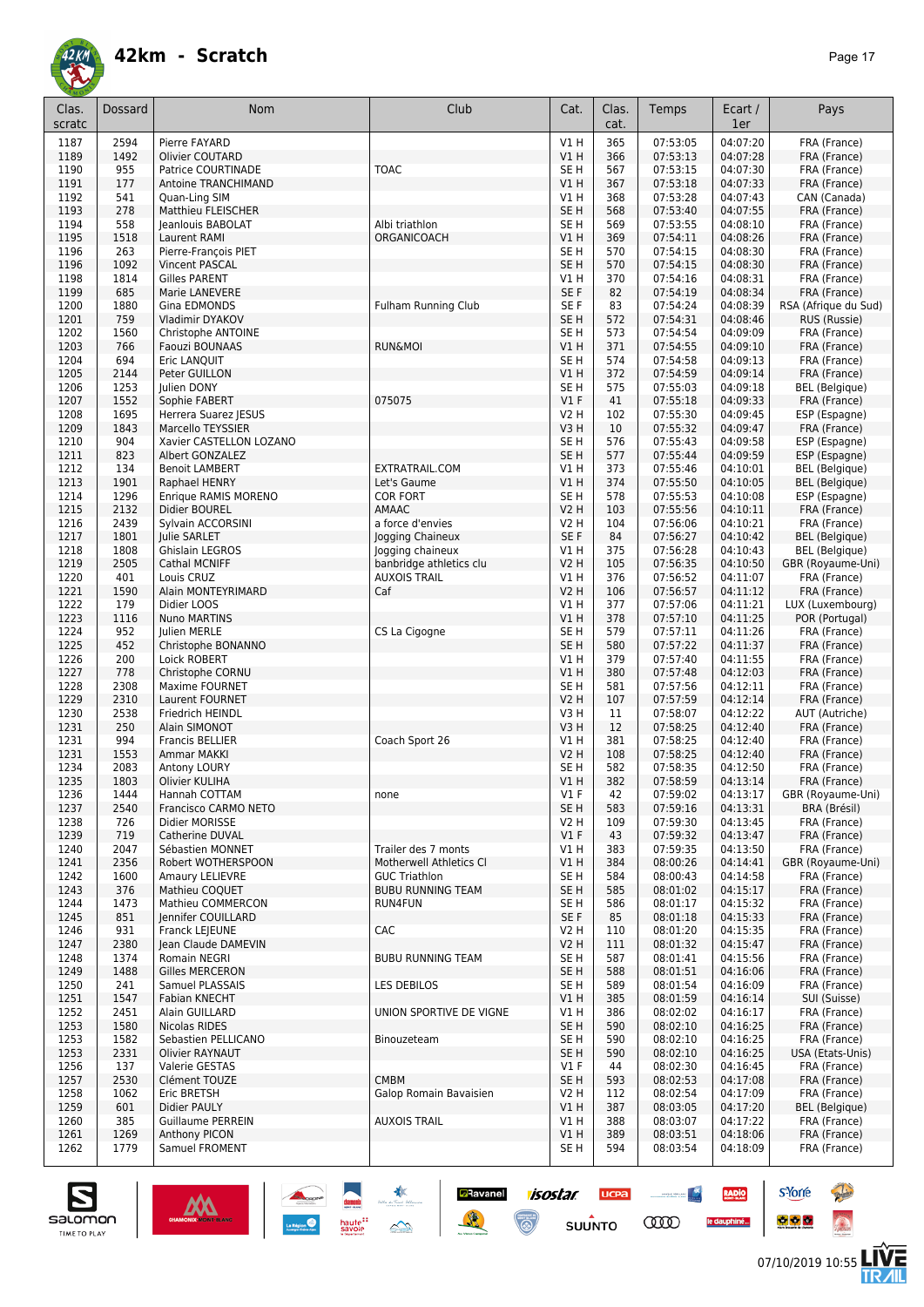

| Clas.<br>scratc | Dossard      | Nom                                       | Club                               | Cat.                    | Clas.<br>cat. | Temps                | Ecart /<br>1er       | Pays                                  |
|-----------------|--------------|-------------------------------------------|------------------------------------|-------------------------|---------------|----------------------|----------------------|---------------------------------------|
| 1263            | 1499         | Hervé ARBOGAST                            |                                    | SE <sub>H</sub>         | 595           | 08:03:57             | 04:18:12             | FRA (France)                          |
| 1264            | 885          | Frédéric FORAY                            |                                    | V1 H                    | 390           | 08:03:59             | 04:18:14             | FRA (France)                          |
| 1265            | 2365         | Henri SOTTON                              |                                    | V2 H                    | 113           | 08:04:00             | 04:18:15             | FRA (France)                          |
| 1266            | 942          | Jean Francois GEOFFROY                    |                                    | VIH                     | 391           | 08:04:17             | 04:18:32             | FRA (France)                          |
| 1267            | 2052         | Dragan CHARGROS                           | Trail Club d'Ollioules             | SE <sub>H</sub>         | 596           | 08:04:29             | 04:18:44             | FRA (France)                          |
| 1268            | 554          | Christophe PARMENTIER                     |                                    | <b>V2 H</b>             | 114           | 08:04:43             | 04:18:58             | FRA (France)                          |
| 1269            | 2263         | Julie CUYNET                              | <b>DSA Pontarlier</b>              | SE <sub>F</sub>         | 86            | 08:05:25             | 04:19:40             | FRA (France)                          |
| 1270<br>1271    | 1394<br>1221 | Sebastien AMIOT<br>Maeva LACROIX          | Étoile sportive olivet<br>Aptavita | V1 H<br>SE F            | 392<br>87     | 08:05:37<br>08:05:43 | 04:19:52<br>04:19:58 | FRA (France)<br>FRA (France)          |
| 1272            | 2608         | Angélique PLASSE                          | Au Vieux Campeur Lyon              | SE F                    | 88            | 08:05:46             | 04:20:01             | FRA (France)                          |
| 1273            | 756          | Marie-Caroline FONTA                      |                                    | SE <sub>F</sub>         | 89            | 08:05:48             | 04:20:03             | SUI (Suisse)                          |
| 1273            | 1070         | Johann PARISOT                            | AuxoisTrail                        | V1 H                    | 393           | 08:05:48             | 04:20:03             | FRA (France)                          |
| 1275            | 1873         | Fréderic MAIGNANT                         |                                    | SE H                    | 597           | 08:05:53             | 04:20:08             | FRA (France)                          |
| 1276            | 2469         | François SALOMEZ                          | <b>PICOLORUNS</b>                  | V1 H                    | 394           | 08:05:54             | 04:20:09             | FRA (France)                          |
| 1277            | 1340         | <b>Thomas BREHAMET</b>                    |                                    | SE <sub>H</sub>         | 598           | 08:05:57             | 04:20:12             | FRA (France)                          |
| 1278<br>1279    | 1908<br>2355 | Nicolas DUBROCQ<br>Evgen POPOV            | Vjeverica Kotor                    | V1 H<br>SE H            | 395<br>599    | 08:06:24<br>08:06:34 | 04:20:39<br>04:20:49 | FRA (France)<br>RUS (Russie)          |
| 1280            | 1826         | Vincent DEILLER                           | les coureurs de la sali            | V1 H                    | 396           | 08:06:47             | 04:21:02             | FRA (France)                          |
| 1281            | 414          | <b>Hubert D'HALLEWIN</b>                  |                                    | V1 H                    | 397           | 08:07:05             | 04:21:20             | FRA (France)                          |
| 1282            | 1261         | Anthony LACAILLE                          | <b>TOS Triathlon</b>               | <b>V1 H</b>             | 398           | 08:07:12             | 04:21:27             | FRA (France)                          |
| 1283            | 1696         | Sébastien MAZOYER                         |                                    | V1 H                    | 399           | 08:07:13             | 04:21:28             | FRA (France)                          |
| 1284            | 445          | Laurent ABISSET                           |                                    | V1H                     | 400           | 08:07:14             | 04:21:29             | FRA (France)                          |
| 1285            | 1517         | Jean-Marc CAMPARDON                       | <b>ASPTT Belfort Trail</b>         | V1 H                    | 401           | 08:07:15             | 04:21:30             | FRA (France)                          |
| 1286<br>1287    | 932<br>2330  | David LELEVET<br>Ezequiel BENGOCHEA       |                                    | VIH<br>SE <sub>H</sub>  | 402<br>600    | 08:07:20<br>08:07:31 | 04:21:35<br>04:21:46 | FRA (France)<br>ARG (Argentine)       |
| 1288            | 1036         | Louise KERR                               |                                    | <b>V2F</b>              | 10            | 08:07:38             | 04:21:53             | NZL (Nouvelle-<br>Zélande)            |
| 1288            | 1630         | <b>Bertrand AROLES</b>                    |                                    | SE <sub>H</sub>         | 601           | 08:07:38             | 04:21:53             | FRA (France)                          |
| 1290            | 1088         | Cléo CARMIGNAC                            |                                    | SE F                    | 90            | 08:07:39             | 04:21:54             | FRA (France)                          |
| 1291            | 654          | Théo RENAUD                               |                                    | ES <sub>H</sub>         | 16            | 08:07:46             | 04:22:01             | FRA (France)                          |
| 1292<br>1293    | 1579<br>183  | Pascal DUMETZ<br>Dylan MOORE              |                                    | V1 H<br>V1 H            | 403<br>404    | 08:07:52<br>08:07:53 | 04:22:07<br>04:22:08 | FRA (France)<br>GBR (Royaume-Uni)     |
| 1294            | 309          | <b>Tom BAILEY</b>                         |                                    | SE <sub>H</sub>         | 602           | 08:07:55             | 04:22:10             | GBR (Royaume-Uni)                     |
| 1295            | 1691         | Cyril FAMBRINI                            | Footing vichy                      | V1 H                    | 405           | 08:08:07             | 04:22:22             | FRA (France)                          |
| 1296            | 2407         | Simona VAREIKAITE                         |                                    | SE F                    | 91            | 08:08:14             | 04:22:29             | ISL (Islande)                         |
| 1297            | 1824         | Pier Giuseppe CAULA                       | let's gaume                        | SE <sub>H</sub>         | 603           | 08:08:20             | 04:22:35             | ITA (Italie)                          |
| 1298            | 2422         | Shestakov IGOR                            | Winnie the pooh                    | SE <sub>H</sub>         | 604           | 08:08:23             | 04:22:38             | RUS (Russie)                          |
| 1299<br>1300    | 908<br>1750  | Stephane HELM                             | <b>CCRH</b>                        | V1 H<br>SE <sub>H</sub> | 406<br>605    | 08:08:29<br>08:08:40 | 04:22:44<br>04:22:55 | FRA (France)<br>FRA (France)          |
| 1301            | 923          | <b>Gaspar CAMPANER</b><br>Julien CORDOUAN | Running66                          | SE H                    | 606           | 08:08:56             | 04:23:11             | FRA (France)                          |
| 1302            | 989          | <b>Bertrand DUMAINE</b>                   |                                    | SE <sub>H</sub>         | 607           | 08:09:17             | 04:23:32             | FRA (France)                          |
| 1303            | 2224         | <b>Félix CONNOLLY</b>                     |                                    | SE <sub>H</sub>         | 608           | 08:09:18             | 04:23:33             | FRA (France)                          |
| 1304            | 247          | <b>Bernard GERMAIN</b>                    |                                    | V3H                     | 13            | 08:09:22             | 04:23:37             | FRA (France)                          |
| 1305            | 128          | Cécile BELLANGER                          | <b>US METRO TRANSPORT</b>          | SE F                    | 92            | 08:09:48             | 04:24:03             | FRA (France)                          |
| 1305            | 1825         | Rene VISSER                               |                                    | SE <sub>H</sub>         | 609           | 08:09:48             | 04:24:03<br>04:24:06 | NED (Pays-Bas)                        |
| 1307<br>1308    | 2096<br>290  | Yannick DESCHAND<br>Ben RADFORD           | AS ORANGE CESSON                   | V1 H<br>VIH             | 407<br>408    | 08:09:51<br>08:10:03 | 04:24:18             | FRA (France)<br>GBR (Royaume-Uni)     |
| 1309            | 293          | Didier SOYER                              | <b>ESPERANCE ENDURANCE TRA</b>     | <b>V2 H</b>             | 115           | 08:10:04             | 04:24:19             | FRA (France)                          |
| 1310            | 1049         | Christophe SPARTALIOGLOU                  |                                    | VIH                     | 409           | 08:10:12             | 04:24:27             | FRA (France)                          |
| 1311            | 1797         | Laurent COLLIAT                           |                                    | V1 H                    | 410           | 08:10:19             | 04:24:34             | FRA (France)                          |
| 1312            | 175          | Laurent ADVENIER                          |                                    | SE H                    | 610           | 08:10:31             | 04:24:46             | FRA (France)                          |
| 1313            | 2583         | Julien HOCQUARD                           | La Belle Brochette                 | SE H                    | 611           | 08:10:48             | 04:25:03             | FRA (France)                          |
| 1314<br>1315    | 2586<br>2508 | Raphaël PETITGENET<br>Fernanda STRANG     |                                    | SE H<br>SE F            | 612<br>93     | 08:10:55<br>08:10:57 | 04:25:10<br>04:25:12 | FRA (France)<br>BRA (Brésil)          |
| 1316            | 304          | Pierre Bernard BRAILLON                   | <b>US METRO TRANSPORT</b>          | V2 H                    | 116           | 08:10:59             | 04:25:14             | FRA (France)                          |
| 1317            | 2568         | Julien SEIDEL                             | Gerardmer Triathlon                | SE H                    | 613           | 08:11:01             | 04:25:16             | FRA (France)                          |
| 1318            | 2582         | <b>Anthony DEMANGE</b>                    |                                    | SE <sub>H</sub>         | 614           | 08:11:02             | 04:25:17             | FRA (France)                          |
| 1319            | 674          | Stephane POULAIN                          |                                    | V1 H                    | 411           | 08:11:08             | 04:25:23             | FRA (France)                          |
| 1320            | 1853         | Raphaël WARIN                             |                                    | SE <sub>H</sub>         | 615           | 08:11:11             | 04:25:26             | FRA (France)                          |
| 1321            | 1771         | Cyrille PUEL<br>Pauline BORCEUX           | <b>ASICS FrontRunner Franc</b>     | SE H                    | 616<br>94     | 08:11:12             | 04:25:27             | FRA (France)<br><b>BEL</b> (Belgique) |
| 1322<br>1323    | 1623<br>1970 | Claude RIZET                              | RCNamur                            | SE F<br>V1 H            | 412           | 08:11:16<br>08:11:22 | 04:25:31<br>04:25:37 | FRA (France)                          |
| 1324            | 2229         | Thomas LAMOTTE                            | <b>RASH</b>                        | SE H                    | 617           | 08:11:23             | 04:25:38             | FRA (France)                          |
| 1325            | 2120         | Julien BRUN                               | APTAVITRAIL                        | SE H                    | 618           | 08:11:26             | 04:25:41             | FRA (France)                          |
| 1326            | 2180         | Julie PACOLET                             | Les Pats Folles                    | SE F                    | 95            | 08:11:32             | 04:25:47             | BEL (Belgique)                        |
| 1327            | 2179         | Emerik VANDENDRIESSCHE                    | Pats Folles                        | V1 H                    | 413           | 08:11:37             | 04:25:52             | BEL (Belgique)                        |
| 1328            | 170          | Olivier FONDEVILLE                        |                                    | V1H                     | 414           | 08:11:38             | 04:25:53             | FRA (France)                          |
| 1329<br>1330    | 422<br>1634  | <b>Bruno REGHEM</b><br>Pierre PLANTAIN    | héribus club de mons               | SE H<br>SE H            | 619<br>620    | 08:11:39<br>08:11:40 | 04:25:54<br>04:25:55 | BEL (Belgique)<br>FRA (France)        |
| 1331            | 2136         | Thibault PITROU                           | <b>ACF Alstom</b>                  | SE H                    | 621           | 08:11:42             | 04:25:57             | FRA (France)                          |
| 1332            | 1777         | Marion LACHETEAU                          | VIROFLAY RUNNING TRAIL             | SE F                    | 96            | 08:12:20             | 04:26:35             | FRA (France)                          |
| 1333            | 874          | Guillaume LEMEE                           | US METRO TRANSPORT                 | SE H                    | 622           | 08:12:26             | 04:26:41             | FRA (France)                          |
| 1334            | 832          | Petr NADHERA                              |                                    | <b>V2 H</b>             | 117           | 08:12:34             | 04:26:49             | CZE (République                       |
| 1334            | 1275         | Jean-Marc EVEILLE                         |                                    | V1H                     | 415           | 08:12:34             | 04:26:49             | tchèque)<br>FRA (France)              |

**CRavanel** *ISOSIAI*<br>
SUUNTO

**SUUNTO** 



**s**Yorre

 $\bullet$   $\bullet$   $\bullet$ 

**AND CONTROL** 

**COO** 

**RADIO** 

le dauphiné...

**Chair** 

 $\hat{\Omega}$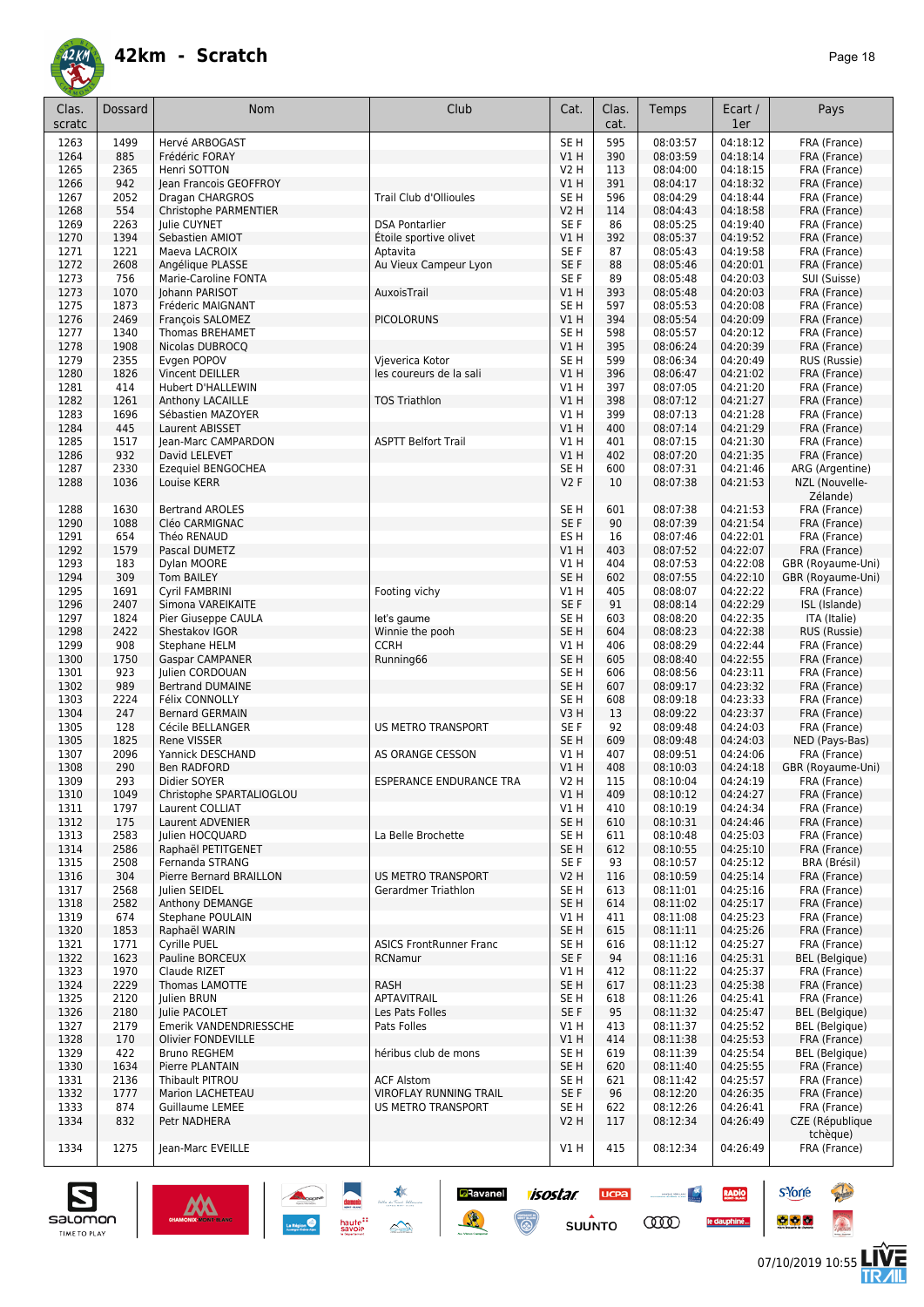

| Clas.        | Dossard      | Nom                                            | Club                          | Cat.            | Clas.<br>cat. | Temps                | Ecart /<br>1er       | Pays                         |
|--------------|--------------|------------------------------------------------|-------------------------------|-----------------|---------------|----------------------|----------------------|------------------------------|
| scratc       |              |                                                |                               |                 |               |                      |                      |                              |
| 1336         | 794          | mokran BOUKHELIFA                              |                               | <b>V2 H</b>     | 118           | 08:12:37             | 04:26:52             | FRA (France)                 |
| 1337         | 2394         | Regis IGLESIAS                                 |                               | V1 H            | 416           | 08:12:46             | 04:27:01             | FRA (France)                 |
| 1338         | 1516         | Thomas DELARUE                                 |                               | SE H            | 623           | 08:12:49             | 04:27:04             | FRA (France)                 |
| 1339         | 1703         | Alex PEREZ NORIEGA<br><b>Claudine MONTMEAS</b> |                               | VIH             | 417<br>97     | 08:12:53<br>08:12:54 | 04:27:08             | BEL (Belgique)               |
| 1340<br>1341 | 1265<br>1076 | <b>Florine GRECIET</b>                         |                               | SE F<br>SE F    | 98            | 08:13:02             | 04:27:09<br>04:27:17 | FRA (France)<br>FRA (France) |
| 1342         | 1524         | Filippo BIANCO                                 |                               | SE <sub>H</sub> | 624           | 08:13:03             | 04:27:18             | ITA (Italie)                 |
| 1343         | 2521         | Liza DUNHAM                                    |                               | V1F             | 45            | 08:13:14             | 04:27:29             | USA (Etats-Unis)             |
| 1344         | 2412         | <b>Brice GUERRY</b>                            |                               | V1 H            | 418           | 08:13:15             | 04:27:30             | FRA (France)                 |
| 1345         | 1585         | Daniel MOLLO                                   |                               | V2 H            | 119           | 08:13:19             | 04:27:34             | FRA (France)                 |
| 1346         | 2562         | Gaëtan LECRAS                                  |                               | SE H            | 625           | 08:13:22             | 04:27:37             | FRA (France)                 |
| 1347         | 1857         | Hervé TAUPIN                                   | <b>GRAVITY RUNNING EXPERI</b> | V1 H            | 419           | 08:13:27             | 04:27:42             | FRA (France)                 |
| 1347         | 2079         | Karol VLASKO                                   |                               | V1 H            | 419           | 08:13:27             | 04:27:42             | SVK (Slovaquie)              |
| 1349         | 494          | Didier CLAIRAMBAUD                             |                               | V1 H            | 421           | 08:13:29             | 04:27:44             | FRA (France)                 |
| 1349         | 1436         | Aymerick PRAT                                  | Team Chât'la pal              | V1 H            | 421           | 08:13:29             | 04:27:44             | FRA (France)                 |
| 1351         | 1672         | James GASKELL                                  |                               | VIH             | 423           | 08:13:32             | 04:27:47             | GBR (Royaume-Uni)            |
| 1352         | 2208         | David DUMARTIN                                 | <b>Trail Mourtis</b>          | V1 H            | 424           | 08:13:34             | 04:27:49             | FRA (France)                 |
| 1353         | 635          | Amelie AUBENAS                                 |                               | SE <sub>F</sub> | 99            | 08:13:38             | 04:27:53             | FRA (France)                 |
| 1354         | 1402<br>239  | Christophe YBERT                               |                               | V1 H            | 425           | 08:13:53             | 04:28:08<br>04:28:09 | FRA (France)                 |
| 1355<br>1356 | 256          | <b>Bruno WISCHNEWSKI</b><br>Gregory VANUXEM    | <b>ASCEMMA</b><br>GRP5TD6Y    | V1 H<br>V1 H    | 426<br>427    | 08:13:54<br>08:13:56 | 04:28:11             | FRA (France)<br>FRA (France) |
| 1357         | 852          | <b>Baptiste FEDI</b>                           |                               | SE <sub>H</sub> | 626           | 08:14:04             | 04:28:19             | FRA (France)                 |
| 1358         | 359          | Florent CORNUEZ                                |                               | SE H            | 627           | 08:14:09             | 04:28:24             | FRA (France)                 |
| 1358         | 1141         | Stéphane LE MENEC                              | MBDA SPORT ATHLETISME         | V2 H            | 120           | 08:14:09             | 04:28:24             | FRA (France)                 |
| 1358         | 1324         | Thomas POLY                                    |                               | V1 H            | 428           | 08:14:09             | 04:28:24             | FRA (France)                 |
| 1361         | 2002         | Cedric TORAN                                   | Team Rrun Albi                | SE <sub>H</sub> | 628           | 08:14:14             | 04:28:29             | FRA (France)                 |
| 1362         | 1542         | Luc BUCAMP                                     | <b>DREAM TEAM</b>             | V1 H            | 429           | 08:14:16             | 04:28:31             | FRA (France)                 |
| 1362         | 2343         | <b>Guillaume REININGER</b>                     | Privas rvr                    | SE <sub>H</sub> | 629           | 08:14:16             | 04:28:31             | FRA (France)                 |
| 1364         | 480          | Kieran PERIGUEUX                               |                               | V1 H            | 430           | 08:14:20             | 04:28:35             | FRA (France)                 |
| 1365         | 536          | Rémi SCHWOERER                                 | <b>LA SALINE</b>              | V2 H            | 121           | 08:14:25             | 04:28:40             | FRA (France)                 |
| 1366         | 2270         | Vladimir BELKOVICH                             |                               | V1 H            | 431           | 08:14:32             | 04:28:47             | RUS (Russie)                 |
| 1367         | 496          | Jean-Louis FROIDEFOND                          | run et moi                    | V1 H            | 432           | 08:14:44             | 04:28:59             | FRA (France)                 |
| 1368         | 100          | Estelle JAVELLE                                | Run & moi                     | V1F             | 46            | 08:14:49             | 04:29:04             | FRA (France)                 |
| 1368         | 1400         | Christophe HERBIN                              |                               | V1 H            | 433           | 08:14:49             | 04:29:04             | FRA (France)                 |
| 1370         | 1104         | Charles Adrien GUILLEMIN                       |                               | SE H            | 630           | 08:14:50             | 04:29:05             | FRA (France)                 |
| 1371         | 1896         | Anthony GRIMONPREZ                             | <b>GRAVITY</b>                | SE <sub>H</sub> | 631           | 08:14:54             | 04:29:09             | FRA (France)                 |
| 1372         | 1646         | Christophe CLERC                               | <b>TEAM ACE</b>               | V1 H            | 434           | 08:14:56             | 04:29:11             | FRA (France)                 |
| 1373         | 1408         | Eulogio DUQUE COBA                             | Matinar x somiar              | V1 H            | 435           | 08:15:01             | 04:29:16             | ESP (Espagne)                |
| 1373         | 1464         | Oscar ROMERO BARRA                             | Matinamxsomiar                | V1 H            | 435           | 08:15:01             | 04:29:16             | ESP (Espagne)                |
| 1375         | 1720         | <b>Carlos MORANT CONTRI</b>                    | matinam x somiar              | SE <sub>H</sub> | 632           | 08:15:04             | 04:29:19             | ESP (Espagne)                |
| 1376         | 1305         | Pedro Jesus URBANO AGUILERA                    | Sa Milana - Alaró             | SE <sub>H</sub> | 633           | 08:15:05             | 04:29:20             | ESP (Espagne)                |
| 1377         | 2099         | Ori SHIMRONY                                   |                               | V1 H            | 437           | 08:15:06             | 04:29:21             | ISR (Israël)                 |
| 1378<br>1379 | 2484<br>986  | Dominique MESSAGER<br>Fabrice BARBEAU          |                               | V3H<br>V1 H     | 14<br>438     | 08:15:09<br>08:15:10 | 04:29:24<br>04:29:25 | FRA (France)<br>FRA (France) |
| 1380         | 825          | Eric SCHWANEN                                  |                               | SE <sub>H</sub> | 634           | 08:15:11             | 04:29:26             | <b>BEL</b> (Belgique)        |
| 1381         | 398          | Arnaud LESTIENNE                               |                               | V1 H            | 439           | 08:15:13             | 04:29:28             | FRA (France)                 |
| 1382         | 2094         | Yohanne PERCEAU                                |                               | SE F            | 100           | 08:15:29             | 04:29:44             | FRA (France)                 |
| 1383         | 2570         | Yann VILLANOVA                                 | <b>CMBM</b>                   | V1 H            | 440           | 08:15:41             | 04:29:56             | FRA (France)                 |
| 1384         | 2353         | Ludovic GIDROL                                 | Atoutsports                   | V1 H            | 441           | 08:15:51             | 04:30:06             | FRA (France)                 |
| 1385         | 2460         | Nathalie SANCHEZ                               | Lysosome Team solidair        | $VI$ F          | 47            | 08:15:54             | 04:30:09             | FRA (France)                 |
| 1386         | 358          | Yvan MERMET-BOUVIER                            |                               | V1 H            | 442           | 08:15:58             | 04:30:13             | FRA (France)                 |
| 1387         | 1651         | Tahar ABERKANE                                 |                               | V2 H            | 122           | 08:15:59             | 04:30:14             | FRA (France)                 |
| 1388         | 2391         | David VINCENT                                  |                               | V1 H            | 443           | 08:16:05             | 04:30:20             | FRA (France)                 |
| 1389         | 1113         | Rosa PARADELL                                  | A.D hospital de benasq        | SE F            | 101           | 08:16:09             | 04:30:24             | ESP (Espagne)                |
| 1390         | 1117         | <b>Esther VIVES</b>                            | A.D hospital de benasq        | SE F            | 102           | 08:16:12             | 04:30:27             | ESP (Espagne)                |
| 1391         | 1111         | Amparo ABAD                                    | A.D hospital de benasq        | V2F             | 11            | 08:16:19             | 04:30:34             | ESP (Espagne)                |
| 1392         | 1165         | Lorenzo BATISTELLI                             | ATLETICA DUE PERLE            | V2 H            | 123           | 08:16:21             | 04:30:36             | ITA (Italie)                 |
| 1393         | 377          | <b>Francois MATTART</b>                        | O2Max Team                    | V2 H            | 124           | 08:16:27             | 04:30:42             | <b>BEL</b> (Belgique)        |
| 1394         | 2312         | Sylvain FERREIRA                               |                               | SE H            | 635           | 08:16:33             | 04:30:48             | FRA (France)                 |
| 1395         | 297          | <b>Fabien BLAS</b>                             | Entente Athlétique Moul       | SE H            | 636           | 08:17:07             | 04:31:22             | FRA (France)                 |
| 1395         | 1939         | Christian GANDON                               | UA SOCIETE GENERALE           | V3 H            | 15            | 08:17:07             | 04:31:22             | FRA (France)                 |
| 1397         | 650          | Pierre BICLET                                  |                               | V1 H            | 444           | 08:17:14             | 04:31:29             | FRA (France)                 |
| 1398         | 2549         | Angela RIVERA REYES                            |                               | V1 F            | 48            | 08:17:27             | 04:31:42             | MEX (Mexique)                |
| 1399         | 1693         | <b>Torres Figueras FRANK</b><br>Fabrice VIDON  | <b>GTC</b>                    | V1 H            | 445           | 08:17:30             | 04:31:45             | ESP (Espagne)                |
| 1400<br>1401 | 1556<br>1335 | <b>Emmanuel BURATTINI</b>                      | TEAM TRAIL SINGLE TRACK       | V1 H<br>V2 H    | 446<br>125    | 08:17:33<br>08:17:41 | 04:31:48<br>04:31:56 | FRA (France)<br>FRA (France) |
| 1402         | 482          | Patrick BARONI                                 | <b>TEAM RAIDLIGHT</b>         | V2 H            | 126           | 08:17:53             | 04:32:08             | FRA (France)                 |
| 1402         | 927          | Sebastien KOLMER                               |                               | V2 H            | 126           | 08:17:53             | 04:32:08             | FRA (France)                 |
| 1404         | 1449         | Philippe BOUTRELLE                             |                               | V1 H            | 447           | 08:18:03             | 04:32:18             | FRA (France)                 |
| 1405         | 373          | Christophe WIROTH                              |                               | V1 H            | 448           | 08:18:05             | 04:32:20             | LUX (Luxembourg)             |
| 1406         | 1583         | Ann Kristin STEFFENSEN                         |                               | <b>V1 F</b>     | 49            | 08:18:07             | 04:32:22             | NOR (Norvège)                |
| 1407         | 957          | Yvan BERTRAND                                  |                               | V3 H            | 16            | 08:18:22             | 04:32:37             | FRA (France)                 |
| 1408         | 2049         | Dorian TOURREAU                                | TKC Team karak collias        | SE H            | 637           | 08:18:32             | 04:32:47             | FRA (France)                 |
| 1409         | 1181         | Patrick PONS                                   |                               | SE H            | 638           | 08:18:37             | 04:32:52             | FRA (France)                 |
| 1410         | 782          | Yoann ROCHETTE                                 | <b>Happy Running Crew</b>     | SE H            | 639           | 08:18:57             | 04:33:12             | FRA (France)                 |

**a**Ravanel <mark>7/505/7/ UCPa</mark>

 $su\overset{\bullet}{\mathsf{unro}}$ 

 $\odot$ 



**s**Yorre

 $\bullet$   $\bullet$   $\bullet$ 

<u>and the second second</u>

**COO** 

**RADIO** 

le dauphiné...

**Reine** 

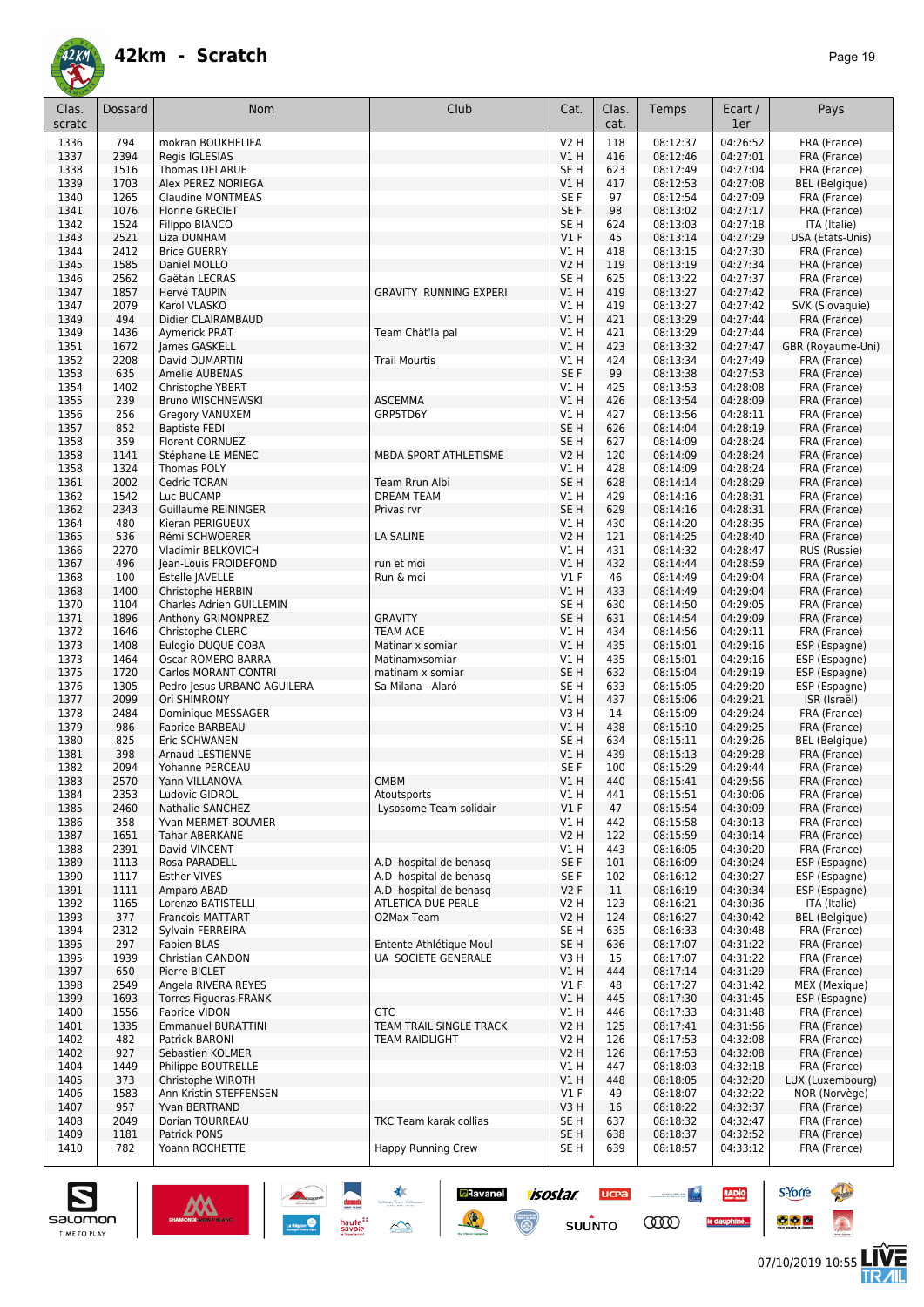

| Clas.<br>scratc | Dossard      | Nom                                                 | Club                                | Cat.                     | Clas.<br>cat.       | Temps                | Ecart /<br>1er       | Pays                              |
|-----------------|--------------|-----------------------------------------------------|-------------------------------------|--------------------------|---------------------|----------------------|----------------------|-----------------------------------|
| 1411            | 880          | Fanny FERNANDEZ                                     | TEAM HOKA ONE ONE                   | SE F                     | 103                 | 08:19:02             | 04:33:17             | FRA (France)                      |
| 1412            | 748          | <b>Adrien FAIVRE</b>                                |                                     | ES <sub>H</sub>          | 17                  | 08:19:11             | 04:33:26             | FRA (France)                      |
| 1413            | 677          | Laure LAGRANGE                                      |                                     | $VI$ F                   | 50                  | 08:19:23             | 04:33:38             | FRA (France)                      |
| 1414            | 876          | Sophie LE COZ                                       |                                     | SE F                     | 104                 | 08:19:29<br>08:19:58 | 04:33:44             | FRA (France)                      |
| 1415<br>1416    | 1765<br>1644 | Aude JOLIVET<br>Loic FRASZCZAK                      |                                     | SE F<br>SE <sub>H</sub>  | 105<br>640          | 08:20:01             | 04:34:13<br>04:34:16 | FRA (France)<br>FRA (France)      |
| 1417            | 2018         | Thibaut MEYER                                       |                                     | V1 H                     | 449                 | 08:20:15             | 04:34:30             | FRA (France)                      |
| 1418            | 959          | Sylvain LARA                                        |                                     | SE <sub>H</sub>          | 641                 | 08:20:20             | 04:34:35             | FRA (France)                      |
| 1418            | 1208         | Jérôme LINTINGRE                                    |                                     | SE H                     | 641                 | 08:20:20             | 04:34:35             | FRA (France)                      |
| 1420            | 155          | <b>Benoit HALIPRE</b>                               | Dole AC                             | SE <sub>H</sub>          | 643                 | 08:20:21             | 04:34:36             | FRA (France)                      |
| 1420            | 1487         | Delphine WENTZO                                     |                                     | $VI$ F                   | 51                  | 08:20:21             | 04:34:36             | FRA (France)                      |
| 1422            | 1196         | Daniela SIRIGU                                      | <b>Courmayeur Trailers</b>          | V2F                      | 12                  | 08:20:33             | 04:34:48             | ITA (Italie)                      |
| 1423            | 833          | Yves HOFMEYER                                       | <b>TRANSPORTS WOEHL</b>             | <b>V2 H</b>              | 128                 | 08:20:41             | 04:34:56             | FRA (France)                      |
| 1424            | 1591         | Denis DESCAMPS                                      | orteil en pointes                   | <b>V2 H</b>              | 129                 | 08:20:52             | 04:35:07             | FRA (France)                      |
| 1425            | 284          | <b>Emmanuel PETREMANN</b>                           |                                     | V1 H                     | 450                 | 08:20:55             | 04:35:10             | FRA (France)                      |
| 1426<br>1426    | 620<br>2486  | Kevin SMITH<br>Coline GRAEBER                       | Lomond Hill Runners<br>CMBM         | V <sub>2</sub> H<br>SE F | 130<br>106          | 08:20:56<br>08:20:56 | 04:35:11<br>04:35:11 | GBR (Royaume-Uni)<br>FRA (France) |
| 1428            | 88           | <b>Bastien LONG</b>                                 | <b>GSE SPORT</b>                    | SE <sub>H</sub>          | 644                 | 08:20:57             | 04:35:12             | FRA (France)                      |
| 1428            | 1098         | Corentin GEORGE                                     | Intrepide Angers                    | SE <sub>H</sub>          | 644                 | 08:20:57             | 04:35:12             | FRA (France)                      |
| 1430            | 135          | Olivier BLOCH                                       | Team Trail Côte Bleue               | SE <sub>H</sub>          | 646                 | 08:20:59             | 04:35:14             | FRA (France)                      |
| 1430            | 337          | Joseph TROVATO                                      | Ecole du Marathon - Met             | V1 H                     | 451                 | 08:20:59             | 04:35:14             | FRA (France)                      |
| 1430            | 845          | Jemma CHAPMAN                                       |                                     | V1F                      | 52                  | 08:20:59             | 04:35:14             | GBR (Royaume-Uni)                 |
| 1433            | 222          | <b>Thomas BREMBOR</b>                               | Racing Club d'Arras                 | SE <sub>H</sub>          | 647                 | 08:21:03             | 04:35:18             | FRA (France)                      |
| 1434            | 1136         | Pierre GRANDGERARD                                  | <b>MOMACO</b>                       | SE <sub>H</sub>          | 648                 | 08:21:07             | 04:35:22             | FRA (France)                      |
| 1435            | 1155         | <b>Arnaud NIEDREE</b>                               | <b>MOMACO</b>                       | SE <sub>H</sub>          | 649                 | 08:21:08             | 04:35:23             | FRA (France)                      |
| 1436            | 1149         | <b>Fabien GRANDGERARD</b><br><b>Nicolas BREMAND</b> | <b>BOMACO</b>                       | SE <sub>H</sub>          | 650                 | 08:21:09             | 04:35:24             | FRA (France)                      |
| 1437<br>1438    | 2601<br>2216 | Didier CORDEAU                                      |                                     | SE <sub>H</sub><br>V1H   | 651<br>452          | 08:21:11<br>08:21:14 | 04:35:26<br>04:35:29 | FRA (France)<br>FRA (France)      |
| 1439            | 1567         | Jean JACOB                                          |                                     | V1H                      | 453                 | 08:21:15             | 04:35:30             | <b>BEL</b> (Belgique)             |
| 1440            | 2080         | Michel GOUTELLE                                     |                                     | V3H                      | 17                  | 08:21:20             | 04:35:35             | FRA (France)                      |
| 1441            | 950          | <b>Brice BELLEMANS</b>                              |                                     | V1 H                     | 454                 | 08:21:31             | 04:35:46             | FRA (France)                      |
| 1442            | 338          | Jean-Christophe MEUNIER                             |                                     | <b>V2 H</b>              | 131                 | 08:21:33             | 04:35:48             | <b>BEL</b> (Belgique)             |
| 1443            | 961          | Thierry DUPOUY                                      | <b>BDP TEAM</b>                     | V2 H                     | 132                 | 08:21:40             | 04:35:55             | FRA (France)                      |
| 1444            | 124          | Laure GAPIN                                         | <b>SALEVE TRAIL</b>                 | SE F                     | 107                 | 08:21:54             | 04:36:09             | FRA (France)                      |
| 1445            | 1496         | Simon BISCH                                         | Salève Trail                        | SE <sub>H</sub>          | 652                 | 08:21:55             | 04:36:10             | FRA (France)                      |
| 1446            | 780          | David DUBOIS                                        | Jogging aventure Roncqu             | <b>V2 H</b>              | 133                 | 08:22:04             | 04:36:19             | FRA (France)                      |
| 1447            | 1544         | <b>Frederic SERRES</b>                              | EP MANOSQUE ATHLETISME              | V1 H                     | 455                 | 08:22:17             | 04:36:32             | FRA (France)                      |
| 1448<br>1449    | 181<br>1676  | Philippe HUILLET<br>Gregory BODY                    | <b>PSA</b>                          | VIH<br>SE <sub>H</sub>   | 456<br>653          | 08:22:21<br>08:22:28 | 04:36:36<br>04:36:43 | FRA (France)<br>FRA (France)      |
| 1450            | 2402         | Paul MOREL                                          | TeamSo6                             | SE <sub>H</sub>          | 654                 | 08:22:33             | 04:36:48             | FRA (France)                      |
| 1451            | 687          | Christophe BOYER                                    | Léman triathlon                     | V1 H                     | 457                 | 08:22:35             | 04:36:50             | FRA (France)                      |
| 1452            | 1949         | Frederic LOOCK                                      |                                     | <b>V2 H</b>              | 134                 | 08:22:39             | 04:36:54             | GER (Allemagne)                   |
| 1453            | 2450         | <b>William TEULERY</b>                              |                                     | V1 H                     | 458                 | 08:22:45             | 04:37:00             | FRA (France)                      |
| 1454            | 1065         | Julien BUREL                                        |                                     | V1 H                     | 459                 | 08:22:47             | 04:37:02             | FRA (France)                      |
| 1455            | 786          | <b>Isabelle CORNU</b>                               | ERRANCE REIMS EUROPE CL             | V2F                      | 13                  | 08:22:59             | 04:37:14             | FRA (France)                      |
| 1456            | 2213         | Olivier CHOQUET                                     |                                     | V1 H                     | 460                 | 08:23:11             | 04:37:26             | FRA (France)                      |
| 1457            | 2211         | Marc LAVIER                                         | <b>RCA triathlon</b>                | SE <sub>H</sub>          | 655                 | 08:23:12             | 04:37:27             | FRA (France)                      |
| 1458            | 2212         | Pantyavina KSENIYA                                  | Winnie-the-Pooh                     | SE F                     | 108                 | 08:23:14             | 04:37:29             | RUS (Russie)                      |
| 1459<br>1460    | 2461<br>1041 | Cyrille COTTE<br>Nicolas GRIVEL                     |                                     | SE H<br>V1H              | 656<br>461          | 08:23:20<br>08:23:23 | 04:37:35<br>04:37:38 | GBR (Royaume-Uni)<br>FRA (France) |
| 1461            | 2363         | Gildas ALLAIS                                       | <b>CAP DINSHEIM</b>                 | V1H                      | 462                 | 08:23:26             | 04:37:41             | FRA (France)                      |
| 1462            | 2040         | <b>Jordy LAMBIN</b>                                 | Ima                                 | SE <sub>H</sub>          | 657                 | 08:24:02             | 04:38:17             | FRA (France)                      |
| 1463            | 1131         | Valerie MEURVILLE                                   | Sens route trail                    | $VI$ F                   | 53                  | 08:24:13             | 04:38:28             | FRA (France)                      |
| 1464            | 1626         | <b>Matthieu LAURENT</b>                             |                                     | SE <sub>H</sub>          | 658                 | 08:24:21             | 04:38:36             | FRA (France)                      |
| 1465            | 1535         | <b>Antoine LAURENT</b>                              |                                     | SE H                     | 659                 | 08:24:24             | 04:38:39             | FRA (France)                      |
| 1466            | 1369         | Katy MACQUET                                        | <b>RCA TRIAHLON</b>                 | $VI$ F                   | 54                  | 08:24:25             | 04:38:40             | FRA (France)                      |
| 1466            | 1432         | Didier RETUREAU                                     |                                     | V1 H                     | 463                 | 08:24:25             | 04:38:40             | FRA (France)                      |
| 1468            | 1044         | lean DONARD                                         | <b>COCAA</b><br><b>RCA TRIAHLON</b> | V3H                      | 18                  | 08:24:36             | 04:38:51             | FRA (France)                      |
| 1469<br>1470    | 1365<br>455  | <b>Benoit MACQUET</b><br>lean ANDRE                 | <b>ERRANCE</b>                      | V1 H<br><b>V4 H</b>      | 464<br>$\mathbf{1}$ | 08:24:37<br>08:24:43 | 04:38:52<br>04:38:58 | FRA (France)<br>FRA (France)      |
| 1471            | 905          | Mélanie BATLOGG                                     | DSA pontarlier                      | $VI$ F                   | 55                  | 08:24:45             | 04:39:00             | FRA (France)                      |
| 1471            | 1375         | Sebastien TONDEUR                                   | Swiss Perf                          | V1H                      | 465                 | 08:24:45             | 04:39:00             | SUI (Suisse)                      |
| 1473            | 903          | Romuald GREMONT                                     |                                     | V1H                      | 466                 | 08:24:55             | 04:39:10             | FRA (France)                      |
| 1474            | 588          | Didier SCHUSTER                                     |                                     | V1H                      | 467                 | 08:25:29             | 04:39:44             | <b>BEL</b> (Belgique)             |
| 1475            | 807          | <b>Bruno HILAIRE</b>                                |                                     | V1 H                     | 468                 | 08:25:43             | 04:39:58             | FRA (France)                      |
| 1476            | 1333         | Cedric LEROUX                                       |                                     | V1H                      | 469                 | 08:25:50             | 04:40:05             | FRA (France)                      |
| 1477            | 299          | Vincent BOCQUERY                                    | E2 ESPRIT D'EQUIPE                  | V1H                      | 470                 | 08:25:52             | 04:40:07             | FRA (France)                      |
| 1478            | 1320         | Loic BOSQUART                                       |                                     | SE <sub>H</sub>          | 660                 | 08:25:55             | 04:40:10             | FRA (France)                      |
| 1479            | 1093         | <b>François GROMIER</b>                             |                                     | SE H                     | 661                 | 08:26:07             | 04:40:22             | FRA (France)<br>ESP (Espagne)     |
| 1480<br>1481    | 1708<br>2200 | Rémi FRANCOIS<br>Jerome ABSIL                       |                                     | V1 H<br>SE H             | 471<br>662          | 08:26:08<br>08:26:13 | 04:40:23<br>04:40:28 | BEL (Belgique)                    |
| 1482            | 460          | Christophe DEMARS                                   |                                     | V1H                      | 472                 | 08:26:16             | 04:40:31             | BEL (Belgique)                    |
| 1483            | 217          | <b>Violaine RICHARD</b>                             | Saône Mont d Or Nature              | SE F                     | 109                 | 08:26:39             | 04:40:54             | FRA (France)                      |
| 1484            | 2465         | Pierre CHARLOT                                      | <b>CMBM</b>                         | V1H                      | 473                 | 08:27:01             | 04:41:16             | <b>BEL</b> (Belgique)             |
| 1485            | 1782         | Olivier DESPRES                                     | freerun                             | SE H                     | 663                 | 08:27:19             | 04:41:34             | FRA (France)                      |

**isostar** 

 $\odot$ 

**UCPA** 

 $s$ UUNTO

 $\begin{picture}(20,10) \put(0,0){\line(1,0){10}} \put(10,0){\line(1,0){10}} \put(10,0){\line(1,0){10}} \put(10,0){\line(1,0){10}} \put(10,0){\line(1,0){10}} \put(10,0){\line(1,0){10}} \put(10,0){\line(1,0){10}} \put(10,0){\line(1,0){10}} \put(10,0){\line(1,0){10}} \put(10,0){\line(1,0){10}} \put(10,0){\line(1,0){10}} \put(10,0){\line(1$ 

**COO** 

RADIO

le dauphiné...

**D**Ravanel

送



**s**Yorre

 $\bullet$   $\bullet$   $\bullet$ 

**There** 

 $\hat{\Omega}$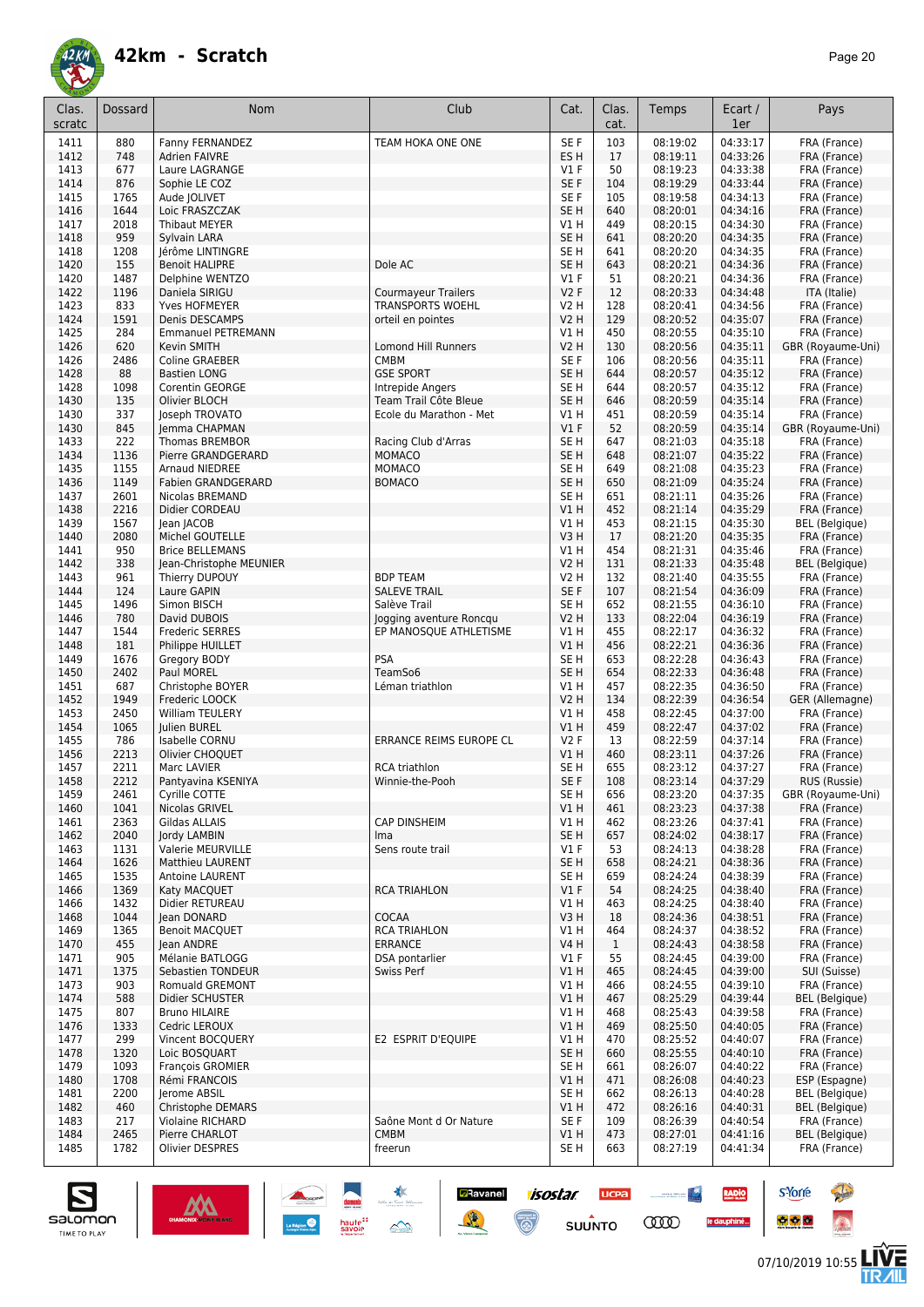

| Clas.<br>scratc | <b>Dossard</b> | <b>Nom</b>                                     | Club                                                  | Cat.                           | Clas.<br>cat. | Temps                | Ecart /<br>1er       | Pays                                    |
|-----------------|----------------|------------------------------------------------|-------------------------------------------------------|--------------------------------|---------------|----------------------|----------------------|-----------------------------------------|
| 1485            | 1841           | Alain HERVE                                    | Free run                                              | V1 H                           | 474           | 08:27:19             | 04:41:34             | FRA (France)                            |
| 1487            | 1653           | Julien BOULIERE                                | <b>FREE RUN</b>                                       | SE <sub>H</sub>                | 664           | 08:27:20             | 04:41:35             | FRA (France)                            |
| 1488            | 1831           | Anthony EVRARD                                 | Free run                                              | SE H                           | 665           | 08:27:26             | 04:41:41             | FRA (France)                            |
| 1489            | 1714           | Sylvain CHOQUET                                | TEAM CARPE DIEM                                       | SE <sub>H</sub>                | 666           | 08:27:31             | 04:41:46             | FRA (France)                            |
| 1490<br>1491    | 1521<br>2122   | Mickael DORSCHNER<br>Nadine LOMBARDI           | Team Carpe Diem<br>Caramel Luberon Team               | SE H<br>V2F                    | 667<br>14     | 08:27:33<br>08:27:37 | 04:41:48<br>04:41:52 | FRA (France)<br>FRA (France)            |
| 1492            | 906            | Laurent BERGHE                                 | JOGGING AVENTURE RONCQU                               | V1 H                           | 475           | 08:27:40             | 04:41:55             | FRA (France)                            |
| 1493            | 945            | Kusuma PITKANEN                                |                                                       | V1F                            | 56            | 08:27:44             | 04:41:59             | THA (Thaïlande)                         |
| 1494            | 1282           | Pascal PETITON                                 |                                                       | V1 H                           | 476           | 08:27:52             | 04:42:07             | FRA (France)                            |
| 1495            | 1476           | Frederic VILLETTE                              |                                                       | <b>V2 H</b>                    | 135           | 08:28:02             | 04:42:17             | FRA (France)                            |
| 1496            | 1329<br>506    | Paul-Cesar DELANNOY                            |                                                       | SE H<br>V1 H                   | 668           | 08:28:05             | 04:42:20             | FRA (France)<br>FRA (France)            |
| 1497<br>1498    | 2507           | Roger UMBDENSTOCK<br>Nigel PROCTOR             | Banbridge AC                                          | <b>V2 H</b>                    | 477<br>136    | 08:28:12<br>08:28:18 | 04:42:27<br>04:42:33 | GBR (Royaume-Uni)                       |
| 1499            | 465            | Robert GALVIN                                  |                                                       | <b>V1 H</b>                    | 478           | 08:28:28             | 04:42:43             | GBR (Royaume-Uni)                       |
| 1500            | 469            | Joachim TELLIER                                |                                                       | SE <sub>H</sub>                | 669           | 08:28:43             | 04:42:58             | FRA (France)                            |
| 1501            | 962            | <b>Benoit LEYGNAC</b>                          |                                                       | <b>V2 H</b>                    | 137           | 08:29:10             | 04:43:25             | FRA (France)                            |
| 1502            | 2239           | Marcos LUZARDI                                 |                                                       | SE H                           | 670           | 08:29:16             | 04:43:31             | ARG (Argentine)                         |
| 1503            | 2082           | Pablo Agustin LUZARDI                          |                                                       | SE <sub>H</sub>                | 671           | 08:29:17             | 04:43:32             | ARG (Argentine)                         |
| 1504<br>1504    | 470<br>576     | Laurent HEYD<br>Clément COURTEL                | Les ptits potos                                       | V1 H<br>SE <sub>H</sub>        | 479<br>672    | 08:29:18<br>08:29:18 | 04:43:33<br>04:43:33 | FRA (France)<br>FRA (France)            |
| 1506            | 2247           | Dimitri FRANZI                                 | <b>CCA Rouffach</b>                                   | SE H                           | 673           | 08:29:23             | 04:43:38             | FRA (France)                            |
| 1507            | 83             | Michael COUREN                                 |                                                       | V1 H                           | 480           | 08:29:24             | 04:43:39             | FRA (France)                            |
| 1508            | 2244           | Leanne STANLEY                                 |                                                       | SE F                           | 110           | 08:29:34             | 04:43:49             | RSA (Afrique du Sud)                    |
| 1509            | 1376           | Lasse SALMINEN                                 | Pakilan Puuskuttajat                                  | V1H                            | 481           | 08:29:37             | 04:43:52             | FIN (Finlande)                          |
| 1510            | 1571           | Didier BOUCAUD                                 |                                                       | V1 H                           | 482           | 08:29:45             | 04:44:00             | FRA (France)                            |
| 1511            | 1611           | Fabrice BUJAUD                                 |                                                       | V1H                            | 483           | 08:29:46             | 04:44:01             | FRA (France)                            |
| 1512            | 388            | Nicolas NEGRI                                  |                                                       | SE <sub>H</sub>                | 674           | 08:29:53             | 04:44:08             | FRA (France)                            |
| 1513            | 773            | Michael CHAUVIN                                | <b>XTREM RUNNIG TRAIL</b><br><b>CABRIVE MLK SPORT</b> | VIH                            | 484           | 08:29:55             | 04:44:10             | FRA (France)                            |
| 1514<br>1515    | 2346<br>150    | Fredo CHABRIER<br>Kevin MAMET                  |                                                       | V2 H<br>SE <sub>H</sub>        | 138<br>675    | 08:30:04<br>08:30:08 | 04:44:19<br>04:44:23 | FRA (France)<br>FRA (France)            |
| 1516            | 275            | Raphael DANA                                   |                                                       | V1 H                           | 485           | 08:30:10             | 04:44:25             | FRA (France)                            |
| 1517            | 1481           | Julien LAUZERAL                                |                                                       | V1H                            | 486           | 08:30:28             | 04:44:43             | FRA (France)                            |
| 1518            | 2069           | Regis LELIEVRE                                 | Riva courir                                           | V1 H                           | 487           | 08:30:29             | 04:44:44             | FRA (France)                            |
| 1519            | 802            | Raul KOSTER                                    |                                                       | VIH                            | 488           | 08:30:32             | 04:44:47             | EST (Estonie)                           |
| 1520            | 268            | Yury ISTOMIN                                   |                                                       | V1 H                           | 489           | 08:30:36             | 04:44:51             | BLR (Biélorussie)                       |
| 1521            | 2042           | <b>Neil DOWLING</b>                            |                                                       | SE <sub>H</sub>                | 676           | 08:30:40             | 04:44:55             | IRL (Irlande)                           |
| 1522            | 1033           | Jean-Charles STROCH                            | <b>AC Montesson</b>                                   | V2 H                           | 139           | 08:30:49             | 04:45:04             | FRA (France)                            |
| 1523<br>1524    | 1554<br>407    | <b>Bruno GRILLET</b><br>Jérémie REDOR          | <b>UA CHAROLAIS BRIONNAIS</b>                         | <b>V2 H</b><br>SE <sub>H</sub> | 140<br>677    | 08:30:51<br>08:30:52 | 04:45:06<br>04:45:07 | FRA (France)<br>FRA (France)            |
| 1525            | 323            | Pierre-Andre POUSSARD                          |                                                       | V1H                            | 490           | 08:31:00             | 04:45:15             | FRA (France)                            |
| 1526            | 2525           | Mélanie MOMONT                                 | <b>AVOC</b>                                           | $VI$ F                         | 57            | 08:31:06             | 04:45:21             | FRA (France)                            |
| 1527            | 176            | Quentin PISCART                                |                                                       | SE <sub>H</sub>                | 678           | 08:31:12             | 04:45:27             | <b>BEL</b> (Belgique)                   |
| 1527            | 507            | Eve HARM                                       |                                                       | SE F                           | 111           | 08:31:12             | 04:45:27             | EST (Estonie)                           |
| 1529            | 2342           | Pierre BILLIAU                                 |                                                       | SE <sub>H</sub>                | 679           | 08:31:13             | 04:45:28             | GBR (Royaume-Uni)                       |
| 1530            | 2576           | Fengli HUANG                                   | <b>ZXTOUR</b>                                         | V1 H                           | 491           | 08:31:15             | 04:45:30             | CHN (Chine)                             |
| 1531<br>1532    | 1354           | Simon NICOLAS<br>Nicolas LE GAL                | <b>TEAM HENAFF</b>                                    | SE H<br>SE H                   | 680<br>681    | 08:31:17<br>08:31:19 | 04:45:32<br>04:45:34 | FRA (France)                            |
| 1533            | 1379<br>266    | Juan Antonio BUENO MORENO                      | team henaff                                           | SE H                           | 682           | 08:31:26             | 04:45:41             | FRA (France)<br>ESP (Espagne)           |
| 1534            | 518            | Cédric CRAUSAZ                                 |                                                       | SE H                           | 683           | 08:31:33             | 04:45:48             | FRA (France)                            |
| 1534            | 523            | Olivier PACIELLO                               |                                                       | V1H                            | 492           | 08:31:33             | 04:45:48             | FRA (France)                            |
| 1536            | 2153           | Alain PLANCON                                  | Ima                                                   | V2 H                           | 141           | 08:31:37             | 04:45:52             | FRA (France)                            |
| 1537            | 383            | Jérôme DAVIN                                   | Les P'tits Potos                                      | SE <sub>H</sub>                | 684           | 08:31:41             | 04:45:56             | FRA (France)                            |
| 1538            | 2563           | Clement BOUQUET                                |                                                       | SE H                           | 685           | 08:31:48             | 04:46:03             | FRA (France)                            |
| 1539            | 89             | Romain BORNATICO                               |                                                       | VIH                            | 493           | 08:31:52             | 04:46:07             | FRA (France)                            |
| 1540<br>1541    | 1980<br>1948   | Sébastien COTTON<br>Christophe-Olivier CARLIER | Tîîîk4trail                                           | V1 H<br>V1H                    | 494<br>495    | 08:31:54<br>08:31:55 | 04:46:09<br>04:46:10 | <b>BEL</b> (Belgique)<br>BEL (Belgique) |
| 1542            | 453            | Khanviso NDLOVU                                | Fourways Road Runners                                 | SE <sub>H</sub>                | 686           | 08:31:58             | 04:46:13             | RSA (Afrique du Sud)                    |
| 1543            | 2249           | Alain LEVILLAIN                                | saint leu d'esserent at                               | V2 H                           | 142           | 08:31:59             | 04:46:14             | FRA (France)                            |
| 1544            | 1972           | Pascal LICATA                                  |                                                       | V1 H                           | 496           | 08:32:05             | 04:46:20             | FRA (France)                            |
| 1545            | 2573           | Qiang JI                                       | <b>ZXTOUR</b>                                         | $VI$ F                         | 58            | 08:32:10             | 04:46:25             | CHN (Chine)                             |
| 1546            | 1859           | Dominique MARTIN                               |                                                       | V1 H                           | 497           | 08:32:20             | 04:46:35             | FRA (France)                            |
| 1547            | 1581           | Laurent MOLENBERGHS                            | as marck athlétisme                                   | <b>V2 H</b>                    | 143           | 08:32:28             | 04:46:43             | FRA (France)                            |
| 1548            | 2520           | David BERNSTEIN                                |                                                       | V2 H                           | 144           | 08:32:29             | 04:46:44             | USA (Etats-Unis)                        |
| 1549<br>1550    | 227<br>416     | Aurore ROUSSEAU<br>Sonia SOARES                | <b>XTREM RUNNING TRAIL</b>                            | V1F<br>$VI$ F                  | 59<br>60      | 08:32:39<br>08:32:40 | 04:46:54<br>04:46:55 | FRA (France)<br>LUX (Luxembourg)        |
| 1551            | 2007           | <b>Francois GERMAIN</b>                        |                                                       | V2 H                           | 145           | 08:32:41             | 04:46:56             | FRA (France)                            |
| 1552            | 545            | Frank MORCANT                                  |                                                       | V2 H                           | 146           | 08:32:42             | 04:46:57             | FRA (France)                            |
| 1553            | 1930           | Frédéric MEYER                                 | leffB'Trail                                           | V1H                            | 498           | 08:32:45             | 04:47:00             | FRA (France)                            |
| 1553            | 1932           | Audrey KISTNER                                 | Run'in ambassadrice                                   | SE F                           | 112           | 08:32:45             | 04:47:00             | FRA (France)                            |
| 1555            | 248            | David DE SAINT LEGER                           | <b>XTREM RUNNING TRAIL</b>                            | V1 H                           | 499           | 08:32:46             | 04:47:01             | FRA (France)                            |
| 1555            | 318            | Elske VAN DER PUTTEN                           |                                                       | SE F                           | 113           | 08:32:46             | 04:47:01             | NED (Pays-Bas)                          |
| 1557            | 142            | <b>Rolf DROGE</b>                              | club chamoniqua                                       | SE H                           | 687           | 08:32:54             | 04:47:09             | NED (Pays-Bas)                          |
| 1558            | 1197<br>1207   | Vanina PIZARRO                                 |                                                       | V1 F                           | 61            | 08:33:14             | 04:47:29             | FRA (France)                            |
| 1559<br>1560    | 474            | François LANDESMAN<br>Vincent PROKSA           | KHG                                                   | V2 H<br>SE H                   | 147<br>688    | 08:33:15<br>08:33:22 | 04:47:30<br>04:47:37 | FRA (France)<br>SVK (Slovaquie)         |
|                 |                |                                                |                                                       |                                |               |                      |                      |                                         |

**isostar** 

 $\odot$ 

**UCPA** 

 $s$ UUNTO

 $\begin{picture}(20,10) \put(0,0){\line(1,0){10}} \put(10,0){\line(1,0){10}} \put(10,0){\line(1,0){10}} \put(10,0){\line(1,0){10}} \put(10,0){\line(1,0){10}} \put(10,0){\line(1,0){10}} \put(10,0){\line(1,0){10}} \put(10,0){\line(1,0){10}} \put(10,0){\line(1,0){10}} \put(10,0){\line(1,0){10}} \put(10,0){\line(1,0){10}} \put(10,0){\line(1$ 

**COO** 

RADIO

le dauphiné...

**D**Ravanel

送





**s**Yorre

 $\bullet$   $\bullet$   $\bullet$ 

**There**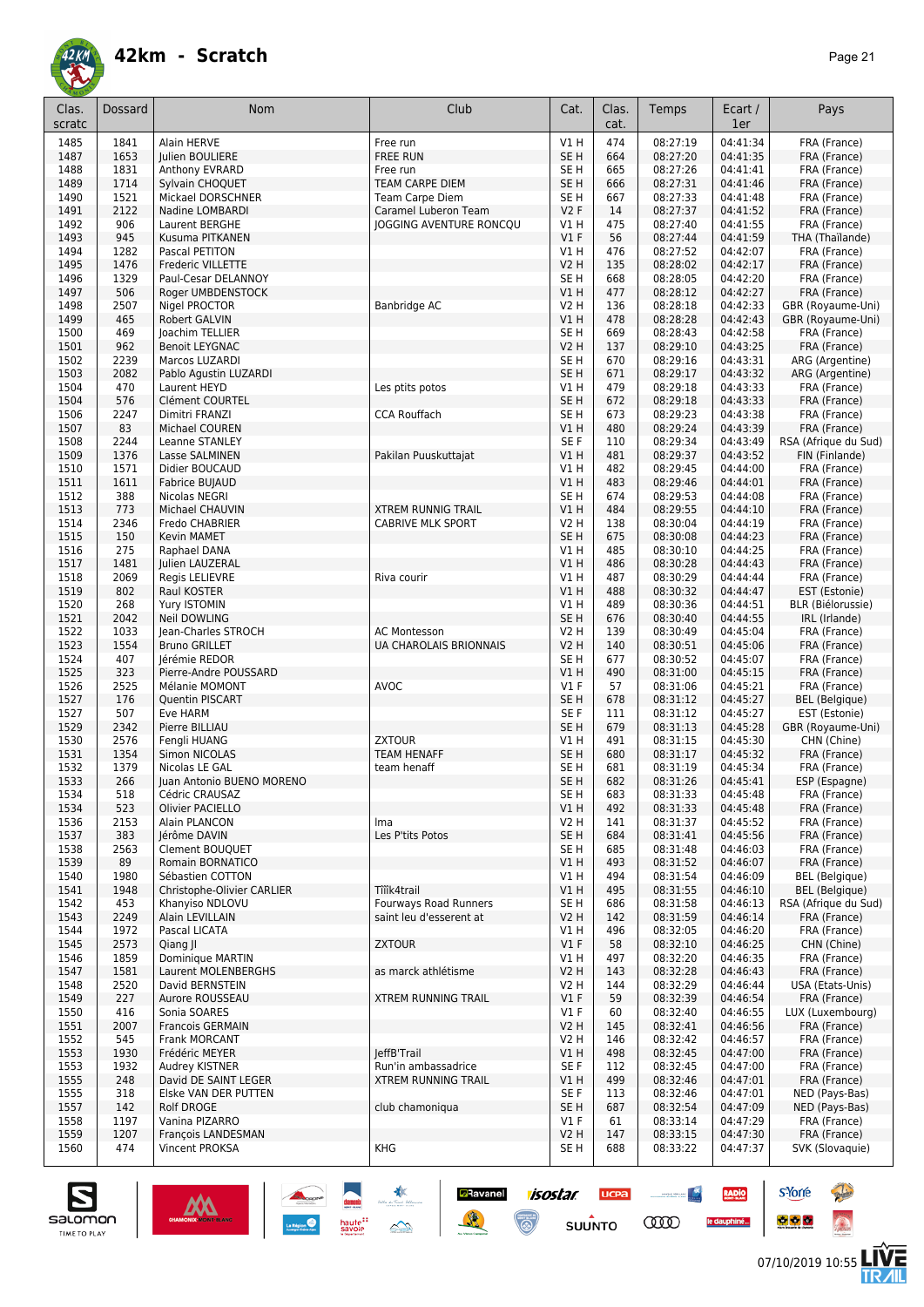

| Clas.<br>scratc | Dossard      | Nom                                       | Club                                         | Cat.                               | Clas.<br>cat. | Temps                | Ecart /<br>1er       | Pays                                   |
|-----------------|--------------|-------------------------------------------|----------------------------------------------|------------------------------------|---------------|----------------------|----------------------|----------------------------------------|
| 1561            | 2445         | Laurent THOUVENOT                         |                                              | V1H                                | 500           | 08:33:26             | 04:47:41             | FRA (France)                           |
| 1562            | 2133         | Gregory GOUBIES                           |                                              | SE <sub>H</sub>                    | 689           | 08:33:47             | 04:48:02             | FRA (France)                           |
| 1563            | 103          | Frederic RIVAULT PINEAU                   |                                              | V1 H                               | 501           | 08:33:53             | 04:48:08             | FRA (France)                           |
| 1564            | 1950         | Melanie BOCKEMUEHL                        |                                              | $VI$ F                             | 62            | 08:33:59             | 04:48:14             | GER (Allemagne)                        |
| 1565            | 154          | <b>Fredic BUCHS</b>                       | <b>BCT</b>                                   | V2 H                               | 148           | 08:34:00             | 04:48:15             | FRA (France)                           |
| 1566<br>1566    | 370<br>2118  | <b>Hyacinthe BENNIKS</b><br>Vlad VUTA     | GorunaTrailRunning                           | SE <sub>H</sub><br>V1 H            | 690<br>502    | 08:34:04<br>08:34:04 | 04:48:19<br>04:48:19 | FRA (France)<br>ROU (Roumanie)         |
| 1568            | 710          | <b>Gweltaz FRERET</b>                     |                                              | V1 H                               | 503           | 08:34:05             | 04:48:20             | FRA (France)                           |
| 1569            | 2644         | <b>Francis SIMOES</b>                     | <b>VVFA</b>                                  | SE <sub>H</sub>                    | 691           | 08:34:11             | 04:48:26             | FRA (France)                           |
| 1570            | 1331         | Stephane LOSSERAND                        |                                              | <b>V2 H</b>                        | 149           | 08:34:17             | 04:48:32             | FRA (France)                           |
| 1570            | 1612         | Denis VILETTE                             |                                              | V1H                                | 504           | 08:34:17             | 04:48:32             | FRA (France)                           |
| 1572            | 502          | Florian BRUNET-LECOMTE                    |                                              | SE <sub>H</sub>                    | 692           | 08:34:22             | 04:48:37             | FRA (France)                           |
| 1573            | 334          | Ludovit BREZINA                           |                                              | V1 H                               | 505           | 08:34:32             | 04:48:47             | SVK (Slovaquie)                        |
| 1574            | 1477         | Sylvain BRACHET                           |                                              | SE <sub>H</sub>                    | 693           | 08:34:33             | 04:48:48             | FRA (France)                           |
| 1575<br>1576    | 1918<br>2140 | Christian GODFRAIND<br>Laurent SAUVAGEOT  |                                              | V2 H<br>VIH                        | 150<br>506    | 08:34:37<br>08:34:38 | 04:48:52<br>04:48:53 | <b>BEL</b> (Belgique)<br>FRA (France)  |
| 1577            | 803          | Paul DUNE                                 |                                              | V3 H                               | 19            | 08:34:51             | 04:49:06             | FRA (France)                           |
| 1578            | 1200         | Laurent ENJOLRAS                          |                                              | V1 H                               | 507           | 08:34:57             | 04:49:12             | FRA (France)                           |
| 1579            | 2651         | Constantin DINU                           |                                              | V1 H                               | 508           | 08:35:04             | 04:49:19             | FRA (France)                           |
| 1580            | 560          | Laurent MESPLOMB                          | <b>US METRO TRANSPORT</b>                    | SE <sub>H</sub>                    | 694           | 08:35:19             | 04:49:34             | FRA (France)                           |
| 1581            | 2431         | Christophe MONTANTEME                     |                                              | V1 H                               | 509           | 08:35:21             | 04:49:36             | FRA (France)                           |
| 1582            | 2426         | Romaric IDASZEK                           |                                              | SE <sub>H</sub>                    | 695           | 08:35:22             | 04:49:37             | FRA (France)                           |
| 1583            | 622          | Francois POUZET                           |                                              | SE <sub>H</sub>                    | 696           | 08:35:28             | 04:49:43<br>04:49:43 | CHI (Chili)                            |
| 1583<br>1585    | 630<br>1336  | Camila VALENZUELA<br>Sébastien GENETTE    |                                              | SE F<br>V1 H                       | 114<br>510    | 08:35:28<br>08:35:33 | 04:49:48             | CHI (Chili)<br><b>BEL</b> (Belgique)   |
| 1586            | 1876         | Fanny FALQUE                              |                                              | SE <sub>F</sub>                    | 115           | 08:35:35             | 04:49:50             | FRA (France)                           |
| 1587            | 889          | Pascaline VANDIERDONCK                    | logging aventure Roncgu                      | $VI$ F                             | 63            | 08:35:39             | 04:49:54             | FRA (France)                           |
| 1588            | 1943         | Marta CASADO COLOME                       |                                              | SE <sub>F</sub>                    | 116           | 08:35:43             | 04:49:58             | ESP (Espagne)                          |
| 1589            | 735          | Jean François BONNARDOT                   | <b>HAGER GROUP</b>                           | V1 H                               | 511           | 08:35:51             | 04:50:06             | FRA (France)                           |
| 1589            | 1073         | Sophie PATE                               | les p'tits potos                             | $VI$ F                             | 64            | 08:35:51             | 04:50:06             | FRA (France)                           |
| 1591            | 2255         | Pierre SERFASS                            |                                              | V2 H                               | 151           | 08:35:53             | 04:50:08             | FRA (France)                           |
| 1592            | 271          | Jean Francois BELLOT                      |                                              | V2 H                               | 152           | 08:36:02             | 04:50:17             | FRA (France)                           |
| 1593<br>1593    | 743<br>818   | David CUESTA<br>Loïc BESSON               |                                              | V1H<br>SE <sub>H</sub>             | 512<br>697    | 08:36:10<br>08:36:10 | 04:50:25<br>04:50:25 | FRA (France)<br>FRA (France)           |
| 1595            | 1135         | Loic SCHRAAUWERS                          |                                              | SE <sub>H</sub>                    | 698           | 08:36:20             | 04:50:35             | FRA (France)                           |
| 1596            | 2440         | <b>Frederic VILLE</b>                     | CORD                                         | VIH                                | 513           | 08:36:24             | 04:50:39             | FRA (France)                           |
| 1597            | 1807         | <b>Thibaut MOREL</b>                      |                                              | SE <sub>H</sub>                    | 699           | 08:36:27             | 04:50:42             | FRA (France)                           |
| 1598            | 1938         | Maxime BUGARI                             |                                              | SE <sub>H</sub>                    | 700           | 08:36:28             | 04:50:43             | FRA (France)                           |
| 1599            | 2453         | Antonio PERENIGUEZ MARTINEZ               |                                              | V1 H                               | 514           | 08:36:34             | 04:50:49             | ESP (Espagne)                          |
| 1600            | 636          | Thierry SEEMANN                           |                                              | <b>V2 H</b>                        | 153           | 08:36:42             | 04:50:57             | FRA (France)                           |
| 1601<br>1602    | 1260<br>1114 | Hugo BENEDITE<br>Meheza WALLA             | <b>USEE</b><br><b>ACS-CRE STIRING WENDEL</b> | ES <sub>H</sub><br>SE <sub>H</sub> | 18<br>701     | 08:36:46<br>08:36:47 | 04:51:01<br>04:51:02 | FRA (France)<br>FRA (France)           |
| 1603            | 2480         | <b>Fabien LAMBIN</b>                      |                                              | SE H                               | 702           | 08:36:51             | 04:51:06             | FRA (France)                           |
| 1604            | 1026         | Monica ZAPATA AVILES SCHMIDT              | TraiLeman                                    | $VI$ F                             | 65            | 08:36:52             | 04:51:07             | ECU (Equateur)                         |
| 1605            | 2510         | Imran ALI                                 |                                              | V1 H                               | 515           | 08:36:54             | 04:51:09             | GBR (Royaume-Uni)                      |
| 1606            | 195          | Gaetan GILET                              | Enjoy & Trail Store                          | SE <sub>H</sub>                    | 703           | 08:36:59             | 04:51:14             | <b>BEL</b> (Belgique)                  |
| 1607            | 2037         | Christophe MULLER                         |                                              | V1 H                               | 516           | 08:37:03             | 04:51:18             | FRA (France)                           |
| 1608            | 2468         | Abdel BELKAHLA                            |                                              | V1H                                | 517           | 08:37:29             | 04:51:44             | FRA (France)                           |
| 1609<br>1610    | 466<br>940   | <b>Gwenael BREMBOR</b><br>Sophie DUMANOIS | Digital Runners                              | SE H<br>$VI$ F                     | 704<br>66     | 08:37:30<br>08:37:33 | 04:51:45<br>04:51:48 | FRA (France)<br>FRA (France)           |
| 1611            | 1505         | Roberto SPEDALOTTO                        | FOXTRAIL BOUZONVILLE                         | V1 H                               | 518           | 08:37:44             | 04:51:59             | FRA (France)                           |
| 1612            | 2574         | Baosen WANG                               | <b>ZXTOUR</b>                                | V1H                                | 519           | 08:37:47             | 04:52:02             | CHN (Chine)                            |
| 1613            | 570          | Peter VAN SCHIJNDEL                       |                                              | SE H                               | 705           | 08:37:59             | 04:52:14             | NED (Pays-Bas)                         |
| 1613            | 1095         | Maurice POST                              |                                              | SE H                               | 705           | 08:37:59             | 04:52:14             | NED (Pays-Bas)                         |
| 1615            | 995          | Stéphane BUQUET                           | CAC                                          | V1 H                               | 520           | 08:38:06             | 04:52:21             | FRA (France)                           |
| 1616            | 990          | Lionel CULOT                              |                                              | SE H                               | 707           | 08:38:07             | 04:52:22             | <b>BEL</b> (Belgique)<br>POL (Poloane) |
| 1617<br>1618    | 1497<br>1338 | Agnieszka BARA<br>Christophe DA SILVA     | Triathlon Olympic Dinar                      | SE F<br>V1 H                       | 117<br>521    | 08:38:16<br>08:38:27 | 04:52:31<br>04:52:42 | FRA (France)                           |
| 1619            | 683          | <b>Clement DUVAL</b>                      |                                              | SE H                               | 708           | 08:38:35             | 04:52:50             | FRA (France)                           |
| 1620            | 2031         | Nicolas MEUNIER-CARUS                     |                                              | SE <sub>H</sub>                    | 709           | 08:38:41             | 04:52:56             | FRA (France)                           |
| 1621            | 2036         | Valentine POTIER                          |                                              | SE F                               | 118           | 08:38:43             | 04:52:58             | FRA (France)                           |
| 1622            | 1689         | <b>Mariolaine DUMAS</b>                   |                                              | SE F                               | 119           | 08:38:49             | 04:53:04             | FRA (France)                           |
| 1623            | 814          | <b>Patrick TURGY</b>                      |                                              | V2 H                               | 154           | 08:39:04             | 04:53:19             | FRA (France)                           |
| 1623            | 1690         | Yann PINAUD                               | <b>ACF Alstom</b>                            | V2 H                               | 154           | 08:39:04             | 04:53:19             | FRA (France)                           |
| 1625<br>1626    | 2430<br>1692 | Germain PRUNIER<br>Fanny ROMAN            | <b>ACF Alstom</b><br><b>ACF Alstom</b>       | SE H<br>SE F                       | 710<br>120    | 08:39:08<br>08:39:09 | 04:53:23<br>04:53:24 | FRA (France)<br>FRA (France)           |
| 1627            | 2624         | Patrick GUYONNET                          | TEAM RUNNING SENSATION                       | V1 H                               | 522           | 08:39:11             | 04:53:26             | FRA (France)                           |
| 1628            | 1159         | Evelyne BARONI                            | <b>LACETS DU LIZON</b>                       | V2F                                | 15            | 08:39:18             | 04:53:33             | FRA (France)                           |
| 1629            | 1706         | Brigitte DELACROIX                        | LACETS DU LIZON                              | V2F                                | 16            | 08:39:22             | 04:53:37             | FRA (France)                           |
| 1630            | 1863         | Muammer OZER                              |                                              | SE H                               | 711           | 08:39:37             | 04:53:52             | SUI (Suisse)                           |
| 1631            | 1624         | Severina ABIS                             |                                              | SE F                               | 121           | 08:39:41             | 04:53:56             | FRA (France)                           |
| 1631            | 2417         | Jean-Benoît SIGROS                        | <b>KERAUNOS Sports</b>                       | VIH                                | 523           | 08:39:41             | 04:53:56             | FRA (France)                           |
| 1633<br>1634    | 1035<br>1514 | Francis THOURET<br><b>Ollivier NOGUET</b> | <b>AVC CHANTELLE</b>                         | V1 H<br>V1H                        | 524<br>525    | 08:39:46<br>08:39:49 | 04:54:01<br>04:54:04 | FRA (France)<br>FRA (France)           |
| 1635            | 644          | Yannick ROCHETEAU                         |                                              | V2 H                               | 156           | 08:39:51             | 04:54:06             | FRA (France)                           |

**Ravanel 1505tar** 

 $\odot$ 

送

**UCPA** 

 $s$ UUNTO

 $\sim$ 

**COO** 

RADIO

le dauphiné...



**s**Yorre

 $\bullet$   $\bullet$   $\bullet$ 

**There** 

 $\hat{\Omega}$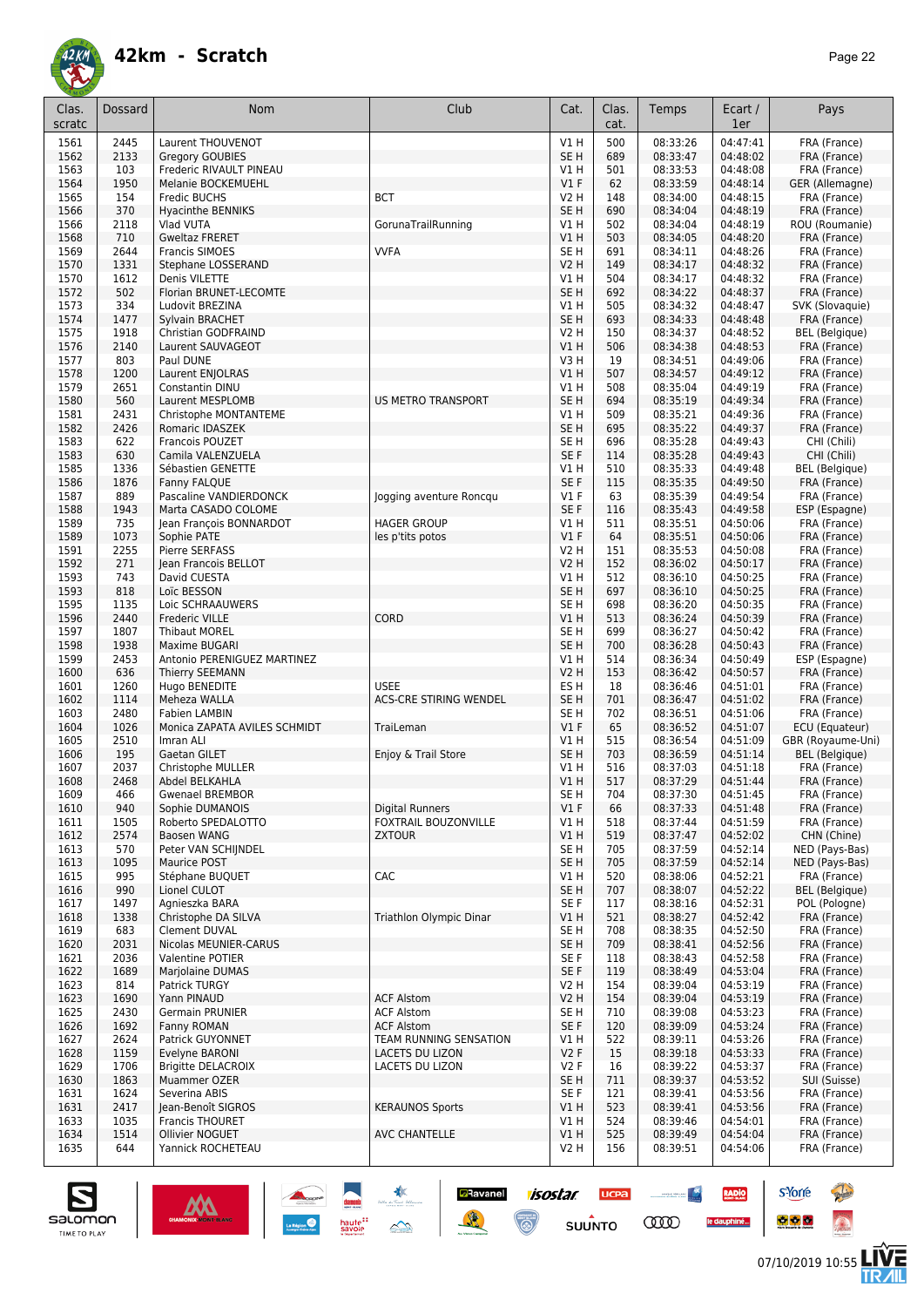

| Clas.<br>scratc | Dossard      | Nom                                      | Club                        | Cat.                      | Clas.<br>cat. | Temps                | Ecart /<br>1er       | Pays                              |
|-----------------|--------------|------------------------------------------|-----------------------------|---------------------------|---------------|----------------------|----------------------|-----------------------------------|
| 1636            | 602          | Christophe DUBOS                         |                             | V1H                       | 526           | 08:39:58             | 04:54:13             | FRA (France)                      |
| 1637            | 727          | <b>Fabrice HURE</b>                      | LA LEMUR TEAM               | VIH                       | 527           | 08:39:59             | 04:54:14             | FRA (France)                      |
| 1638            | 2493         | Francois ROUSSON                         |                             | SE <sub>H</sub>           | 712           | 08:40:12             | 04:54:27             | FRA (France)                      |
| 1639            | 1599         | Olivier TASTE                            |                             | V1H                       | 528           | 08:40:15<br>08:40:18 | 04:54:30             | FRA (France)                      |
| 1640<br>1641    | 2287<br>742  | Jeremy MARTIN<br>Laurent GRUBER          | <b>HAGER GROUP</b>          | SE <sub>H</sub><br>V1 H   | 713<br>529    | 08:40:27             | 04:54:33<br>04:54:42 | FRA (France)<br>FRA (France)      |
| 1642            | 2130         | <b>Purificacion GARCIA</b>               |                             | $VI$ F                    | 67            | 08:40:33             | 04:54:48             | ESP (Espagne)                     |
| 1642            | 2620         | Florian LOUBARD                          |                             | SE <sub>H</sub>           | 714           | 08:40:33             | 04:54:48             | FRA (France)                      |
| 1644            | 1241         | Sebastien SVITELJ                        | <b>ENTENTE HAUTE ALSACE</b> | SE <sub>H</sub>           | 715           | 08:40:34             | 04:54:49             | FRA (France)                      |
| 1645            | 1844         | Vignon KAM                               |                             | SE <sub>H</sub>           | 716           | 08:40:40             | 04:54:55             | FRA (France)                      |
| 1646            | 1761         | Louis LECLERCQ                           |                             | SE <sub>H</sub>           | 717           | 08:40:44             | 04:54:59             | FRA (France)                      |
| 1647            | 121          | Christian PERROT-MINNOT                  |                             | V3H                       | 20            | 08:40:54             | 04:55:09             | FRA (France)                      |
| 1648            | 348          | <b>Yannick CALLENS</b>                   |                             | SE <sub>H</sub>           | 718           | 08:40:57             | 04:55:12             | <b>BEL</b> (Belgique)             |
| 1649            | 1493         | Diogo FERNANDES ESPANHOL VIEIRA          |                             | SE <sub>H</sub>           | 719           | 08:41:16             | 04:55:31             | POR (Portugal)                    |
| 1650<br>1651    | 582<br>1130  | Nicolas HUGUES<br>Jérôme OWCZARCZAK      |                             | V2 H<br>SE <sub>H</sub>   | 157<br>720    | 08:41:19<br>08:41:35 | 04:55:34<br>04:55:50 | FRA (France)<br>FRA (France)      |
| 1652            | 1791         | Christophe DEMONT                        |                             | V1 H                      | 530           | 08:41:45             | 04:56:00             | FRA (France)                      |
| 1653            | 948          | Sylvie PHILIS                            | Cap Grand Air St Christ     | SE F                      | 122           | 08:41:53             | 04:56:08             | FRA (France)                      |
| 1654            | 1209         | Loïc ASTRUC                              |                             | SE <sub>H</sub>           | 721           | 08:41:54             | 04:56:09             | FRA (France)                      |
| 1655            | 1569         | Emilie WEISSE                            |                             | SE <sub>F</sub>           | 123           | 08:41:55             | 04:56:10             | FRA (France)                      |
| 1656            | 1975         | <b>Caroline THOMAS</b>                   |                             | <b>V1 F</b>               | 68            | 08:41:56             | 04:56:11             | FRA (France)                      |
| 1657            | 1738         | Christophe LEMOINE                       |                             | VIH                       | 531           | 08:42:12             | 04:56:27             | FRA (France)                      |
| 1658            | 1443         | Maud KASPRZAK                            | Les P'tits Potos            | SE <sub>F</sub>           | 124           | 08:42:13             | 04:56:28             | FRA (France)                      |
| 1659            | 1835         | <b>Emmanuel VEILLON</b>                  | <b>ASPHALTE 94</b>          | <b>V2 H</b>               | 158           | 08:42:17             | 04:56:32             | FRA (France)                      |
| 1660<br>1660    | 405<br>592   | Eric BRUYERE<br>Thierry RENAULT          |                             | SE <sub>H</sub><br>V1H    | 722<br>532    | 08:42:35<br>08:42:35 | 04:56:50<br>04:56:50 | FRA (France)<br>FRA (France)      |
| 1662            | 956          | Santi APINYAWATTANA                      |                             | SE <sub>H</sub>           | 723           | 08:42:38             | 04:56:53             | THA (Thaïlande)                   |
| 1663            | 2581         | <b>Benoit DURAND</b>                     |                             | V1H                       | 533           | 08:42:58             | 04:57:13             | FRA (France)                      |
| 1664            | 971          | Zahorec MARIAN                           | <b>KHG</b>                  | SE <sub>H</sub>           | 724           | 08:43:04             | 04:57:19             | SVK (Slovaquie)                   |
| 1665            | 515          | Lesley Kristina PHILIP                   | <b>Hoggs Harriers</b>       | V1F                       | 69            | 08:43:08             | 04:57:23             | GBR (Royaume-Uni)                 |
| 1666            | 436          | Cameron PHILIP                           | <b>Hoggs Harriers</b>       | V1 H                      | 534           | 08:43:10             | 04:57:25             | GBR (Royaume-Uni)                 |
| 1667            | 1869         | <b>Treveur GAFFIOT</b>                   | <b>IE COURS A RENNES</b>    | V1 H                      | 535           | 08:43:15             | 04:57:30             | FRA (France)                      |
| 1667            | 2038         | Syllvie CORVAISIER                       | Lacets du lizon             | <b>V2F</b>                | 17            | 08:43:15             | 04:57:30             | FRA (France)                      |
| 1669            | 671          | Nicolas BRICE                            |                             | SE <sub>H</sub>           | 725           | 08:43:20             | 04:57:35             | FRA (France)                      |
| 1670<br>1671    | 280<br>1177  | Henri PASQUALONE                         | Les P'Tits Potos<br>errance | V1 H<br><b>V2F</b>        | 536<br>18     | 08:43:40<br>08:43:49 | 04:57:55<br>04:58:04 | FRA (France)<br>FRA (France)      |
| 1672            | 1453         | Veronique DOILLON<br>Céline NAKAS        |                             | SE <sub>F</sub>           | 125           | 08:43:52             | 04:58:07             | FRA (France)                      |
| 1673            | 965          | <b>Beatrice BUISSON</b>                  | VAL D ORGE ATHLETIC         | <b>V2F</b>                | 19            | 08:43:55             | 04:58:10             | FRA (France)                      |
| 1674            | 443          | Charlotte MOSS                           |                             | SE <sub>F</sub>           | 126           | 08:44:01             | 04:58:16             | GBR (Royaume-Uni)                 |
| 1675            | 2522         | Nigel LAWRENCE                           |                             | V1H                       | 537           | 08:44:13             | 04:58:28             | GBR (Royaume-Uni)                 |
| 1676            | 1668         | <b>Gautier DERREY</b>                    |                             | SE <sub>H</sub>           | 726           | 08:44:21             | 04:58:36             | FRA (France)                      |
| 1676            | 1832         | Jean-Baptiste MULLIE                     |                             | SE <sub>H</sub>           | 726           | 08:44:21             | 04:58:36             | FRA (France)                      |
| 1678            | 2115         | <b>Willy BATARD</b>                      |                             | SE <sub>H</sub>           | 728           | 08:44:28             | 04:58:43             | FRA (France)                      |
| 1679<br>1680    | 497<br>1967  | Abigail HOUGHTON<br>Marie APOTHELOZ      |                             | SE <sub>F</sub><br>SE F   | 127<br>128    | 08:44:29<br>08:44:33 | 04:58:44             | FRA (France)                      |
| 1681            | 2147         | Tatiana APOTHELOZ                        |                             | SE <sub>F</sub>           | 129           | 08:44:35             | 04:58:48<br>04:58:50 | FRA (France)<br>FRA (France)      |
| 1682            | 211          | <b>Frank BERKERS</b>                     |                             | V1 H                      | 538           | 08:44:37             | 04:58:52             | NED (Pays-Bas)                    |
| 1683            | 804          | <b>Valery AUCHERE</b>                    | Ouest Essonne Athlétism     | V2 H                      | 159           | 08:44:43             | 04:58:58             | FRA (France)                      |
| 1684            | 951          | Pascal PHILIPPS                          | la saline                   | V1 H                      | 539           | 08:44:57             | 04:59:12             | FRA (France)                      |
| 1685            | 1061         | Raphael PATOU                            | la saline                   | V1 H                      | 540           | 08:45:01             | 04:59:16             | FRA (France)                      |
| 1686            | 836          | Yoann BOULLE                             |                             | SE <sub>H</sub>           | 729           | 08:45:10             | 04:59:25             | FRA (France)                      |
| 1687            | 1945         | Christophe LACOMBE                       |                             | V2 H                      | 160           | 08:45:17             | 04:59:32             | FRA (France)                      |
| 1688<br>1689    | 2241<br>2319 | Cristina NAKANO<br><b>Matthieu CARON</b> |                             | $VI$ F<br>SE <sub>H</sub> | 70<br>730     | 08:45:34<br>08:45:38 | 04:59:49<br>04:59:53 | BRA (Brésil)<br>FRA (France)      |
| 1690            | 1151         | Marina HIERNAUX                          | Les p'tites nanas           | <b>V1 F</b>               | 71            | 08:45:39             | 04:59:54             | <b>BEL</b> (Belgique)             |
| 1691            | 1520         | Philippe BOURLIQUAUX                     |                             | V1 H                      | 541           | 08:45:42             | 04:59:57             | FRA (France)                      |
| 1692            | 2209         | Jérôme MOROY                             | Lille Métropole Athléti     | SE H                      | 731           | 08:45:47             | 05:00:02             | FRA (France)                      |
| 1693            | 877          | Nicolas THIRY                            | Running+ / Lets's Gaume     | SE H                      | 732           | 08:45:50             | 05:00:05             | <b>BEL</b> (Belgique)             |
| 1693            | 1794         | Mathieu GALERIN                          | Let's Gaume                 | SE H                      | 732           | 08:45:50             | 05:00:05             | BEL (Belgique)                    |
| 1693            | 1891         | Denis ROISEUX                            | LET'S GAUME                 | SE <sub>H</sub>           | 732           | 08:45:50             | 05:00:05             | <b>BEL</b> (Belgique)             |
| 1693            | 2015         | Matthieu DASSONNEVILLE                   | Lma                         | SE <sub>H</sub>           | 732           | 08:45:50             | 05:00:05             | FRA (France)                      |
| 1697            | 1266         | Dominique LENTZ                          | ASMouhte                    | V2F                       | 20            | 08:45:51             | 05:00:06             | FRA (France)                      |
| 1698<br>1698    | 449<br>2021  | <b>Baljit Singh GHATTOARA</b>            | Never Stop London           | V2 H<br>V2 H              | 161           | 08:45:54<br>08:45:54 | 05:00:09<br>05:00:09 | GBR (Royaume-Uni)<br>FRA (France) |
| 1700            | 1639         | Yannick LE VU<br>Patricia HALARY         | Orteil en pointes           | V2 H                      | 161<br>163    | 08:45:57             | 05:00:12             | FRA (France)                      |
| 1701            | 987          | Rafael FISCHER DA COSTA                  |                             | SE H                      | 736           | 08:46:16             | 05:00:31             | BRA (Brésil)                      |
| 1702            | 380          | Philippe JOUBERT                         |                             | SE <sub>H</sub>           | 737           | 08:46:20             | 05:00:35             | FRA (France)                      |
| 1703            | 1183         | Joel LAMARTINE                           |                             | V1 H                      | 542           | 08:46:21             | 05:00:36             | FRA (France)                      |
| 1704            | 1663         | Eric WIMART                              | Sam triathlon               | SE H                      | 738           | 08:46:24             | 05:00:39             | FRA (France)                      |
| 1705            | 2509         | Gustavo VALEZIN                          |                             | SE H                      | 739           | 08:46:26             | 05:00:41             | BRA (Brésil)                      |
| 1706            | 1699         | Mehdi ALAKMA                             |                             | SE H                      | 740           | 08:46:32             | 05:00:47             | FRA (France)                      |
| 1707<br>1708    | 1597<br>647  | Aurelien KOLORZ<br>Gaelle GALLAND        | Cap Grand Air               | SE H<br>SE F              | 741<br>130    | 08:46:33<br>08:46:34 | 05:00:48<br>05:00:49 | FRA (France)<br>FRA (France)      |
| 1708            | 2026         | Jarosław TYRPA                           |                             | VIH                       | 543           | 08:46:34             | 05:00:49             | POL (Pologne)                     |
| 1710            | 289          | Hervé BENETTI                            |                             | V2 H                      | 164           | 08:46:35             | 05:00:50             | FRA (France)                      |
|                 |              |                                          |                             |                           |               |                      |                      |                                   |

 $\frac{1}{\sqrt{2}}$ 

isostar.

 $\odot$ 

**UCPA** 

 $s$ UUNTO

 $\begin{picture}(20,10) \put(0,0){\line(1,0){10}} \put(10,0){\line(1,0){10}} \put(10,0){\line(1,0){10}} \put(10,0){\line(1,0){10}} \put(10,0){\line(1,0){10}} \put(10,0){\line(1,0){10}} \put(10,0){\line(1,0){10}} \put(10,0){\line(1,0){10}} \put(10,0){\line(1,0){10}} \put(10,0){\line(1,0){10}} \put(10,0){\line(1,0){10}} \put(10,0){\line(1$ 

**COO** 

RADIO

le dauphiné...

**D**Ravanel

黄

damin<br>haute<sup>22</sup><br>savoie





**s**Yorre

 $\bullet$   $\bullet$   $\bullet$ 

**There** 

 $\hat{\Omega}$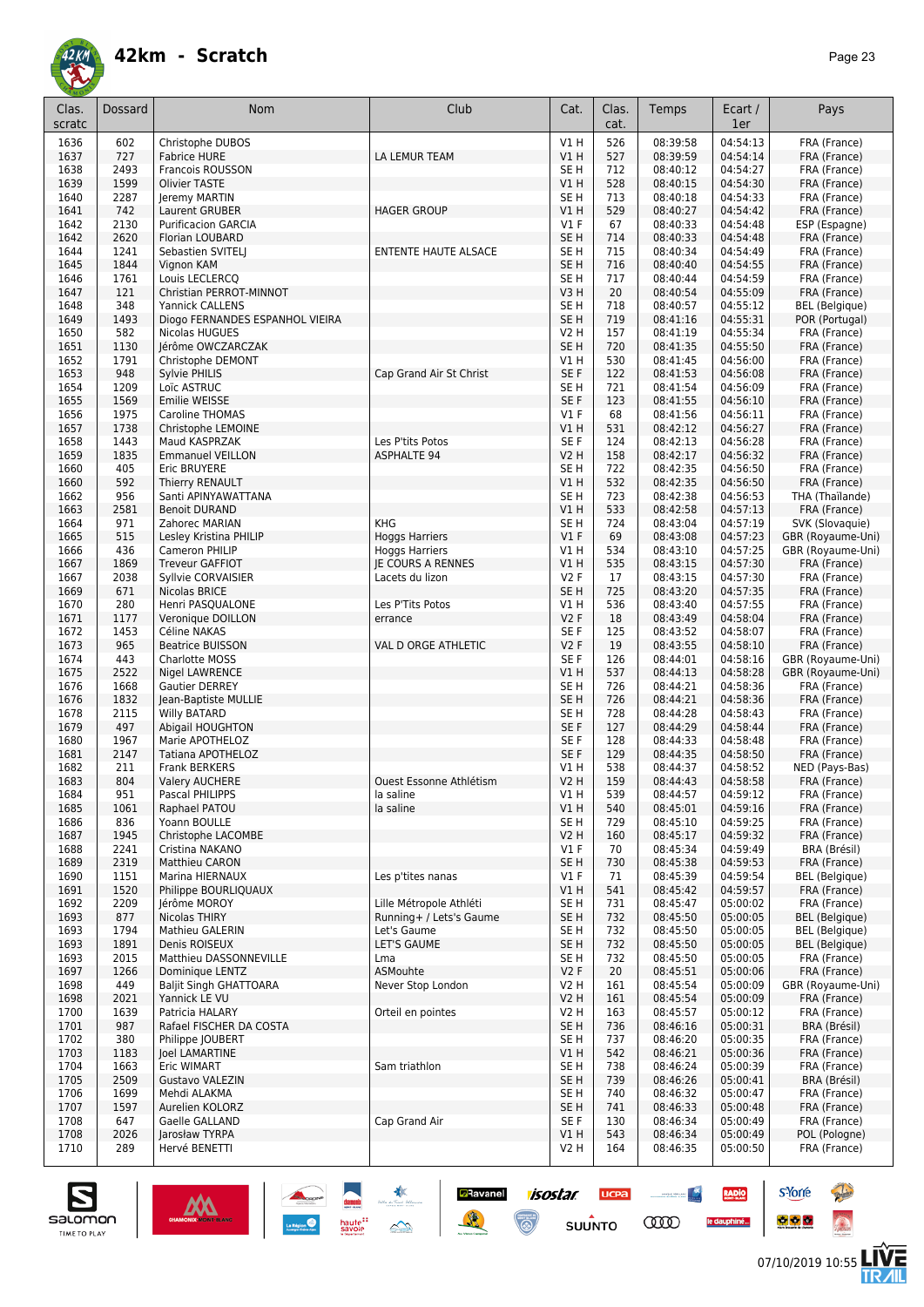

| Clas.<br>scratc | Dossard      | Nom                                              | Club                                                        | Cat.                           | Clas.<br>cat.  | Temps                | Ecart /<br>1er       | Pays                                  |
|-----------------|--------------|--------------------------------------------------|-------------------------------------------------------------|--------------------------------|----------------|----------------------|----------------------|---------------------------------------|
| 1711            | 1079         | Jean Louis CHINARRO                              |                                                             | <b>V2 H</b>                    | 165            | 08:46:36             | 05:00:51             | FRA (France)                          |
| 1712            | 1685         | Jordan MORTELETTE                                |                                                             | SE <sub>H</sub>                | 742            | 08:46:38             | 05:00:53             | FRA (France)                          |
| 1712            | 2293         | Gregory NAHACZ                                   |                                                             | SE <sub>H</sub>                | 742            | 08:46:38             | 05:00:53             | FRA (France)                          |
| 1714            | 1029         | Aude PARMENTELOT                                 |                                                             | $VI$ F                         | 72             | 08:46:39             | 05:00:54             | FRA (France)                          |
| 1714<br>1714    | 1364<br>1528 | Romain BAZIN<br>Joël BOURQUARDE                  | <b>ASPTT BELFORT TRAIL</b>                                  | SE <sub>H</sub><br><b>V2 H</b> | 744<br>166     | 08:46:39<br>08:46:39 | 05:00:54<br>05:00:54 | FRA (France)<br>FRA (France)          |
| 1714            | 2077         | Christophe GERBER                                |                                                             | V1 H                           | 544            | 08:46:39             | 05:00:54             | SUI (Suisse)                          |
| 1718            | 856          | Corentin JOFFROIS                                |                                                             | SE <sub>H</sub>                | 745            | 08:46:40             | 05:00:55             | FRA (France)                          |
| 1719            | 737          | Vincent PIONTEK                                  |                                                             | SE <sub>H</sub>                | 746            | 08:46:48             | 05:01:03             | FRA (France)                          |
| 1720            | 2051         | Cyrille SANCHEZ                                  | TKC team karak collias                                      | SE <sub>H</sub>                | 747            | 08:46:53             | 05:01:08             | FRA (France)                          |
| 1721            | 1169         | Allan KONOY                                      |                                                             | V1 H                           | 545            | 08:47:03             | 05:01:18             | DEN (Danemark)                        |
| 1722            | 1931         | Philippe ROCHE                                   | <b>ORTEIL EN POINTE</b>                                     | V1H                            | 546            | 08:47:04             | 05:01:19             | FRA (France)                          |
| 1723            | 2101         | Francisco SERNA TORRES                           | <b>CENTRO EXCURSIONISTA</b>                                 | <b>V2 H</b>                    | 167            | 08:47:05<br>08:47:07 | 05:01:20             | ESP (Espagne)                         |
| 1724<br>1725    | 744<br>2098  | Pierre BERNY<br>Niguez ANTONIO NIGUEZ BERNABE    | <b>Trail Club Ollioulais</b><br><b>CENTRO EXCURSIONISTA</b> | SE <sub>H</sub><br>V1 H        | 748<br>547     | 08:47:10             | 05:01:22<br>05:01:25 | FRA (France)<br>ESP (Espagne)         |
| 1726            | 886          | Frantz FOUESNEAU                                 |                                                             | V3H                            | 21             | 08:47:12             | 05:01:27             | FRA (France)                          |
| 1727            | 1179         | Alexandre VAUZELLE                               |                                                             | V1 H                           | 548            | 08:47:18             | 05:01:33             | FRA (France)                          |
| 1728            | 162          | Christelle CHABERT                               |                                                             | SE F                           | 131            | 08:47:22             | 05:01:37             | FRA (France)                          |
| 1729            | 1213         | Vincent BESSON                                   |                                                             | V1 H                           | 549            | 08:47:25             | 05:01:40             | FRA (France)                          |
| 1729            | 1353         | Ionathan SIA                                     | CAP92                                                       | SE <sub>H</sub>                | 749            | 08:47:25             | 05:01:40             | FRA (France)                          |
| 1731            | 1023         | Isabel ARAUJO                                    |                                                             | <b>V2F</b>                     | 21             | 08:47:32             | 05:01:47             | POR (Portugal)                        |
| 1732            | 2605         | <b>Christopher HAYMES</b>                        |                                                             | <b>V2 H</b>                    | 168            | 08:47:47             | 05:02:02             | GBR (Royaume-Uni)                     |
| 1733<br>1734    | 925<br>1933  | Alain GINIER-GILLET<br>Grégory CHAUSSE           |                                                             | V3H<br>V1H                     | 22<br>550      | 08:47:56<br>08:48:01 | 05:02:11<br>05:02:16 | FRA (France)<br>FRA (France)          |
| 1735            | 909          | Romain LEGAL                                     |                                                             | SE <sub>H</sub>                | 750            | 08:48:02             | 05:02:17             | FRA (France)                          |
| 1736            | 1140         | Marie ROUSSEL                                    | CAC                                                         | SE <sub>F</sub>                | 132            | 08:48:05             | 05:02:20             | FRA (France)                          |
| 1737            | 1916         | Jerome BERNARD                                   | <b>CAPBUGEY</b>                                             | SE <sub>H</sub>                | 751            | 08:48:18             | 05:02:33             | FRA (France)                          |
| 1738            | 1638         | Denis WEISHAAR                                   | les coureurs de la Sali                                     | V1H                            | 551            | 08:48:28             | 05:02:43             | FRA (France)                          |
| 1739            | 2150         | David PIETRE                                     |                                                             | SE <sub>H</sub>                | 752            | 08:48:29             | 05:02:44             | FRA (France)                          |
| 1740            | 1447         | <b>Christian GRASS</b>                           | <b>LA SALINE</b>                                            | V1H                            | 552            | 08:48:31             | 05:02:46             | FRA (France)                          |
| 1741            | 2488         | Jerome COLAS                                     | <b>CMBM</b>                                                 | V1 H                           | 553            | 08:48:52             | 05:03:07             | FRA (France)                          |
| 1742<br>1743    | 2281<br>2384 | Didier GROB                                      |                                                             | VIH<br>SE H                    | 554<br>753     | 08:48:58<br>08:49:21 | 05:03:13<br>05:03:36 | FRA (France)<br>FRA (France)          |
| 1744            | 1957         | Sylvain HENRY DIT GUILLAUMIN<br>Claudy CHAPEL    |                                                             | V1H                            | 555            | 08:49:22             | 05:03:37             | FRA (France)                          |
| 1744            | 1965         | Jerome BONILLO                                   |                                                             | V1 H                           | 555            | 08:49:22             | 05:03:37             | FRA (France)                          |
| 1746            | 1384         | Sylvain MAZY                                     | Cocaa                                                       | V1H                            | 557            | 08:49:24             | 05:03:39             | FRA (France)                          |
| 1747            | 640          | <b>Blandine BONNAY</b>                           | Cap Grand Air                                               | SE F                           | 133            | 08:49:46             | 05:04:01             | FRA (France)                          |
| 1748            | 1551         | <b>Damien GIRES</b>                              |                                                             | VIH                            | 558            | 08:49:54             | 05:04:09             | FRA (France)                          |
| 1749            | 1491         | Catherine ESTEOULE-BADO                          |                                                             | $VI$ F                         | 73             | 08:49:56             | 05:04:11             | FRA (France)                          |
| 1750            | 1489<br>1614 | Laurent ESTEOULE-BADO                            |                                                             | V1H                            | 559            | 08:49:58             | 05:04:13             | FRA (France)                          |
| 1750<br>1752    | 659          | Christophe HEYNS<br>Aymeric CHAUVANCY            | <b>BNP PARIBAS</b>                                          | V1 H<br>SE <sub>H</sub>        | 559<br>754     | 08:49:58<br>08:50:02 | 05:04:13<br>05:04:17 | <b>BEL</b> (Belgique)<br>FRA (France) |
| 1753            | 1281         | Robert PREDESCU                                  | Herzlauf-Hilden                                             | <b>V2 H</b>                    | 169            | 08:50:04             | 05:04:19             | GER (Allemagne)                       |
| 1754            | 2256         | anne-Sophie CORDEAU                              |                                                             | $VI$ F                         | 74             | 08:50:07             | 05:04:22             | FRA (France)                          |
| 1755            | 522          | Anne LEFEBVRE                                    | CPLP                                                        | <b>V2F</b>                     | 22             | 08:50:21             | 05:04:36             | FRA (France)                          |
| 1756            | 1962         | Laurent MULLER                                   | ASSA                                                        | V1 H                           | 561            | 08:50:24             | 05:04:39             | FRA (France)                          |
| 1757            | 1952         | Dominique CORRE                                  |                                                             | V1 H                           | 562            | 08:50:31             | 05:04:46             | FRA (France)                          |
| 1758            | 1607         | Franck GREPPA                                    | Tintin                                                      | VIH                            | 563            | 08:50:36             | 05:04:51             | FRA (France)                          |
| 1759<br>1760    | 2298<br>691  | David ROUILLON<br>Thomas DAHLET                  |                                                             | V1 H<br>SE <sub>H</sub>        | 564<br>755     | 08:50:39<br>08:50:55 | 05:04:54<br>05:05:10 | FRA (France)<br>FRA (France)          |
| 1761            | 476          | <b>Tanguy LAURENT</b>                            |                                                             | SE <sub>H</sub>                | 756            | 08:50:59             | 05:05:14             | FRA (France)                          |
| 1762            | 617          | lacques DALET                                    |                                                             | <b>V2 H</b>                    | 170            | 08:51:05             | 05:05:20             | FRA (France)                          |
| 1763            | 2259         | <b>Manuel GONCALVES</b>                          | <b>FANCH RISER-LES ROUTES</b>                               | SE <sub>H</sub>                | 757            | 08:51:08             | 05:05:23             | POR (Portugal)                        |
| 1764            | 692          | <b>Binta LOPES RODRIGUES</b>                     | Club Alpin Français                                         | SE F                           | 134            | 08:51:12             | 05:05:27             | GBS (Guinée-Bissau)                   |
| 1765            | 2577         | Wei GUO                                          | <b>ZXTOUR</b>                                               | SE H                           | 758            | 08:51:24             | 05:05:39             | CHN (Chine)                           |
| 1766            | 202          | Konstantinos KAMPERIS                            |                                                             | SE <sub>H</sub>                | 759            | 08:51:33             | 05:05:48             | GRE (Grèce)                           |
| 1767<br>1768    | 514<br>1570  | <b>Richard Martin HAMSTEAD</b><br>Helene VIRELLO |                                                             | V1 H<br>V2F                    | 565<br>23      | 08:51:51<br>08:52:35 | 05:06:06<br>05:06:50 | GBR (Royaume-Uni)<br>FRA (France)     |
| 1769            | 2041         | Gaëtan CARDON                                    |                                                             | SE <sub>H</sub>                | 760            | 08:52:42             | 05:06:57             | FRA (France)                          |
| 1770            | 1628         | Julia DOUTAU                                     | GUC ski de fond                                             | SE F                           | 135            | 08:52:44             | 05:06:59             | FRA (France)                          |
| 1771            | 1501         | Sylvain NICOLOSI                                 |                                                             | SE H                           | 761            | 08:53:08             | 05:07:23             | FRA (France)                          |
| 1772            | 456          | Joseph DORTU                                     |                                                             | V4 H                           | $\overline{2}$ | 08:53:09             | 05:07:24             | <b>BEL</b> (Belgique)                 |
| 1773            | 2511         | Christopher GREMO                                |                                                             | SE <sub>H</sub>                | 762            | 08:53:14             | 05:07:29             | GBR (Royaume-Uni)                     |
| 1774            | 1046         | Vincent ZWICKERT                                 |                                                             | <b>V2 H</b>                    | 171            | 08:53:20             | 05:07:35             | FRA (France)                          |
| 1775<br>1776    | 2558<br>1660 | Jaume RIBES PORTA<br><b>Benoit IMBERT</b>        |                                                             | V2 H<br><b>V2 H</b>            | 172<br>173     | 08:53:22<br>08:53:25 | 05:07:37<br>05:07:40 | ESP (Espagne)<br>FRA (France)         |
| 1777            | 2088         | Denis HONOREZ                                    | COCAA                                                       | SE H                           | 763            | 08:53:26             | 05:07:41             | FRA (France)                          |
| 1778            | 159          | Laurent DUFOUR                                   | val d'orge athletic                                         | <b>V2 H</b>                    | 174            | 08:53:36             | 05:07:51             | FRA (France)                          |
| 1779            | 1617         | Hervé LEBRETON                                   | La Boussole Gonfrevilla                                     | V2 H                           | 175            | 08:53:47             | 05:08:02             | FRA (France)                          |
| 1780            | 1003         | Aurélie SCHEER                                   | Chamois du Lac Bleu                                         | SE F                           | 136            | 08:53:48             | 05:08:03             | FRA (France)                          |
| 1781            | 1712         | Sylvie LE MOAL                                   | ST SAUVEUR RC                                               | $VI$ F                         | 75             | 08:53:51             | 05:08:06             | FRA (France)                          |
| 1782            | 1099         | Juliette PRADELLE                                |                                                             | SE F                           | 137            | 08:53:53             | 05:08:08             | FRA (France)                          |
| 1783            | 1219         | Andrey PRIDVOROV                                 |                                                             | SE H                           | 764            | 08:54:21             | 05:08:36             | RUS (Russie)                          |
| 1784<br>1785    | 2421<br>1264 | Frederic RODIA<br>Meline PAGNIER                 | <b>MADRES</b>                                               | VIH<br>SE F                    | 566<br>138     | 08:54:25<br>08:54:30 | 05:08:40<br>05:08:45 | <b>BEL</b> (Belgique)<br>FRA (France) |
|                 |              |                                                  |                                                             |                                |                |                      |                      |                                       |

**Exercise 1505tar**<br>Suppose the Support of Support Support Support Support Support Support Support Support Support Support Support Support Support Support Support Support Support Support Support Support Support Support Supp

**UCPA** 

**SUUNTO** 

**Constitution** 

**COO** 

RADIO

le dauphiné...



**s**Yorre

 $\bullet$   $\bullet$   $\bullet$ 

**Chair** 

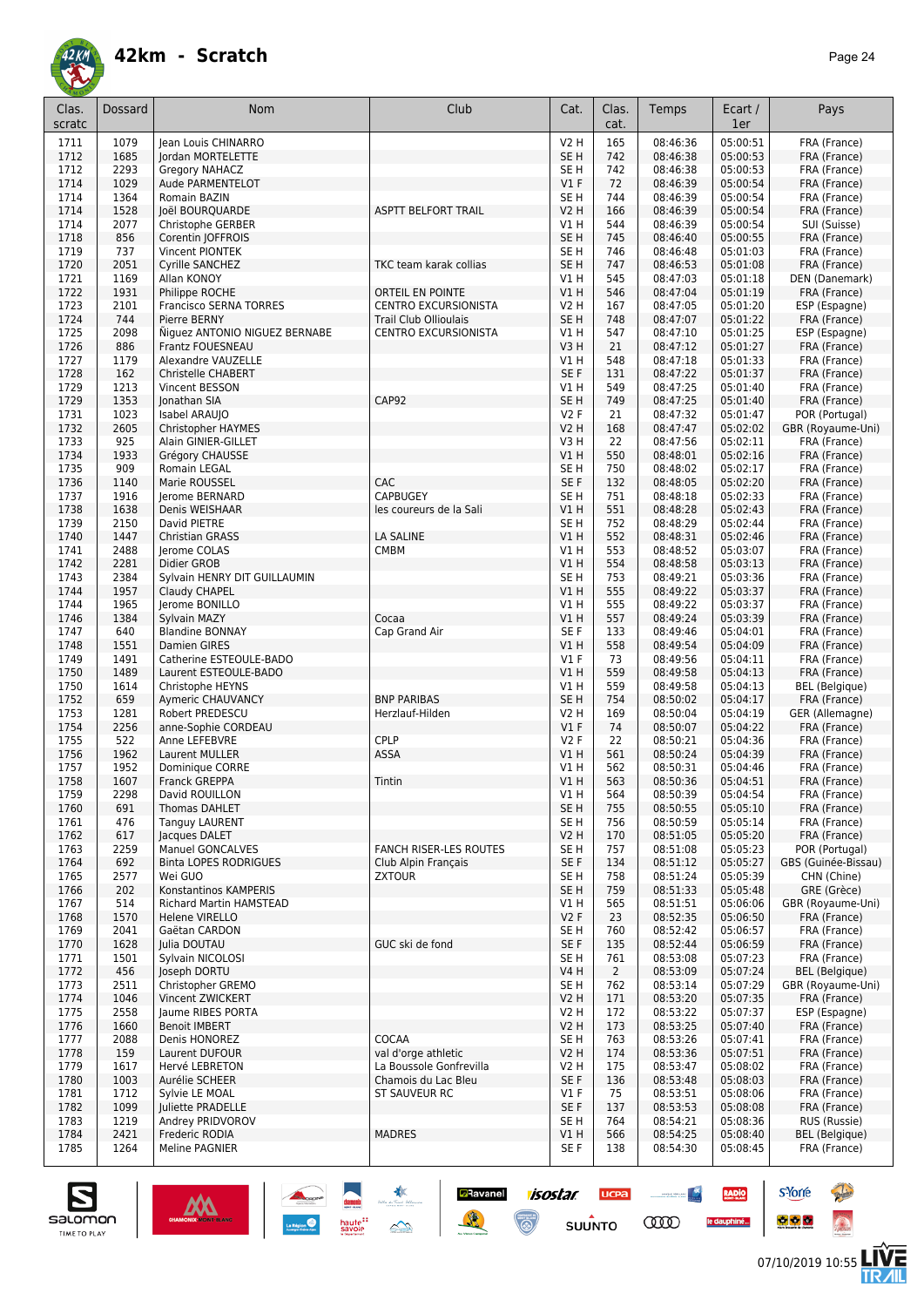| Clas.<br>scratc | Dossard     | <b>Nom</b>                                        | Club                                       | Cat.                               | Clas.<br>cat.       | Temps                | Ecart /<br>1er       | Pays                                           |
|-----------------|-------------|---------------------------------------------------|--------------------------------------------|------------------------------------|---------------------|----------------------|----------------------|------------------------------------------------|
| 1786            | 2527        | Hongzhi HU                                        |                                            | V2 H                               | 176                 | 08:54:39             | 05:08:54             | CHN (Chine)                                    |
| 1787            | 1593        | Catherine GREIGRET BOLLINGER                      | D'ranner                                   | SE F                               | 139                 | 08:54:52             | 05:09:07             | FRA (France)                                   |
| 1788            | 244         | Luc PICARD                                        |                                            | V1H                                | 567                 | 08:54:57             | 05:09:12             | FRA (France)                                   |
| 1788            | 1594        | David GREIGRET BOLLINGER                          | D'ranner                                   | SE <sub>H</sub>                    | 765                 | 08:54:57             | 05:09:12             | FRA (France)                                   |
| 1790            | 2578        | Yi SHU                                            | <b>ZXTOUR</b>                              | V1 H                               | 568                 | 08:55:18             | 05:09:33             | CHN (Chine)                                    |
| 1791            | 87          | Pierre BAERT                                      | Running club Hondschoot                    | SE <sub>H</sub>                    | 766                 | 08:55:34             | 05:09:49             | FRA (France)                                   |
| 1792<br>1793    | 1848<br>498 | <b>Rik NAUWELAERTS</b><br>Mohammed ALAOUI ISMAILI |                                            | SE <sub>H</sub><br>SE <sub>H</sub> | 767<br>768          | 08:55:42<br>08:55:51 | 05:09:57<br>05:10:06 | <b>BEL</b> (Belgique)<br>FRA (France)          |
| 1794            | 1258        | Sasha LEVRIER                                     |                                            | SE F                               | 140                 | 08:55:53             | 05:10:08             | GBR (Royaume-Uni)                              |
| 1795            | 1120        | Alexandre BOUJU                                   |                                            | SE <sub>H</sub>                    | 769                 | 08:55:56             | 05:10:11             | FRA (France)                                   |
| 1796            | 1074        | Gaëtan VARLET                                     |                                            | SE H                               | 770                 | 08:55:58             | 05:10:13             | FRA (France)                                   |
| 1797            | 1325        | David BOONE                                       |                                            | V1 H                               | 569                 | 08:56:12             | 05:10:27             | <b>BEL</b> (Belgique)                          |
| 1798            | 2471        | <b>Florian DUPRIE</b>                             |                                            | SE <sub>H</sub>                    | 771                 | 08:56:27             | 05:10:42             | FRA (France)                                   |
| 1799            | 1716        | Lorenzo LUNARDI                                   |                                            | VIH                                | 570                 | 08:56:28             | 05:10:43             | FRA (France)                                   |
| 1800            | 2472        | Mathieu PRADOS ESPADA                             |                                            | SE <sub>H</sub>                    | 772                 | 08:56:32             | 05:10:47             | FRA (France)                                   |
| 1801            | 1679        | <b>Eric LAMBLIN</b>                               | GRPANC83                                   | VIH                                | 571                 | 08:56:34             | 05:10:49             | FRA (France)                                   |
| 1801            | 1719        | <b>Olivier DUMAINE</b>                            |                                            | V1 H                               | 571                 | 08:56:34             | 05:10:49             | FRA (France)                                   |
| 1803<br>1804    | 93<br>1713  | Audrey QUEMENT                                    |                                            | $VI$ F<br>V1 H                     | 76<br>573           | 08:56:35<br>08:56:36 | 05:10:50<br>05:10:51 | FRA (France)<br>FRA (France)                   |
| 1805            | 2301        | Caryl FAUCHER<br>Axel MENDOZA                     |                                            | SE <sub>H</sub>                    | 773                 | 08:56:45             | 05:11:00             | FRA (France)                                   |
| 1805            | 2335        | Anne-Sophie MENDOZA                               | Petits potos                               | SE F                               | 141                 | 08:56:45             | 05:11:00             | FRA (France)                                   |
| 1807            | 985         | Pascal LETERTRE                                   |                                            | <b>V2 H</b>                        | 177                 | 08:56:52             | 05:11:07             | FRA (France)                                   |
| 1808            | 2146        | Vincent COSSON                                    |                                            | SE H                               | 774                 | 08:56:57             | 05:11:12             | FRA (France)                                   |
| 1809            | 2329        | David Vestergaard THOMSEN                         |                                            | SE <sub>H</sub>                    | 775                 | 08:57:04             | 05:11:19             | DEN (Danemark)                                 |
| 1810            | 277         | <b>Basil GEOGHEGAN</b>                            |                                            | V1 H                               | 574                 | 08:57:10             | 05:11:25             | IRL (Irlande)                                  |
| 1811            | 233         | <b>Thierry BRAMAT</b>                             | <b>UA SOCIETE GENERALE</b>                 | <b>V2 H</b>                        | 178                 | 08:57:29             | 05:11:44             | FRA (France)                                   |
| 1812            | 228         | Laurent BROSSARD                                  | la saline                                  | V2 H                               | 179                 | 08:57:32             | 05:11:47             | FRA (France)                                   |
| 1812            | 423         | Moise GERSON                                      | Athlétic Club Avully                       | VIH                                | 575                 | 08:57:32             | 05:11:47             | SUI (Suisse)                                   |
| 1814            | 1288        | Gregor JAMROZY                                    | Herzlauf-Hilden                            | V1 H                               | 576                 | 08:57:35             | 05:11:50<br>05:11:56 | GER (Allemagne)<br>FRA (France)                |
| 1815<br>1815    | 173<br>572  | <b>Iulie SOREAU</b><br>Philippe REMEN             | Efsra                                      | ES <sub>F</sub><br>V2 H            | $\mathbf{1}$<br>180 | 08:57:41<br>08:57:41 | 05:11:56             | FRA (France)                                   |
| 1817            | 462         | <b>Emmanuel VALLEE</b>                            | <b>UA SOCIETE GENERALE</b>                 | V1H                                | 577                 | 08:57:47             | 05:12:02             | FRA (France)                                   |
| 1818            | 730         | Mishan AVIVIT                                     |                                            | $VI$ F                             | 77                  | 08:57:48             | 05:12:03             | ISR (Israël)                                   |
| 1819            | 2550        | Raphael COMBA                                     |                                            | SE <sub>H</sub>                    | 776                 | 08:57:58             | 05:12:13             | FRA (France)                                   |
| 1820            | 2254        | Vincent BILAU                                     |                                            | SE <sub>H</sub>                    | 777                 | 08:58:00             | 05:12:15             | FRA (France)                                   |
| 1821            | 665         | Hagelstein ERIC                                   |                                            | SE <sub>H</sub>                    | 778                 | 08:58:05             | 05:12:20             | <b>BEL</b> (Belgique)                          |
| 1822            | 477         | Lucy MURDOCH                                      |                                            | $VI$ F                             | 78                  | 08:58:14             | 05:12:29             | GBR (Royaume-Uni)                              |
| 1823            | 225         | Marion LEBOUCHER                                  | XV Athletic Club                           | SE F                               | 142                 | 08:58:24             | 05:12:39             | FRA (France)                                   |
| 1824            | 112         | Eric MATHIEU                                      |                                            | SE <sub>H</sub>                    | 779                 | 08:58:52             | 05:13:07             | FRA (France)                                   |
| 1825            | 1086        | Pierre FAUL                                       |                                            | SE <sub>H</sub>                    | 780                 | 08:59:16<br>08:59:19 | 05:13:31<br>05:13:34 | FRA (France)<br>FRA (France)                   |
| 1826<br>1827    | 1666<br>764 | <b>Thierry SALICIS</b><br><b>Bruno BARLET</b>     | ascd jogging                               | SE <sub>H</sub><br><b>V2 H</b>     | 781<br>181          | 08:59:21             | 05:13:36             | FRA (France)                                   |
| 1828            | 1882        | Anna PEREHINEC                                    |                                            | SE F                               | 143                 | 08:59:36             | 05:13:51             | FRA (France)                                   |
| 1829            | 1615        | Jean-Baptiste TOUPANCE                            | <b>Teamtim trailers</b>                    | SE <sub>H</sub>                    | 782                 | 08:59:38             | 05:13:53             | FRA (France)                                   |
| 1829            | 1718        | Laurent TOUPANCE                                  | Team TiM Trailers E2 Es                    | V1 H                               | 578                 | 08:59:38             | 05:13:53             | FRA (France)                                   |
| 1831            | 1167        | <b>Maxime FAVRE</b>                               |                                            | SE <sub>H</sub>                    | 783                 | 08:59:45             | 05:14:00             | FRA (France)                                   |
| 1832            | 2542        | Caroline FOLEY                                    | <b>CMBM</b>                                | SE F                               | 144                 | 09:00:23             | 05:14:38             | FRA (France)                                   |
| 1833            | 2225        | Caroline REY                                      |                                            | SE F                               | 145                 | 09:00:24             | 05:14:39             | FRA (France)                                   |
| 1834            | 2502        | Julia KOLYADENKO                                  |                                            | V1 F                               | 79                  | 09:00:28             | 05:14:43             | USA (Etats-Unis)                               |
| 1835            | 1014<br>709 | Coralie DELFERIER                                 | Arel Trail Luxembourg<br><b>Arel Trail</b> | SE F<br>V2F                        | 146                 | 09:00:29<br>09:00:34 | 05:14:44             | <b>BEL</b> (Belgique)<br><b>BEL</b> (Belgique) |
| 1836<br>1837    | 871         | Fanfan LHOAS<br>Michelle MARCHAND                 | Errance                                    | V2F                                | 24<br>25            | 09:00:43             | 05:14:49<br>05:14:58 | FRA (France)                                   |
| 1838            | 1218        | <b>Betty SELVA</b>                                | <b>CAP DINSHEIM</b>                        | SE F                               | 147                 | 09:00:58             | 05:15:13             | FRA (France)                                   |
| 1839            | 2613        | Howard SOLOMON                                    |                                            | <b>V2 H</b>                        | 182                 | 09:01:06             | 05:15:21             | USA (Etats-Unis)                               |
| 1840            | 1262        | Nicolas HECKEL                                    | MBDA SPORT ATHLETISME                      | SE H                               | 784                 | 09:01:44             | 05:15:59             | FRA (France)                                   |
| 1841            | 2060        | Frederic STERCKX                                  |                                            | SE <sub>H</sub>                    | 785                 | 09:01:45             | 05:16:00             | <b>BEL</b> (Belgique)                          |
| 1842            | 2068        | Nicolas DOESBURG                                  |                                            | SE <sub>H</sub>                    | 786                 | 09:01:48             | 05:16:03             | <b>BEL</b> (Belgique)                          |
| 1843            | 1786        | Anna Maria LUEB                                   |                                            | $VI$ F                             | 80                  | 09:01:50             | 05:16:05             | NED (Pays-Bas)                                 |
| 1844            | 1606        | Pierre-Emmanuel ZORN                              | Knoerschemotherfuckers                     | SE H                               | 787                 | 09:01:57             | 05:16:12             | FRA (France)                                   |
| 1845            | 1610        | <b>Cvril BOZENHARDT</b>                           | Knoerschemotherfuckers                     | V1 H                               | 579                 | 09:02:01             | 05:16:16             | FRA (France)                                   |
| 1846<br>1847    | 1995<br>140 | Carine LOUSBERG<br>Delphine DUMONT                | Les foulées du plaisir<br>EXTRATRAIL.COM   | V2F<br>$VI$ F                      | 26<br>81            | 09:02:08<br>09:02:09 | 05:16:23<br>05:16:24 | BEL (Belgique)<br><b>BEL</b> (Belgique)        |
| 1848            | 1889        | <b>Christine CORDIER</b>                          |                                            | V2F                                | 27                  | 09:02:10             | 05:16:25             | <b>BEL</b> (Belgique)                          |
| 1849            | 485         | Sandra JOUBERT                                    | CLUB 26 ALLAN                              | SE F                               | 148                 | 09:02:12             | 05:16:27             | FRA (France)                                   |
| 1850            | 1280        | Catherine MICHEL                                  | <b>USEE</b>                                | V2F                                | 28                  | 09:02:18             | 05:16:33             | FRA (France)                                   |
| 1851            | 1802        | <b>Elodie MARECHAL</b>                            | TRAIL AVENTURES                            | SE F                               | 149                 | 09:02:21             | 05:16:36             | FRA (France)                                   |
| 1852            | 1533        | Julien GALLAY                                     |                                            | V1 H                               | 580                 | 09:02:47             | 05:17:02             | FRA (France)                                   |
| 1853            | 1302        | Rémi WEINBRENNER                                  | Les P'tits Potos                           | SE <sub>H</sub>                    | 788                 | 09:02:50             | 05:17:05             | FRA (France)                                   |
| 1854            | 1299        | Lucie WAECHTER                                    | Les P'tits Potos                           | SE F                               | 150                 | 09:02:56             | 05:17:11             | FRA (France)                                   |
| 1855            | 1450        | <b>Emmanuel MITAINE</b>                           | <b>ACF ALSTOM</b>                          | SE H                               | 789                 | 09:02:59             | 05:17:14             | FRA (France)                                   |
| 1856            | 1021        | Fabien FOULON                                     |                                            | SE H                               | 790                 | 09:03:00             | 05:17:15             | FRA (France)                                   |
| 1857<br>1858    | 265<br>2447 | Geneviève TACHON<br>Mario HODGSON                 |                                            | $VI$ F<br>V1 H                     | 82<br>581           | 09:03:05<br>09:03:10 | 05:17:20<br>05:17:25 | FRA (France)<br>USA (Etats-Unis)               |
| 1859            | 2448        | Mary MITCHENER                                    |                                            | $VI$ F                             | 83                  | 09:03:13             | 05:17:28             | USA (Etats-Unis)                               |
| 1860            | 1519        | Eric AUBRIAT                                      | SR Belfort                                 | V1 H                               | 582                 | 09:03:16             | 05:17:31             | FRA (France)                                   |
|                 |             |                                                   |                                            |                                    |                     |                      |                      |                                                |

**Ravanel 1505tar** 

 $\odot$ 

送

**UCPA** 

 $s$ UUNTO

 $\begin{picture}(20,10) \put(0,0){\line(1,0){10}} \put(10,0){\line(1,0){10}} \put(10,0){\line(1,0){10}} \put(10,0){\line(1,0){10}} \put(10,0){\line(1,0){10}} \put(10,0){\line(1,0){10}} \put(10,0){\line(1,0){10}} \put(10,0){\line(1,0){10}} \put(10,0){\line(1,0){10}} \put(10,0){\line(1,0){10}} \put(10,0){\line(1,0){10}} \put(10,0){\line(1$ 

**COO** 

RADIO

le dauphiné...



**s**Yorre

 $\bullet$   $\bullet$   $\bullet$ 

**Chair** 

 $\hat{\Omega}$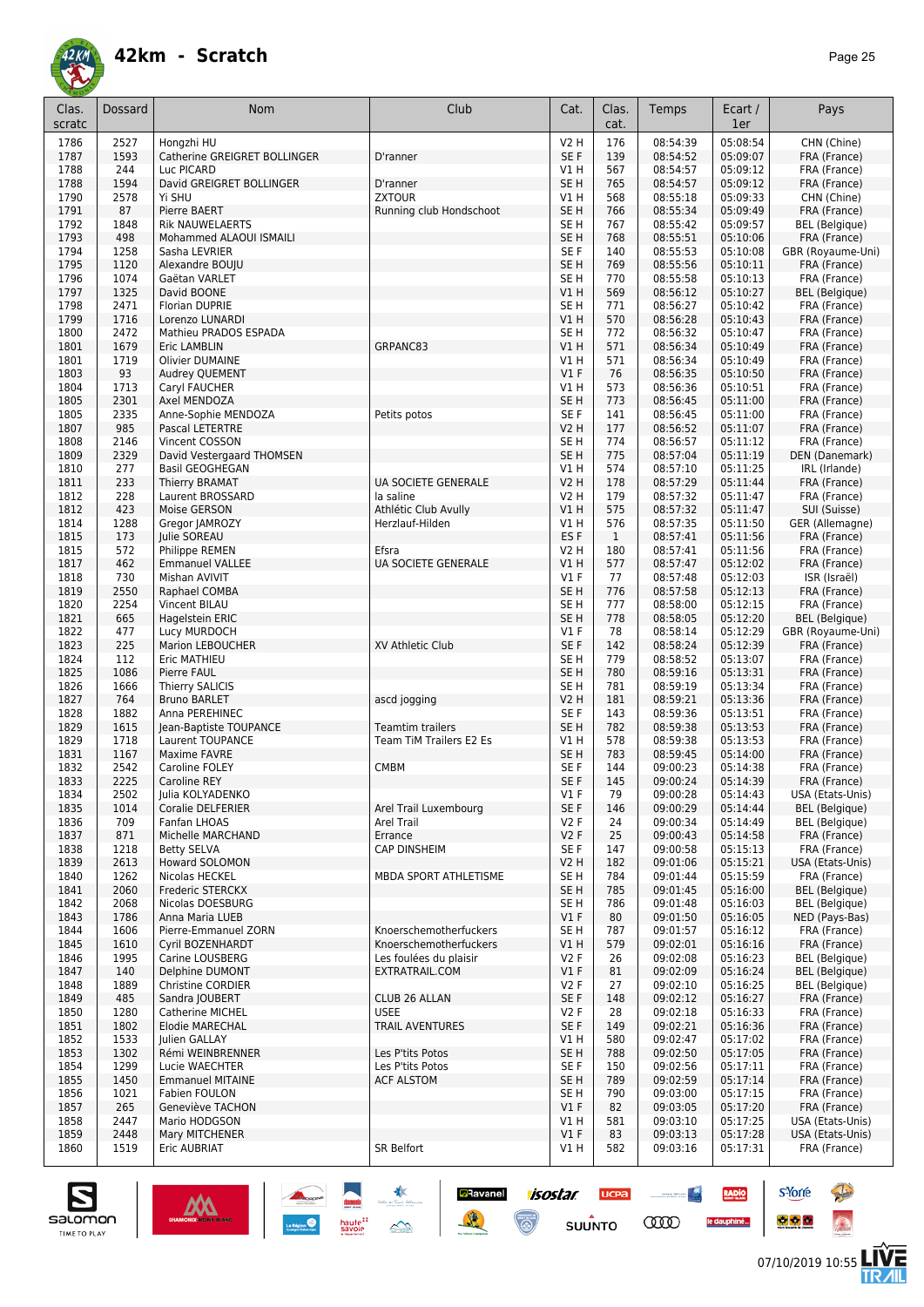

| Clas.<br>scratc | Dossard      | <b>Nom</b>                                      | Club                          | Cat.                           | Clas.<br>cat. | Temps                | Ecart /<br>1er       | Pays                                  |
|-----------------|--------------|-------------------------------------------------|-------------------------------|--------------------------------|---------------|----------------------|----------------------|---------------------------------------|
| 1861            | 581          | <b>Guillaume ROIRAND</b>                        |                               | SE <sub>H</sub>                | 791           | 09:03:28             | 05:17:43             | FRA (France)                          |
| 1861            | 1927         | <b>Baptiste PERRIN</b>                          |                               | SE <sub>H</sub>                | 791           | 09:03:28             | 05:17:43             | FRA (France)                          |
| 1863            | 1290         | Karine THERRIAT                                 |                               | SE F                           | 151           | 09:03:31             | 05:17:46             | FRA (France)                          |
| 1864            | 624<br>2647  | Maria PURIFICACION                              | <b>EMHM</b>                   | V1F                            | 84            | 09:03:47<br>09:03:58 | 05:18:02<br>05:18:13 | CAN (Canada)                          |
| 1865<br>1866    | 163          | <b>Bertrand LEDUC</b><br><b>Bernard ETIENNE</b> | <b>US METRO TRANSPORT</b>     | V1 H<br><b>V2 H</b>            | 583<br>183    | 09:03:59             | 05:18:14             | FRA (France)<br>FRA (France)          |
| 1867            | 2260         | Mariya NAZAROVA                                 |                               | SE F                           | 152           | 09:04:01             | 05:18:16             | RUS (Russie)                          |
| 1868            | 2395         | Damon MARCHANT                                  |                               | V1H                            | 584           | 09:04:02             | 05:18:17             | ISR (Israël)                          |
| 1869            | 574          | <b>Nicolas PENTCHEFF</b>                        |                               | SE <sub>H</sub>                | 793           | 09:04:10             | 05:18:25             | FRA (France)                          |
| 1869            | 1763         | <b>Christian MORELLI</b>                        | A SANTAMARIACCIA              | V1H                            | 585           | 09:04:10             | 05:18:25             | FRA (France)                          |
| 1871            | 1616         | Alain JOYEUX                                    |                               | V3H                            | 23            | 09:04:12             | 05:18:27             | FRA (France)                          |
| 1872<br>1872    | 229<br>1637  | <b>Richard DRUPPERS</b><br>Alain MENESES        |                               | V1H<br>SE <sub>H</sub>         | 586<br>794    | 09:04:15<br>09:04:15 | 05:18:30<br>05:18:30 | NED (Pays-Bas)<br>FRA (France)        |
| 1874            | 2075         | Jean Baptiste FRUCHART                          |                               | SE <sub>H</sub>                | 795           | 09:04:18             | 05:18:33             | FRA (France)                          |
| 1875            | 2307         | Dominique FAIVRE                                | <b>DSA PONTARLIER</b>         | <b>V2 H</b>                    | 184           | 09:04:47             | 05:19:02             | FRA (France)                          |
| 1876            | 2073         | <b>Roland DOMINICE</b>                          |                               | <b>V2 H</b>                    | 185           | 09:04:49             | 05:19:04             | FRA (France)                          |
| 1877            | 96           | Michaël PHILIPPEAU                              |                               | SE <sub>H</sub>                | 796           | 09:05:08             | 05:19:23             | FRA (France)                          |
| 1878            | 1367         | Adeline BRINDEAU                                | <b>FREE RUN</b>               | SE <sub>F</sub>                | 153           | 09:05:38             | 05:19:53             | FRA (France)                          |
| 1879<br>1880    | 1793<br>1792 | Sophie BARDET-TIBERGE<br>William BARDET         | <b>FREE RUN</b>               | $VI$ F<br>V1H                  | 85<br>587     | 09:05:42<br>09:05:43 | 05:19:57<br>05:19:58 | FRA (France)                          |
| 1881            | 1187         | Aurélien OKONSKI                                | <b>FREE RUN</b>               | SE <sub>H</sub>                | 797           | 09:05:48             | 05:20:03             | FRA (France)<br>FRA (France)          |
| 1882            | 1292         | Corentin OKONSKI                                |                               | ES <sub>H</sub>                | 19            | 09:05:50             | 05:20:05             | FRA (France)                          |
| 1883            | 1154         | Isabelle ANSION                                 | Les p'tites nanas             | <b>V1 F</b>                    | 86            | 09:06:00             | 05:20:15             | <b>BEL</b> (Belgique)                 |
| 1884            | 1406         | <b>Christian MICHELIER</b>                      | tribike34                     | V3H                            | 24            | 09:06:01             | 05:20:16             | FRA (France)                          |
| 1885            | 2476         | Frederic MARTINEAU                              | <b>CMBM</b>                   | V1 H                           | 588           | 09:06:03             | 05:20:18             | FRA (France)                          |
| 1886            | 1145         | Sylvie KNUTS                                    | Les p'tites nanas             | $VI$ F                         | 87            | 09:06:04             | 05:20:19             | <b>BEL</b> (Belgique)                 |
| 1887            | 1143         | <b>Christine MONSEZ</b>                         | Les p'tites nanas             | SE F                           | 154           | 09:06:07             | 05:20:22             | <b>BEL</b> (Belgique)                 |
| 1888            | 2187         | <b>Gilles LIONETON</b>                          | COC Clairvaux les lacs        | V3H                            | 25            | 09:06:11             | 05:20:26             | FRA (France)                          |
| 1889<br>1890    | 1739<br>500  | Philippe LEVARD<br>Cristina GIORDANO            |                               | VIH<br>$VI$ F                  | 589<br>88     | 09:06:13<br>09:06:17 | 05:20:28<br>05:20:32 | FRA (France)<br>ITA (Italie)          |
| 1891            | 392          | Nicolas VERRIER                                 |                               | SE <sub>H</sub>                | 798           | 09:07:06             | 05:21:21             | FRA (France)                          |
| 1892            | 243          | Delphine TEMPESTA                               | Les P'tits Potos              | SE F                           | 155           | 09:07:34             | 05:21:49             | FRA (France)                          |
| 1893            | 325          | Antonio BORGES                                  | Les Ptits Potos               | <b>V2 H</b>                    | 186           | 09:07:40             | 05:21:55             | LUX (Luxembourg)                      |
| 1894            | 1312         | <b>Laurent MARI</b>                             |                               | VIH                            | 590           | 09:07:58             | 05:22:13             | FRA (France)                          |
| 1895            | 844          | Bernard JANUEL                                  |                               | V2 H                           | 187           | 09:08:29             | 05:22:44             | FRA (France)                          |
| 1896            | 590          | Fabien BRUA                                     | <b>GERMAN-BIKES.FR</b>        | <b>V2 H</b>                    | 188           | 09:08:30             | 05:22:45             | FRA (France)                          |
| 1897            | 2366         | Antoine14 ROUILLARD                             |                               | V1 H                           | 591           | 09:08:32             | 05:22:47             | FRA (France)                          |
| 1898<br>1899    | 711<br>707   | Erik UITERWIJK<br>Jurjen UITERWIJK              |                               | <b>V2 H</b><br>V1H             | 189<br>592    | 09:08:50<br>09:08:53 | 05:23:05<br>05:23:08 | NED (Pays-Bas)<br>NED (Pays-Bas)      |
| 1900            | 2458         | Gerardus Hendrikus VALLEN                       |                               | V1H                            | 593           | 09:08:56             | 05:23:11             | NED (Pays-Bas)                        |
| 1901            | 517          | <b>Bertrand SARRET</b>                          | TAILLEFER TRAIL TEAM          | <b>V2 H</b>                    | 190           | 09:09:04             | 05:23:19             | FRA (France)                          |
| 1902            | 1267         | <b>Emmanuel FABER</b>                           |                               | V1H                            | 594           | 09:09:06             | 05:23:21             | FRA (France)                          |
| 1903            | 1283         | Sebastien BEGUEX                                |                               | V1 H                           | 595           | 09:09:15             | 05:23:30             | FRA (France)                          |
| 1904            | 1186         | Alexandre LEFEBVRE                              |                               | SE <sub>H</sub>                | 799           | 09:09:26             | 05:23:41             | FRA (France)                          |
| 1905            | 1441<br>1479 | Ludovic MOINE                                   | Marathon Club Ireland         | SE <sub>H</sub><br>$VI$ F      | 800           | 09:09:38             | 05:23:53<br>05:24:00 | FRA (France)                          |
| 1906<br>1907    | 166          | Marie CHAPMAN<br>Céline CHEVALIER               |                               | SE F                           | 89<br>156     | 09:09:45<br>09:10:00 | 05:24:15             | IRL (Irlande)<br>FRA (France)         |
| 1908            | 258          | Denis VAN DEN BUSSCHE                           | <b>ESM</b>                    | VIH                            | 596           | 09:10:03             | 05:24:18             | <b>BEL</b> (Belgique)                 |
| 1909            | 641          | Laurent GALVES                                  |                               | V1 H                           | 597           | 09:10:06             | 05:24:21             | FRA (France)                          |
| 1910            | 2016         | Yoann RENAUD                                    |                               | SE <sub>H</sub>                | 801           | 09:10:34             | 05:24:49             | FRA (France)                          |
| 1911            | 2516         | Becky LAYTON                                    |                               | $VI$ F                         | 90            | 09:10:43             | 05:24:58             | USA (Etats-Unis)                      |
| 1912            | 615          | Frederic LEBRUN                                 |                               | <b>V2 H</b>                    | 191           | 09:10:59             | 05:25:14             | FRA (France)                          |
| 1913            | 1137         | <b>Beatrice GEELEN</b>                          | Les p'tites nanas             | $VI$ F                         | 91            | 09:11:01             | 05:25:16             | <b>BEL</b> (Belgique)                 |
| 1914<br>1915    | 1490<br>604  | Knuchel THIERRY<br>Sébastien CHAPELLON          | <b>Bourricot Team</b>         | V1H<br>SE <sub>H</sub>         | 598<br>802    | 09:11:03<br>09:11:14 | 05:25:18<br>05:25:29 | FRA (France)<br>FRA (France)          |
| 1916            | 1291         | Nathalie CHRISTIAENS                            | <b>Team Mouflards</b>         | V2F                            | 29            | 09:11:16             | 05:25:31             | FRA (France)                          |
| 1917            | 811          | Christophe BEUCHAT                              | AC CHATENOIS-LES-FORGES       | V1 H                           | 599           | 09:11:32             | 05:25:47             | FRA (France)                          |
| 1918            | 218          | Laurent GODON                                   |                               | <b>V2 H</b>                    | 192           | 09:12:01             | 05:26:16             | FRA (France)                          |
| 1919            | 1747         | <b>Bruno CANTINIAU</b>                          | <b>GALOP ROMAIN BAVAISIEN</b> | V1 H                           | 600           | 09:12:26             | 05:26:41             | FRA (France)                          |
| 1920            | 257          | Julie NEUMANN                                   | MP Trail 54                   | SE F                           | 157           | 09:12:40             | 05:26:55             | FRA (France)                          |
| 1921            | 240          | Romuald NEUMANN                                 | MP Trail 54                   | SE H                           | 803           | 09:12:41             | 05:26:56             | FRA (France)                          |
| 1922            | 109<br>403   | Maria VARGAS SOLDEVILA                          | Independiente                 | SE F<br>V1H                    | 158<br>601    | 09:12:42             | 05:26:57             | ESP (Espagne)                         |
| 1923<br>1924    | 520          | <b>Frederic TANESY</b><br>Koby SHARVIT          |                               | <b>V2 H</b>                    | 193           | 09:12:55<br>09:13:03 | 05:27:10<br>05:27:18 | FRA (France)<br>ISR (Israël)          |
| 1925            | 1040         | Severine GUILLUY                                |                               | $VI$ F                         | 92            | 09:13:31             | 05:27:46             | FRA (France)                          |
| 1926            | 1163         | Freddy DEKEYSER                                 |                               | V1H                            | 602           | 09:13:41             | 05:27:56             | <b>BEL</b> (Belgique)                 |
| 1927            | 1077         | Sophie MARGUET                                  |                               | SE F                           | 159           | 09:14:00             | 05:28:15             | FRA (France)                          |
| 1928            | 1078         | <b>Maxence FOURCART</b>                         |                               | SE <sub>H</sub>                | 804           | 09:14:05             | 05:28:20             | FRA (France)                          |
| 1929            | 1455         | Pierre-Louis POGGI                              | A Santamariaccia              | SE <sub>H</sub>                | 805           | 09:14:59             | 05:29:14             | FRA (France)                          |
| 1930            | 1737         | Michel INTHIRATH                                | <b>KLP</b>                    | SE <sub>H</sub>                | 806           | 09:15:29             | 05:29:44             | FRA (France)                          |
| 1931<br>1932    | 2203<br>1232 | Thomas VANDENBERGHE<br>Rémy PILLIERE            | <b>Stade Francais</b>         | SE <sub>H</sub><br><b>V2 H</b> | 807<br>194    | 09:15:31<br>09:15:42 | 05:29:46<br>05:29:57 | <b>BEL</b> (Belgique)<br>FRA (France) |
| 1933            | 362          | Samir NAJIMI                                    | 2CS                           | SE H                           | 808           | 09:15:43             | 05:29:58             | FRA (France)                          |
| 1933            | 2548         | Cassandre MICHEL                                |                               | $VI$ F                         | 93            | 09:15:43             | 05:29:58             | FRA (France)                          |
| 1935            | 2035         | Yannick DIDIER                                  |                               | SE H                           | 809           | 09:15:51             | 05:30:06             | FRA (France)                          |

**a**Ravanel

送

**isostar** 

 $\odot$ 

**UCPA** 

 $s$ UUNTO

 $\begin{picture}(20,10) \put(0,0){\line(1,0){10}} \put(10,0){\line(1,0){10}} \put(10,0){\line(1,0){10}} \put(10,0){\line(1,0){10}} \put(10,0){\line(1,0){10}} \put(10,0){\line(1,0){10}} \put(10,0){\line(1,0){10}} \put(10,0){\line(1,0){10}} \put(10,0){\line(1,0){10}} \put(10,0){\line(1,0){10}} \put(10,0){\line(1,0){10}} \put(10,0){\line(1$ 

**COO** 

RADIO

le dauphiné...



**s**Yorre

 $\bullet$   $\bullet$   $\bullet$ 

**There** 

 $\hat{\Omega}$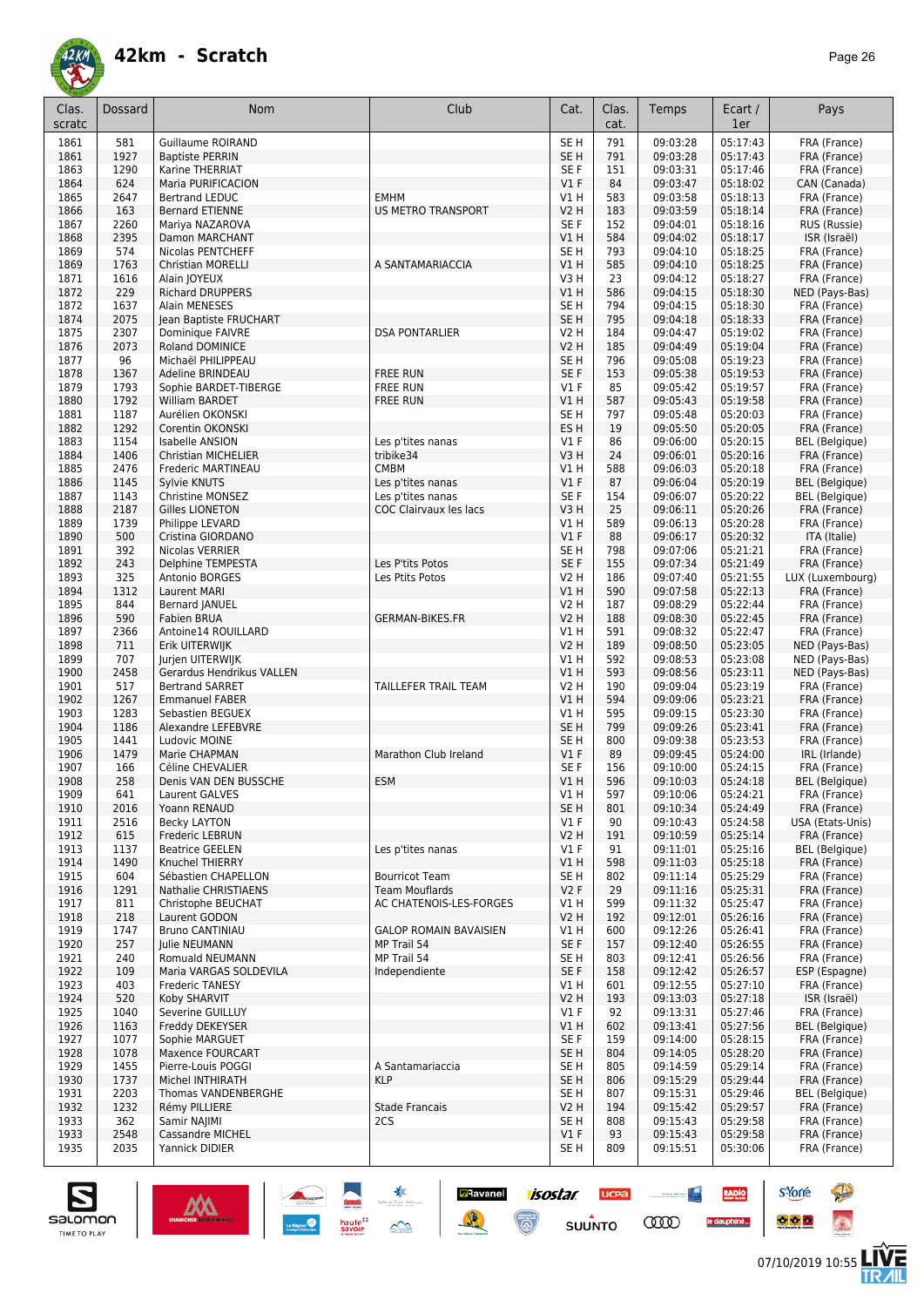

| Clas.<br>scratc | Dossard      | Nom                                        | Club                           | Cat.            | Clas.<br>cat. | Temps                | Ecart /<br>1er       | Pays                         |
|-----------------|--------------|--------------------------------------------|--------------------------------|-----------------|---------------|----------------------|----------------------|------------------------------|
|                 |              |                                            |                                |                 |               |                      |                      |                              |
| 1936            | 1158         | Cher TAN                                   |                                | SE F            | 160           | 09:15:53             | 05:30:08             | SGP (Singapour)              |
| 1937            | 2479         | Pierre FOURCADE                            | sagemcom                       | V3H             | 26            | 09:15:55             | 05:30:10             | FRA (France)                 |
| 1938            | 2340         | Joseph BLOWEN                              | Darkside Running               | SE H            | 810           | 09:15:57             | 05:30:12             | GBR (Royaume-Uni)            |
| 1939            | 1534         | <b>Baptiste MAITRE</b>                     |                                | SE <sub>H</sub> | 811           | 09:15:59             | 05:30:14             | FRA (France)                 |
| 1940            | 822          | Antoine ROHAUT                             |                                | SE H            | 812           | 09:16:09             | 05:30:24             | FRA (France)                 |
| 1941            | 819          | Vianney EVRARD                             |                                | SE <sub>H</sub> | 813           | 09:16:10             | 05:30:25             | FRA (France)                 |
| 1941            | 2518         | Jutta BERNS-MUMBI                          |                                | V2F             | 30            | 09:16:10             | 05:30:25             | GER (Allemagne)              |
| 1943            | 2517         | Tanya WORNER                               |                                | V2F             | 31<br>94      | 09:16:15             | 05:30:30             | RSA (Afrique du Sud)         |
| 1944<br>1945    | 2029<br>884  | Regine LEHALLE<br><b>Iulien TAILLARDAS</b> | CAC                            | $VI$ F<br>SE H  | 814           | 09:16:26<br>09:16:42 | 05:30:41<br>05:30:57 | FRA (France)                 |
| 1946            | 503          | Ann-Ingrid PILLET                          |                                | $VI$ F          | 95            | 09:16:43             | 05:30:58             | FRA (France)<br>FRA (France) |
| 1947            | 892          | <b>Flavie TAILLARDAS</b>                   | CAC                            | SE F            | 161           | 09:16:44             | 05:30:59             | FRA (France)                 |
| 1948            | 2614         | Saevar SKAPTASON                           |                                | V2 H            | 195           | 09:16:46             | 05:31:01             | ISL (Islande)                |
| 1949            | 2615         | Bryndis OLADOTTIR                          |                                | V2F             | 32            | 09:16:48             | 05:31:03             | ISL (Islande)                |
| 1950            | 516          | Ludovic VALET                              |                                | SE H            | 815           | 09:16:54             | 05:31:09             | FRA (France)                 |
| 1951            | 1512         | Christophe MARCOUX                         | <b>AVC Chantelle Trail Nat</b> | V1 H            | 603           | 09:16:58             | 05:31:13             | FRA (France)                 |
| 1952            | 279          | Rémy BLAMAUD                               |                                | SE H            | 816           | 09:17:01             | 05:31:16             | FRA (France)                 |
| 1953            | 524          | <b>Eric FERBER</b>                         |                                | <b>V2 H</b>     | 196           | 09:17:02             | 05:31:17             | FRA (France)                 |
| 1954            | 566          | Alexandre PECHU                            |                                | SE <sub>H</sub> | 817           | 09:17:03             | 05:31:18             | FRA (France)                 |
| 1955            | 84           | Alain FERBER                               |                                | V2 H            | 197           | 09:17:29             | 05:31:44             | FRA (France)                 |
| 1956            | 2294         | Silvia BENEDETTI                           | <b>EVOLUTION SPORT TEAM</b>    | $VI$ F          | 96            | 09:17:37             | 05:31:52             | ITA (Italie)                 |
| 1957            | 612          | Luc MAUCHOSSE                              |                                | V2 H            | 198           | 09:17:46             | 05:32:01             | FRA (France)                 |
| 1958            | 958          | Marc AGNERAY                               |                                | V2 H            | 199           | 09:17:56             | 05:32:11             | FRA (France)                 |
| 1959            | 1064         | Emmanuelle POLLEUNUS                       |                                | $VI$ F          | 97            | 09:18:12             | 05:32:27             | <b>BEL</b> (Belgique)        |
| 1960            | 120          | <b>Anthony MARTIN</b>                      |                                | V1H             | 604           | 09:18:25             | 05:32:40             | FRA (France)                 |
| 1961            | 1587         | <b>Patrick MOURVILLIER</b>                 | <b>ASPTT ANNECY</b>            | VIH             | 605           | 09:18:26             | 05:32:41             | FRA (France)                 |
| 1962            | 1648         | <b>Frederic MARY</b>                       |                                | V1 H            | 606           | 09:18:39             | 05:32:54             | FRA (France)                 |
| 1963            | 1781         | Serge BUDRIA                               | <b>CMBM</b>                    | <b>V2 H</b>     | 200           | 09:18:56             | 05:33:11             | FRA (France)                 |
| 1964            | 2457         | Olivier GOUR                               |                                | V1 H            | 607           | 09:18:57             | 05:33:12             | FRA (France)                 |
| 1965            | 1733         | Yves VUILLEUMIER                           |                                | SE <sub>H</sub> | 818           | 09:19:00             | 05:33:15             | SUI (Suisse)                 |
| 1966            | 285          | Wiert Jan WIERSMA                          |                                | SE <sub>H</sub> | 819           | 09:19:09             | 05:33:24             | NED (Pays-Bas)               |
| 1967            | 813          | <b>Guillaume LINARD</b>                    |                                | SE <sub>H</sub> | 820           | 09:19:10             | 05:33:25             | FRA (France)                 |
| 1968            | 1277         | Jean-Michel BACQUE                         | orteil en pointes              | V1 H            | 608           | 09:19:13             | 05:33:28             | FRA (France)                 |
| 1969            | 543          | Christian DUBOIS                           | Olympique Cabriès Calas        | V2 H            | 201           | 09:19:15             | 05:33:30             | FRA (France)                 |
| 1969            | 2504         | Andrei GASPAR                              |                                | V1 H            | 609           | 09:19:15             | 05:33:30             | GBR (Royaume-Uni)            |
| 1971            | 2090         | Dominique PERCEAU                          |                                | <b>V2 H</b>     | 202           | 09:19:28             | 05:33:43             | FRA (France)                 |
| 1972            | 1572         | Jo HANNEY                                  |                                | $VI$ F          | 98            | 09:19:30             | 05:33:45             | GBR (Royaume-Uni)            |
| 1973            | 984          | Ellen FLIPSE                               |                                | SE F            | 162           | 09:19:41             | 05:33:56             | NED (Pays-Bas)               |
| 1974            | 1418         | Carin INGEMARSDOTTER                       |                                | SE F            | 163           | 09:19:46             | 05:34:01             | SWE (Suède)                  |
| 1975            | 623          | Daniel BLEUZE                              | Errance                        | V4 H            | 3             | 09:20:05             | 05:34:20             | FRA (France)                 |
| 1976            | 2603         | Valerie GENEVE                             |                                | $VI$ F          | 99            | 09:20:06             | 05:34:21             | FRA (France)                 |
| 1976            | 2604         | <b>Eric GENEVE</b>                         |                                | VIH             | 610           | 09:20:06             | 05:34:21             | FRA (France)                 |
| 1978            | 2030         | Lucas QUEROL Y SANCHO                      | <b>CSVHS</b>                   | SE <sub>H</sub> | 821           | 09:20:21             | 05:34:36             | FRA (France)                 |
| 1979            | 1946         | <b>Stephane LHOTEL</b>                     | ASC E.N.P. NIMES               | SE <sub>H</sub> | 822           | 09:20:39             | 05:34:54<br>05:35:34 | FRA (France)                 |
| 1980            | 1371         | Dorota SPYCHALA                            |                                | SE F            | 164           | 09:21:19             |                      | POL (Pologne)                |
| 1981<br>1982    | 1601<br>1082 | Xavier DANIEL                              | gruppo città di genova         | V1 H<br>V2 H    | 611<br>203    | 09:21:28<br>09:21:35 | 05:35:43<br>05:35:50 | FRA (France)<br>ITA (Italie) |
| 1983            | 1996         | Massimo ZANONE<br>Karen DALKIN             | <b>Pennine Fell Runners</b>    | V2F             | 33            | 09:21:45             | 05:36:00             | GBR (Royaume-Uni)            |
| 1984            | 361          | Anne-Sophie BOUR                           |                                | SE F            | 165           | 09:21:48             | 05:36:03             | FRA (France)                 |
| 1985            | 374          | Sebastien CLAUDE                           |                                | SE <sub>H</sub> | 823           | 09:21:50             | 05:36:05             | FRA (France)                 |
| 1986            | 609          | Yann LAURENTIE                             | COTE D'OPALE TRIATHLON         | V1 H            | 612           | 09:21:53             | 05:36:08             | FRA (France)                 |
| 1987            | 433          | Anne-Sophie CHAUVIN                        |                                | SE F            | 166           | 09:21:55             | 05:36:10             | FRA (France)                 |
| 1988            | 1495         | Jean Philippe GOUASMAT                     |                                | V2 H            | 204           | 09:21:57             | 05:36:12             | FRA (France)                 |
| 1989            | 642          | Isabelle BASTOGNE                          |                                | SE F            | 167           | 09:22:03             | 05:36:18             | <b>BEL</b> (Belgique)        |
| 1990            | 2414         | Javier LUZARDI                             |                                | SE H            | 824           | 09:22:10             | 05:36:25             | ARG (Argentine)              |
| 1991            | 2091         | Alain RISS                                 |                                | V1 H            | 613           | 09:22:24             | 05:36:39             | FRA (France)                 |
| 1992            | 2375         | Mickael CRUBLEAU                           |                                | V1 H            | 614           | 09:22:45             | 05:37:00             | FRA (France)                 |
| 1993            | 577          | Marina QUAYLE                              |                                | V2F             | 34            | 09:23:02             | 05:37:17             | GBR (Royaume-Uni)            |
| 1994            | 799          | Alain ROISEUX                              |                                | V2 H            | 205           | 09:23:24             | 05:37:39             | <b>BEL</b> (Belgique)        |
| 1995            | 1081         | Clemence PESSE                             |                                | SE F            | 168           | 09:23:31             | 05:37:46             | FRA (France)                 |
| 1996            | 384          | Arlene CARINO                              | Never Stop London              | V2F             | 35            | 09:23:46             | 05:38:01             | GBR (Royaume-Uni)            |
| 1997            | 2220         | <b>Benoit FOURCADE</b>                     |                                | V2 H            | 206           | 09:24:00             | 05:38:15             | FRA (France)                 |
| 1998            | 751          | Veronique GAILLARD                         |                                | $VI$ F          | 100           | 09:24:31             | 05:38:46             | FRA (France)                 |
| 1999            | 1170         | <b>Olivier DELMAS</b>                      | Sports Nature Lévézou          | V1 H            | 615           | 09:24:38             | 05:38:53             | FRA (France)                 |
| 2000            | 616          | Virginie CANION                            | JAR                            | $VI$ F          | 101           | 09:24:42             | 05:38:57             | FRA (France)                 |
| 2001            | 1097         | Marie-Noëlle LAMER                         |                                | V2F             | 36            | 09:24:47             | 05:39:02             | FRA (France)                 |
| 2002            | 1710         | <b>Fabien LAURIN</b>                       |                                | SE <sub>H</sub> | 825           | 09:25:02             | 05:39:17             | FRA (France)                 |
| 2003            | 2358         | Cedric TUDES                               |                                | SE <sub>H</sub> | 826           | 09:25:14             | 05:39:29             | FRA (France)                 |
| 2004            | 1758         | Christophe FRANCOIS                        |                                | V1 H            | 616           | 09:25:34             | 05:39:49             | <b>BEL</b> (Belgique)        |
| 2005            | 2108         | Christiaan VAN DEN BRINK                   |                                | SE <sub>H</sub> | 827           | 09:25:59             | 05:40:14             | NED (Pays-Bas)               |
| 2006            | 1309         | Bach LE                                    |                                | $VI$ F          | 102           | 09:26:03             | 05:40:18             | VIE (Việt Nam)               |
| 2007            | 1643         | Veronique LEONET                           | Les P'tits Potos               | V2F             | 37            | 09:27:08             | 05:41:23             | FRA (France)                 |
| 2008            | 530          | Nathalie ATTALA                            | <b>RUN&amp;MOI</b>             | V2F             | 38            | 09:27:18             | 05:41:33             | FRA (France)                 |
| 2009            | 537          | Arnaud ATTALA                              | <b>RUN&amp;MOI</b>             | V2 H            | 207           | 09:27:20             | 05:41:35             | FRA (France)                 |
| 2010            | 1655         | Stephanie IMBERT                           |                                | $VI$ F          | 103           | 09:27:46             | 05:42:01             | FRA (France)                 |

**a**Ravanel <mark>7/505/7/ UCPa</mark>

 $su\overset{\bullet}{\mathsf{unro}}$ 

 $\odot$ 



**s**Yorre

 $\bullet$   $\bullet$   $\bullet$ 

 $\sim$ 

**COO** 

**RADIO** 

le dauphiné...

**Reine** 

 $\hat{\Omega}$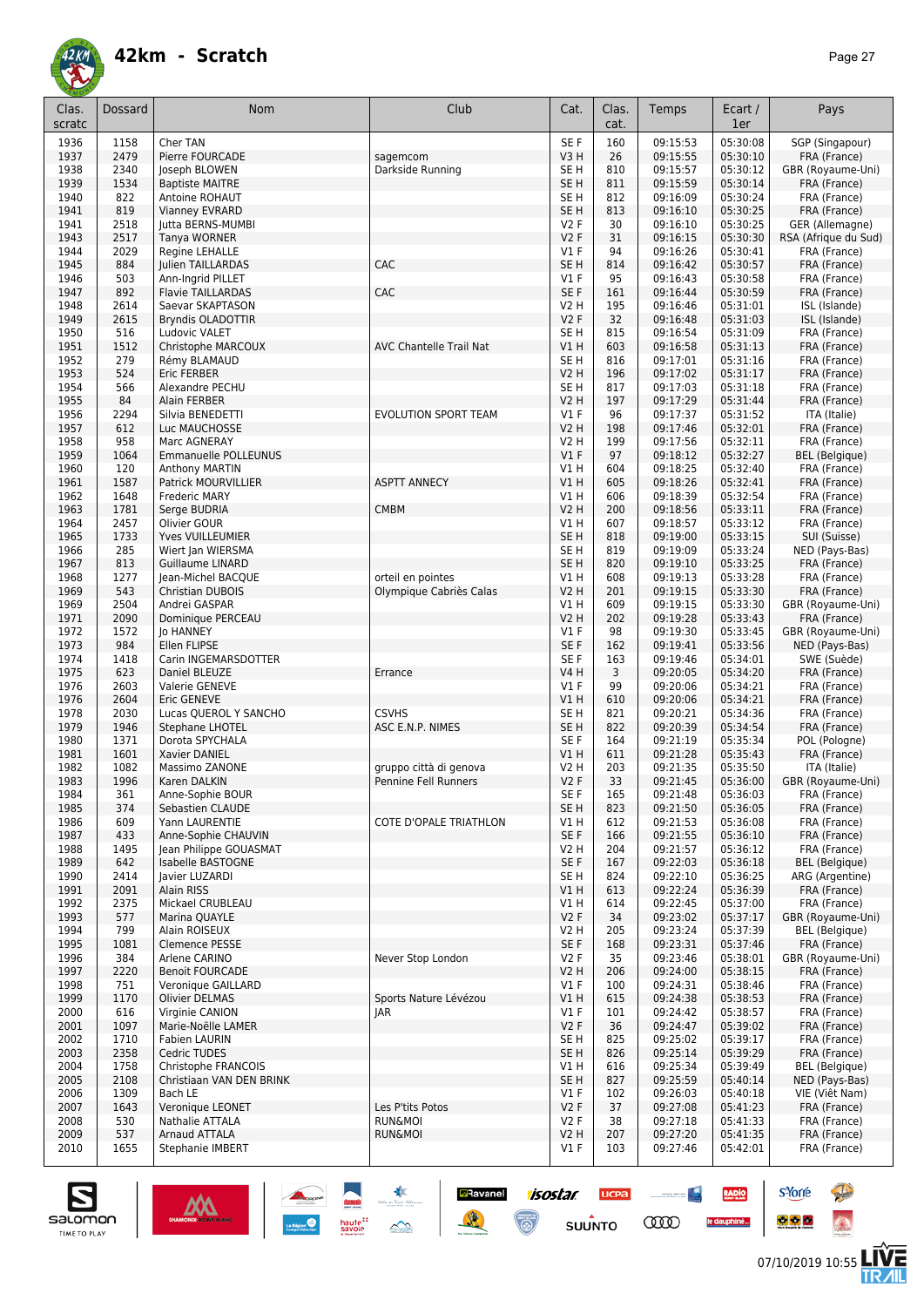

| Clas.<br>scratc | Dossard      | <b>Nom</b>                                            | Club                                   | Cat.                    | Clas.<br>cat.  | Temps                | Ecart /<br>1er       | Pays                               |
|-----------------|--------------|-------------------------------------------------------|----------------------------------------|-------------------------|----------------|----------------------|----------------------|------------------------------------|
| 2010            | 1974         | Anne CHARLON                                          |                                        | $VI$ F                  | 103            | 09:27:46             | 05:42:01             | FRA (France)                       |
| 2012            | 168          | loao ARY                                              |                                        | SE <sub>H</sub>         | 828            | 09:28:09             | 05:42:24             | POR (Portugal)                     |
| 2013<br>2014    | 1423<br>705  | Claude BERTHOUIN<br>Benjamin MARCHADOUR               | TOURS'N AVENTURE                       | V3 H<br>SE <sub>H</sub> | 27<br>829      | 09:28:19<br>09:28:28 | 05:42:34<br>05:42:43 | FRA (France)<br>FRA (France)       |
| 2015            | 1469         | Jerome BRUYAS                                         | EASC                                   | V1 H                    | 617            | 09:28:44             | 05:42:59             | FRA (France)                       |
| 2016            | 2503         | Andrew CHAMBERS                                       |                                        | V1H                     | 618            | 09:28:46             | 05:43:01             | GBR (Royaume-Uni)                  |
| 2017            | 2544         | Andrew LAWSON                                         |                                        | V1 H                    | 619            | 09:28:47             | 05:43:02             | GBR (Royaume-Uni)                  |
| 2018            | 1681         | Nicolas SERRAUD                                       |                                        | SE <sub>H</sub>         | 830            | 09:28:50             | 05:43:05             | FRA (France)                       |
| 2019            | 937          | Jacques CRIADO                                        | CAC                                    | V3H                     | 28             | 09:28:59             | 05:43:14             | FRA (France)                       |
| 2020            | 1332<br>1230 | Jean-Luc PUTHOSTE<br>Michele CORTESE                  | <b>UASG</b>                            | <b>V2 H</b>             | 208            | 09:29:03             | 05:43:18<br>05:43:22 | FRA (France)                       |
| 2021<br>2022    | 1642         | Nicolas RIGAULT                                       | pays colmar athletisme                 | V2 H<br>SE <sub>H</sub> | 209<br>831     | 09:29:07<br>09:29:16 | 05:43:31             | ITA (Italie)<br>FRA (France)       |
| 2023            | 662          | Christophe DEJONKHEERE                                | Jooging Aventure Roncqu                | <b>V2 H</b>             | 210            | 09:29:36             | 05:43:51             | BEL (Belgique)                     |
| 2024            | 409          | Patrick DURIN                                         |                                        | <b>V2 H</b>             | 211            | 09:29:55             | 05:44:10             | FRA (France)                       |
| 2025            | 1549         | Eric BOURDETTE                                        |                                        | <b>V2 H</b>             | 212            | 09:30:00             | 05:44:15             | FRA (France)                       |
| 2026            | 1627         | Jean-Pierre BALLET                                    | <b>CAP GARONNE</b>                     | <b>V4 H</b>             | $\overline{4}$ | 09:30:04             | 05:44:19             | FRA (France)                       |
| 2027<br>2028    | 1861<br>1351 | Sylvain GILBERT<br><b>Florence DASSE</b>              | A3Tours /freerun<br>Free Run           | <b>V2 H</b><br>$VI$ F   | 213<br>105     | 09:30:09<br>09:30:10 | 05:44:24<br>05:44:25 | FRA (France)<br>FRA (France)       |
| 2028            | 1840         | Stéphanie GRIVEAU                                     | <b>FREE REUN</b>                       | SE <sub>F</sub>         | 169            | 09:30:10             | 05:44:25             | FRA (France)                       |
| 2030            | 563          | <b>Christine MICHEL</b>                               | <b>KIKOUROU</b>                        | V1F                     | 106            | 09:30:11             | 05:44:26             | FRA (France)                       |
| 2031            | 736          | <b>Gregory MATTEL</b>                                 |                                        | V1 H                    | 620            | 09:30:20             | 05:44:35             | FRA (France)                       |
| 2032            | 1559         | Thierry BONNEFOY                                      |                                        | VIH                     | 621            | 09:30:25             | 05:44:40             | FRA (France)                       |
| 2033            | 917          | Claes DANIELSSON                                      |                                        | V1 H                    | 622            | 09:30:44             | 05:44:59             | SWE (Suède)                        |
| 2034            | 714          | Malika IDBA LE MORVAN<br>Michel BRUNO                 | UNION SPORTIVE ECOUEN E                | V2F<br>V4 H             | 39<br>5        | 09:30:54<br>09:31:13 | 05:45:09             | FRA (France)                       |
| 2035<br>2036    | 868<br>863   | Laurent JUILLARD                                      |                                        | <b>V2 H</b>             | 214            | 09:31:21             | 05:45:28<br>05:45:36 | FRA (France)<br>FRA (France)       |
| 2037            | 204          | <b>Alexandre RUINART</b>                              |                                        | SE <sub>H</sub>         | 832            | 09:31:22             | 05:45:37             | FRA (France)                       |
| 2037            | 2531         | Eric BAPTISTA                                         | <b>CMBM</b>                            | <b>V2 H</b>             | 215            | 09:31:22             | 05:45:37             | IND (Inde)                         |
| 2039            | 2452         | Stéphane PISELLI                                      |                                        | V1 H                    | 623            | 09:31:23             | 05:45:38             | FRA (France)                       |
| 2040            | 1562         | <b>Geoffrey CONFORTI</b>                              |                                        | SE <sub>H</sub>         | 833            | 09:31:26             | 05:45:41             | FRA (France)                       |
| 2041            | 717<br>1650  | Christophe MEHN                                       |                                        | V1 H<br>SE <sub>H</sub> | 624<br>834     | 09:31:36<br>09:31:58 | 05:45:51<br>05:46:13 | FRA (France)                       |
| 2042<br>2043    | 556          | Joseph Louis VINCENTI<br>Malvina SORNAY               |                                        | SE F                    | 170            | 09:32:01             | 05:46:16             | FRA (France)<br>FRA (France)       |
| 2044            | 1805         | <b>Bruno WILLEMS</b>                                  |                                        | V3H                     | 29             | 09:32:03             | 05:46:18             | <b>BEL</b> (Belgique)              |
| 2045            | 2411         | Nadia SIMONIS                                         |                                        | SE <sub>F</sub>         | 171            | 09:32:19             | 05:46:34             | <b>BEL</b> (Belgique)              |
| 2046            | 2413         | Sophie DELMELLE                                       |                                        | SE <sub>F</sub>         | 172            | 09:32:20             | 05:46:35             | BEL (Belgique)                     |
| 2047            | 1914         | <b>Thierry PEKALA</b>                                 |                                        | V1 H                    | 625            | 09:32:24             | 05:46:39             | FRA (France)                       |
| 2048<br>2049    | 2535<br>2536 | Julie JONES                                           |                                        | V2F<br>V1H              | 40             | 09:32:26<br>09:32:27 | 05:46:41<br>05:46:42 | GBR (Royaume-Uni)                  |
| 2050            | 1437         | John BOULT<br>Jeangabriel GEROULT                     |                                        | V1H                     | 626<br>627     | 09:32:39             | 05:46:54             | GBR (Royaume-Uni)<br>FRA (France)  |
| 2051            | 1694         | Fanny LUCAS                                           | <b>ORSAY TRIATHLON</b>                 | SE F                    | 173            | 09:33:29             | 05:47:44             | FRA (France)                       |
| 2052            | 1038         | Philippe CAQUOT                                       | Les P'tits Potos                       | <b>V2 H</b>             | 216            | 09:33:49             | 05:48:04             | FRA (France)                       |
| 2053            | 1742         | <b>Fabrice CHEVILLARD</b>                             |                                        | SE <sub>H</sub>         | 835            | 09:34:25             | 05:48:40             | FRA (France)                       |
| 2054            | 479          | Isabelle BOUCHE                                       | Jogging Aventure Roncq                 | SE F                    | 174            | 09:35:52             | 05:50:07             | FRA (France)                       |
| 2055<br>2056    | 553<br>564   | Paisan BUNSIRICOMCHAI<br><b>Phanit BUNSIRICOMCHAI</b> | <b>JOY-ULTRA</b><br><b>JOY-ULTRA</b>   | V2 H<br>SE F            | 217<br>175     | 09:36:33<br>09:36:34 | 05:50:48<br>05:50:49 | THA (Thaïlande)<br>THA (Thaïlande) |
| 2057            | 562          | <b>Franck LUCAS</b>                                   | les p tites foulées spa                | V2 H                    | 218            | 09:36:42             | 05:50:57             | FRA (France)                       |
| 2057            | 2285         | <b>Xavier MACCARD</b>                                 | <b>GUC TRIATHLON</b>                   | V2 H                    | 218            | 09:36:42             | 05:50:57             | FRA (France)                       |
| 2059            | 901          | Dominique BETTING                                     |                                        | V2 H                    | 220            | 09:36:52             | 05:51:07             | FRA (France)                       |
| 2059            | 928          | Benjamin BETTING                                      |                                        | SE <sub>H</sub>         | 836            | 09:36:52             | 05:51:07             | FRA (France)                       |
| 2061            | 1568         | Eric DELANNOY                                         | OSM LOMME ATHLETISME                   | V2 H                    | 221            | 09:37:15<br>09:37:22 | 05:51:30             | FRA (France)                       |
| 2062<br>2063    | 2590<br>1271 | Elvira SALIOUKOVA<br>David ROSENBAUM                  | <b>OXYGENE BELBEUF</b>                 | $VI$ F<br>V2 H          | 107<br>222     | 09:39:01             | 05:51:37<br>05:53:16 | RUS (Russie)<br>FRA (France)       |
| 2064            | 970          | Ludovic CHAZEL                                        |                                        | VIH                     | 628            | 09:39:03             | 05:53:18             | FRA (France)                       |
| 2065            | 365          | Laurence ECOTIERE                                     | <b>US METRO TRANSPORT</b>              | V2F                     | 41             | 09:39:11             | 05:53:26             | FRA (France)                       |
| 2065            | 978          | Jean-Pascal AUGE                                      | US METRO TRANSPORT                     | <b>V1 H</b>             | 629            | 09:39:11             | 05:53:26             | FRA (France)                       |
| 2067            | 538          | <b>Francois TIERRIE</b>                               | logging aventure roncqu                | V1 H                    | 630            | 09:40:21             | 05:54:36             | FRA (France)                       |
| 2068<br>2068    | 1483<br>1484 | loe BERNEY<br>Nicky DEACON                            |                                        | <b>V2 H</b><br>V2F      | 223<br>42      | 09:40:54<br>09:40:54 | 05:55:09<br>05:55:09 | IRL (Irlande)<br>IRL (Irlande)     |
| 2070            | 489          | Søren NIELSEN                                         |                                        | V1 H                    | 631            | 09:41:17             | 05:55:32             | DEN (Danemark)                     |
| 2071            | 826          | <b>Benoit MACQUET</b>                                 | <b>Errance Reims</b>                   | V1 H                    | 632            | 09:41:25             | 05:55:40             | FRA (France)                       |
| 2072            | 1888         | Seif ZOUARI                                           | L'amicause toujours                    | SE <sub>H</sub>         | 837            | 09:41:36             | 05:55:51             | BEL (Belgique)                     |
| 2073            | 1798         | Denis TOLILA                                          |                                        | V2 H                    | 224            | 09:41:52             | 05:56:07             | FRA (France)                       |
| 2074            | 2100         | <b>Gilles TARENNE</b>                                 | AS NANDY ATHLETISME                    | V3H                     | 30             | 09:42:55             | 05:57:10             | FRA (France)                       |
| 2075            | 935<br>980   | Sebastien MOLL<br>Yvan FEYRER                         |                                        | SE H                    | 838<br>633     | 09:43:09<br>09:43:12 | 05:57:24<br>05:57:27 | FRA (France)                       |
| 2076<br>2077    | 1907         | Florent LEBAUPAIN                                     | <b>USM Running</b><br>X Run Club       | V1H<br>V1 H             | 634            | 09:43:27             | 05:57:42             | FRA (France)<br>FRA (France)       |
| 2078            | 298          | Paul BASLE                                            |                                        | SE <sub>H</sub>         | 839            | 09:43:34             | 05:57:49             | FRA (France)                       |
| 2079            | 953          | Ludovic JAKUBOWSKI                                    | GRPBU8SU                               | V1 H                    | 635            | 09:44:36             | 05:58:51             | FRA (France)                       |
| 2080            | 891          | Thierry VALENTIN                                      |                                        | VIH                     | 636            | 09:45:00             | 05:59:15             | FRA (France)                       |
| 2081            | 1922         | Andre LOUVEL                                          |                                        | V3H                     | 31             | 09:45:01             | 05:59:16             | FRA (France)                       |
| 2082<br>2083    | 1768<br>1027 | Marie CROSNIER<br>Yannick PLLLARD                     | <b>SPAC</b><br><b>SENS ROUTE TRAIL</b> | $VI$ F<br>V1 H          | 108<br>637     | 09:45:41<br>09:46:01 | 05:59:56<br>06:00:16 | FRA (France)<br>FRA (France)       |
| 2084            | 2474         | Christine ABEL                                        | Bandol événement                       | V2F                     | 43             | 09:46:30             | 06:00:45             | FRA (France)                       |
| 2085            | 2181         | Frederic LAVAL                                        | <b>Running Plus</b>                    | V1 H                    | 638            | 09:47:10             | 06:01:25             | <b>BEL</b> (Belgique)              |

**Ravanel 1505tar** 

 $\odot$ 

送

**UCPA** 

 $s$ UUNTO

 $\begin{picture}(20,10) \put(0,0){\line(1,0){10}} \put(10,0){\line(1,0){10}} \put(10,0){\line(1,0){10}} \put(10,0){\line(1,0){10}} \put(10,0){\line(1,0){10}} \put(10,0){\line(1,0){10}} \put(10,0){\line(1,0){10}} \put(10,0){\line(1,0){10}} \put(10,0){\line(1,0){10}} \put(10,0){\line(1,0){10}} \put(10,0){\line(1,0){10}} \put(10,0){\line(1$ 

**COO** 

RADIO

le dauphiné...



**s**Yorre

 $\bullet$   $\bullet$   $\bullet$ 

**There**